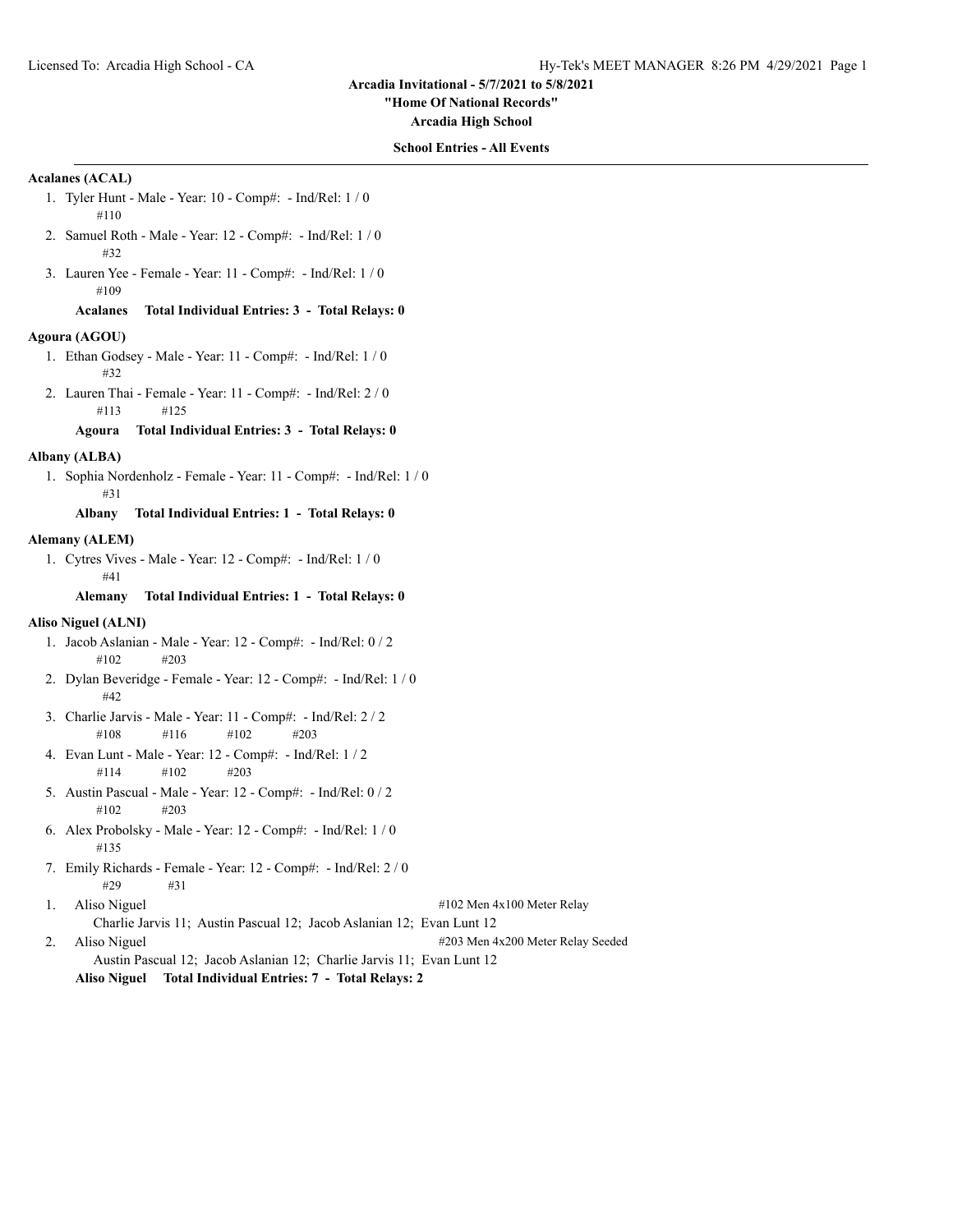#### **"Home Of National Records"**

**Arcadia High School**

## **School Entries - All Events**

# **Aptos (APTO)**

- 1. John Eikemeyer Male Year: 12 Comp#: Ind/Rel: 1 / 1 #32 #215
- 2. Ben Laughlin Male Year: 12 Comp#: Ind/Rel: 1 / 1 #32 #215
- 3. Trent Nosky Male Year: 10 Comp#: Ind/Rel: 0 / 1 #215
- 4. Aidan Tomasini Male Year: 12 Comp#: Ind/Rel: 1 / 1 #214 #215
- 

1. Aptos #215 Men 4x1600 Meter Relay Invitational

John Eikemeyer 12; Aidan Tomasini 12; Trent Nosky 10; Ben Laughlin 12

# **Aptos Total Individual Entries: 3 - Total Relays: 1**

# **Arcadia (ARCA)**

- 1. Brandon Chang Male Year: 10 Comp#: Ind/Rel: 0 / 1 #122
- 2. William Chen Male Year: 12 Comp#: Ind/Rel: 0 / 1 #102
- 3. Quinn Hettich Male Year: 12 Comp#: Ind/Rel: 1 / 1 #110 #124
- 4. George Hitti Male Year: 12 Comp#: Ind/Rel: 0 / 1 #124
- 5. Matthew Ho Male Year: 12 Comp#: Ind/Rel: 0 / 1 #122
- 6. William Kelley Male Year: 11 Comp#: Ind/Rel: 0 / 1 #122
- 7. Gregory Taylor Male Year: 12 Comp#: Ind/Rel: 0 / 1 #102
- 8. Dylan Tran Male Year: 11 Comp#: Ind/Rel: 0 / 1 #102
- 9. Nathan Wang Male Year: 11 Comp#: Ind/Rel: 0 / 2 #122 #124
- 10. Alan Zhao Male Year: 12 Comp#: Ind/Rel: 0 / 2 #102 #124
- 1. Arcadia #102 Men 4x100 Meter Relay Dylan Tran 11; Alan Zhao 12; William Chen 12; Gregory Taylor 12
- 2. Arcadia  $\#122$  Men Distance Medley
	- Brandon Chang 10; Nathan Wang 11; Matthew Ho 12; William Kelley 11
- 3. Arcadia #124 Men 4x400 Meter Relay George Hitti 12; Alan Zhao 12; Nathan Wang 11; Quinn Hettich 12
	- **Arcadia Total Individual Entries: 1 Total Relays: 3**

# **Archbishop Mitty (MITT)**

- 1. Taylor Iden Male Year: 12 Comp#: Ind/Rel: 2 / 0 #30 #110
	- **Archbishop Mitty Total Individual Entries: 2 Total Relays: 0**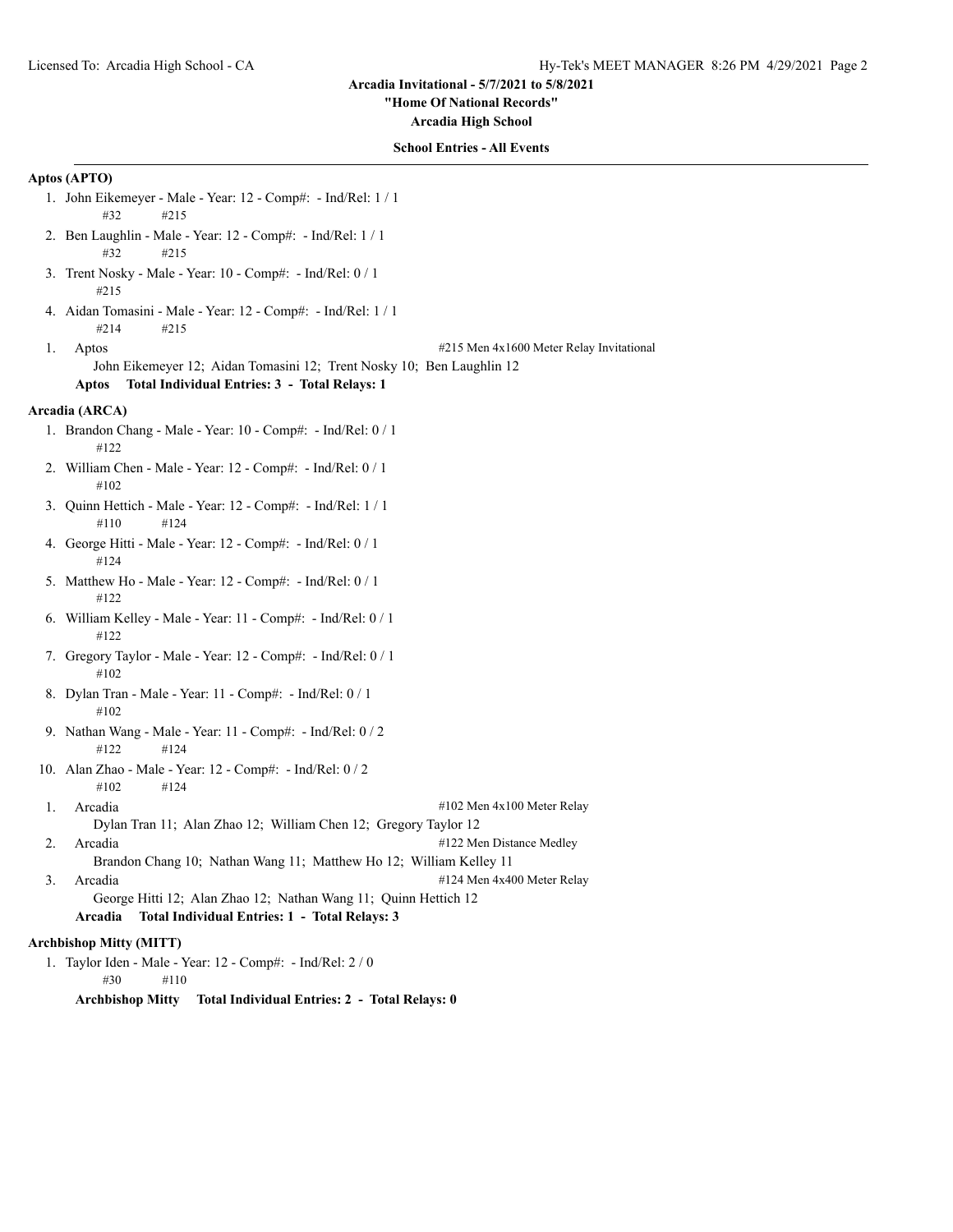**"Home Of National Records"**

**Arcadia High School**

# **School Entries - All Events**

# **Arroyo Grande (ARGR)**

- 1. Arabella Edler Female Year: 12 Comp#: Ind/Rel: 0 / 1 #117
- 2. Caleb Herlihy Male Year: 12 Comp#: Ind/Rel: 0 / 1 #122
- 3. Taylor Jones Female Year: 10 Comp#: Ind/Rel: 1 / 1 #103 #117
- 4. Jenna Lenay Female Year: 11 Comp#: Ind/Rel: 0 / 1 #117
- 5. Evan Lopez Male Year: 10 Comp#: Ind/Rel: 0 / 1 #206
- 6. Cristian Munoz Male Year: 10 Comp#: Ind/Rel: 0 / 2 #122 #206
- 7. Johnathan Munoz Male Year: 12 Comp#: Ind/Rel: 0 / 1 #206
- 8. Whitney Nichols Female Year: 12 Comp#: Ind/Rel: 0 / 1 #117
- 9. Nathan Reyes Male Year: 11 Comp#: Ind/Rel: 0 / 1 #122
- 10. Daniela Ruelas Female Year: 11 Comp#: Ind/Rel: 1 / 0 #22
- 11. Cory Wack Male Year: 11 Comp#: Ind/Rel: 1 / 2 #110 #122 #206

1. Arroyo Grande #117 Women Distance Medley

Jenna Lenay 11; Whitney Nichols 12; Arabella Edler 12; Taylor Jones 10

2. Arroyo Grande  $\#122$  Men Distance Medley

Nathan Reyes 11; Caleb Herlihy 12; Cory Wack 11; Cristian Munoz 10

3. Arroyo Grande **1206** Men 4x800 Meter Relay Invitational Evan Lopez 10; Cristian Munoz 10; Johnathan Munoz 12; Cory Wack 11 **Arroyo Grande Total Individual Entries: 3 - Total Relays: 3**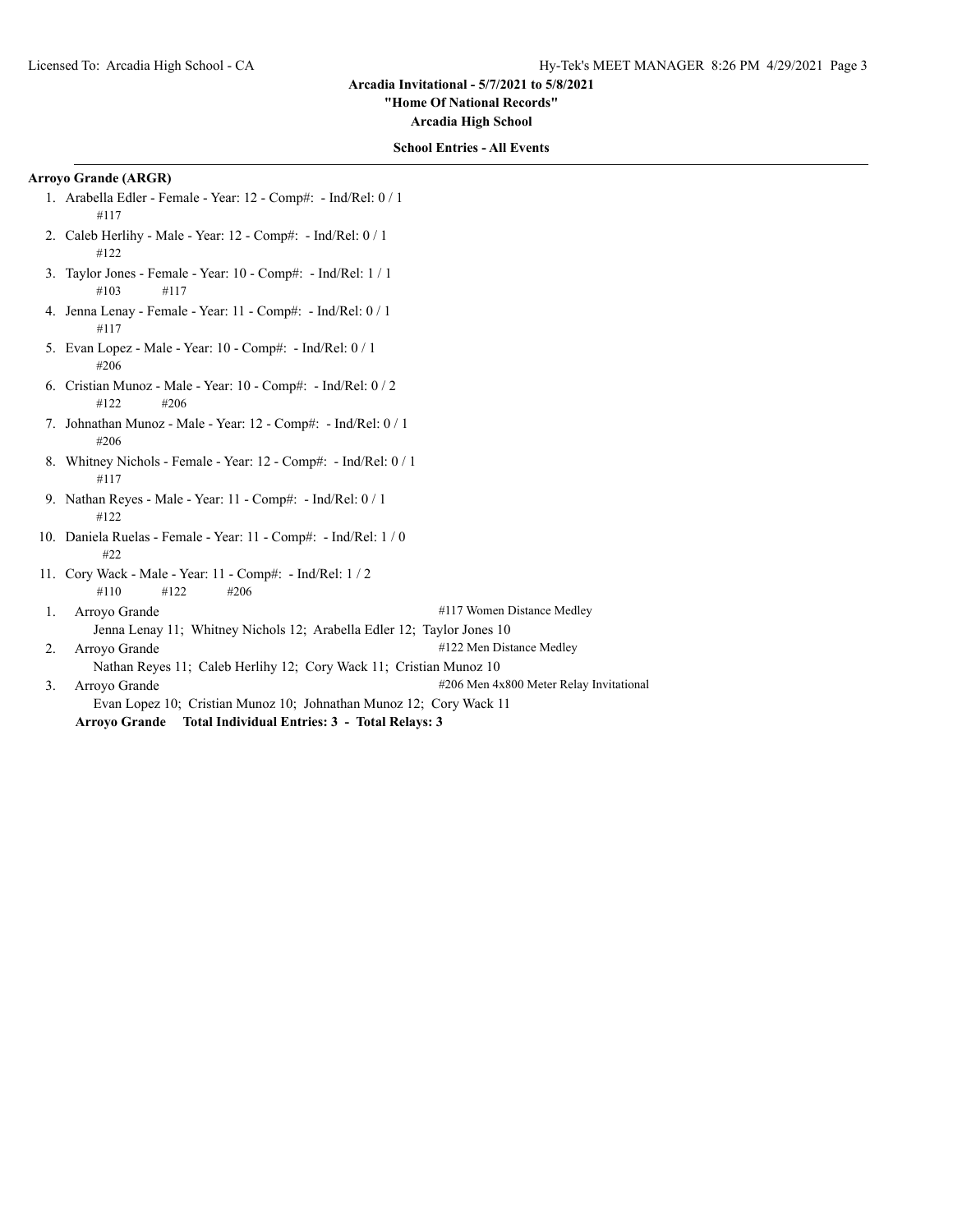**"Home Of National Records"**

**Arcadia High School**

#### **School Entries - All Events**

# **Ayala (AYAL)**

- 1. Shaina Berk Female Year: 12 Comp#: Ind/Rel: 0 / 2 #117 #216
- 2. Cadence Chang Female Year: 12 Comp#: Ind/Rel: 0 / 2 #117 #216
- 3. Mateo Cole Male Year: 11 Comp#: Ind/Rel: 0 / 1 #122
- 4. Nia Dinkins Female Year: 11 Comp#: Ind/Rel: 0 / 2 #101 #123
- 5. Roxanne Ehrig Female Year: 10 Comp#: Ind/Rel: 0 / 1 #216
- 6. Jacob Figueroa Male Year: 12 Comp#: Ind/Rel: 0 / 2 #102 #203
- 7. Ariana Gonzalez Female Year: 12 Comp#: Ind/Rel: 2 / 0 #40 #106
- 8. Austin Lemus Male Year: 12 Comp#: Ind/Rel: 0 / 1 #122
- 9. Mason Ma Male Year: 11 Comp#: Ind/Rel: 0 / 1 #122
- 10. Chase Mars Male Year: 12 Comp#: Ind/Rel: 2 / 2 #108 #116 #102 #203
- 11. Kayla Mc Bride Female Year: 9 Comp#: Ind/Rel: 1 / 3 #107 #101 #117 #123
- 12. Lauren Mc Bride Female Year: 11 Comp#: Ind/Rel: 0 / 2 #101 #123
- 13. Marcus Monroe Male Year: 12 Comp#: Ind/Rel: 1 / 0 #41
- 14. Mikayla Richardson Female Year: 12 Comp#: Ind/Rel: 0 / 1 #101
- 15. Xavier Rojas Male Year: 12 Comp#: Ind/Rel: 0 / 2 #102 #203
- 16. Emily Schott Female Year: 9 Comp#: Ind/Rel: 0 / 2 #117 #216
- 17. Madeleine Seifert Female Year: 11 Comp#: Ind/Rel: 1 / 0 #131
- 18. Samyra Smith Female Year: 12 Comp#: Ind/Rel: 0 / 1 #123
- 19. Ted Woodbury Male Year: 12 Comp#: Ind/Rel: 0 / 3 #102 #122 #203
- 1. Ayala  $\#101$  Women 4x100 Meter Relay
	- Mikayla Richardson 12; Kayla Mc Bride 9; Nia Dinkins 11; Lauren Mc Bride 11
- 2. Ayala  $\#102$  Men  $4x100$  Meter Relay
- Ted Woodbury 12; Xavier Rojas 12; Jacob Figueroa 12; Chase Mars 12
- 3. Ayala #117 Women Distance Medley Shaina Berk 12; Kayla Mc Bride 9; Cadence Chang 12; Emily Schott 9 4. Ayala #122 Men Distance Medley
- Mason Ma 11; Ted Woodbury 12; Mateo Cole 11; Austin Lemus 12
- 5. Ayala  $\#123$  Women 4x400 Meter Relay Kayla Mc Bride 9; Lauren Mc Bride 11; Nia Dinkins 11; Samyra Smith 12
- 6. Ayala #203 Men 4x200 Meter Relay Seeded Ted Woodbury 12; Jacob Figueroa 12; Xavier Rojas 12; Chase Mars 12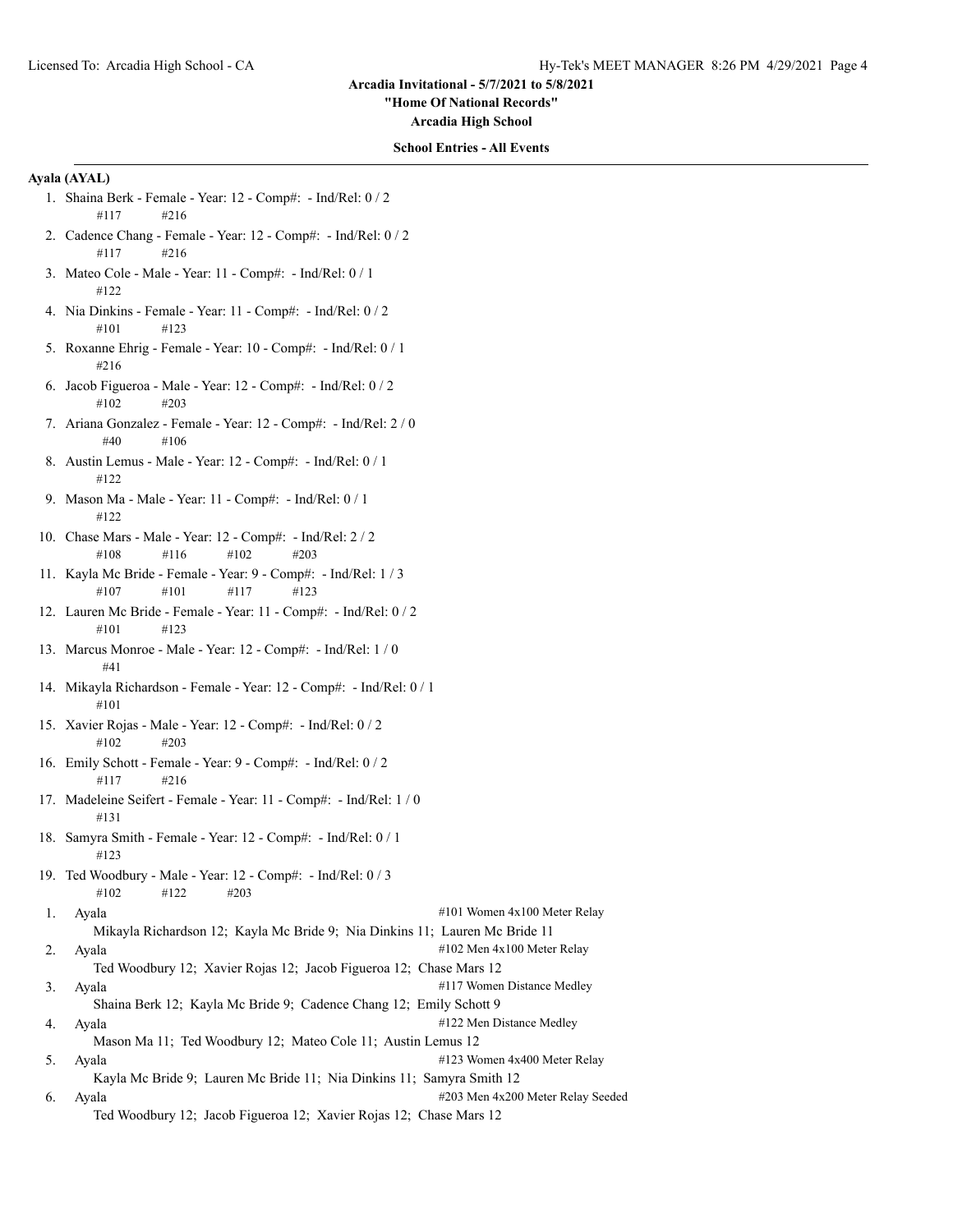**"Home Of National Records"**

**Arcadia High School**

# **School Entries - All Events**

|    | Ayala (AYAL)                                                                                                                                                                               |  |  |
|----|--------------------------------------------------------------------------------------------------------------------------------------------------------------------------------------------|--|--|
| 7. | Ayala<br>#216 Women 4x1600 Meter Relay Invitational                                                                                                                                        |  |  |
|    | Emily Schott 9; Cadence Chang 12; Roxanne Ehrig 10; Shaina Berk 12                                                                                                                         |  |  |
|    | Ayala Total Individual Entries: 7 - Total Relays: 7                                                                                                                                        |  |  |
|    | Beckman (BEMA)                                                                                                                                                                             |  |  |
|    | 1. Taiyo Ariga - Male - Year: $9$ - Comp#: - Ind/Rel: $0/1$<br>#215                                                                                                                        |  |  |
|    | 2. Maury Avery - Female - Year: 12 - Comp#: - Ind/Rel: 0 / 1<br>#201                                                                                                                       |  |  |
|    | 3. Isabella Brown - Female - Year: 9 - Comp#: - Ind/Rel: 0 / 1<br>#201                                                                                                                     |  |  |
|    | 4. Sophia Budd - Female - Year: 10 - Comp#: - Ind/Rel: 0 / 1<br>#117                                                                                                                       |  |  |
|    | 5. Hannah Faust - Female - Year: 12 - Comp#: - Ind/Rel: 0 / 2<br>#117<br>#205                                                                                                              |  |  |
|    | 6. Zeid Hussain - Male - Year: 12 - Comp#: - Ind/Rel: 2 / 2<br>#32<br>#104<br>#33<br>#215                                                                                                  |  |  |
|    | 7. Christopher Keyler - Male - Year: 11 - Comp#: - Ind/Rel: 0 / 2<br>#33<br>#215                                                                                                           |  |  |
|    | 8. Estella Knobbe - Female - Year: 11 - Comp#: - Ind/Rel: 0 / 2<br>#117<br>#205                                                                                                            |  |  |
|    | 9. Jocelyn Niemic - Female - Year: 12 - Comp#: - Ind/Rel: 2 / 1<br>#25<br>#111<br>#201                                                                                                     |  |  |
|    | 10. Melanie Pakingan - Female - Year: 10 - Comp#: - Ind/Rel: 0 / 1<br>#205                                                                                                                 |  |  |
|    | 11. Joshua Schuld - Male - Year: 12 - Comp#: - Ind/Rel: 2 / 2<br>#32<br>#30<br>#33<br>#215                                                                                                 |  |  |
|    | 12. Sachin Shurpalekar - Male - Year: 11 - Comp#: - Ind/Rel: 0 / 1<br>#33                                                                                                                  |  |  |
|    | 13. Isabella Taser - Female - Year: 11 - Comp#: - Ind/Rel: 1 / 1<br>#109<br>#205                                                                                                           |  |  |
|    | 14. Mikayla Vu - Female - Year: 10 - Comp#: - Ind/Rel: 0 / 1<br>#201                                                                                                                       |  |  |
|    | 15. Joy Weber - Female - Year: 10 - Comp#: - Ind/Rel: 0 / 1<br>#117                                                                                                                        |  |  |
| 1. | #33 Men Distance Medley Invitational<br>Beckman<br>Joshua Schuld 12; Zeid Hussain 12; Christopher Keyler 11; Sachin Shurpalekar 11                                                         |  |  |
| 2. | #117 Women Distance Medley<br>Beckman<br>Estella Knobbe 11; Joy Weber 10; Sophia Budd 10; Hannah Faust 12                                                                                  |  |  |
| 3. | #201 Women 4x200 Meter Relay Seeded<br>Beckman<br>Jocelyn Niemic 12; Maury Avery 12; Isabella Brown 9; Mikayla Vu 10                                                                       |  |  |
| 4. | #205 Women 4x800 Meter Relay Invitational<br>Beckman<br>Isabella Taser 11; Estella Knobbe 11; Melanie Pakingan 10; Hannah Faust 12                                                         |  |  |
| 5. | #215 Men 4x1600 Meter Relay Invitational<br>Beckman<br>Zeid Hussain 12; Christopher Keyler 11; Joshua Schuld 12; Taiyo Ariga 9<br>Total Individual Entries: 7 - Total Relays: 5<br>Beckman |  |  |
|    |                                                                                                                                                                                            |  |  |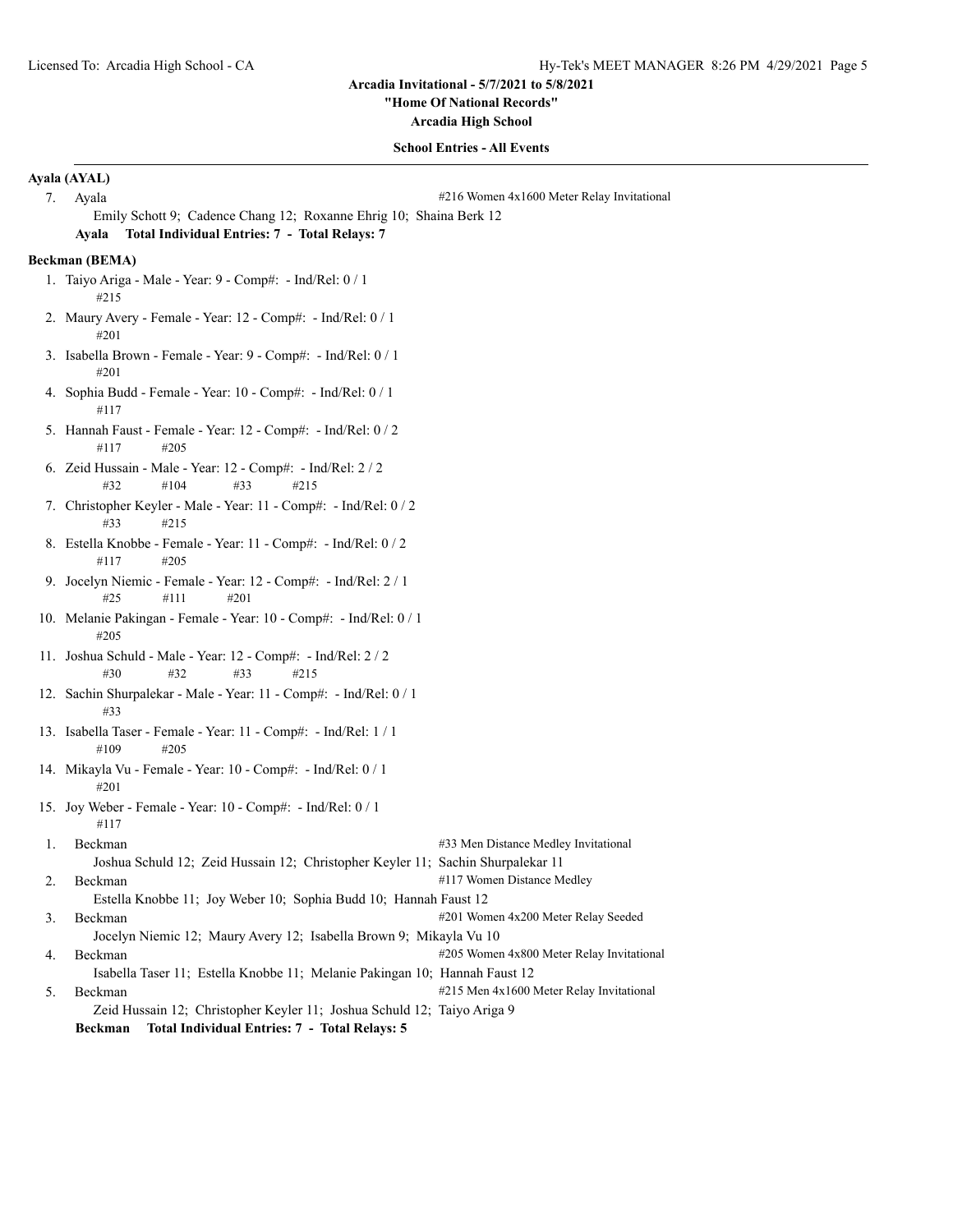#### **"Home Of National Records"**

**Arcadia High School**

# **School Entries - All Events**

# **Bella Vista (BEVI)**

- 1. Isabella Chilcutt Female Year: 11 Comp#: Ind/Rel: 1 / 0 #40
- 2. Reyna Dismukes Female Year: 12 Comp#: Ind/Rel: 1 / 0 #125
- 3. Sean Lacey Male Year: 11 Comp#: Ind/Rel: 1 / 0 #32
- 4. Shae Wright Female Year: 11 Comp#: Ind/Rel: 1 / 0 #131

#### **Bella Vista Total Individual Entries: 4 - Total Relays: 0**

# **Bellarmine (BELA)**

- 1. Tanish Chettiar Male Year: 11 Comp#: Ind/Rel: 0 / 1 #215
- 2. Leo Garcia-Czerkowski Male Year: 12 Comp#: Ind/Rel: 1 / 0 #105
- 3. Vibhu Krishna Male Year: 11 Comp#: Ind/Rel: 0 / 1 #215
- 4. Colin Peattie Male Year: 12 Comp#: Ind/Rel: 1 / 2 #32 #33 #215
- 5. Ben Pinkel Male Year: 11 Comp#: Ind/Rel: 0 / 2 #33 #215
- 6. John Stebbins Male Year: 12 Comp#: Ind/Rel: 0 / 1 #33
- 7. Galen Topper Male Year: 12 Comp#: Ind/Rel: 1 / 1 #32 #215
- 8. Nolan Topper Male Year: 12 Comp#: Ind/Rel: 1 / 2 #32 #33 #215
- 9. Daniel Vaca Male Year: 12 Comp#: Ind/Rel: 0 / 2 #215 #215
- 1. Bellarmine #33 Men Distance Medley Invitational Colin Peattie 12; John Stebbins 12; Ben Pinkel 11; Nolan Topper 12 2. Bellarmine  $\#215$  Men  $4x1600$  Meter Relay Invitational Colin Peattie 12; Galen Topper 12; Nolan Topper 12; Daniel Vaca 12
- 3. Bellarmine 'B' #215 Men 4x1600 Meter Relay Invitational Tanish Chettiar 11; Vibhu Krishna 11; Ben Pinkel 11; Daniel Vaca 12

# **Bellarmine Total Individual Entries: 4 - Total Relays: 3**

# **Bishop Union (BISH)**

- 1. Sierra Burror Female Year: 12 Comp#: Ind/Rel: 1 / 0 #31
	- **Bishop Union Total Individual Entries: 1 Total Relays: 0**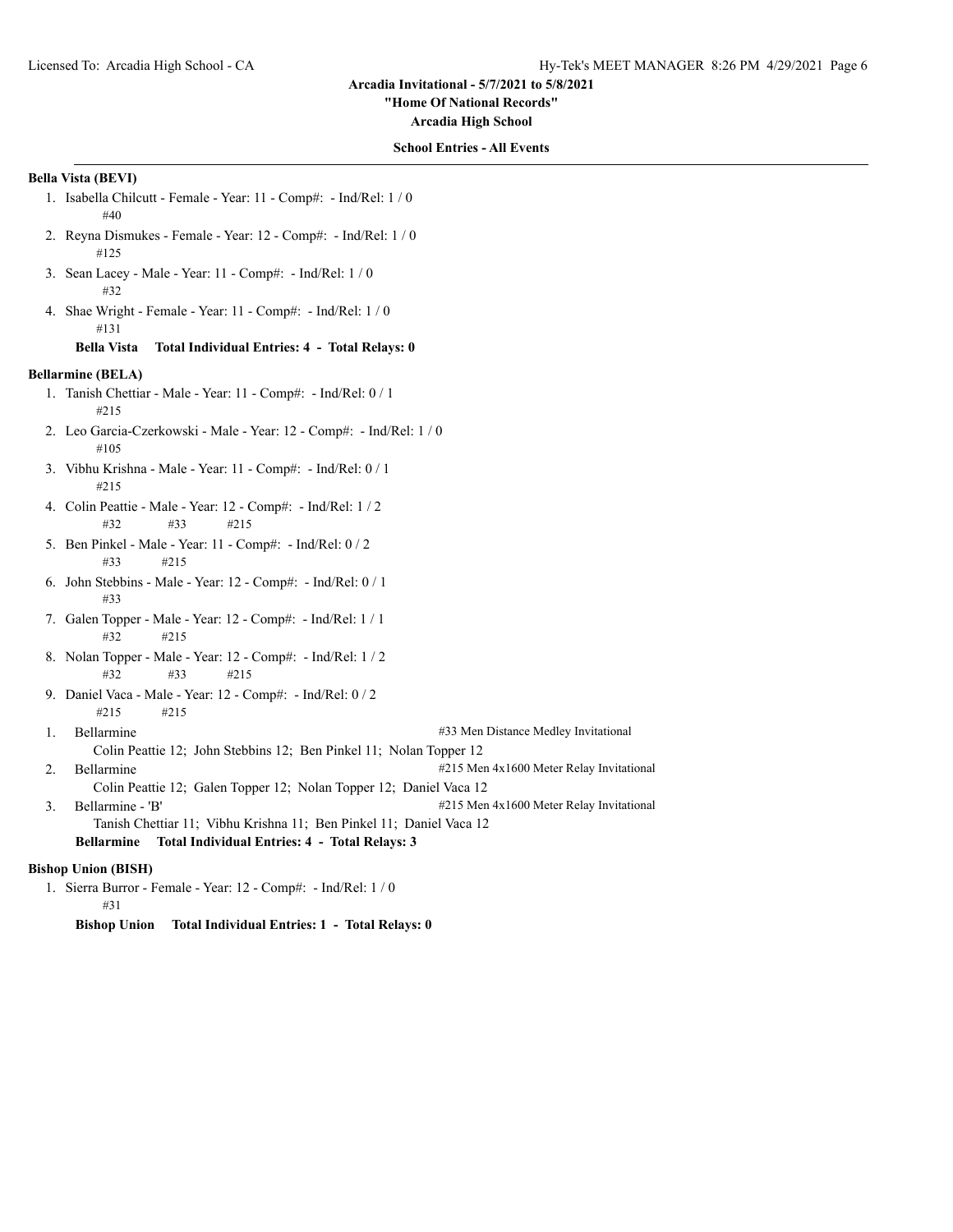# **"Home Of National Records"**

**Arcadia High School**

## **School Entries - All Events**

# **Brea Olinda (BROL)**

- 1. Nikki Ammermann Female Year: 11 Comp#: Ind/Rel: 0 / 1 #117
- 2. Taylor DeBarros Female Year: 10 Comp#: Ind/Rel: 0 / 1 #117
- 3. Peyton Kilheffer Male Year: 12 Comp#: Ind/Rel: 1 / 0 #114
- 4. Kendra Painter Female Year: 11 Comp#: Ind/Rel: 0 / 1 #117
- 5. Emily Wernli Female Year: 11 Comp#: Ind/Rel: 0 / 1 #117

1. Brea Olinda **1. All 2018** 2019 12:30 and 4117 Women Distance Medley

Nikki Ammermann 11; Taylor DeBarros 10; Emily Wernli 11; Kendra Painter 11 **Brea Olinda Total Individual Entries: 1 - Total Relays: 1**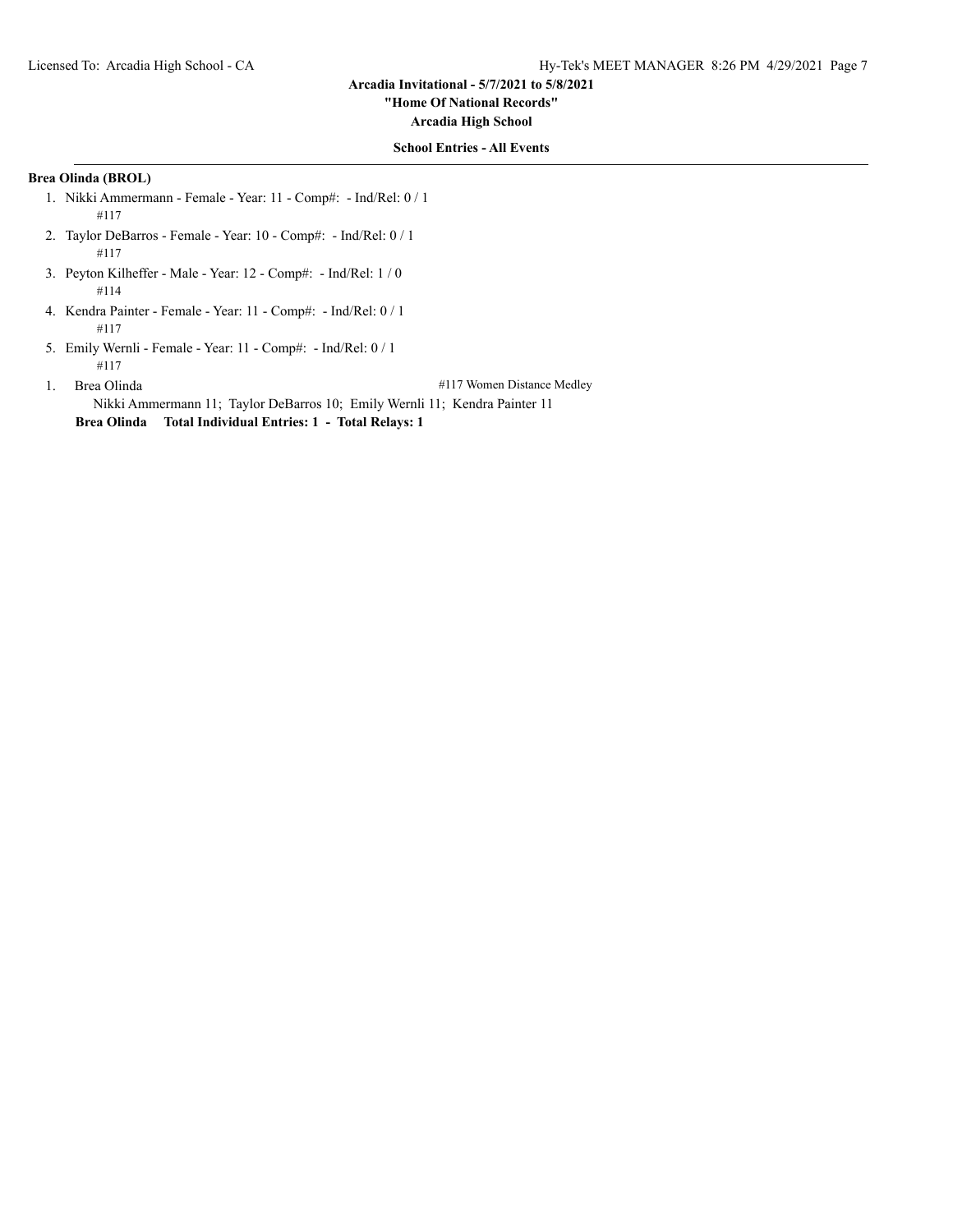**"Home Of National Records"**

**Arcadia High School**

#### **School Entries - All Events**

# **Buchanan (BUCH)**

- 1. Helen Chu Female Year: 12 Comp#: Ind/Rel: 2 / 0 #36 #45
- 2. Layla Clay Female Year: 11 Comp#: Ind/Rel: 0 / 1 #2
- 3. Delaney Custer Female Year: 12 Comp#: Ind/Rel: 2 / 0 #106 #113
- 4. Alexa Dandridge Female Year: 12 Comp#: Ind/Rel: 3 / 1 #22 #106 #125 #2
- 5. Chinyere Egbuziem Female Year: 11 Comp#: Ind/Rel: 2 / 0 #47 #127
- 6. Kaylee Elliott Female Year: 11 Comp#: Ind/Rel: 0 / 1 #216
- 7. Lauren Fowler Female Year: 12 Comp#: Ind/Rel: 3 / 1  $\#13$   $\#26$   $\#36$   $\#2$
- 8. Austin Gillen Male Year: 12 Comp#: Ind/Rel: 1 / 2 #21 #33 #206
- 9. Grace Hutchison Female Year: 10 Comp#: Ind/Rel: 2 / 1 #31 #103 #216
- 10. Morgan Hutchison Female Year: 12 Comp#: Ind/Rel: 1 / 0 #213
- 11. Jordan Leveque Female Year: 10 Comp#: Ind/Rel: 1 / 0 #131
- 12. Brenton Maddox Male Year: 11 Comp#: Ind/Rel: 1 / 1 #104 #215
- 13. Sebastian McGehee-Adams Male Year: 12 Comp#: Ind/Rel: 1 / 3 #32 #33 #206 #215
- 14. Caroline Mendyk Female Year: 10 Comp#: Ind/Rel: 0 / 1 #216
- 15. Bo Olsen Male Year: 12 Comp#: Ind/Rel: 1 / 2 #30 #33 #215
- 16. Maddie Pasmore Female Year: 11 Comp#: Ind/Rel: 2 / 1 #45 #125 #2
- 17. Caleb Pouliot Male Year: 12 Comp#: Ind/Rel: 1 / 0 #43
- 18. Noah Ray Male Year: 10 Comp#: Ind/Rel: 2 / 1 #9 #17 #215
- 19. Jaden Shilow Male Year: 12 Comp#: Ind/Rel: 0 / 2 #33 #206
- 20. Sydney Sundgren Female Year: 10 Comp#: Ind/Rel: 1 / 1 #31 #216
- 21. Zach Weaver Male Year: 10 Comp#: Ind/Rel: 1 / 1 #9 #206
- 1. Buchanan #2 Women 4x100 Meter Relay Invitational Layla Clay 11; Lauren Fowler 12; Maddie Pasmore 11; Alexa Dandridge 12 2. Buchanan **2008** 2. Buchanan #33 Men Distance Medley Invitational
- Austin Gillen 12; Bo Olsen 12; Jaden Shilow 12; Sebastian McGehee-Adams 12 3. Buchanan #206 Men 4x800 Meter Relay Invitational Austin Gillen 12; Zach Weaver 10; Sebastian McGehee-Adams 12; Jaden Shilow 12
- 4. Buchanan **1980** Buchanan **2008** At 215 Men 4x1600 Meter Relay Invitational Bo Olsen 12; Sebastian McGehee-Adams 12; Brenton Maddox 11; Noah Ray 10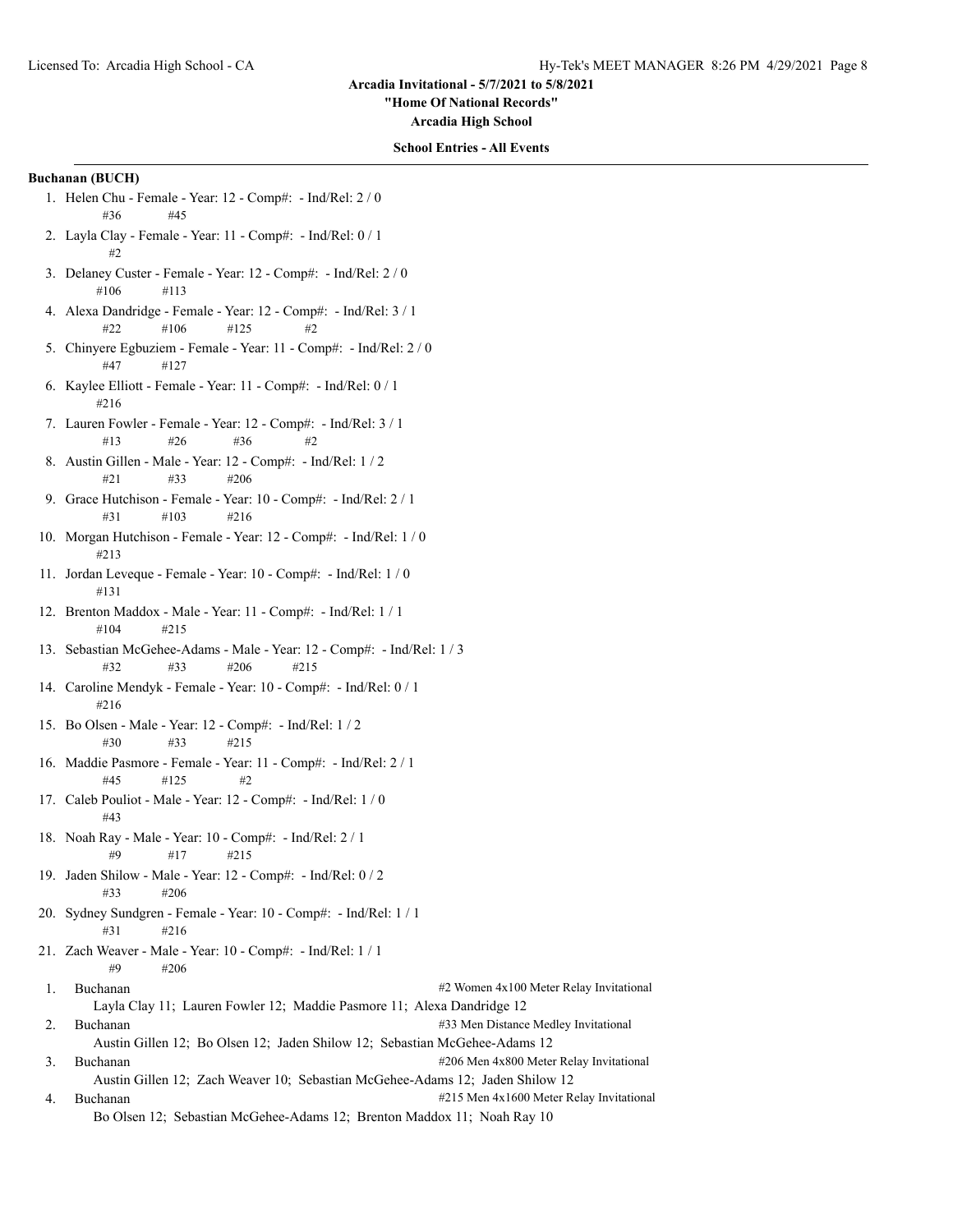**"Home Of National Records"**

**Arcadia High School**

#### **School Entries - All Events**

# **Buchanan (BUCH)** 5. Buchanan **1988** Suchanan **1998** Such an *#216* Women 4x1600 Meter Relay Invitational Grace Hutchison 10; Caroline Mendyk 10; Sydney Sundgren 10; Kaylee Elliott 11 **Buchanan Total Individual Entries: 27 - Total Relays: 5 Buena (BUEN)** 1. Gavin Burns - Male - Year: 12 - Comp#: - Ind/Rel: 1 / 0 #104 **Buena Total Individual Entries: 1 - Total Relays: 0 Burbank (BURB)** 1. Layne Buck - Male - Year: 12 - Comp#: - Ind/Rel: 0 / 2 #210 #212 2. Emma Cusumano - Female - Year: 11 - Comp#: - Ind/Rel: 2 / 0 #106 #113 3. Jayla Flowers - Female - Year: 12 - Comp#: - Ind/Rel: 2 / 0 #45 #125 4. Jakhi Hayes - Male - Year: 11 - Comp#: - Ind/Rel: 1 / 1 #105 #124 5. Maxwell McKibben - Male - Year: 12 - Comp#: - Ind/Rel: 0 / 1 #212 6. Sebastian Ottosson - Male - Year: 11 - Comp#: - Ind/Rel: 0 / 3 #124 #210 #212 7. Jack Sapyta - Male - Year: 11 - Comp#: - Ind/Rel: 1 / 2 #112 #124 #210 8. Daniel Schenk - Male - Year: 9 - Comp#: - Ind/Rel: 0 / 1 #212 9. Kaze Segun Gibbs - Male - Year: 12 - Comp#: - Ind/Rel: 0 / 2 #124 #210 1. Burbank #124 Men 4x400 Meter Relay Sebastian Ottosson 11; Jack Sapyta 11; Jakhi Hayes 11; Kaze Segun Gibbs 12 2. Burbank  $#210$  Men 800 Sprint Medley Invitational Sebastian Ottosson 11; Kaze Segun Gibbs 12; Layne Buck 12; Jack Sapyta 11 3. Burbank #212 Men 1600 Sprint Medley Invitational Sebastian Ottosson 11; Daniel Schenk 9; Layne Buck 12; Maxwell McKibben 12 **Burbank Total Individual Entries: 6 - Total Relays: 3 Burroughs(Bur) (BURR)** 1. Eli Gault-Crabb - Male - Year: 12 - Comp#: - Ind/Rel: 1 / 0 #43

**Burroughs(Bur) Total Individual Entries: 1 - Total Relays: 0**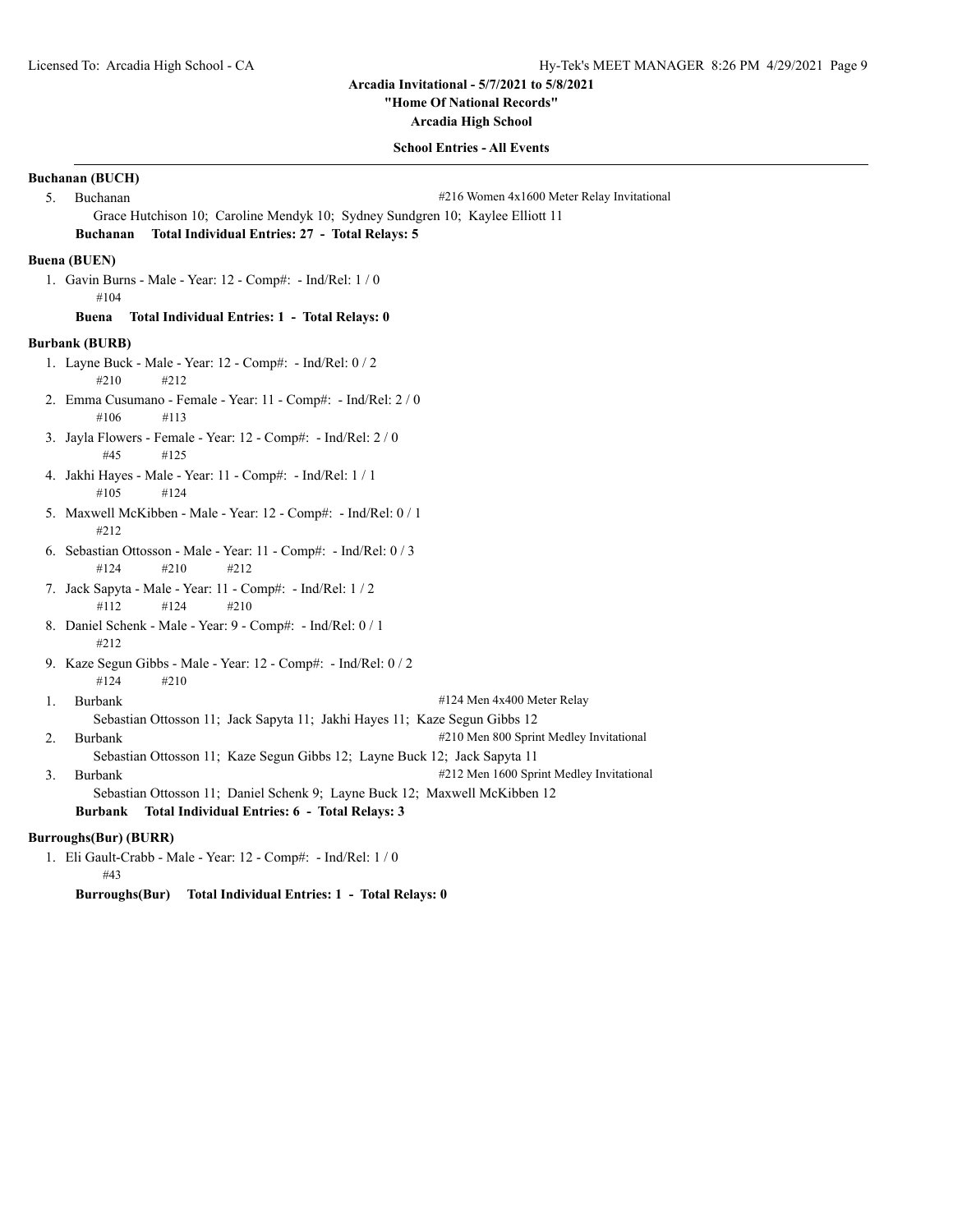#### **"Home Of National Records"**

**Arcadia High School**

#### **School Entries - All Events**

#### **Cajon (CAJO)**

- 1. Dominic Boykins Male Year: 12 Comp#: Ind/Rel: 1 / 1 #116 #3
- 2. Sebastian Galvan Male Year: 12 Comp#: Ind/Rel: 0 / 1 #3
- 3. Seth Johnson Male Year: 11 Comp#: Ind/Rel: 4 / 0 #41 #44 #105 #114
- 4. Terrance Lott Male Year: 12 Comp#: Ind/Rel: 0 / 1 #3
- 5. JeyQuan Smith Male Year: 10 Comp#: Ind/Rel: 0 / 1 #3
- 

1. Cajon #3 Men 4x100 Meter Relay Seeded

- Terrance Lott 12; Dominic Boykins 12; Sebastian Galvan 12; JeyQuan Smith 10
- **Cajon Total Individual Entries: 5 Total Relays: 1**

## **Calabasas (CALB)**

- 1. Charisma Collins Female Year: 11 Comp#: Ind/Rel: 0 / 2  $#2 \qquad \qquad #202$
- 2. Nicholas Gates Male Year: 11 Comp#: Ind/Rel: 2 / 0 #14 #28
- 3. Lahela Ray Female Year: 9 Comp#: Ind/Rel: 0 / 2 #2 #202
- 4. Zoe Ray Female Year: 9 Comp#: Ind/Rel: 0 / 2 #2 #202
- 5. Zachary Winger Male Year: 12 Comp#: Ind/Rel: 2 / 0 #11 #23
- 6. Amia Witt Female Year: 9 Comp#: Ind/Rel: 1 / 0 #129
- 7. Zanae Woods Female Year: 11 Comp#: Ind/Rel: 2 / 2 #107 #115 #2 #202
- 

1. Calabasas #2 Women 4x100 Meter Relay Invitational

- Lahela Ray 9; Zoe Ray 9; Charisma Collins 11; Zanae Woods 11
- 2. Calabasas **2. Calabasas**  $\frac{4202 \text{ Women} 4x200 \text{meter}$  Relay Invitational
	- Lahela Ray 9; Zanae Woods 11; Charisma Collins 11; Zoe Ray 9

#### **Calabasas Total Individual Entries: 7 - Total Relays: 2**

# **Camarillo (CAMA)**

- 1. Micah Contreras Male Year: 10 Comp#: Ind/Rel: 2 / 0 #108 #116
- 2. Brooklyn Kennedy Female Year: 11 Comp#: Ind/Rel: 0 / 1 #211
- 3. Maya Thayer Female Year: 10 Comp#: Ind/Rel: 0 / 1 #211
- 4. Emelina Whalen Female Year: 11 Comp#: Ind/Rel: 0 / 1 #211
- 5. Kimberly Willard Female Year: 10 Comp#: Ind/Rel: 0 / 1 #211
- 1. Camarillo **1.1. Camarillo 1.1. Camarillo 1.1. Camarillo 1.1. Camarillo 1.1. Camarillo 1.1. Camarillo 1.1. Camarillo 1.1. Camarillo 1.1. Camarillo 1.1. Camarillo 1.1. Camarillo 1.1. Camarillo 1.1.** Brooklyn Kennedy 11; Emelina Whalen 11; Maya Thayer 10; Kimberly Willard 10 **Camarillo Total Individual Entries: 2 - Total Relays: 1**

# **Canyon Crest Academy (CCAC)**

1. Justin Whitney - Male - Year: 12 - Comp#: - Ind/Rel: 1 / 0 #37

**Canyon Crest Academy Total Individual Entries: 1 - Total Relays: 0**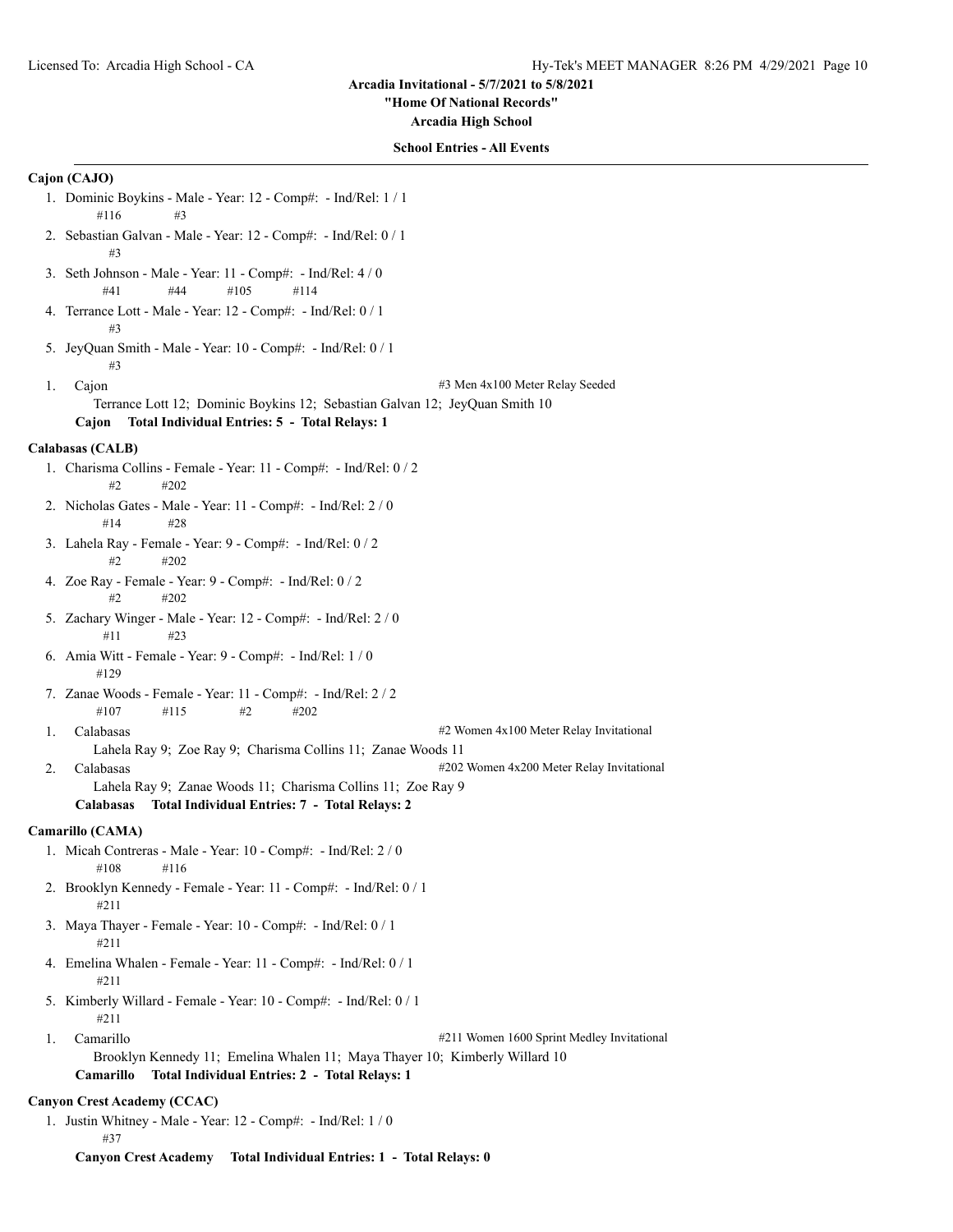**"Home Of National Records"**

**Arcadia High School**

#### **School Entries - All Events**

### **Canyon-Ana (CAAN)**

- 1. Connor Albin Male Year: 12 Comp#: Ind/Rel: 0 / 2 #33 #206
- 2. Ethan Florez Male Year: 11 Comp#: Ind/Rel: 2 / 2 #17 #104 #33 #206
- 3. Isabella Frisone Female Year: 11 Comp#: Ind/Rel: 1 / 2 #109 #24 #205
- 4. Heather Greenbaum Female Year: 9 Comp#: Ind/Rel: 0 / 2 #24 #205
- 5. Jason Gutierrez Male Year: 11 Comp#: Ind/Rel: 1 / 2 #110 #33 #206
- 6. Emma Hadley Female Year: 11 Comp#: Ind/Rel: 2 / 2 #16 #29 #24 #205
- 7. Max Knudson Male Year: 12 Comp#: Ind/Rel: 0 / 1 #33
- 8. Maximus Knudson Male Year: 12 Comp#: Ind/Rel: 0 / 1 #206
- 9. Makena Oliva Female Year: 9 Comp#: Ind/Rel: 3 / 2 #16 #31 #103 #24 #205
- 10. Travis Zavala Male Year: 11 Comp#: Ind/Rel: 1 / 0 #135
- 1. Canyon-Ana #24 Women Distance Medley Invitational Emma Hadley 11; Heather Greenbaum 9; Isabella Frisone 11; Makena Oliva 9
- 2. Canyon-Ana **2008** 2. Canyon-Ana **2008** 2. Canyon-Ana **2008** 2. Canyon-Ana 2. Canyon-Ana 2. Canyon-Ana 2. Canyon-Ana 2. Canyon-Ana 2. Canyon-
- Ethan Florez 11; Max Knudson 12; Jason Gutierrez 11; Connor Albin 12
- 3. Canyon-Ana **2008** Canyon-Ana **2008** Meter Relay Invitational
- Emma Hadley 11; Makena Oliva 9; Heather Greenbaum 9; Isabella Frisone 11 4. Canyon-Ana **2008** Canyon-Ana **2008** Men 4x800 Meter Relay Invitational Ethan Florez 11; Connor Albin 12; Jason Gutierrez 11; Maximus Knudson 12

#### **Canyon-Ana Total Individual Entries: 10 - Total Relays: 4**

# **Canyon-CC (CANY)**

1. Austin Hernandez - Male - Year: 12 - Comp#: - Ind/Rel: 3 / 0  $\#11$   $\#41$   $\#44$ 

#### **Canyon-CC Total Individual Entries: 3 - Total Relays: 0**

# **Capo Valley (CAPO)**

- 1. Jason Liu Male Year: 11 Comp#: Ind/Rel: 0 / 1 #122
- 2. Brandon Mordy Male Year: 10 Comp#: Ind/Rel: 0 / 2 #122 #215
- 3. Thomas Mordy Male Year: 12 Comp#: Ind/Rel: 1 / 2 #214 #122 #215
- 4. Sean Robertson Male Year: 12 Comp#: Ind/Rel: 0 / 1 #215
- 5. Nathan Trueman Male Year: 12 Comp#: Ind/Rel: 0 / 2 #122 #215
- 

## 1. Capo Valley **Alley 1.** Capo Valley **1.** Capo Valley **1.** Capo Valley **1.** Capo Valley **1.** Capo Valley **1.** Capo Valley **1.** Capo Valley **1.** Capo Valley **1.** Capo Valley **1.** Capo Valley **1.** Capo Valley **1.** Capo Va

Thomas Mordy 12; Brandon Mordy 10; Nathan Trueman 12; Jason Liu 11 2. Capo Valley **215 Men 4x1600** Meter Relay Invitational

Thomas Mordy 12; Nathan Trueman 12; Brandon Mordy 10; Sean Robertson 12 **Capo Valley Total Individual Entries: 1 - Total Relays: 2**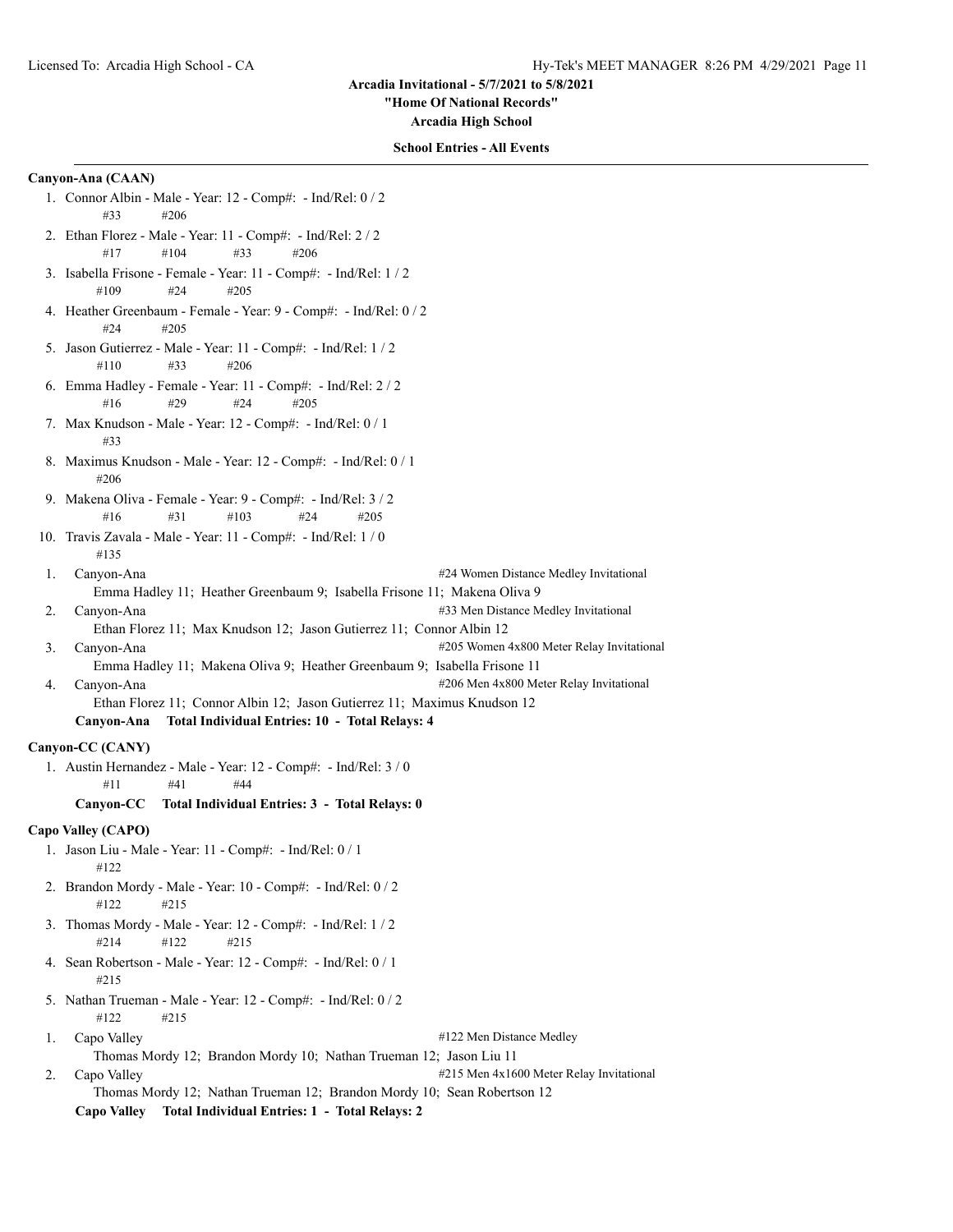**"Home Of National Records"**

**Arcadia High School**

# **School Entries - All Events**

# **Carlsbad (CARL)**

- 1. Dante Grace Male Year: 12 Comp#: Ind/Rel: 0 / 3 #102 #124 #204
- 2. Alexander Klein Male Year: 12 Comp#: Ind/Rel: 0 / 2 #124 #204
- 3. Haley Large Female Year: 11 Comp#: Ind/Rel: 0 / 2 #117 #201
- 4. Olivia Lewis Female Year: 11 Comp#: Ind/Rel: 0 / 1 #201
- 5. Ethan Linley Male Year: 12 Comp#: Ind/Rel: 1 / 0 #114
- 6. Riley Millard Female Year: 12 Comp#: Ind/Rel: 1 / 0 #125
- 7. Julisa Pena Female Year: 11 Comp#: Ind/Rel: 0 / 1 #117
- 8. Kate Pugmire Female Year: 10 Comp#: Ind/Rel: 0 / 1 #201
- 9. Blake Savage Male Year: 12 Comp#: Ind/Rel: 0 / 1 #102
- 10. Nate Schrimpf Male Year: 12 Comp#: Ind/Rel: 0 / 3 #102 #124 #204
- 11. Caden Smith Male Year: 12 Comp#: Ind/Rel: 1 / 3 #112 #102 #124 #204
- 12. Kelsey Swyney Female Year: 10 Comp#: Ind/Rel: 0 / 1 #201
- 13. Allison Tanita Female Year: 12 Comp#: Ind/Rel: 0 / 1 #117
- 14. Morgan Young Female Year: 11 Comp#: Ind/Rel: 0 / 1 #117
- 1. Carlsbad #102 Men 4x100 Meter Relay Nate Schrimpf 12; Dante Grace 12; Blake Savage 12; Caden Smith 12
- 2. Carlsbad #117 Women Distance Medley
	- Allison Tanita 12; Haley Large 11; Julisa Pena 11; Morgan Young 11
- 3. Carlsbad #124 Men 4x400 Meter Relay
- Alexander Klein 12; Nate Schrimpf 12; Dante Grace 12; Caden Smith 12 4. Carlsbad #201 Women 4x200 Meter Relay Seeded
- Olivia Lewis 11; Kate Pugmire 10; Haley Large 11; Kelsey Swyney 10 5. Carlsbad #204 Men 4x200 Meter Relay Invitational Nate Schrimpf 12; Dante Grace 12; Alexander Klein 12; Caden Smith 12 **Carlsbad Total Individual Entries: 3 - Total Relays: 5**

#### **Carmel (CARM)**

- 1. Sarah Graessley Female Year: 12 Comp#: Ind/Rel: 1 / 0 #42
- 2. Lauren Pritchard Female Year: 12 Comp#: Ind/Rel: 1 / 0 #129
	- **Carmel Total Individual Entries: 2 Total Relays: 0**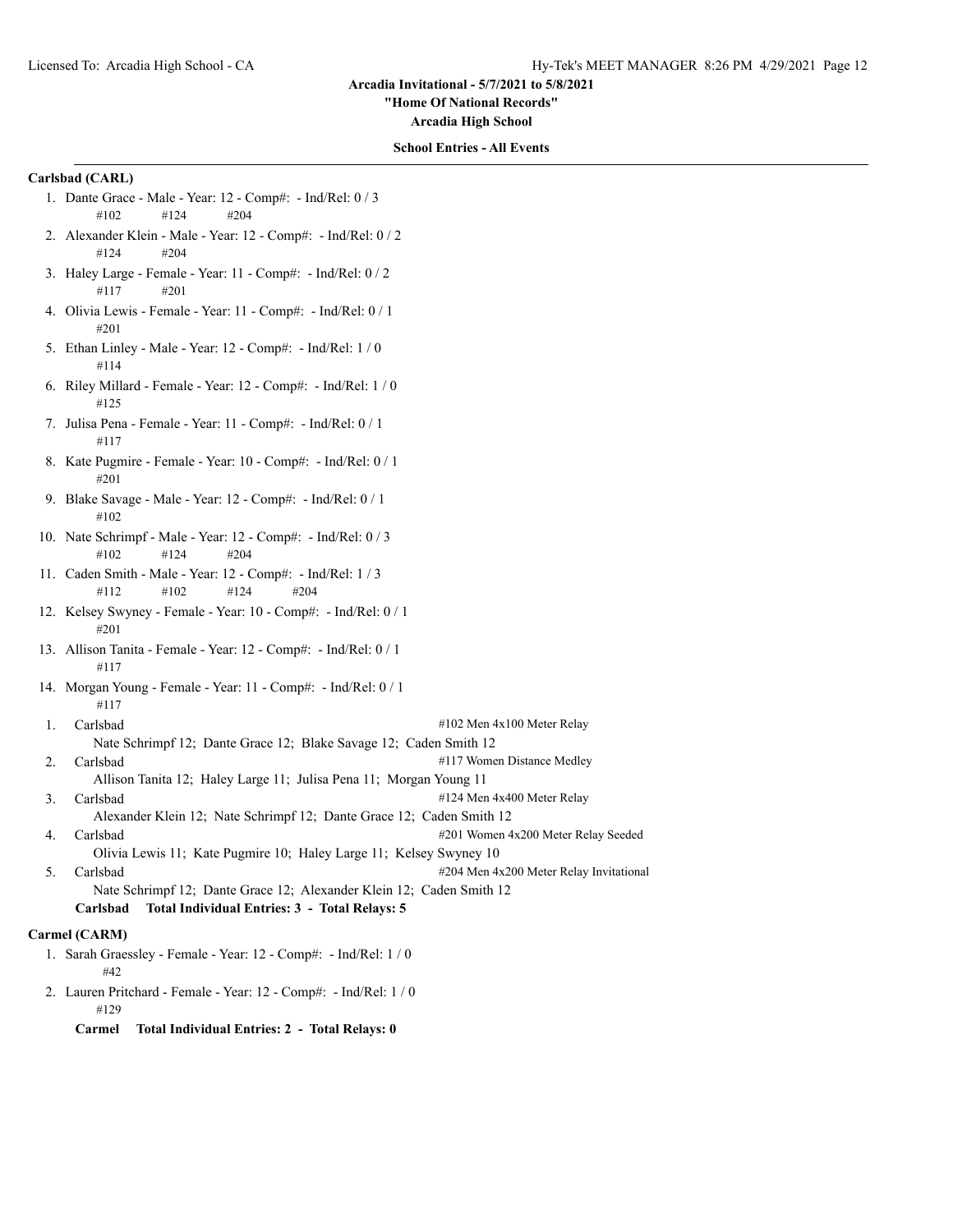#### **"Home Of National Records"**

**Arcadia High School**

#### **School Entries - All Events**

# **Carson (CARS)**

- 1. Kyla Blockett Female Year: 12 Comp#: Ind/Rel: 2 / 2 #13 #25 #2 #202
- 2. Jailah Collins Female Year: 12 Comp#: Ind/Rel: 2 / 1 #25 #106 #202
- 3. Katie Kluver Female Year: 12 Comp#: Ind/Rel: 1 / 1 #36 #2
- 4. Mi'ah Mollette Female Year: 10 Comp#: Ind/Rel: 1 / 0 #127
- 5. Reign Redmond Female Year: 10 Comp#: Ind/Rel: 2 / 2 #13 #26 #2 #202
- 6. Samira Stevenson Female Year: 10 Comp#: Ind/Rel: 0 / 2 #2 #202
- 1. Carson #2 Women 4x100 Meter Relay Invitational

Kyla Blockett 12; Reign Redmond 10; Samira Stevenson 10; Katie Kluver 12 2. Carson **2. Carson** #202 Women 4x200 Meter Relay Invitational

Kyla Blockett 12; Jailah Collins 12; Reign Redmond 10; Samira Stevenson 10

# **Carson Total Individual Entries: 8 - Total Relays: 2**

# **Casa Grande (CAGR)**

- 1. Aaron Beaube Male Year: 12 Comp#: Ind/Rel: 0 / 1 #122
- 2. Jake Dietlin Male Year: 12 Comp#: Ind/Rel: 0 / 1 #122
- 3. Owen Hite Male Year: 12 Comp#: Ind/Rel: 0 / 1 #122
- 4. William Hite Male Year: 12 Comp#: Ind/Rel: 0 / 1 #122
	-

1. Casa Grande #122 Men Distance Medley

Owen Hite 12; William Hite 12; Jake Dietlin 12; Aaron Beaube 12 **Casa Grande Total Individual Entries: 0 - Total Relays: 1**

## **Castilleja (CSTL)**

- 1. Samira Kennedy Female Year: 10 Comp#: Ind/Rel: 2 / 0 #16 #103
	- **Castilleja Total Individual Entries: 2 Total Relays: 0**

# **Castro Valley (CAVA)**

- 1. Miles Bennitt Male Year: 12 Comp#: Ind/Rel: 2 / 0 #37 #41
- 2. Naomi Sachs Female Year: 10 Comp#: Ind/Rel: 1 / 0 #129
- 3. Lynee Sims Female Year: 10 Comp#: Ind/Rel: 2 / 0 #107 #125

**Castro Valley Total Individual Entries: 5 - Total Relays: 0**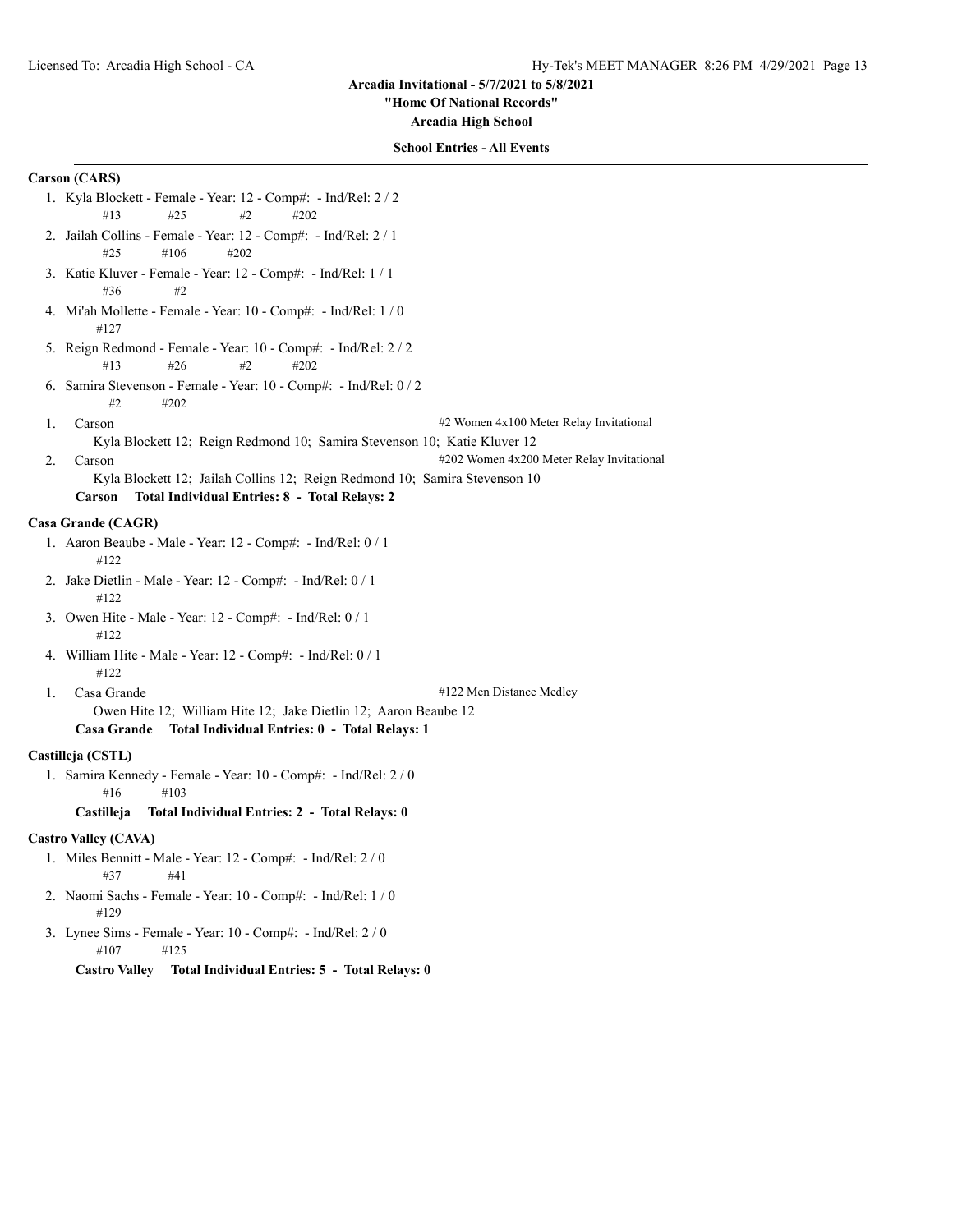**"Home Of National Records"**

**Arcadia High School**

# **School Entries - All Events**

# **Cathedral (CATH)**

- 1. Matthias Allison Male Year: 11 Comp#: Ind/Rel: 1 / 1 #112 #35
- 2. Moin Gammage Male Year: 10 Comp#: Ind/Rel: 0 / 2 #204 #210
- 3. Byrce Granillo Male Year: 12 Comp#: Ind/Rel: 1 / 1 #110 #206
- 4. Brandon Guerrero Male Year: 12 Comp#: Ind/Rel: 0 / 1 #206
- 5. Steven Marks Male Year: 12 Comp#: Ind/Rel: 2 / 2 #14 #28 #204 #210
- 6. William Mullins Male Year: 11 Comp#: Ind/Rel: 1 / 2 #112 #35 #204
- 7. Jose Ojeda Male Year: 12 Comp#: Ind/Rel: 1 / 1 #110 #206
- 8. Ekene Onwaeze Male Year: 11 Comp#: Ind/Rel: 0 / 1 #210
- 9. Gustavo Orendain Male Year: 12 Comp#: Ind/Rel: 2 / 2 #21 #110 #35 #210
- 10. Kevin Sanchez Male Year: 10 Comp#: Ind/Rel: 0 / 1 #204
- 11. Anthony Taylor Male Year: 12 Comp#: Ind/Rel: 2 / 1 #11 #23 #35
- 12. Julian Umana Male Year: 12 Comp#: Ind/Rel: 1 / 1 #110 #206
- 1. Cathedral **1.** Cathedral **1.** Cathedral **1.** Cathedral **1.** Cathedral **1.** Cathedral **1.** Cathedral **1.** Cathedral **1.** Cathedral **1.** Cathedral **1.** Cathedral **1.** Cathedral **1.** Cathedral **1.** Cathedral **1.** Cathedral Gustavo Orendain 12; William Mullins 11; Matthias Allison 11; Anthony Taylor 12 2. Cathedral #204 Men 4x200 Meter Relay Invitational #204 Men 4x200 Meter Relay Invitational
	- Steven Marks 12; Kevin Sanchez 10; William Mullins 11; Moin Gammage 10
- 3. Cathedral  $\frac{4206 \text{ Men } 4x800 \text{ Meter} \text{Relay Invitational}}{4206 \text{ Men } 4x800 \text{ Meter} \text{Relay Invitational}}$ Byrce Granillo 12; Brandon Guerrero 12; Jose Ojeda 12; Julian Umana 12
- 4. Cathedral **4210** Men 800 Sprint Medley Invitational

Ekene Onwaeze 11; Moin Gammage 10; Steven Marks 12; Gustavo Orendain 12 **Cathedral Total Individual Entries: 11 - Total Relays: 4**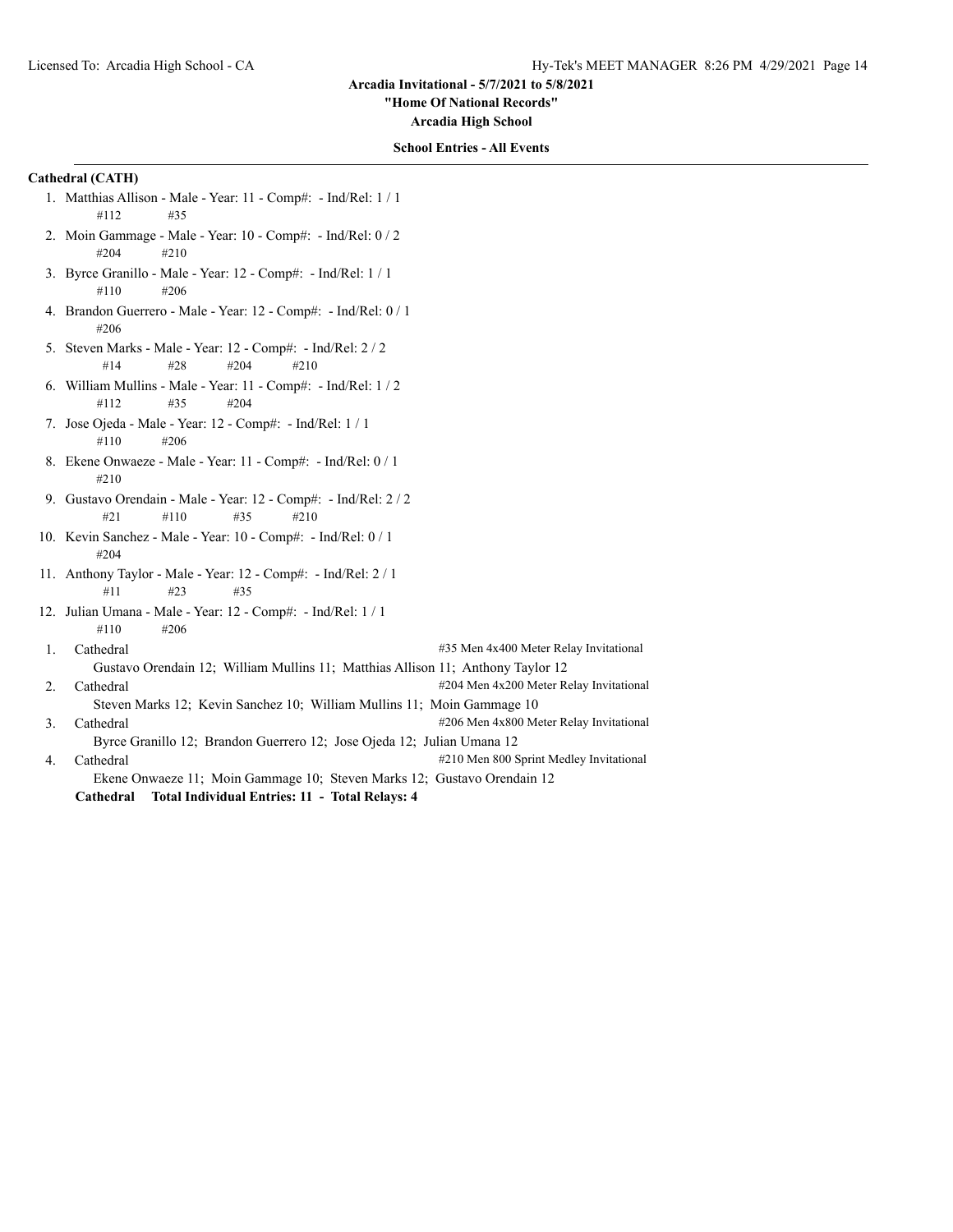**"Home Of National Records"**

**Arcadia High School**

#### **School Entries - All Events**

# **Cathedral Catholic (CACA)**

- 1. Sophia Aragon Female Year: 12 Comp#: Ind/Rel: 0 / 2 #101 #123
- 2. Lexi Arambulo Female Year: 11 Comp#: Ind/Rel: 0 / 1 #205
- 3. Amaree Berry Male Year: 12 Comp#: Ind/Rel: 0 / 2 #124 #206
- 4. Aryana Boostani Female Year: 11 Comp#: Ind/Rel: 0 / 2 #101 #123
- 5. Bryce Brock Male Year: 11 Comp#: Ind/Rel: 2 / 1 #14 #27 #124
- 6. Kennedy Clarke Female Year: 11 Comp#: Ind/Rel: 1 / 0 #38
- 7. Kapiolani Coleman Female Year: 10 Comp#: Ind/Rel: 3 / 0 #22 #106 #125
- 8. Jenna Fields Female Year: 10 Comp#: Ind/Rel: 0 / 1 #101
- 9. Elaine Hobrock Female Year: 10 Comp#: Ind/Rel: 1 / 2  $\#109$   $\#123$   $\#205$
- 10. Matthew Jabro Male Year: 11 Comp#: Ind/Rel: 0 / 2 #124 #206
- 11. Blake Levy Male Year: 11 Comp#: Ind/Rel: 1 / 2 #110 #124 #206
- 12. Keira Rall Female Year: 10 Comp#: Ind/Rel: 0 / 1 #205
- 13. Vanessa Sukay Female Year: 11 Comp#: Ind/Rel: 0 / 2 #101 #123
- 14. Ryan Sweeney Male Year: 12 Comp#: Ind/Rel: 0 / 1 #206
- 15. Trang Woolridge Female Year: 12 Comp#: Ind/Rel: 0 / 1 #205
- 1. Cathedral Catholic #101 Women 4x100 Meter Relay Jenna Fields 10; Aryana Boostani 11; Vanessa Sukay 11; Sophia Aragon 12
- 2. Cathedral Catholic #123 Women 4x400 Meter Relay
- Sophia Aragon 12; Aryana Boostani 11; Vanessa Sukay 11; Elaine Hobrock 10 3. Cathedral Catholic #124 Men 4x400 Meter Relay
- Amaree Berry 12; Matthew Jabro 11; Blake Levy 11; Bryce Brock 11 4. Cathedral Catholic #205 Women 4x800 Meter Relay Invitational Elaine Hobrock 10; Keira Rall 10; Lexi Arambulo 11; Trang Woolridge 12 5. Cathedral Catholic #206 Men 4x800 Meter Relay Invitational Amaree Berry 12; Matthew Jabro 11; Blake Levy 11; Ryan Sweeney 12
	- **Cathedral Catholic Total Individual Entries: 8 Total Relays: 5**

#### **Centennial-Cor (CENN)**

- 1. Katherine Davis Female Year: 12 Comp#: Ind/Rel: 1 / 0 #127
- 2. Jaden Mickey Male Year: 11 Comp#: Ind/Rel: 1 / 0 #108

**Centennial-Cor Total Individual Entries: 2 - Total Relays: 0**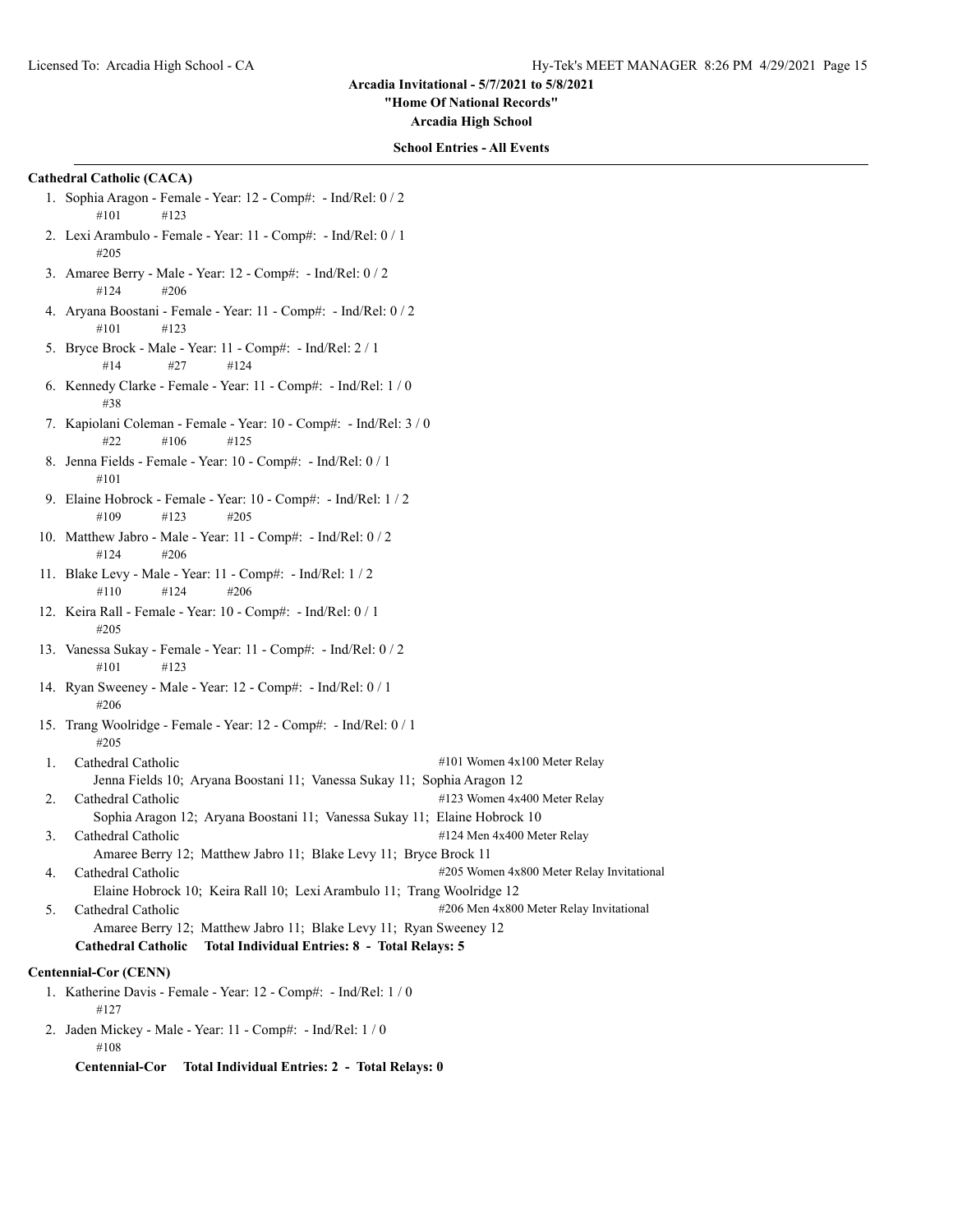**"Home Of National Records"**

**Arcadia High School**

#### **School Entries - All Events**

# **Central (CENL)**

- 1. Emily Brown Female Year: 11 Comp#: Ind/Rel: 1 / 0 #129
- 2. Imari Conley Male Year: 10 Comp#: Ind/Rel: 2 / 1 #14 #28 #212
- 3. Sariyah Copeland Female Year: 12 Comp#: Ind/Rel: 0 / 1 #1
- 4. Riley Costales Female Year: 10 Comp#: Ind/Rel: 2 / 0 #106 #113
- 5. Albert Duarte Male Year: 11 Comp#: Ind/Rel: 0 / 3 #3 #35 #212
- 6. Iyanna Fuller Female Year: 11 Comp#: Ind/Rel: 0 / 1 #1
- 7. Taleeah Hoggatt Female Year: 10 Comp#: Ind/Rel: 1 / 0 #106
- 8. Essence Jackson Female Year: 12 Comp#: Ind/Rel: 0 / 1 #1
- 9. Terrell Johnson Male Year: 10 Comp#: Ind/Rel: 0 / 3 #3 #35 #212
- 10. Devin Kelly Male Year: 12 Comp#: Ind/Rel: 1 / 0 #37
- 11. Taylor Lloyd Female Year: 12 Comp#: Ind/Rel: 1 / 0 #47
- 12. Keytonna Ross Female Year: 9 Comp#: Ind/Rel: 0 / 1 #1
- 13. Cameron Tarver Male Year: 11 Comp#: Ind/Rel: 3 / 1 #27 #44 #108 #3
- 14. Abesolom-Bekele Teffra Male Year: 12 Comp#: Ind/Rel: 1 / 0 #104
- 15. Santiago Valenzuela Male Year: 11 Comp#: Ind/Rel: 0 / 2 #35 #212
- 16. Jeremiah Walker Male Year: 11 Comp#: Ind/Rel: 2 / 2 #21 #28 #3 #35
- 1. Central #1 Women 4x100 Meter Relay Seeded Keytonna Ross 9; Iyanna Fuller 11; Sariyah Copeland 12; Essence Jackson 12
- 2. Central #3 Men 4x100 Meter Relay Seeded Terrell Johnson 10; Cameron Tarver 11; Albert Duarte 11; Jeremiah Walker 11 3. Central #35 Men 4x400 Meter Relay Invitational
- Albert Duarte 11; Terrell Johnson 10; Santiago Valenzuela 11; Jeremiah Walker 11 4. Central  $\#212$  Men 1600 Sprint Medley Invitational
	- Terrell Johnson 10; Imari Conley 10; Albert Duarte 11; Santiago Valenzuela 11
	- **Central Total Individual Entries: 14 Total Relays: 4**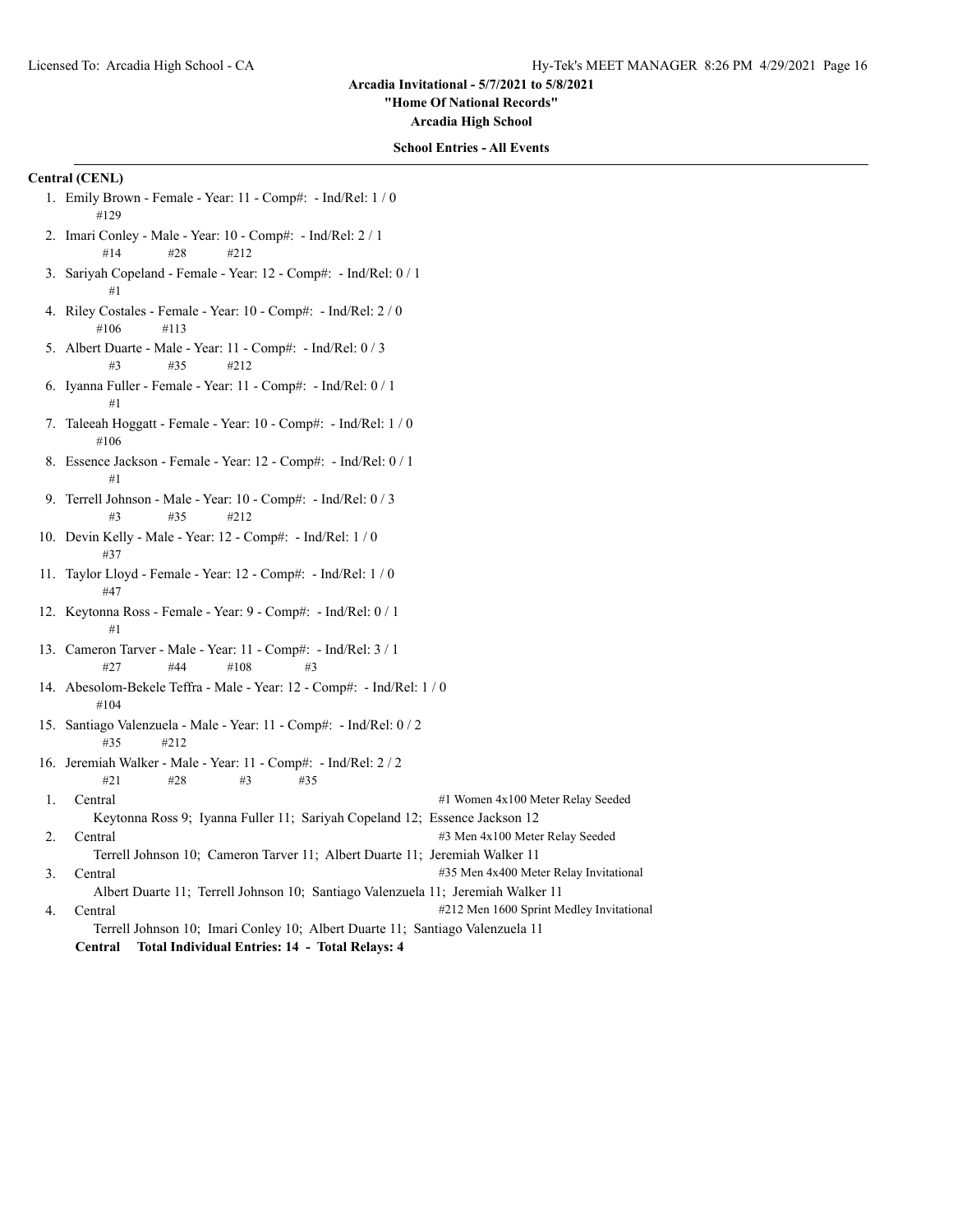**"Home Of National Records"**

**Arcadia High School**

# **School Entries - All Events**

# **Chaminade (CHAM)**

- 1. Patrick Izelyamu Jr Male Year: 11 Comp#: Ind/Rel: 2 / 1 #15 #28 #102
- 2. Xavarien Perkins Male Year: 9 Comp#: Ind/Rel: 0 / 1 #102
- 3. Xayvion Perkins Male Year: 12 Comp#: Ind/Rel: 2 / 1 #11 #23 #102
- 4. Frankie Washington Male Year: 12 Comp#: Ind/Rel: 0 / 1 #102
- 1. Chaminade #102 Men 4x100 Meter Relay Xavarien Perkins 9; Xayvion Perkins 12; Frankie Washington 12; Patrick Izelyamu Jr 11 **Chaminade Total Individual Entries: 4 - Total Relays: 1**

# **Charter Oak (CHOA)**

1. Joshua Martinez - Male - Year: 12 - Comp#: - Ind/Rel: 3 / 0 #37 #105 #114

**Charter Oak Total Individual Entries: 3 - Total Relays: 0**

# **Chino (CHIN)**

- 1. Mia Chavez Female Year: 11 Comp#: Ind/Rel: 2 / 0 #16 #103
- 2. Kristian Kimberlin Male Year: 12 Comp#: Ind/Rel: 1 / 0 #110

#### **Chino Total Individual Entries: 3 - Total Relays: 0**

# **Chino Hills (CHHI)**

1. Damin Sanford - Male - Year: 12 - Comp#: - Ind/Rel: 1 / 0 #116

**Chino Hills Total Individual Entries: 1 - Total Relays: 0**

## **Christian (CHRS)**

- 1. Miranda Nichols Female Year: 12 Comp#: Ind/Rel: 2 / 0 #127 #136
- 2. Alaina Zamorano Female Year: 12 Comp#: Ind/Rel: 1 / 0 #16

**Christian Total Individual Entries: 3 - Total Relays: 0**

# **Christopher (CHRI)**

- 1. Bella Browne Female Year: 10 Comp#: Ind/Rel: 2 / 0 #6 #119
- 2. Liliana Jimenez Female Year: 12 Comp#: Ind/Rel: 1 / 0 #136
- 3. Melia Middleton Female Year: 10 Comp#: Ind/Rel: 1 / 0 #113
- 4. Ashton Pluckhan Male Year: 11 Comp#: Ind/Rel: 2 / 0 #8 #121
- 5. Ella Rodriguez Female Year: 11 Comp#: Ind/Rel: 3 / 0 #6 #119 #137
- 6. Sydney Saulo Female Year: 11 Comp#: Ind/Rel: 2 / 0 #6 #119

**Christopher Total Individual Entries: 11 - Total Relays: 0**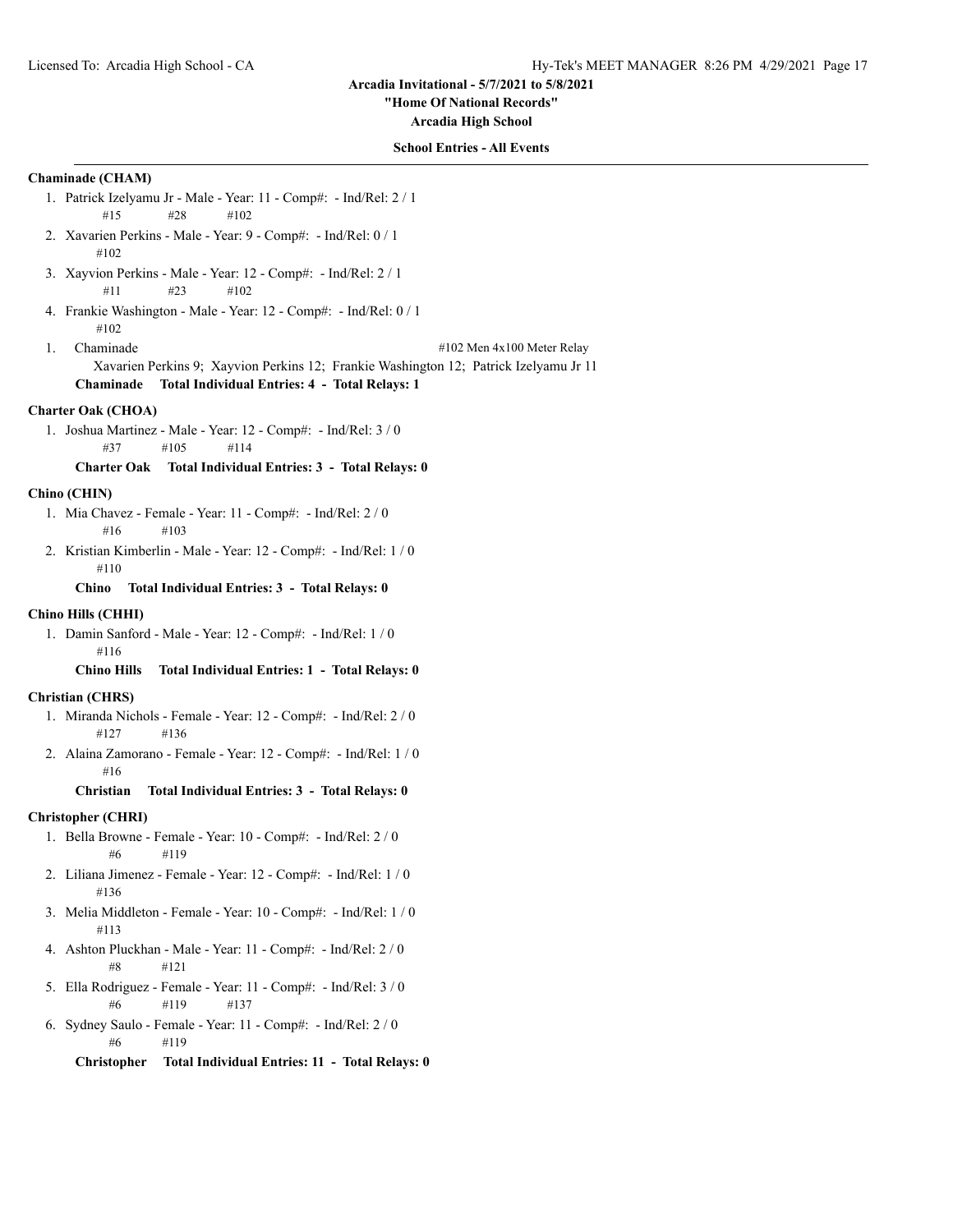#### **"Home Of National Records"**

**Arcadia High School**

# **School Entries - All Events**

# **Claremont (CLAR)**

- 1. Jie Yi Denise Chen Female Year: 9 Comp#: Ind/Rel: 1 / 1 #31 #216
- 2. Maddie Coles Female Year: 11 Comp#: Ind/Rel: 1 / 1 #213 #216
- 3. Alexa Gossett Female Year: 9 Comp#: Ind/Rel: 0 / 1 #216
- 4. Angie Gushue Female Year: 12 Comp#: Ind/Rel: 0 / 1 #216
- 5. Bella Sanvictores Female Year: 11 Comp#: Ind/Rel: 1 / 0 #131
- 1. Claremont **1.16 Claremont** +216 Women 4x1600 Meter Relay Invitational

Jie Yi Denise Chen 9; Maddie Coles 11; Alexa Gossett 9; Angie Gushue 12 **Claremont Total Individual Entries: 3 - Total Relays: 1**

# **Clayton Valley (CLVA)**

- 1. Micah Avery Male Year: 9 Comp#: Ind/Rel: 0 / 1 #203
- 2. Jaden Cutliff Male Year: 12 Comp#: Ind/Rel: 0 / 1 #203
- 3. Zoe Lahanas Female Year: 9 Comp#: Ind/Rel: 1 / 0 #129
- 4. Rohan Matthew Male Year: 12 Comp#: Ind/Rel: 0 / 1 #203
- 5. Andrew McGallian Male Year: 12 Comp#: Ind/Rel: 2 / 0 #39 #46
- 6. Matteo Mitchell Male Year: 11 Comp#: Ind/Rel: 2 / 0 #39 #135
- 7. Mike Oatman Male Year: 12 Comp#: Ind/Rel: 0 / 1 #203
- 

1. Clayton Valley #203 Men 4x200 Meter Relay Seeded

Rohan Matthew 12; Mike Oatman 12; Jaden Cutliff 12; Micah Avery 9 **Clayton Valley Total Individual Entries: 5 - Total Relays: 1**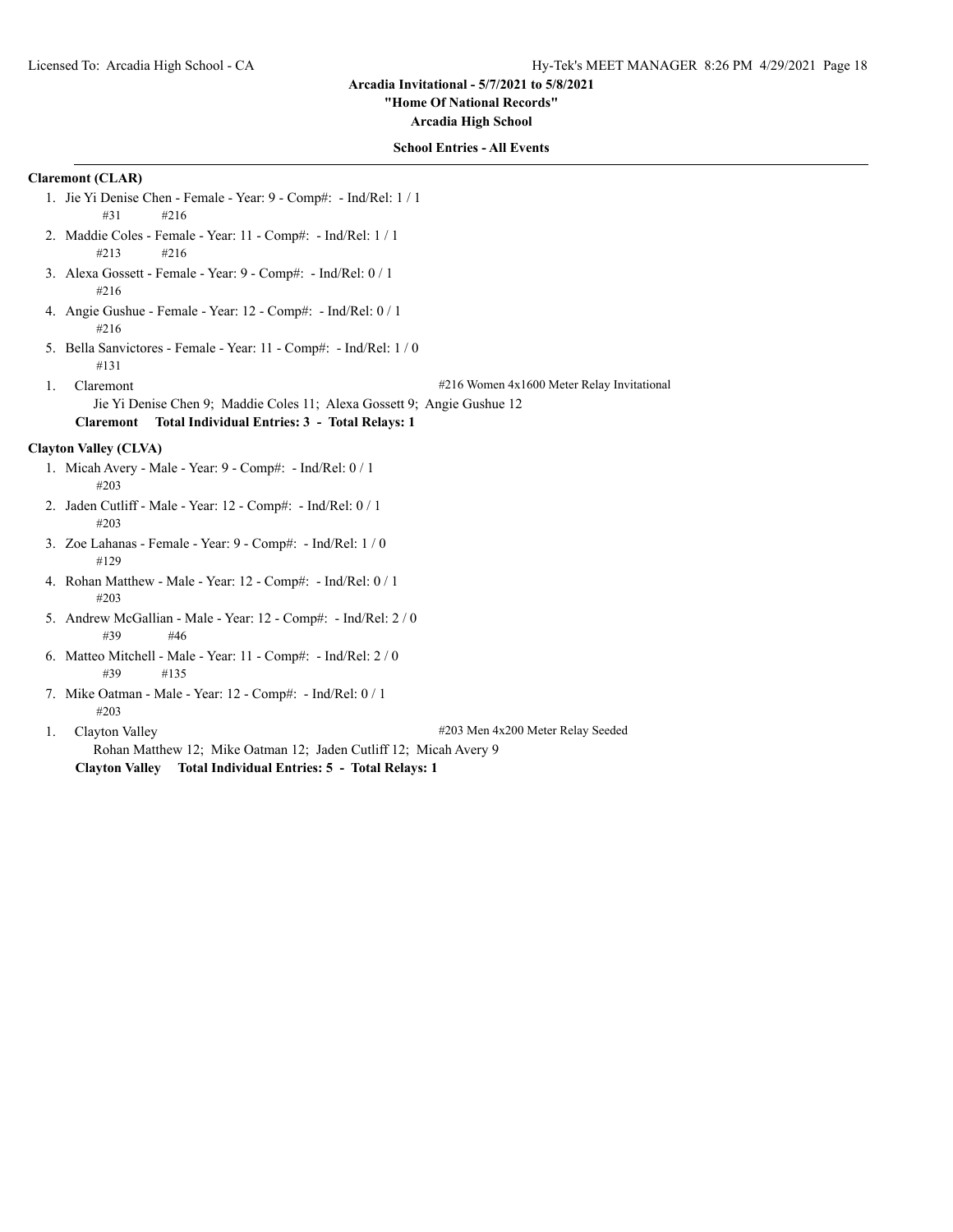**"Home Of National Records"**

**Arcadia High School**

# **School Entries - All Events**

# **Clovis (CLOV)**

- 1. Nathaniel Avila Male Year: 11 Comp#: Ind/Rel: 1 / 0 #214
- 2. Chris Caudillo Male Year: 10 Comp#: Ind/Rel: 2 / 0 #32 #104
- 3. Aidan Coyne Male Year: 10 Comp#: Ind/Rel: 0 / 2 #4 #124
- 4. Zachary Flores Male Year: 11 Comp#: Ind/Rel: 0 / 1 #124
- 5. Cody Gale Male Year: 11 Comp#: Ind/Rel: 0 / 1 #4
- 6. Alexis Garnica Female Year: 11 Comp#: Ind/Rel: 2 / 0 #38 #47
- 7. Michael Greco Male Year: 12 Comp#: Ind/Rel: 1 / 1 #37 #124
- 8. Nate Johnson Male Year: 11 Comp#: Ind/Rel: 1 / 1 #15 #4
- 9. Ayden Merrihew Male Year: 12 Comp#: Ind/Rel: 2 / 0 #39 #46
- 10. Emma Ruvalcaba Female Year: 10 Comp#: Ind/Rel: 2 / 0 #103 #213
- 11. Daniel Sanchez Male Year: 12 Comp#: Ind/Rel: 1 / 2 #116 #4 #124
- 12. Sydnie Vanek Female Year: 10 Comp#: Ind/Rel: 2 / 0 #25 #125
- 

1. Clovis #4 Men 4x100 Meter Relay Invitational

Aidan Coyne 10; Nate Johnson 11; Daniel Sanchez 12; Cody Gale 11

2. Clovis #124 Men 4x400 Meter Relay

Michael Greco 12; Zachary Flores 11; Aidan Coyne 10; Daniel Sanchez 12 **Clovis Total Individual Entries: 14 - Total Relays: 2**

#### **Clovis East (CE)**

- 1. Jazlin Diehl Female Year: 9 Comp#: Ind/Rel: 0 / 1 #216
- 2. Ayane Isleta Female Year: 10 Comp#: Ind/Rel: 0 / 1 #216
- 3. Erika Nyberg Female Year: 10 Comp#: Ind/Rel: 3 / 1 #29 #109 #213 #216
- 4. carter spradling Male Year: 9 Comp#: Ind/Rel: 1 / 0 #9
- 5. Ariana Womack Female Year: 11 Comp#: Ind/Rel: 0 / 1 #216
- 1. Clovis East #216 Women 4x1600 Meter Relay Invitational Jazlin Diehl 9; Ayane Isleta 10; Erika Nyberg 10; Ariana Womack 11 **Clovis East Total Individual Entries: 4 - Total Relays: 1**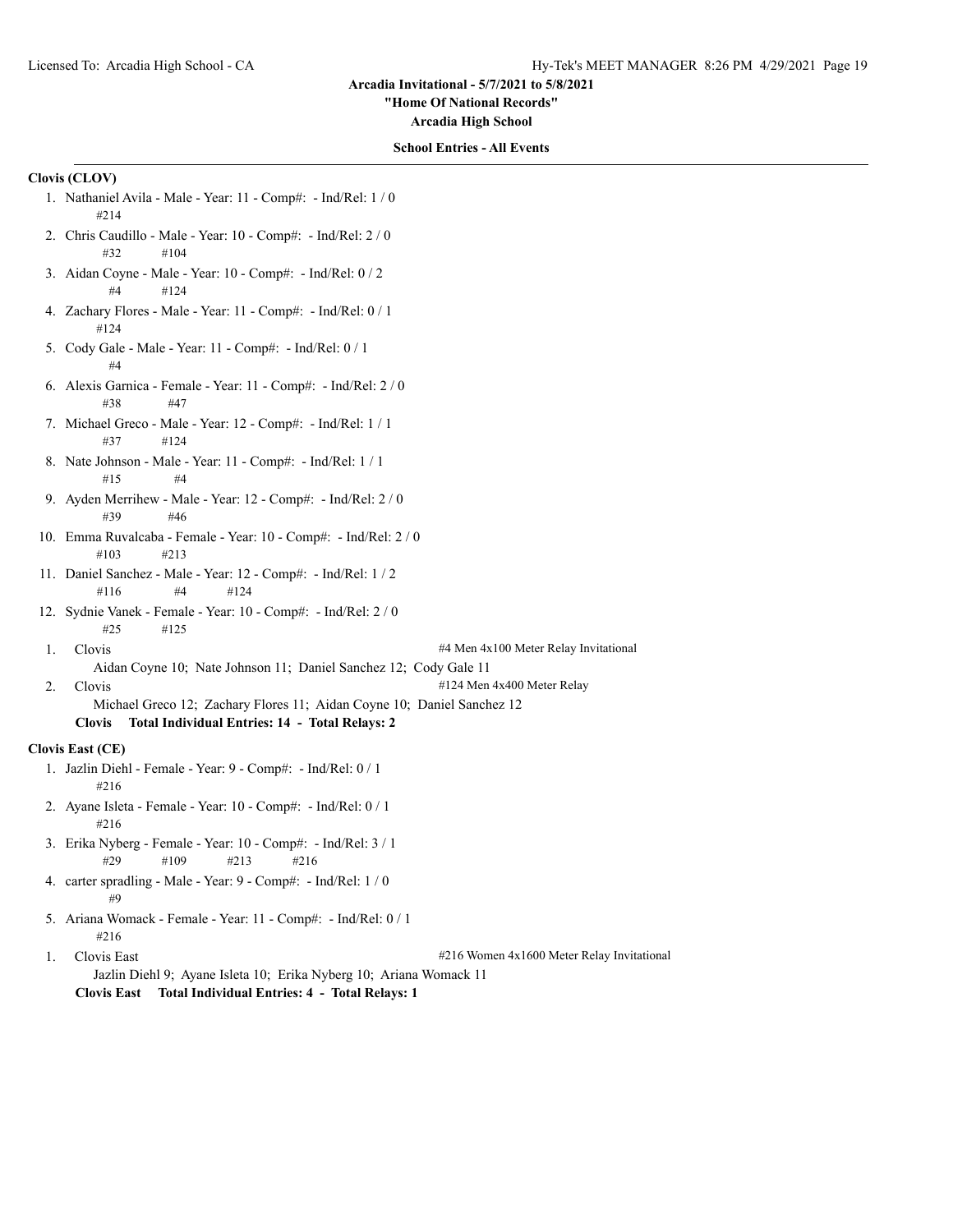**"Home Of National Records"**

**Arcadia High School**

# **School Entries - All Events**

# **Clovis North (CN)**

- 1. Tiara Adeniji Female Year: 12 Comp#: Ind/Rel: 2 / 3 #19 #115 #2 #34 #202
- 2. Peyton Bitter Female Year: 10 Comp#: Ind/Rel: 1 / 0 #129
- 3. Calvin Black Male Year: 12 Comp#: Ind/Rel: 1 / 1 #37 #4
- 4. Takiya Cenci Female Year: 11 Comp#: Ind/Rel: 2 / 3 #19 #26 #2 #34 #202
- 5. Maya Cordoba Female Year: 9 Comp#: Ind/Rel: 0 / 2 #2 #202
- 6. Chiemeka Ejikeme Male Year: 12 Comp#: Ind/Rel: 0 / 1 #4
- 7. Tatum Holloway Female Year: 12 Comp#: Ind/Rel: 0 / 3 #2 #34 #202
- 8. Ashlyn Leath Female Year: 10 Comp#: Ind/Rel: 3 / 0 #31 #103 #109
- 9. Nickolas Miller Male Year: 10 Comp#: Ind/Rel: 2 / 1 #14 #27 #4
- 10. Spencer Mueller Male Year: 11 Comp#: Ind/Rel: 1 / 0 #110
- 11. Jake Parnagian Male Year: 11 Comp#: Ind/Rel: 2 / 1 #14 #27 #4
- 12. Miliana Perez Female Year: 11 Comp#: Ind/Rel: 3 / 0 #16 #29 #31
- 13. Cyprus Rice Male Year: 12 Comp#: Ind/Rel: 1 / 0 #43
- 14. Tatum Zinkin Female Year: 11 Comp#: Ind/Rel: 1 / 1 #16 #34
- 1. Clovis North  $\#2$  Women 4x100 Meter Relay Invitational Tatum Holloway 12; Takiya Cenci 11; Tiara Adeniji 12; Maya Cordoba 9 2. Clovis North **1200 Meter Relay Invitational** #4 Men 4x100 Meter Relay Invitational
	- Jake Parnagian 11; Chiemeka Ejikeme 12; Nickolas Miller 10; Calvin Black 12
- 3. Clovis North #34 Women 4x400 Meter Relay Invitational Tatum Zinkin 11; Tatum Holloway 12; Tiara Adeniji 12; Takiya Cenci 11
- 4. Clovis North **ACCLOVIS 1202 Women 4x200** Meter Relay Invitational Tiara Adeniji 12; Takiya Cenci 11; Maya Cordoba 9; Tatum Holloway 12
	- **Clovis North Total Individual Entries: 19 Total Relays: 4**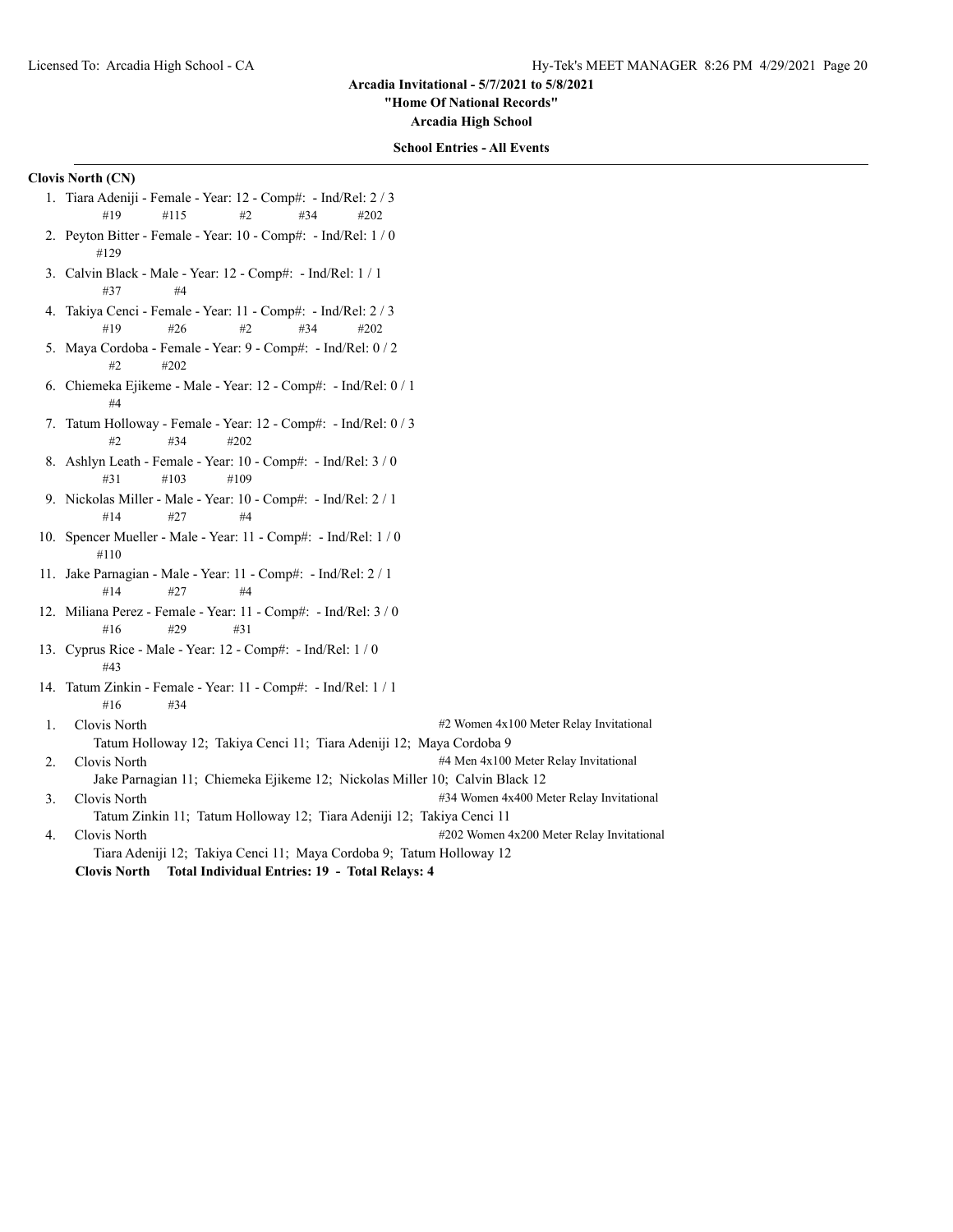**"Home Of National Records"**

**Arcadia High School**

#### **School Entries - All Events**

# **Clovis West (CW)**

- 1. Kalei Aoki-Chance Female Year: 11 Comp#: Ind/Rel: 0 / 1 #216
- 2. Julia Bizik Female Year: 11 Comp#: Ind/Rel: 0 / 1 #216
- 3. Molly Bizik Female Year: 9 Comp#: Ind/Rel: 0 / 1 #216
- 4. Claire Bringetto Female Year: 11 Comp#: Ind/Rel: 0 / 1 #216
- 5. Mary Davis Female Year: 12 Comp#: Ind/Rel: 1 / 0 #38
- 6. Collin Galaviz Male Year: 11 Comp#: Ind/Rel: 1 / 2 #110 #33 #215
- 7. Tyler Lamborn Male Year: 12 Comp#: Ind/Rel: 0 / 1 #33
- 8. Nathaniel Nodal Male Year: 10 Comp#: Ind/Rel: 1 / 2 #9 #33 #215
- 9. Gabe Perez-Gomez Male Year: 11 Comp#: Ind/Rel: 0 / 1 #215
- 10. Benjamin Reyes Male Year: 11 Comp#: Ind/Rel: 0 / 2 #33 #215
- 1. Clovis West #33 Men Distance Medley Invitational Collin Galaviz 11; Tyler Lamborn 12; Nathaniel Nodal 10; Benjamin Reyes 11 2. Clovis West **1215 Men 4x1600 Meter Relay Invitational**
- Benjamin Reyes 11; Nathaniel Nodal 10; Gabe Perez-Gomez 11; Collin Galaviz 11
- 3. Clovis West #216 Women 4x1600 Meter Relay Invitational
	- Kalei Aoki-Chance 11; Claire Bringetto 11; Julia Bizik 11; Molly Bizik 9

**Clovis West Total Individual Entries: 3 - Total Relays: 3**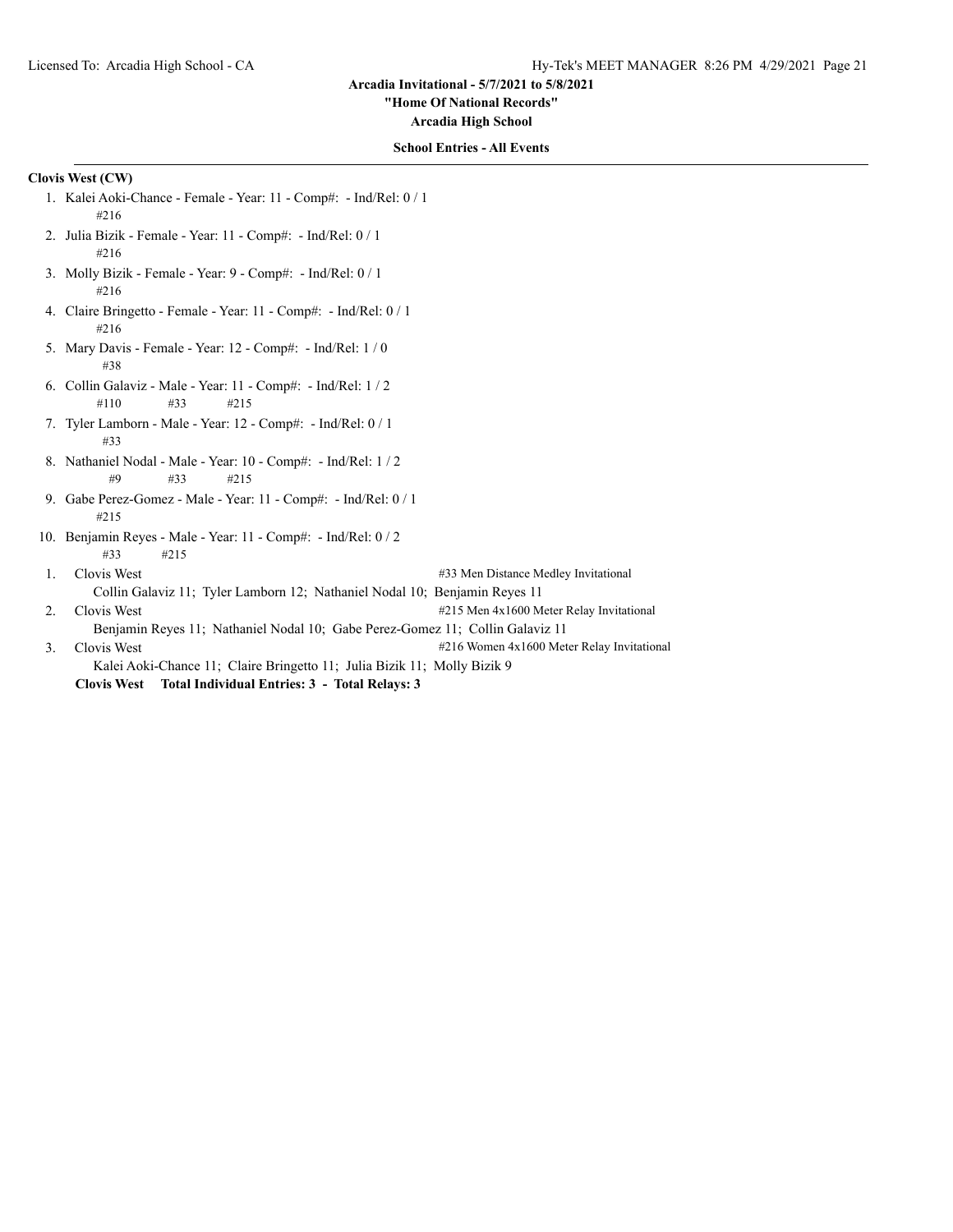**"Home Of National Records"**

**Arcadia High School**

#### **School Entries - All Events**

# **College Park (COPA)**

- 1. Lev Afonine Male Year: 11 Comp#: Ind/Rel: 0 / 1 #206
- 2. Isabella Alviz Female Year: 11 Comp#: Ind/Rel: 0 / 1 #216
- 3. Evi Anderson Female Year: 12 Comp#: Ind/Rel: 0 / 1 #117
- 4. Jessica Chisar Female Year: 10 Comp#: Ind/Rel: 1 / 2 #109 #117 #205
- 5. Cody Firman Male Year: 10 Comp#: Ind/Rel: 0 / 1 #206
- 6. Alex Lamoureux Male Year: 10 Comp#: Ind/Rel: 1 / 2 #9 #33 #206
- 7. Ethan Leach Male Year: 11 Comp#: Ind/Rel: 0 / 1 #33
- 8. Carson Nagel Male Year: 12 Comp#: Ind/Rel: 0 / 1 #33
- 9. Grace Reed Female Year: 10 Comp#: Ind/Rel: 0 / 2 #205 #216
- 10. Lindsey Reed Female Year: 11 Comp#: Ind/Rel: 0 / 3 #117 #205 #216
- 11. Marlo Taylor Female Year: 11 Comp#: Ind/Rel: 0 / 3 #117 #205 #216
- 12. Sebastian Vaisset-Fauvel Male Year: 12 Comp#: Ind/Rel: 1 / 2 #104 #33 #206
- 1. College Park #33 Men Distance Medley Invitational Sebastian Vaisset-Fauvel 12; Ethan Leach 11; Carson Nagel 12; Alex Lamoureux 10
- 2. College Park #117 Women Distance Medley Marlo Taylor 11; Lindsey Reed 11; Jessica Chisar 10; Evi Anderson 12
	-
- 3. College Park #205 Women 4x800 Meter Relay Invitational Jessica Chisar 10; Lindsey Reed 11; Marlo Taylor 11; Grace Reed 10 4. College Park **4206** Men 4x800 Meter Relay Invitational
	- Lev Afonine 11; Cody Firman 10; Alex Lamoureux 10; Sebastian Vaisset-Fauvel 12
- 5. College Park #216 Women 4x1600 Meter Relay Invitational Isabella Alviz 11; Grace Reed 10; Lindsey Reed 11; Marlo Taylor 11
	- **College Park Total Individual Entries: 3 Total Relays: 5**

# **Colony (COLO)**

1. Amber Rios - Female - Year: 12 - Comp#: - Ind/Rel: 1 / 0 #213

# **Colony Total Individual Entries: 1 - Total Relays: 0**

# **Corcoran (CRNC)**

1. Paul Quintanilla - Male - Year: 11 - Comp#: - Ind/Rel: 1 / 0 #104

# **Corcoran Total Individual Entries: 1 - Total Relays: 0**

# **Corona Del Mar (CODM)**

- 1. Devyn Mallon Female Year: 12 Comp#: Ind/Rel: 1 / 0 #136
- 2. Ariana Novela Female Year: 12 Comp#: Ind/Rel: 1 / 0 #47

**Corona Del Mar Total Individual Entries: 2 - Total Relays: 0**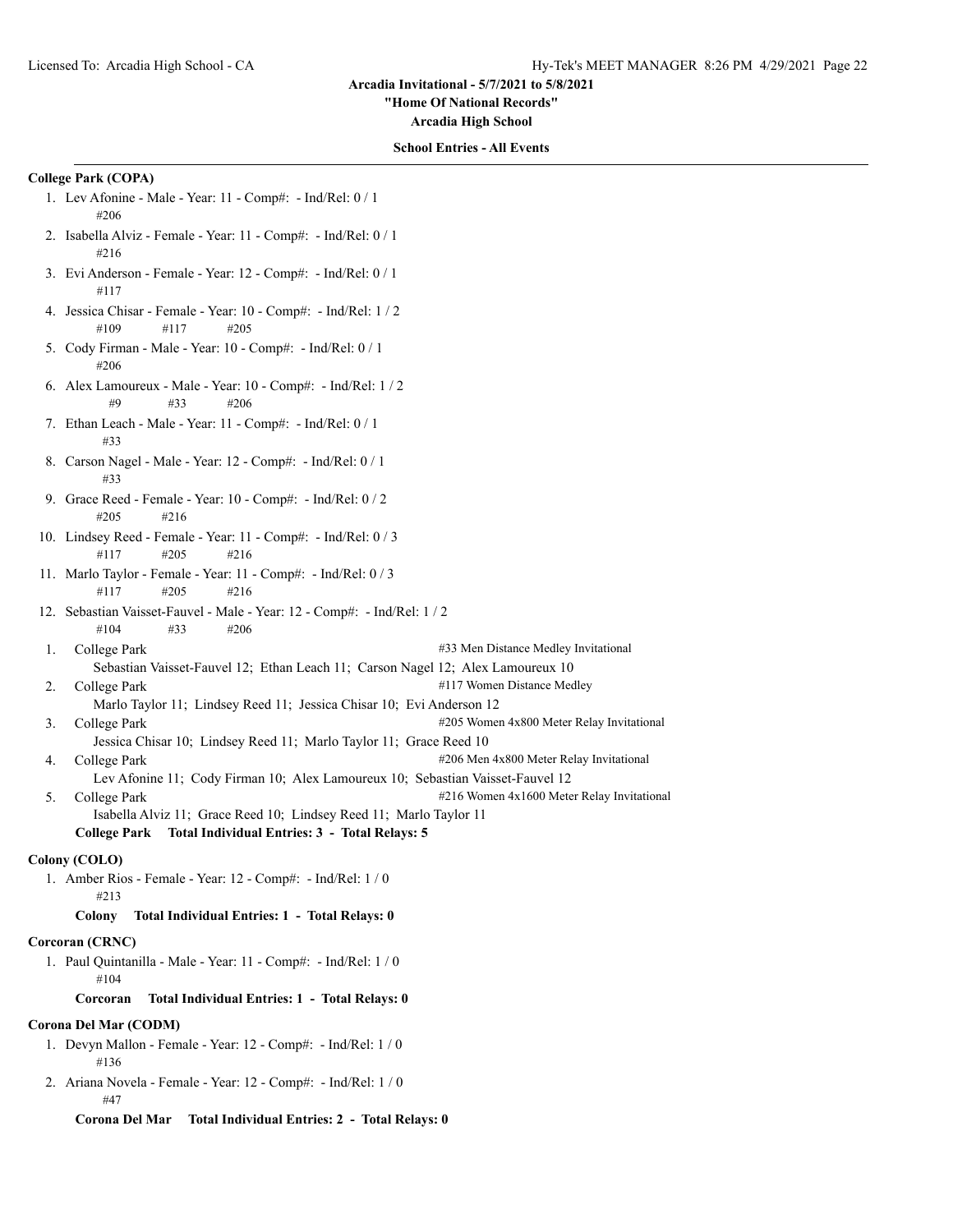#### **"Home Of National Records"**

**Arcadia High School**

## **School Entries - All Events**

# **Coronado (CORO)**

1. Sofia Van Arsdale - Female - Year: 12 - Comp#: - Ind/Rel: 1 / 0 #109

#### **Coronado Total Individual Entries: 1 - Total Relays: 0**

### **Covina (COVI)**

- 1. Mila Brown Female Year: 11 Comp#: Ind/Rel: 0 / 1 #211
- 2. Julia Cruz Female Year: 12 Comp#: Ind/Rel: 0 / 1 #211
- 3. Maya Rush Female Year: 12 Comp#: Ind/Rel: 1 / 1 #109 #211
- 4. Kaylie Ulrich Female Year: 11 Comp#: Ind/Rel: 0 / 1 #211
	-

1. Covina #211 Women 1600 Sprint Medley Invitational

Mila Brown 11; Kaylie Ulrich 11; Julia Cruz 12; Maya Rush 12

# **Covina Total Individual Entries: 1 - Total Relays: 1**

## **Crean Lutheran (CLSO)**

- 1. Kaela Brenner Female Year: 11 Comp#: Ind/Rel: 1 / 0 #109
- 2. Jack Fairchild Male Year: 11 Comp#: Ind/Rel: 2 / 0 #37 #105

#### **Crean Lutheran Total Individual Entries: 3 - Total Relays: 0**

# **Crescenta Vlly (CRVA)**

- 1. Mia Barnett Female Year: 12 Comp#: Ind/Rel: 2 / 0 #29 #31
- 2. Nolan Brown Male Year: 12 Comp#: Ind/Rel: 0 / 1 #215
- 3. Max Burton Male Year: 12 Comp#: Ind/Rel: 1 / 1 #32 #215
- 4. Chris Cubias Male Year: 12 Comp#: Ind/Rel: 0 / 1 #215
- 5. Rowan FitzGerald Male Year: 11 Comp#: Ind/Rel: 1 / 1 #30 #215
- 1. Crescenta Vlly #215 Men 4x1600 Meter Relay Invitational

Rowan FitzGerald 11; Max Burton 12; Nolan Brown 12; Chris Cubias 12 **Crescenta Vlly Total Individual Entries: 4 - Total Relays: 1**

#### **Culver City (CUCI)**

1. Zaire Waring - Male - Year: 11 - Comp#: - Ind/Rel: 3 / 0 #108 #114 #116

**Culver City Total Individual Entries: 3 - Total Relays: 0**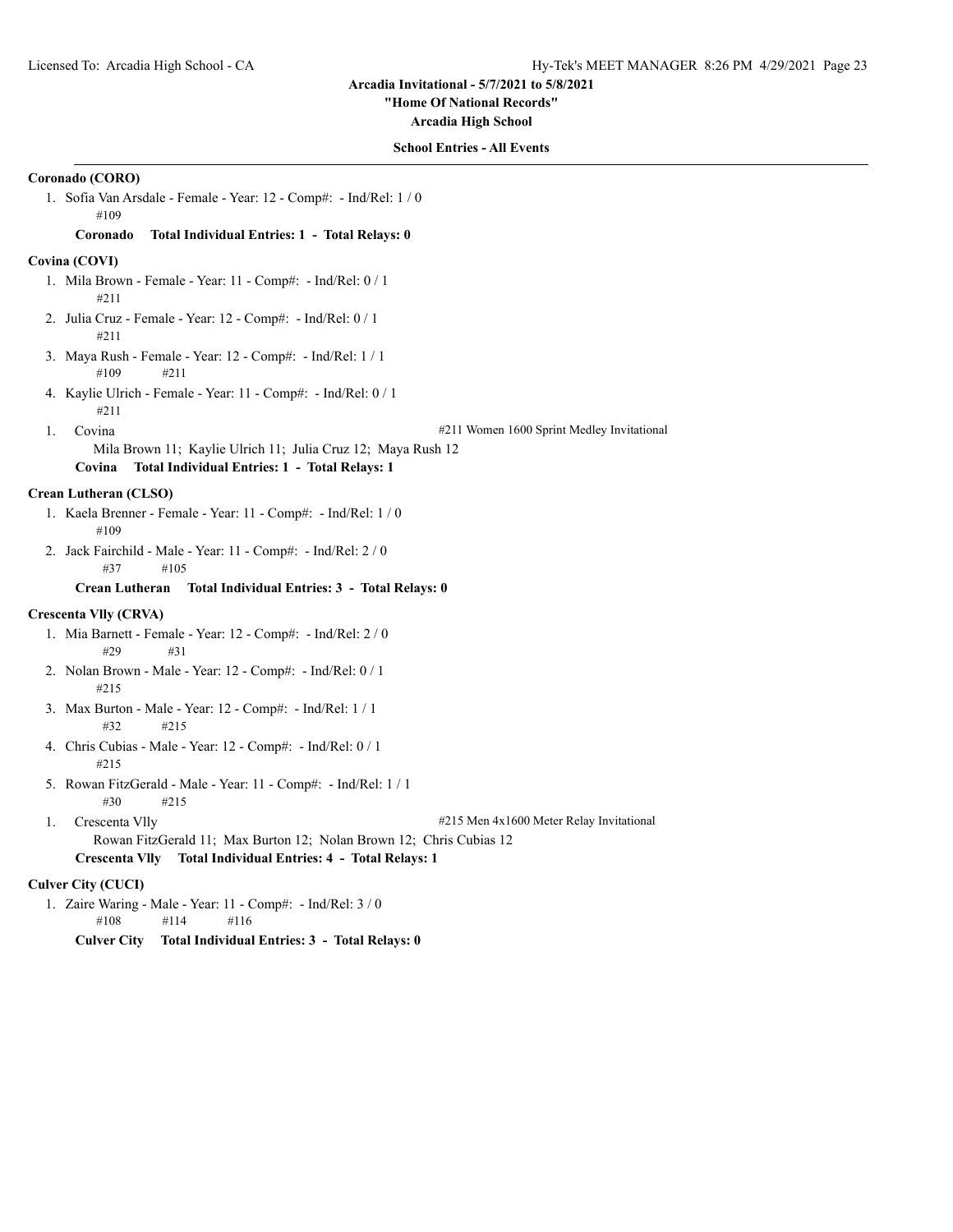**"Home Of National Records"**

**Arcadia High School**

# **School Entries - All Events**

# **Dana Hills (DAHI)**

- 1. Tina Brady Female Year: 9 Comp#: Ind/Rel: 0 / 1 #201
- 2. Ryan Broadhead Male Year: 12 Comp#: Ind/Rel: 0 / 1 #215
- 3. Emily Carlier Female Year: 10 Comp#: Ind/Rel: 0 / 1 #201
- 4. Jai Dawsom Male Year: 11 Comp#: Ind/Rel: 2 / 2 #17 #30 #33 #215
- 5. Sienna Frederickson Female Year: 11 Comp#: Ind/Rel: 0 / 1 #201
- 6. Avery Karner Female Year: 12 Comp#: Ind/Rel: 1 / 0 #131
- 7. Reid Lockliear Male Year: 12 Comp#: Ind/Rel: 0 / 1 #33
- 8. Allura Markow Female Year: 10 Comp#: Ind/Rel: 1 / 0 #213
- 9. Joseph Moersch Male Year: 12 Comp#: Ind/Rel: 0 / 1 #33
- 10. Brandon Pizano Male Year: 12 Comp#: Ind/Rel: 0 / 1 #215
- 11. Ava Poldolski Female Year: 10 Comp#: Ind/Rel: 0 / 1 #201
- 12. Gianni Viola Male Year: 12 Comp#: Ind/Rel: 0 / 2 #33 #215
- 1. Dana Hills #33 Men Distance Medley Invitational Gianni Viola 12; Reid Lockliear 12; Joseph Moersch 12; Jai Dawsom 11
- 2. Dana Hills #201 Women 4x200 Meter Relay Seeded Emily Carlier 10; Tina Brady 9; Sienna Frederickson 11; Ava Poldolski 10
- 3. Dana Hills  $\#215$  Men 4x1600 Meter Relay Invitational Ryan Broadhead 12; Gianni Viola 12; Jai Dawsom 11; Brandon Pizano 12 **Dana Hills Total Individual Entries: 4 - Total Relays: 3**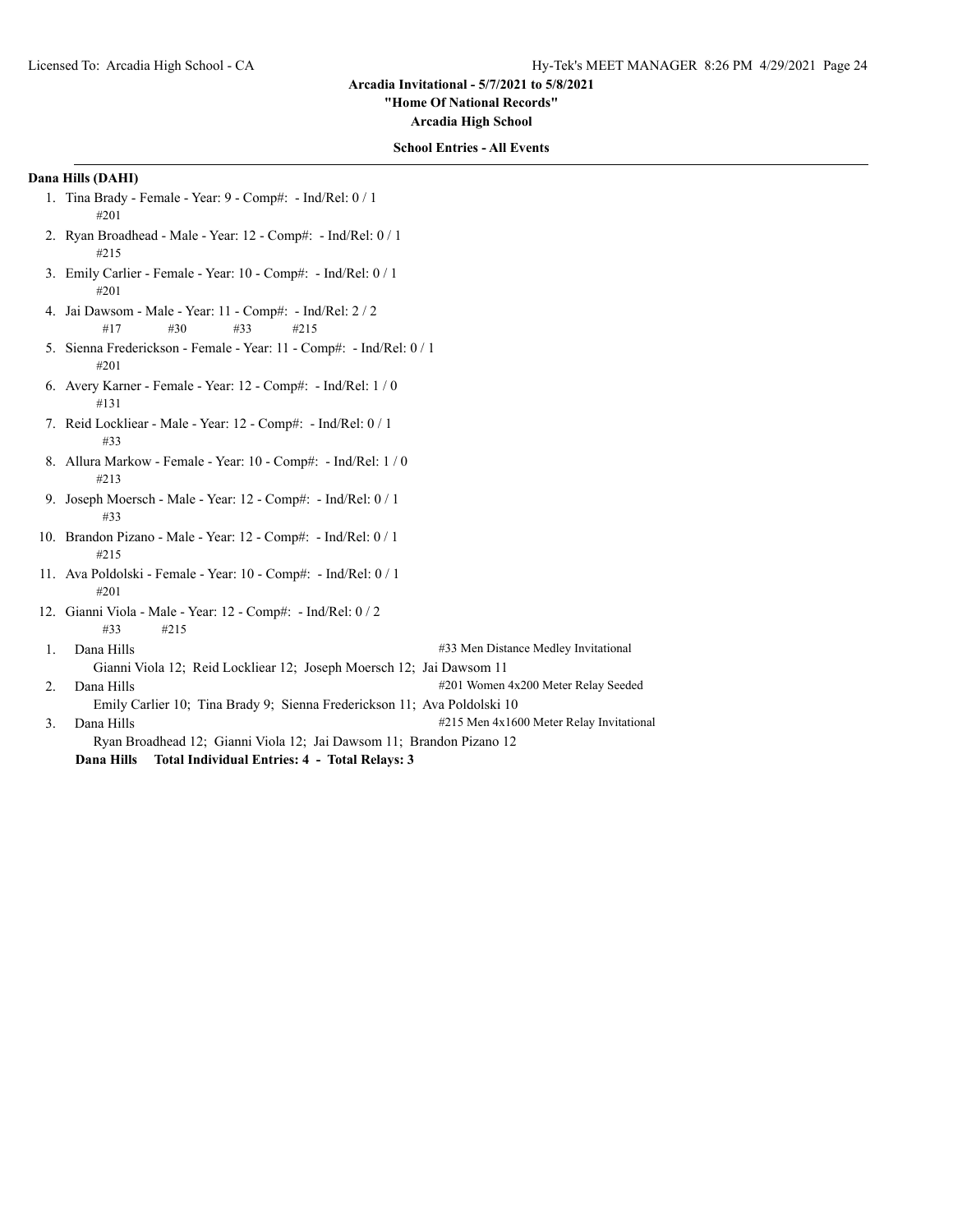**"Home Of National Records"**

**Arcadia High School**

## **School Entries - All Events**

# **Davis (DAVI)**

- 1. Zachary Ayers Male Year: 11 Comp#: Ind/Rel: 0 / 2 #122 #215
- 2. Christopher Clay Ballard Male Year: 11 Comp#: Ind/Rel: 1 / 2 #112 #122 #124
- 3. Shay Hawkes Female Year: 12 Comp#: Ind/Rel: 1 / 0 #40
- 4. Sean Layman Male Year: 12 Comp#: Ind/Rel: 0 / 1 #124
- 5. Ryan Mitchell Male Year: 10 Comp#: Ind/Rel: 0 / 1 #215
- 6. Raymond Oldham Male Year: 11 Comp#: Ind/Rel: 1 / 1 #41 #124
- 7. Diego Perez Male Year: 12 Comp#: Ind/Rel: 2 / 3 #17 #104 #122 #124 #215
- 8. Will Siemens Male Year: 11 Comp#: Ind/Rel: 1 / 0 #43
- 9. Ansel Tucker Male Year: 12 Comp#: Ind/Rel: 1 / 2 #214 #122 #215
- 1. Davis #122 Men Distance Medley
- Christopher Clay Ballard 11; Diego Perez 12; Ansel Tucker 12; Zachary Ayers 11
- 2. Davis #124 Men 4x400 Meter Relay Raymond Oldham 11; Sean Layman 12; Diego Perez 12; Christopher Clay Ballard 11
- 3. Davis **Example 2018** 215 Men 4x1600 Meter Relay Invitational
	- Diego Perez 12; Ansel Tucker 12; Ryan Mitchell 10; Zachary Ayers 11 **Davis Total Individual Entries: 7 - Total Relays: 3**

#### **Del Norte SD (DNHS)**

- 1. Bianca Calafato Female Year: 10 Comp#: Ind/Rel: 0 / 1 #123
- 2. Ella Echsner Female Year: 9 Comp#: Ind/Rel: 0 / 1 #123
- 3. Noelle Elkinton Female Year: 12 Comp#: Ind/Rel: 2 / 0 #38 #47
- 4. Allison Leigh Female Year: 11 Comp#: Ind/Rel: 1 / 0 #42
- 5. Nicole Loy Female Year: 11 Comp#: Ind/Rel: 1 / 0 #42
- 6. Lauren Medley Female Year: 11 Comp#: Ind/Rel: 1 / 1 #113 #123
- 7. Hannah Riggins Female Year: 10 Comp#: Ind/Rel: 2 / 1 #16 #103 #123
- 1. Del Norte SD #123 Women 4x400 Meter Relay Lauren Medley 11; Ella Echsner 9; Hannah Riggins 10; Bianca Calafato 10 **Del Norte SD Total Individual Entries: 7 - Total Relays: 1**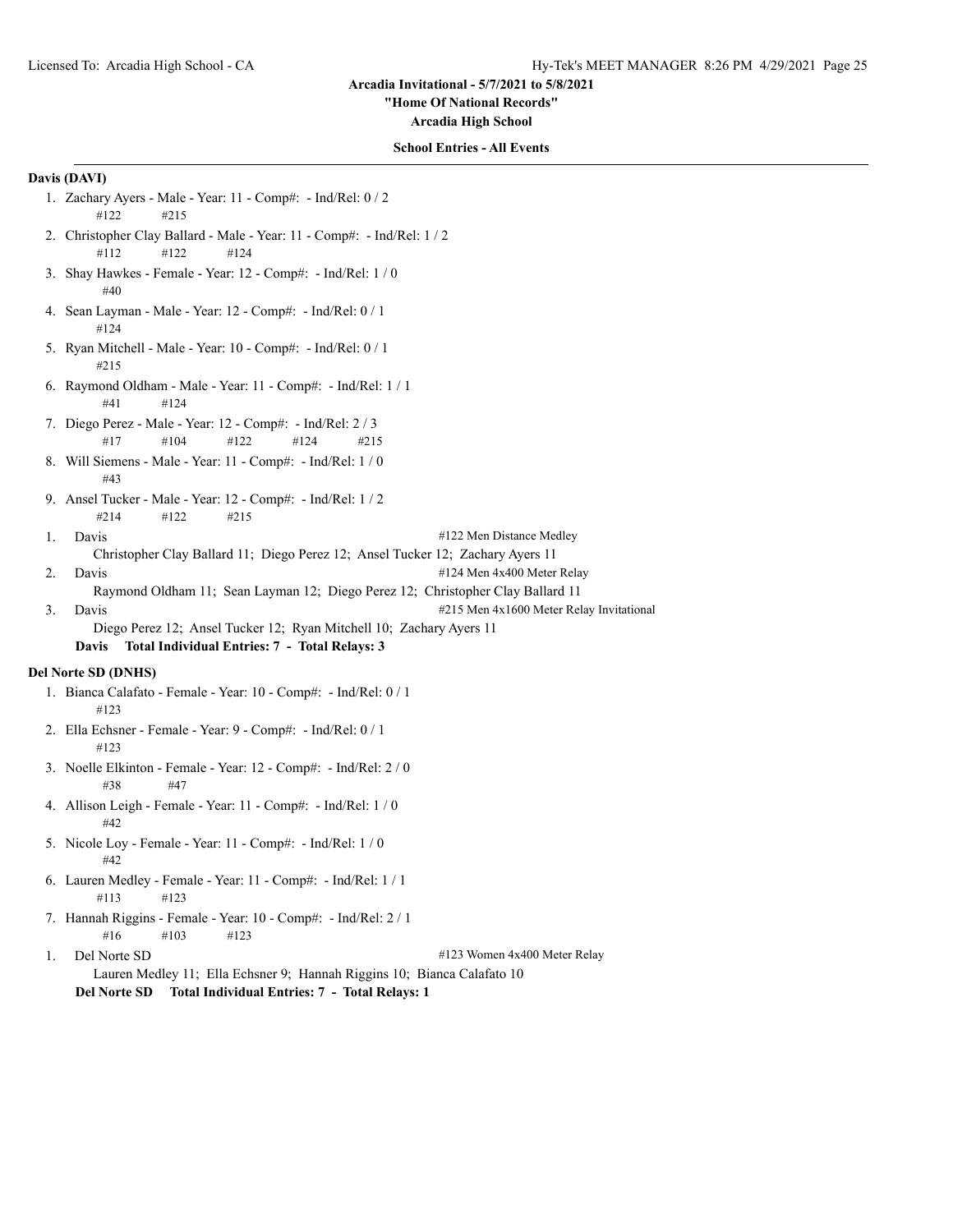**"Home Of National Records"**

**Arcadia High School**

## **School Entries - All Events**

# **DeLaSalle (DELS)**

- 1. Angelo Accardo Male Year: 10 Comp#: Ind/Rel: 0 / 2 #3 #203
- 2. Nathan Babby Male Year: 12 Comp#: Ind/Rel: 1 / 2 #104 #33 #206
- 3. Marco Chao Male Year: 11 Comp#: Ind/Rel: 0 / 1 #33
- 4. Patrick Curulla Male Year: 12 Comp#: Ind/Rel: 2 / 2 #104 #214 #33 #206
- 5. Oscar Gomez Male Year: 11 Comp#: Ind/Rel: 0 / 1 #33
- 6. Ryan Kenny Male Year: 12 Comp#: Ind/Rel: 1 / 1 #110 #206
- 7. Austin Macedo Male Year: 12 Comp#: Ind/Rel: 0 / 2 #3 #203
- 8. Paul Mccants Male Year: 12 Comp#: Ind/Rel: 2 / 2 #108 #116 #3 #203
- 9. Anthony Trucks Male Year: 11 Comp#: Ind/Rel: 2 / 2 #105 #114 #3 #203
- 10. Tommy Welch Male Year: 11 Comp#: Ind/Rel: 0 / 1 #206
- 1. DeLaSalle #3 Men 4x100 Meter Relay Seeded Austin Macedo 12; Paul Mccants 12; Anthony Trucks 11; Angelo Accardo 10 2. DeLaSalle #33 Men Distance Medley Invitational Nathan Babby 12; Marco Chao 11; Oscar Gomez 11; Patrick Curulla 12
- 3. DeLaSalle #203 Men 4x200 Meter Relay Seeded
- 
- Austin Macedo 12; Paul Mccants 12; Anthony Trucks 11; Angelo Accardo 10 4. DeLaSalle #206 Men 4x800 Meter Relay Invitational Tommy Welch 11; Nathan Babby 12; Patrick Curulla 12; Ryan Kenny 12
	- **DeLaSalle Total Individual Entries: 8 Total Relays: 4**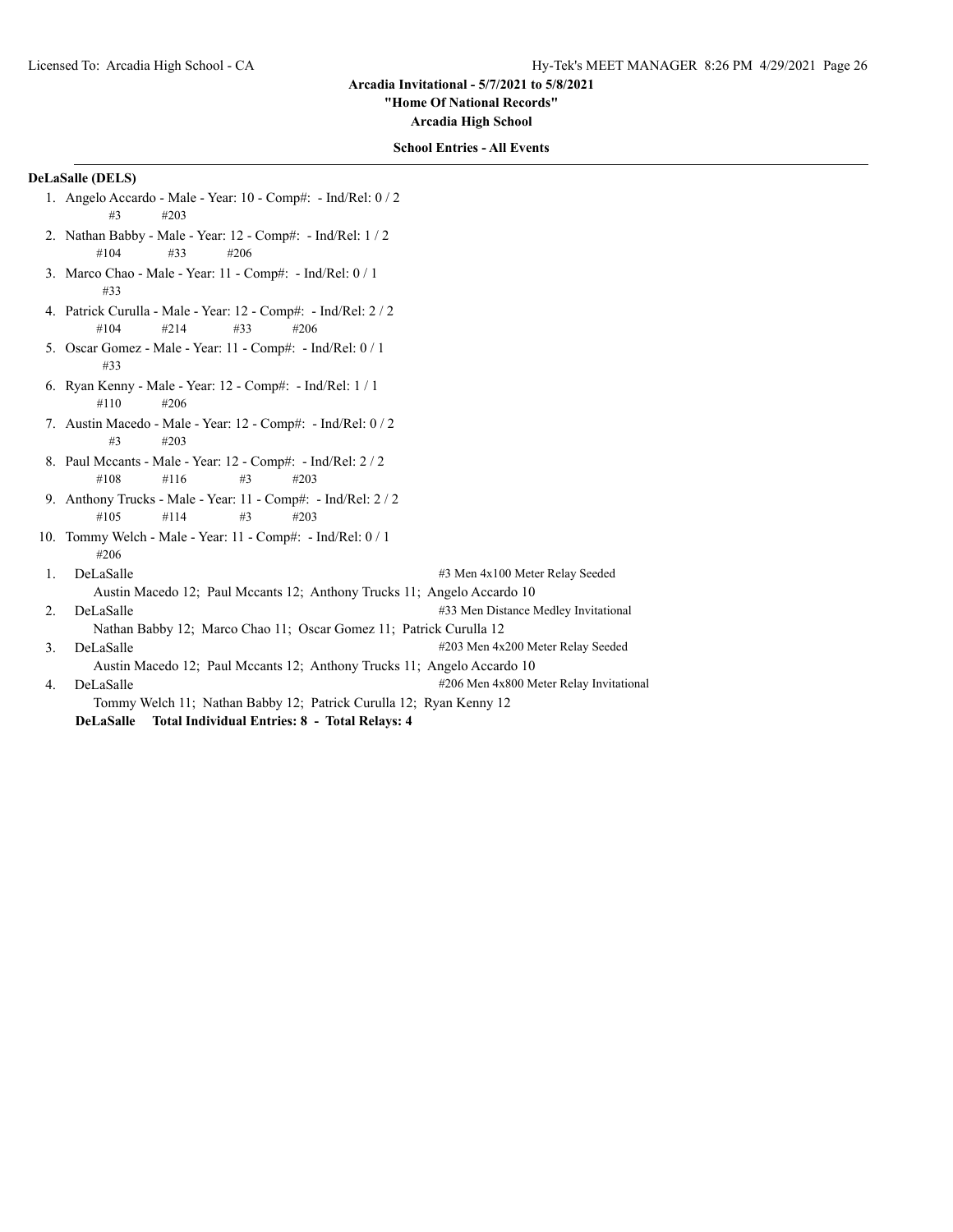**"Home Of National Records"**

**Arcadia High School**

#### **School Entries - All Events**

# **Dougherty Valley (DOVA)**

- 1. Ashraf Abdelmagid Male Year: 12 Comp#: Ind/Rel: 1 / 1 #104 #215
- 2. Leah Abraham Female Year: 12 Comp#: Ind/Rel: 0 / 1 #117
- 3. Nina Abraham Female Year: 12 Comp#: Ind/Rel: 0 / 1 #117
- 4. Sameen Andar Female Year: 12 Comp#: Ind/Rel: 0 / 2 #117 #216
- 5. Shane Badcock Male Year: 10 Comp#: Ind/Rel: 0 / 2 #122 #215
- 6. Rhea Braganza Female Year: 11 Comp#: Ind/Rel: 1 / 2 #103 #117 #216
- 7. Eesha Chakraborty Female Year: 12 Comp#: Ind/Rel: 0 / 1 #117
- 8. Kirsten Chan Female Year: 11 Comp#: Ind/Rel: 0 / 1 #117
- 9. Jackson Colla Male Year: 11 Comp#: Ind/Rel: 0 / 2 #122 #124
- 10. Diego Garcia Male Year: 11 Comp#: Ind/Rel: 0 / 2 #122 #215
- 11. Philip Mathews Male Year: 12 Comp#: Ind/Rel: 0 / 1 #124
- 12. Andrew Richards Male Year: 10 Comp#: Ind/Rel: 0 / 2 #122 #215
- 13. Eva Shen Female Year: 11 Comp#: Ind/Rel: 0 / 2 #117 #216
- 14. Ritika Sighn Female Year: 12 Comp#: Ind/Rel: 0 / 2 #117 #216
- 15. Aryan Srivastana Male Year: 10 Comp#: Ind/Rel: 0 / 1 #124
- 16. Leslie Williams Jones Male Year: 11 Comp#: Ind/Rel: 0 / 1 #124
- 1. Dougherty Valley **1.17 Women Distance Medley** Leah Abraham 12; Nina Abraham 12; Sameen Andar 12; Rhea Braganza 11 2. Dougherty Valley - 'B'  $\qquad$  #117 Women Distance Medley
- Kirsten Chan 11; Eva Shen 11; Ritika Sighn 12; Eesha Chakraborty 12 3. Dougherty Valley **Alley Accord 2013 Example 2014 Example 2014 Example 2014 Example 2014 Example 2014 Example 2014 Example 2014 Example 2014 Example 2014 Example 2014 Example 2014 Example 2014**
- Shane Badcock 10; Jackson Colla 11; Diego Garcia 11; Andrew Richards 10
- 4. Dougherty Valley **Accord 2018** 2124 Men 4x400 Meter Relay Jackson Colla 11; Aryan Srivastana 10; Leslie Williams Jones 11; Philip Mathews 12
- 5. Dougherty Valley **Example 2018** 215 Men 4x1600 Meter Relay Invitational
- Shane Badcock 10; Andrew Richards 10; Diego Garcia 11; Ashraf Abdelmagid 12
- 6. Dougherty Valley **1988** 2008 216 Women 4x1600 Meter Relay Invitational Ritika Sighn 12; Sameen Andar 12; Rhea Braganza 11; Eva Shen 11
	- **Dougherty Valley Total Individual Entries: 2 Total Relays: 6**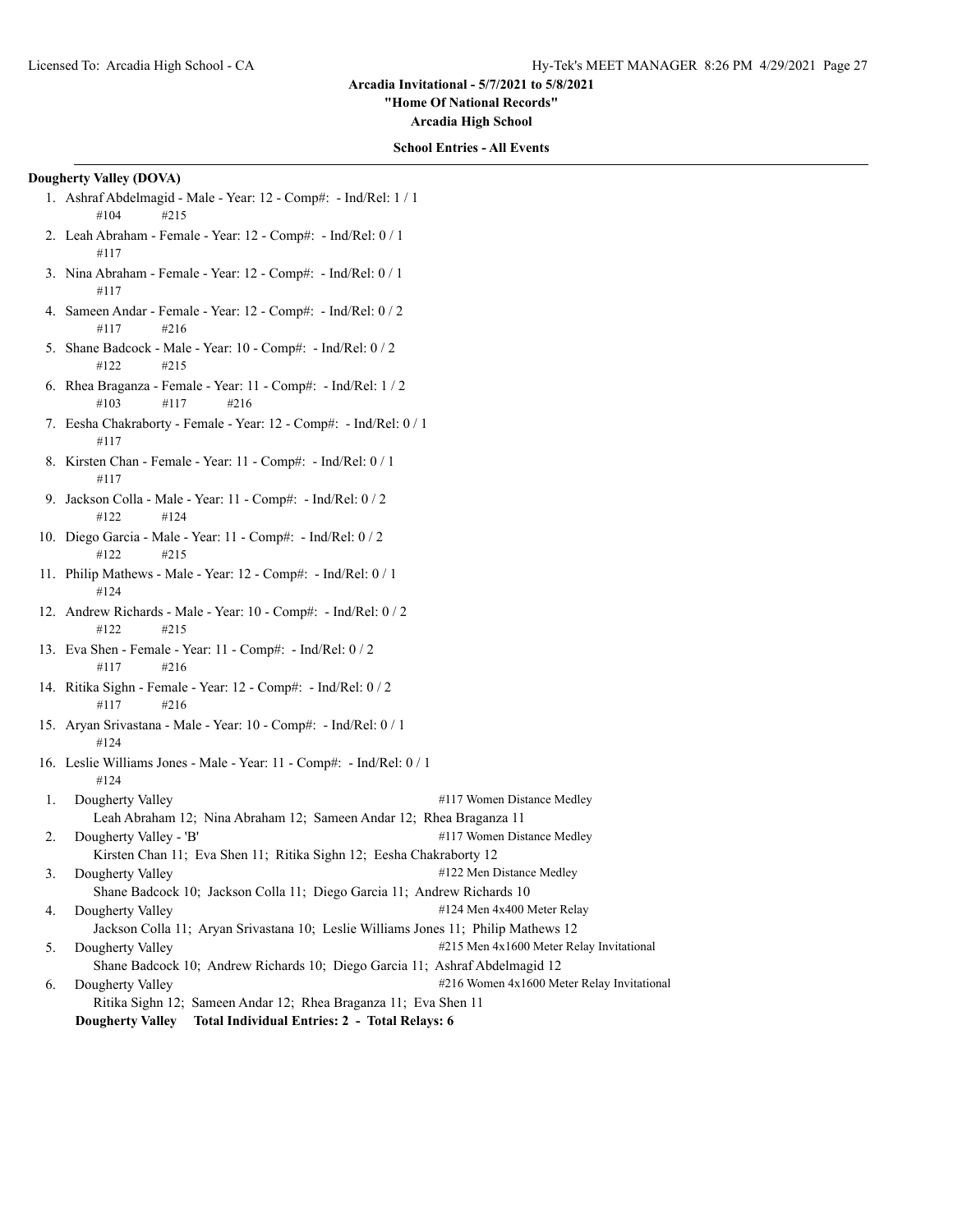#### **"Home Of National Records"**

**Arcadia High School**

# **School Entries - All Events**

# **Downey SS (DOWY)**

- 1. Ali Ahmed Male Year: 12 Comp#: Ind/Rel: 0 / 2 #203 #212
- 2. Alessandro Ferreira Male Year: 12 Comp#: Ind/Rel: 0 / 2 #203 #212
- 3. David Garcia Male Year: 11 Comp#: Ind/Rel: 0 / 1 #203
- 4. James Guerrero Male Year: 11 Comp#: Ind/Rel: 0 / 1 #212
- 5. Ugonna Ikejiofor Male Year: 12 Comp#: Ind/Rel: 2 / 0 #39 #135
- 6. Jacob Skobis Male Year: 12 Comp#: Ind/Rel: 0 / 2 #203 #212
- 1. Downey SS  $\#203$  Men  $4x200$  Meter Relay Seeded

- Ali Ahmed 12; Jacob Skobis 12; Alessandro Ferreira 12; David Garcia 11
- 2. Downey SS  $\#212$  Men 1600 Sprint Medley Invitational Ali Ahmed 12; Jacob Skobis 12; Alessandro Ferreira 12; James Guerrero 11

## **Downey SS Total Individual Entries: 2 - Total Relays: 2**

# **Drake (DRAK)**

- 1. Julian Durante Male Year: 12 Comp#: Ind/Rel: 0 / 1 #122
- 2. Calvin McCarthy Male Year: 12 Comp#: Ind/Rel: 0 / 1 #122
- 3. Nick Parr Male Year: 12 Comp#: Ind/Rel: 0 / 1 #122
- 4. Nate Wolford Male Year: 11 Comp#: Ind/Rel: 0 / 1 #122
- 

1. Drake #122 Men Distance Medley

Calvin McCarthy 12; Julian Durante 12; Nick Parr 12; Nate Wolford 11 **Drake Total Individual Entries: 0 - Total Relays: 1**

## **Edison CE (EDIS)**

1. Kennedy Jennings - Female - Year: 12 - Comp#: - Ind/Rel: 1 / 0 #16

**Edison CE Total Individual Entries: 1 - Total Relays: 0**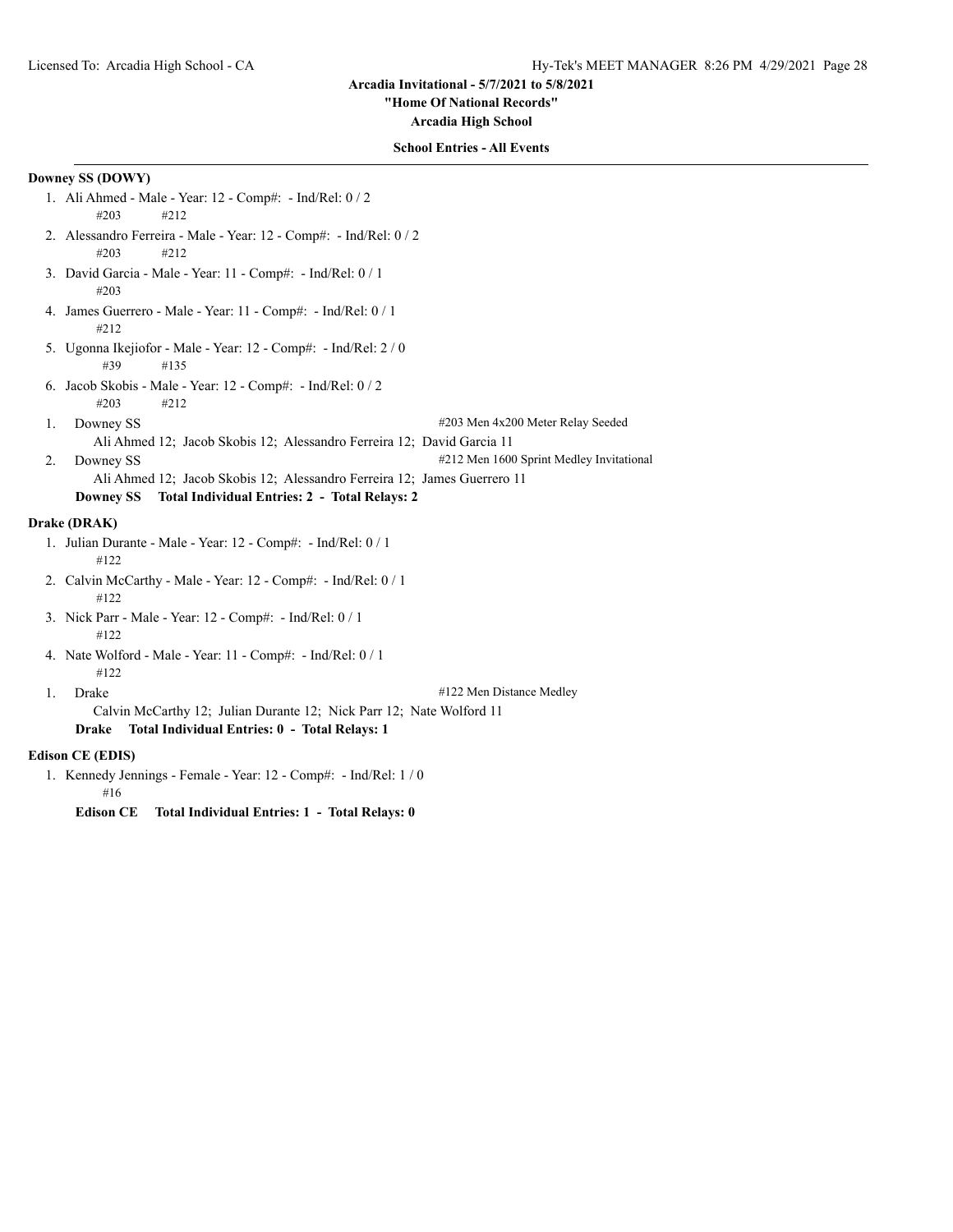**"Home Of National Records"**

**Arcadia High School**

# **School Entries - All Events**

# **Edison-HB (EDIN)**

- 1. Dylan Bruno Male Year: 11 Comp#: Ind/Rel: 0 / 2 #102 #212
- 2. Wylie Cleugh Male Year: 10 Comp#: Ind/Rel: 0 / 1 #212
- 3. Jack De Bos Male Year: 12 Comp#: Ind/Rel: 2 / 1 #15 #27 #102
- 4. Jack Dyer Male Year: 10 Comp#: Ind/Rel: 0 / 2 #102 #212
- 5. Tyler Hampton Male Year: 11 Comp#: Ind/Rel: 1 / 0 #41
- 6. Jeff Hass Male Year: 12 Comp#: Ind/Rel: 1 / 1 #116 #102
- 7. Sidney Saito Female Year: 12 Comp#: Ind/Rel: 1 / 0 #129
- 8. Alexa Sheldon Female Year: 9 Comp#: Ind/Rel: 1 / 0 #127
- 9. Connor Zeutzius Male Year: 11 Comp#: Ind/Rel: 0 / 1  $#212$
- 1. Edison-HB #102 Men 4x100 Meter Relay Jeff Hass 12; Dylan Bruno 11; Jack Dyer 10; Jack De Bos 12 2. Edison-HB #212 Men 1600 Sprint Medley Invitational
- Dylan Bruno 11; Jack Dyer 10; Connor Zeutzius 11; Wylie Cleugh 10 **Edison-HB Total Individual Entries: 6 - Total Relays: 2**

#### **El Camino CC (ELCM)**

1. Yutaka Roberts - Male - Year: 11 - Comp#: - Ind/Rel: 1 / 0 #110

**El Camino CC Total Individual Entries: 1 - Total Relays: 0**

# **El Camino SD (ECMO)**

- 1. Emmanuel Archer Male Year: 11 Comp#: Ind/Rel: 0 / 1 #206
- 2. Sam Jones Male Year: 12 Comp#: Ind/Rel: 0 / 1 #206
- 3. Brian Mendoza Male Year: 12 Comp#: Ind/Rel: 0 / 1 #206
- 4. Hawkin Miller Male Year: 11 Comp#: Ind/Rel: 2 / 0 #39 #46
- 5. Nicolas Saenz Male Year: 11 Comp#: Ind/Rel: 0 / 1 #206
- 

1. El Camino SD  $\#206$  Men 4x800 Meter Relay Invitational

**El Camino SD Total Individual Entries: 2 - Total Relays: 1**

Emmanuel Archer 11; Sam Jones 12; Brian Mendoza 12; Nicolas Saenz 11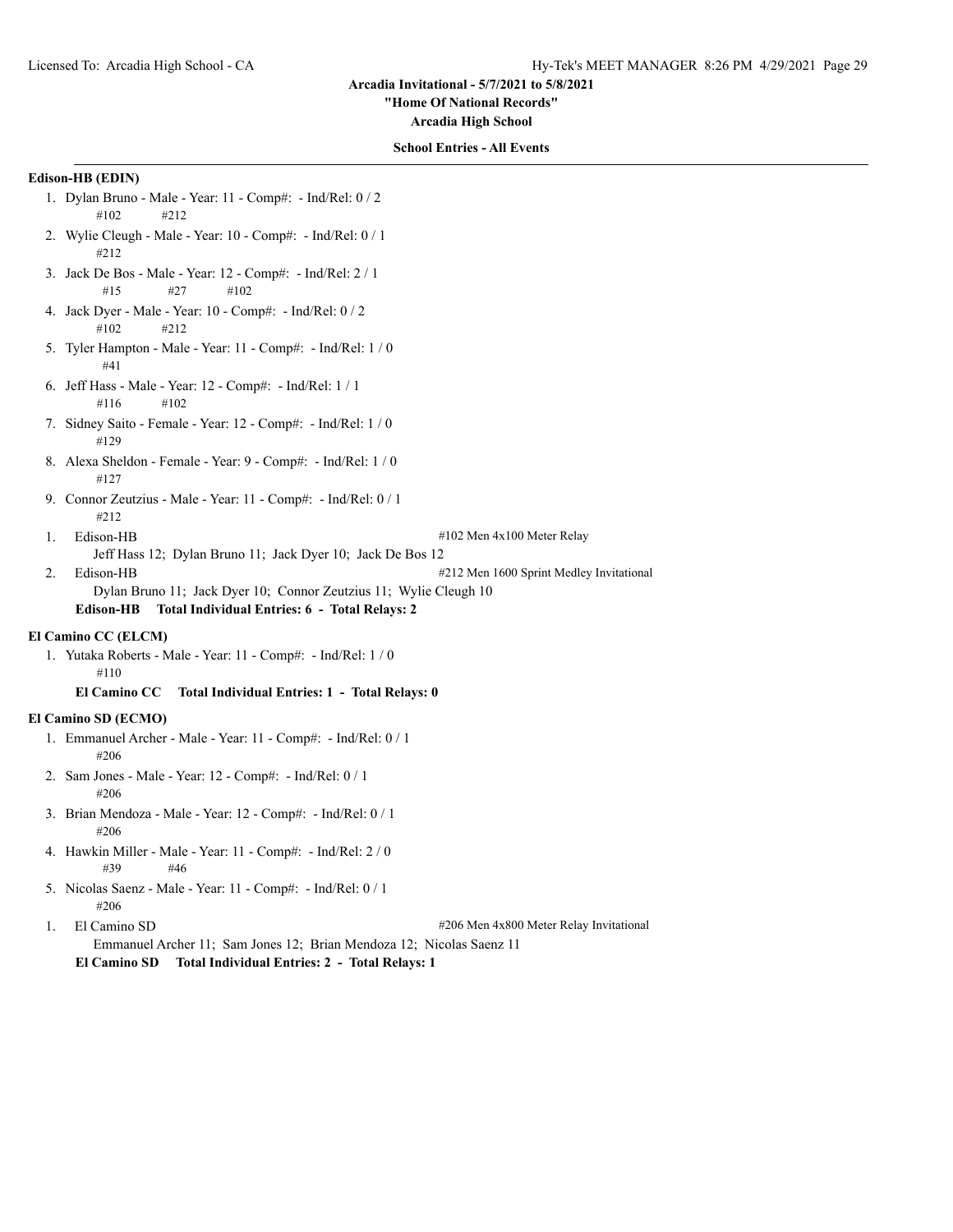**"Home Of National Records"**

**Arcadia High School**

# **School Entries - All Events**

# **El Capitan SJ (ELCT)**

1. Naseem Hassaan - Male - Year: 12 - Comp#: - Ind/Rel: 0 / 1 #102 2. Maurice McGauley - Male - Year: 11 - Comp#: - Ind/Rel: 0 / 1 #102 3. Divine Peters - Male - Year: 12 - Comp#: - Ind/Rel: 2 / 1 #27 #108 #102 4. Justis Yarrell - Male - Year: 9 - Comp#: - Ind/Rel: 0 / 1 #102 1. El Capitan SJ #102 Men 4x100 Meter Relay Naseem Hassaan 12; Maurice McGauley 11; Justis Yarrell 9; Divine Peters 12 **El Capitan SJ Total Individual Entries: 2 - Total Relays: 1 El Modena (ELMO)** 1. Ava Gomez - Female - Year: 10 - Comp#: - Ind/Rel: 0 / 1 #201 2. Lillian Gomez - Female - Year: 10 - Comp#: - Ind/Rel: 0 / 1 #201 3. Whitley Pearsall - Female - Year: 12 - Comp#: - Ind/Rel: 0 / 1 #201 4. Jasmin Trujillo - Female - Year: 9 - Comp#: - Ind/Rel: 0 / 1 #201 1. El Modena **1. El Modena** 200 Meter Relay Seeded Jasmin Trujillo 9; Ava Gomez 10; Whitley Pearsall 12; Lillian Gomez 10

**El Modena Total Individual Entries: 0 - Total Relays: 1**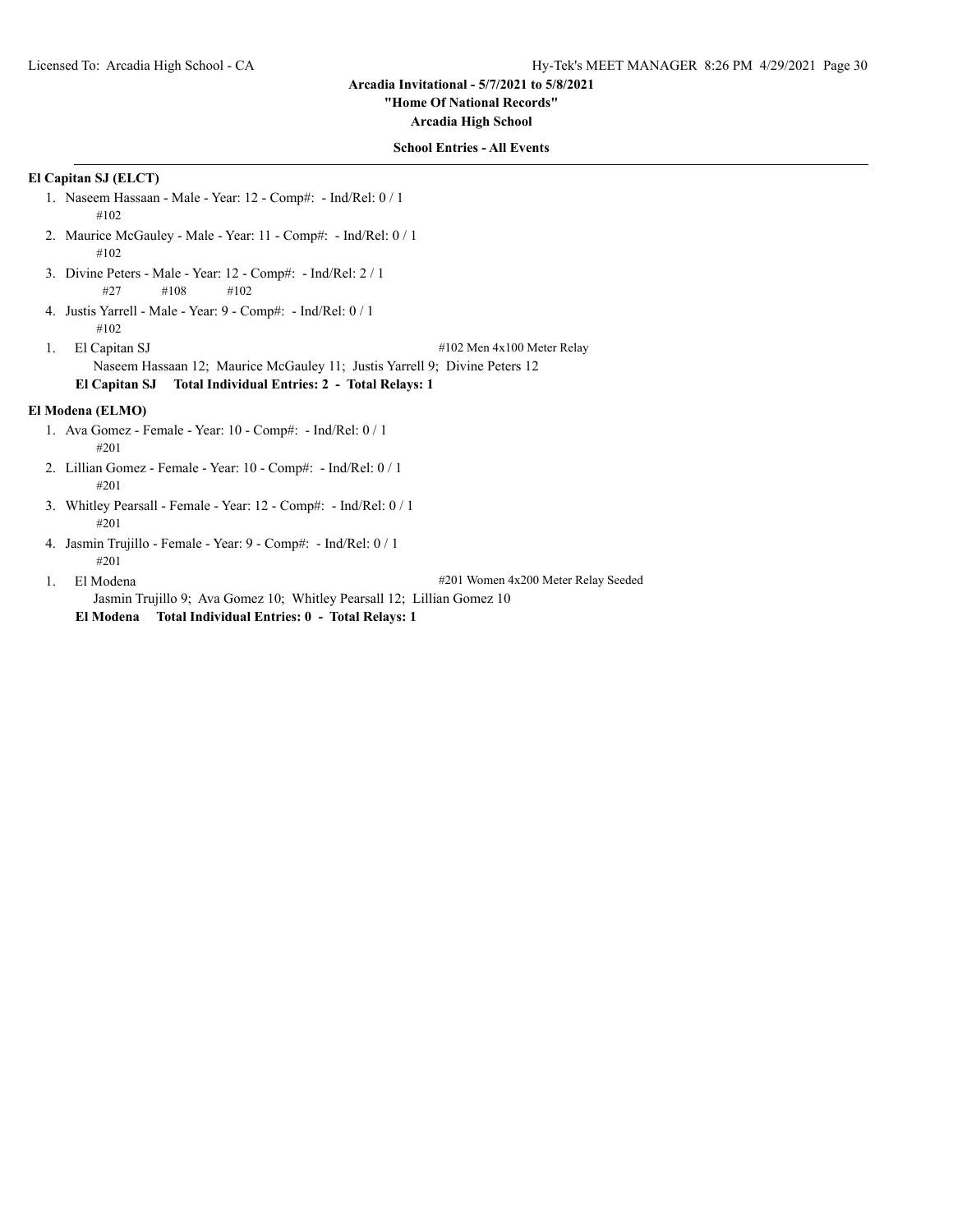**"Home Of National Records"**

**Arcadia High School**

#### **School Entries - All Events**

# **El Toro (ELTO)**

- 1. Morgan Alverson Female Year: 10 Comp#: Ind/Rel: 0 / 2 #101 #209
- 2. Erwan Caron Male Year: 12 Comp#: Ind/Rel: 0 / 3 #124 #210 #212
- 3. Paulette Dominguez Female Year: 12 Comp#: Ind/Rel: 0 / 2 #117 #216
- 4. Daniel Guzman Male Year: 12 Comp#: Ind/Rel: 0 / 2 #122 #215
- 5. Anthony Kennen Male Year: 12 Comp#: Ind/Rel: 0 / 1 #215
- 6. Kasey Lynd Female Year: 11 Comp#: Ind/Rel: 0 / 1 #216
- 7. Ian Mead Male Year: 11 Comp#: Ind/Rel: 0 / 2 #122 #215
- 8. Darla Medina Female Year: 11 Comp#: Ind/Rel: 0 / 1 #216
- 9. Carly Miller Female Year: 10 Comp#: Ind/Rel: 0 / 1 #117
- 10. Michael Miller Male Year: 12 Comp#: Ind/Rel: 0 / 3 #124 #210 #212
- 11. Rustin Mirghavami Male Year: 11 Comp#: Ind/Rel: 0 / 3 #122 #124 #212
- 12. Jenna Parsio Female Year: 11 Comp#: Ind/Rel: 0 / 4 #101 #117 #123 #211
- 13. Jayke Pastis Male Year: 12 Comp#: Ind/Rel: 0 / 1 #215
- 14. Camden Patterson Male Year: 12 Comp#: Ind/Rel: 1 / 3 #112 #124 #210 #212
- 15. Bradey Quigley Female Year: 10 Comp#: Ind/Rel: 0 / 3 #101 #209 #211
- 16. Olivia Reichle Female Year: 12 Comp#: Ind/Rel: 0 / 4 #117 #123 #209 #211
- 17. Santiago Sanchez Male Year: 12 Comp#: Ind/Rel: 0 / 1 #122
- 18. Lukas Stathakis Male Year: 11 Comp#: Ind/Rel: 0 / 1 #210
- 19. Madison Templeman Female Year: 12 Comp#: Ind/Rel: 0 / 1 #216
- 20. Asia Waddy Female Year: 12 Comp#: Ind/Rel: 0 / 4 #101 #123 #209 #211
- 21. Charlotte Wherelius Female Year: 10 Comp#: Ind/Rel: 0 / 1 #123
- 1. El Toro  $\#101$  Women 4x100 Meter Relay Morgan Alverson 10; Asia Waddy 12; Jenna Parsio 11; Bradey Quigley 10 2. El Toro #117 Women Distance Medley Carly Miller 10; Jenna Parsio 11; Olivia Reichle 12; Paulette Dominguez 12
- 3. El Toro #122 Men Distance Medley Ian Mead 11; Rustin Mirghavami 11; Santiago Sanchez 12; Daniel Guzman 12 4. El Toro  $\#123$  Women 4x400 Meter Relay

Asia Waddy 12; Jenna Parsio 11; Charlotte Wherelius 10; Olivia Reichle 12

5. El Toro  $\text{H124}$  Men 4x400 Meter Relay Rustin Mirghavami 11; Erwan Caron 12; Michael Miller 12; Camden Patterson 12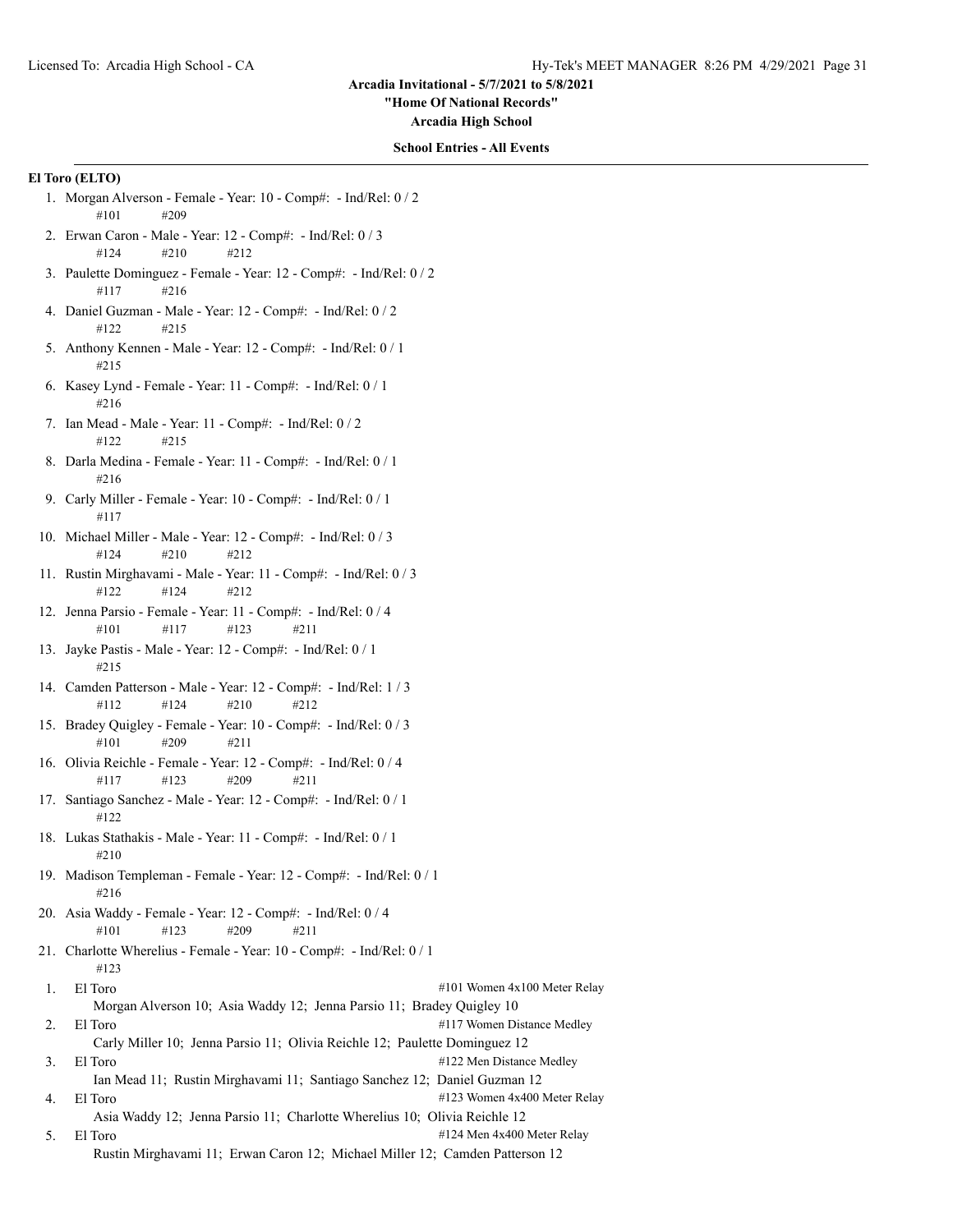# **"Home Of National Records"**

**Arcadia High School**

# **School Entries - All Events**

|                 | El Toro (ELTO)                                                                                                                                  |  |
|-----------------|-------------------------------------------------------------------------------------------------------------------------------------------------|--|
| 6.              | El Toro<br>#209 Women 800 Sprint Medley Invitational                                                                                            |  |
|                 | Morgan Alverson 10; Bradey Quigley 10; Asia Waddy 12; Olivia Reichle 12                                                                         |  |
| 7.              | El Toro<br>#210 Men 800 Sprint Medley Invitational                                                                                              |  |
|                 | Michael Miller 12; Lukas Stathakis 11; Erwan Caron 12; Camden Patterson 12                                                                      |  |
| 8.              | #211 Women 1600 Sprint Medley Invitational<br>El Toro                                                                                           |  |
|                 | Asia Waddy 12; Bradey Quigley 10; Jenna Parsio 11; Olivia Reichle 12                                                                            |  |
| 9.              | #212 Men 1600 Sprint Medley Invitational<br>El Toro                                                                                             |  |
|                 | Michael Miller 12; Rustin Mirghavami 11; Erwan Caron 12; Camden Patterson 12                                                                    |  |
| 10.             | #215 Men 4x1600 Meter Relay Invitational<br>El Toro                                                                                             |  |
|                 | Daniel Guzman 12; Anthony Kennen 12; Jayke Pastis 12; Ian Mead 11                                                                               |  |
| 11.             | #216 Women 4x1600 Meter Relay Invitational<br>El Toro                                                                                           |  |
|                 | Paulette Dominguez 12; Kasey Lynd 11; Darla Medina 11; Madison Templeman 12<br>Total Individual Entries: 1 - Total Relays: 11<br><b>El Toro</b> |  |
|                 | <b>Elsinore (ELSI)</b>                                                                                                                          |  |
|                 | 1. Elijah Yoshinaga - Male - Year: 11 - Comp#: - Ind/Rel: 1 / 0                                                                                 |  |
|                 | #105                                                                                                                                            |  |
|                 | Total Individual Entries: 1 - Total Relays: 0<br><b>Elsinore</b>                                                                                |  |
|                 |                                                                                                                                                 |  |
|                 | Esperanza (ESPE)                                                                                                                                |  |
|                 | 1. Adrian Moreno - Male - Year: 12 - Comp#: - Ind/Rel: 1 / 0<br>#46                                                                             |  |
|                 | Total Individual Entries: 1 - Total Relays: 0<br><b>Esperanza</b>                                                                               |  |
| Etiwanda (ETIW) |                                                                                                                                                 |  |
|                 | 1. Kerin Bynum - Female - Year: 12 - Comp#: - Ind/Rel: 0 / 1<br>#201                                                                            |  |
|                 | 2. Courtney Dance - Female - Year: 12 - Comp#: - Ind/Rel: 0 / 2<br>#101<br>#201                                                                 |  |
|                 | 3. Rukiyyah Johnson - Female - Year: 12 - Comp#: - Ind/Rel: 0 / 1<br>#201                                                                       |  |
|                 | 4. Malika Mashack - Female - Year: 10 - Comp#: - Ind/Rel: 0 / 1<br>#101                                                                         |  |
|                 | 5. Kennedi Porter - Female - Year: 12 - Comp#: - Ind/Rel: 1 / 2<br>#115<br>#101<br>#201                                                         |  |
| 1.              | #101 Women 4x100 Meter Relay<br>Etiwanda                                                                                                        |  |
|                 | Kennedi Porter 12; Malika Mashack 10; Courtney Dance 12                                                                                         |  |
| 2.              | #201 Women 4x200 Meter Relay Seeded<br>Etiwanda                                                                                                 |  |
|                 | Rukiyyah Johnson 12; Kennedi Porter 12; Kerin Bynum 12; Courtney Dance 12                                                                       |  |
|                 | Total Individual Entries: 1 - Total Relays: 2<br>Etiwanda                                                                                       |  |
|                 | <b>Fillmore (FILL)</b>                                                                                                                          |  |
|                 | 1. Fabian Del Villar - Male - Year: 12 - Comp#: - Ind/Rel: 1 / 0<br>#214                                                                        |  |
|                 | Total Individual Entries: 1 - Total Relays: 0<br>Fillmore                                                                                       |  |
|                 |                                                                                                                                                 |  |
|                 |                                                                                                                                                 |  |
|                 |                                                                                                                                                 |  |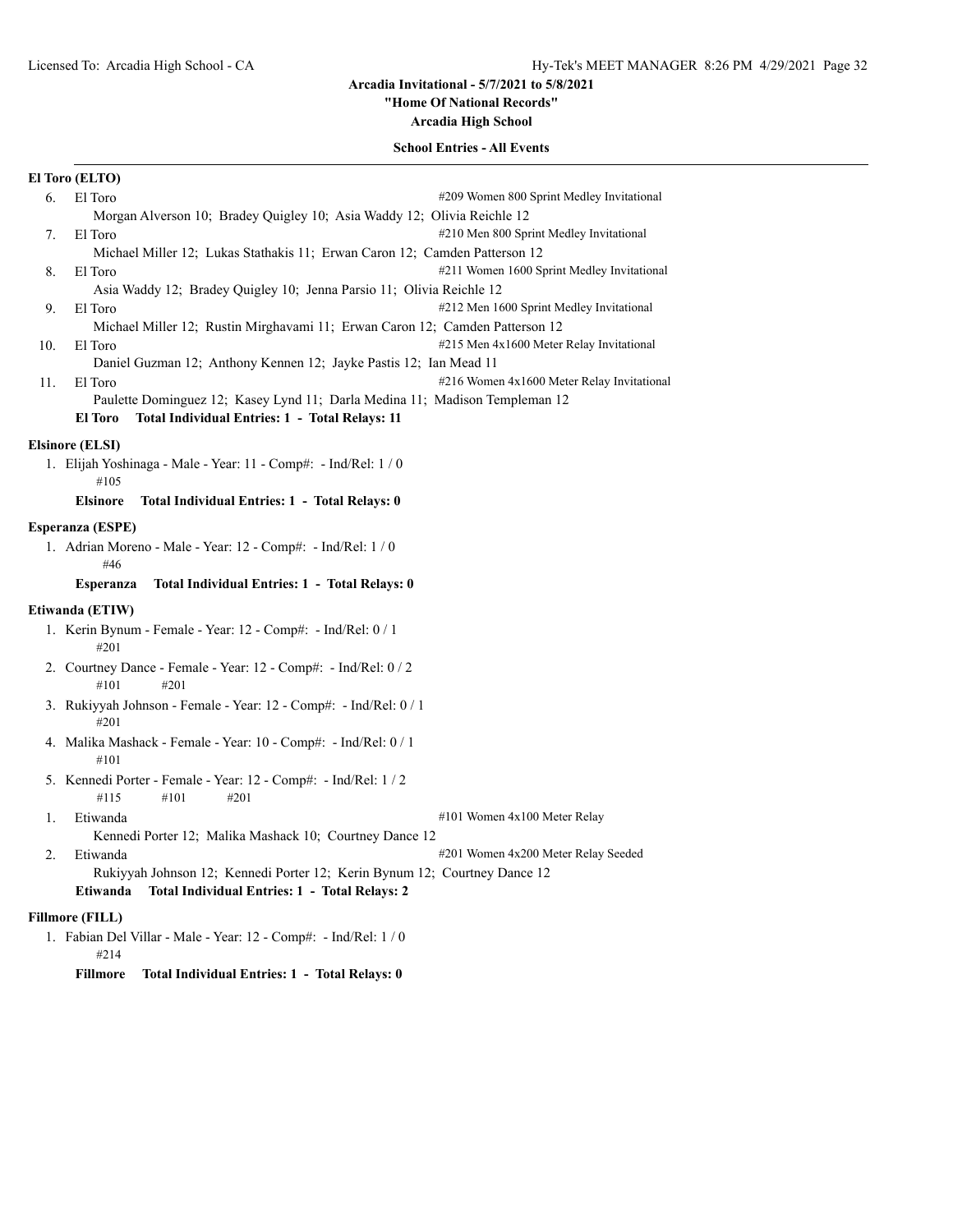### **"Home Of National Records"**

**Arcadia High School**

# **School Entries - All Events**

# **Foothill NC (FOOT)**

- 1. Torre Anderson Female Year: 11 Comp#: Ind/Rel: 2 / 1 #40 #125 #101
- 2. Kayla Galvez Female Year: 11 Comp#: Ind/Rel: 0 / 1 #123
- 3. Marina Garcia Female Year: 11 Comp#: Ind/Rel: 0 / 1 #101
- 4. Abigail Howe Female Year: 12 Comp#: Ind/Rel: 1 / 0 #136
- 5. Makenna Meyers-McNerney Female Year: 11 Comp#: Ind/Rel: 0 / 1 #101
- 6. Sabrina Nelson Female Year: 11 Comp#: Ind/Rel: 0 / 1 #123
- 7. Claire Van Horn Female Year: 10 Comp#: Ind/Rel: 0 / 1 #123
- 8. Elyse Wohlenberg Female Year: 12 Comp#: Ind/Rel: 0 / 2 #101 #123
- 1. Foothill NC  $\#101$  Women 4x100 Meter Relay
- Torre Anderson 11; Marina Garcia 11; Makenna Meyers-McNerney 11; Elyse Wohlenberg 12 2. Foothill NC  $#123$  Women 4x400 Meter Relay
	-
	- Elyse Wohlenberg 12; Kayla Galvez 11; Sabrina Nelson 11; Claire Van Horn 10 **Foothill NC Total Individual Entries: 3 - Total Relays: 2**

# **Foothill SS (FHIL)**

- 1. Nick Allred Male Year: 11 Comp#: Ind/Rel: 0 / 2 #122 #206
- 2. Brooke Beal Female Year: 10 Comp#: Ind/Rel: 0 / 1 #117
- 3. Sophia Dudley Female Year: 11 Comp#: Ind/Rel: 0 / 1 #117
- 4. Isaiah Duport Male Year: 12 Comp#: Ind/Rel: 0 / 2 #122 #206
- 5. Haley McAveney Female Year: 12 Comp#: Ind/Rel: 0 / 1 #117
- 6. Shavonne McHugh Female Year: 9 Comp#: Ind/Rel: 0 / 1 #117
- 7. Jacob Robison Male Year: 11 Comp#: Ind/Rel: 1 / 2  $\#17$   $\#122$   $\#206$
- 8. Caden Sanchez Male Year: 12 Comp#: Ind/Rel: 0 / 1 #206
- 9. Grant Sweningson Male Year: 12 Comp#: Ind/Rel: 2 / 0 #104 #110
- 10. Landon Thorp Male Year: 10 Comp#: Ind/Rel: 0 / 1 #122
- 1. Foothill SS  $\qquad$  #117 Women Distance Medley Haley McAveney 12; Brooke Beal 10; Shavonne McHugh 9; Sophia Dudley 11
- 2. Foothill SS #122 Men Distance Medley Isaiah Duport 12; Landon Thorp 10; Jacob Robison 11; Nick Allred 11 3. Foothill SS  $\#206$  Men 4x800 Meter Relay Invitational

Jacob Robison 11; Nick Allred 11; Isaiah Duport 12; Caden Sanchez 12 **Foothill SS Total Individual Entries: 3 - Total Relays: 3**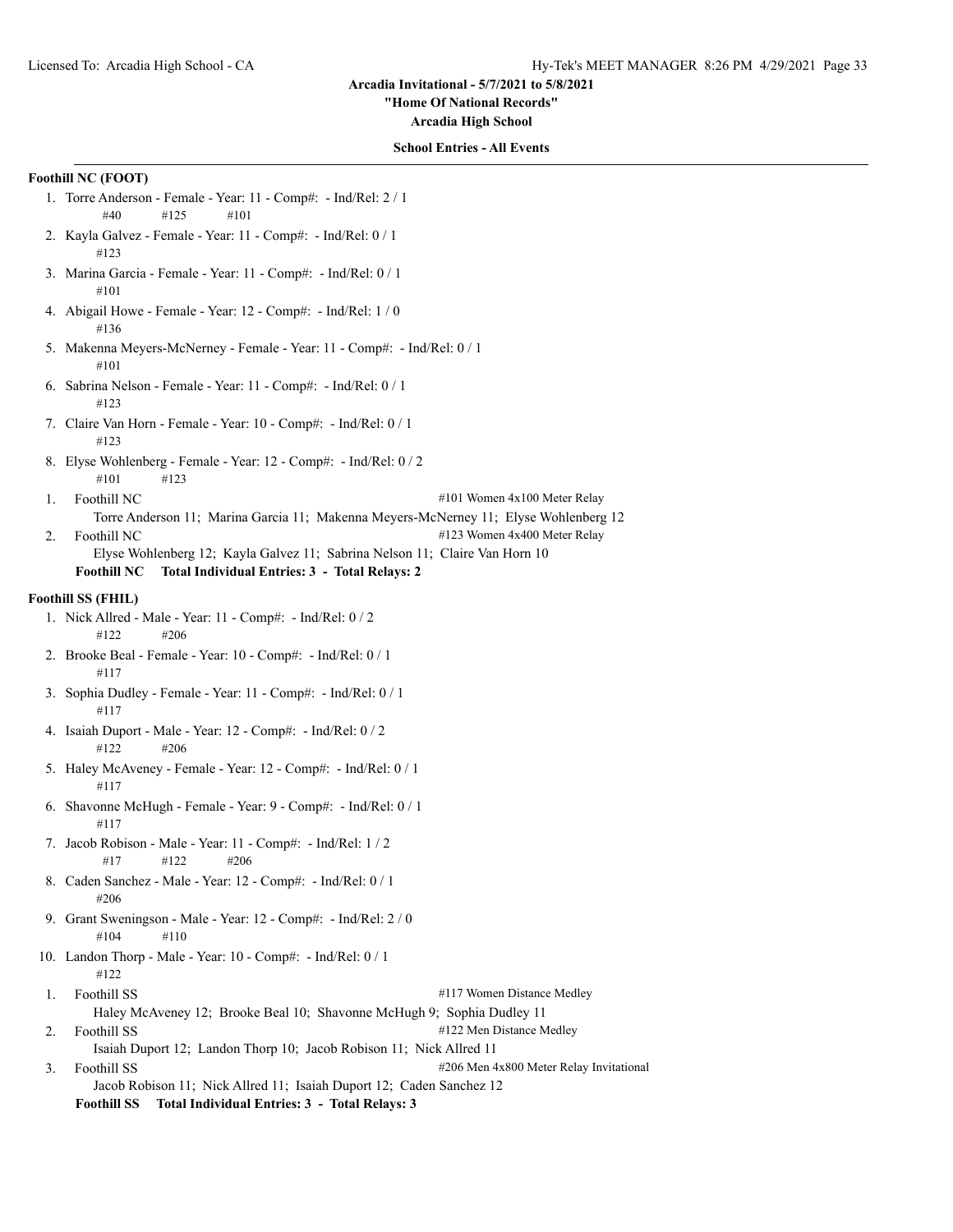# **"Home Of National Records"**

**Arcadia High School**

# **School Entries - All Events**

# **Fountain Vlly (FOVA)**

- 1. Lauren Berg Female Year: 12 Comp#: Ind/Rel: 0 / 1 #24
- 2. Kaho Cichon Female Year: 11 Comp#: Ind/Rel: 1 / 1 #16 #24
- 3. Leah Ferris Female Year: 11 Comp#: Ind/Rel: 0 / 1 #24
- 4. Adam Garrison Male Year: 11 Comp#: Ind/Rel: 1 / 0 #43
- 5. Crystal Nguyen Female Year: 11 Comp#: Ind/Rel: 0 / 1 #24
- 6. Jonathan Yu Male Year: 10 Comp#: Ind/Rel: 1 / 0 #37
- 

1. Fountain Vlly #24 Women Distance Medley Invitational

Leah Ferris 11; Crystal Nguyen 11; Lauren Berg 12; Kaho Cichon 11 **Fountain Vlly Total Individual Entries: 3 - Total Relays: 1**

# **Francis Parker (FRPA)**

1. Kenan Pala - Male - Year: 11 - Comp#: - Ind/Rel: 1 / 0 #32

**Francis Parker Total Individual Entries: 1 - Total Relays: 0**

#### **Frontier (FRON)**

- 1. Avianna Carrillo Female Year: 10 Comp#: Ind/Rel: 0 / 1 #123
- 2. Natalia Carrillo Female Year: 10 Comp#: Ind/Rel: 0 / 1 #123
- 3. Kenahdi Haslip Female Year: 10 Comp#: Ind/Rel: 0 / 1 #123
- 4. Roisin Rodriguez Female Year: 12 Comp#: Ind/Rel: 0 / 1 #123
- 
- 1. Frontier #123 Women 4x400 Meter Relay
	- Avianna Carrillo 10; Natalia Carrillo 10; Kenahdi Haslip 10; Roisin Rodriguez 12

# **Frontier Total Individual Entries: 0 - Total Relays: 1**

# **Gabrielino (GABR)**

1. Nicolas DiConti - Male - Year: 12 - Comp#: - Ind/Rel: 1 / 0 #214

# **Gabrielino Total Individual Entries: 1 - Total Relays: 0**

#### **Garces (GARC)**

1. Zach Buckey - Male - Year: 12 - Comp#: - Ind/Rel: 1 / 0 #39

# **Garces Total Individual Entries: 1 - Total Relays: 0**

#### **Glendora (GLEN)**

- 1. Kennedy Johnson Female Year: 11 Comp#: Ind/Rel: 1 / 0 #45
- 2. Ellie Nguyen Female Year: 11 Comp#: Ind/Rel: 1 / 0 #129
- 3. Maya Shinnick Female Year: 11 Comp#: Ind/Rel: 2 / 0 #13 #25

**Glendora Total Individual Entries: 4 - Total Relays: 0**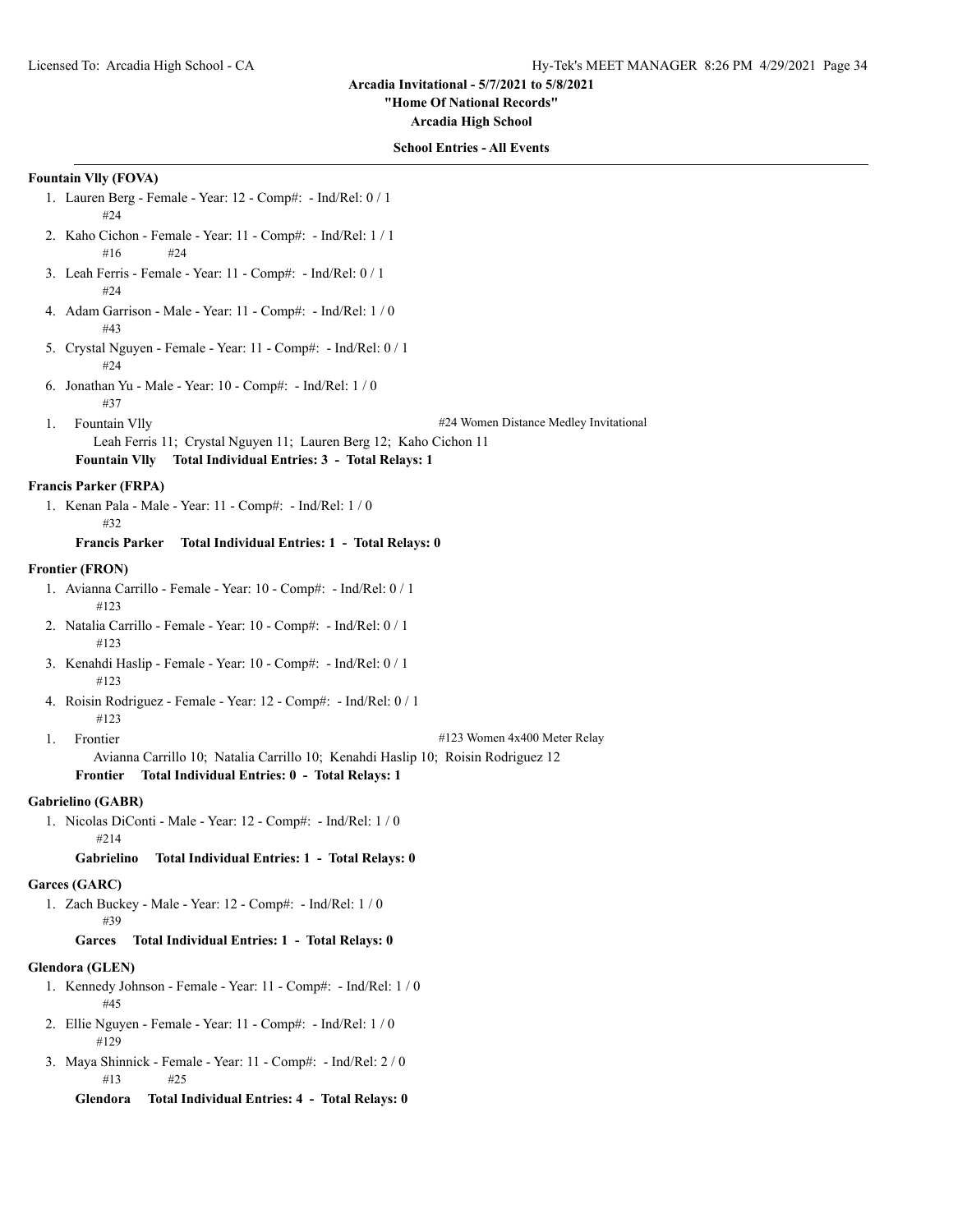**"Home Of National Records"**

**Arcadia High School**

# **School Entries - All Events**

# **Golden Valley SS (GOLV)**

- 1. Antonio Abrego Male Year: 12 Comp#: Ind/Rel: 1 / 0 #17
- 2. Kory Bacon Male Year: 12 Comp#: Ind/Rel: 1 / 1 #108 #102
- 3. Adonijah Currie Female Year: 10 Comp#: Ind/Rel: 1 / 0 #111
- 4. Jalen Davis Male Year: 12 Comp#: Ind/Rel: 1 / 1 #108 #102
- 5. Kylee Davis Female Year: 11 Comp#: Ind/Rel: 2 / 0 #40 #125
- 6. Kienan Donovan Male Year: 12 Comp#: Ind/Rel: 2 / 0 #39 #46
- 7. Elijah Ellis Male Year: 11 Comp#: Ind/Rel: 1 / 1 #108 #102
- 8. Ta'Ahjah Fann Female Year: 10 Comp#: Ind/Rel: 0 / 1 #1
- 9. Tylar Gallien Female Year: 11 Comp#: Ind/Rel: 0 / 2 #1 #34
- 10. Iman Holmes Female Year: 12 Comp#: Ind/Rel: 0 / 1 #34
- 11. Meagan Humphries Female Year: 9 Comp#: Ind/Rel: 1 / 0 #40
- 12. Jordan Kennon Male Year: 12 Comp#: Ind/Rel: 1 / 1 #37 #102
- 13. Jasmyn Lewis Female Year: 12 Comp#: Ind/Rel: 1 / 0 #113
- 14. Yleana Lopez Female Year: 12 Comp#: Ind/Rel: 1 / 2 #115 #1 #34
- 15. Jade Teal Female Year: 10 Comp#: Ind/Rel: 0 / 1 #34
- 16. Terraine Wiggins Male Year: 11 Comp#: Ind/Rel: 2 / 0 #39 #135
- 17. Nevaeh Williams Female Year: 10 Comp#: Ind/Rel: 1 / 1 #107 #1
- 1. Golden Valley SS  $\#1$  Women 4x100 Meter Relay Seeded Tylar Gallien 11; Yleana Lopez 12; Ta'Ahjah Fann 10; Nevaeh Williams 10 2. Golden Valley SS  $\qquad$  #34 Women 4x400 Meter Relay Invitational
- Tylar Gallien 11; Iman Holmes 12; Yleana Lopez 12; Jade Teal 10
- 3. Golden Valley SS #102 Men 4x100 Meter Relay Kory Bacon 12; Jalen Davis 12; Jordan Kennon 12; Elijah Ellis 11
	- **Golden Valley SS Total Individual Entries: 16 Total Relays: 3**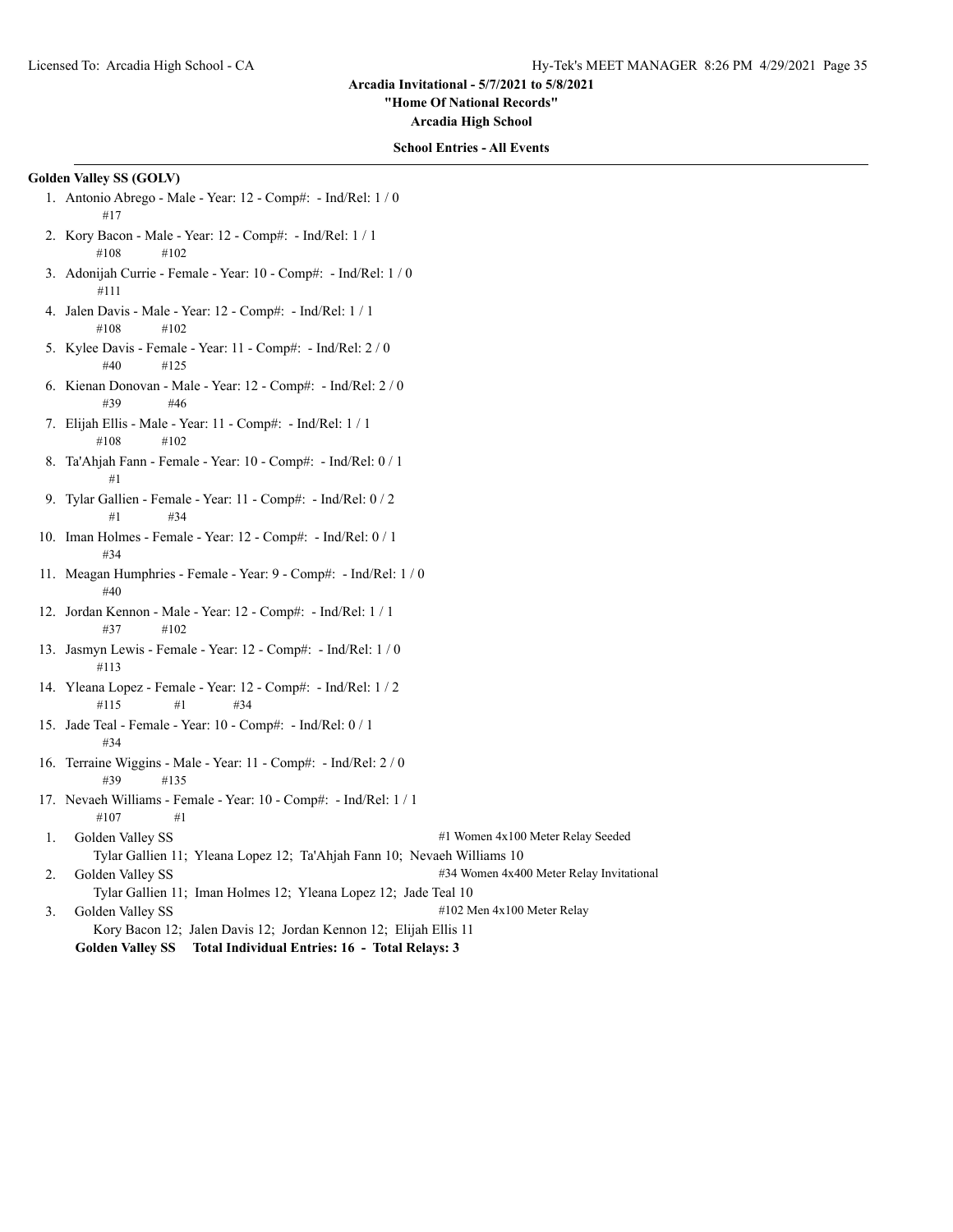**"Home Of National Records"**

**Arcadia High School**

# **School Entries - All Events**

# **Granada Hills (GRHI)**

- 1. Sofia Abrego Female Year: 11 Comp#: Ind/Rel: 1 / 2 #31 #117 #205
- 2. Simone Bart-Plange Female Year: 10 Comp#: Ind/Rel: 0 / 1 #123
- 3. Isabel Castagnola Female Year: 11 Comp#: Ind/Rel: 0 / 2 #117 #205
- 4. Arden Keeton Female Year: 9 Comp#: Ind/Rel: 0 / 3 #117 #123 #205
- 5. Sydney Olofe Female Year: 12 Comp#: Ind/Rel: 0 / 3 #117 #123 #205
- 6. Isabella Vally Female Year: 10 Comp#: Ind/Rel: 0 / 1 #123
- 1. Granada Hills #117 Women Distance Medley Arden Keeton 9; Isabel Castagnola 11; Sydney Olofe 12; Sofia Abrego 11 2. Granada Hills #123 Women 4x400 Meter Relay Simone Bart-Plange 10; Arden Keeton 9; Isabella Vally 10; Sydney Olofe 12 3. Granada Hills #205 Women 4x800 Meter Relay Invitational Arden Keeton 9; Sydney Olofe 12; Isabel Castagnola 11; Sofia Abrego 11

**Granada Hills Total Individual Entries: 1 - Total Relays: 3**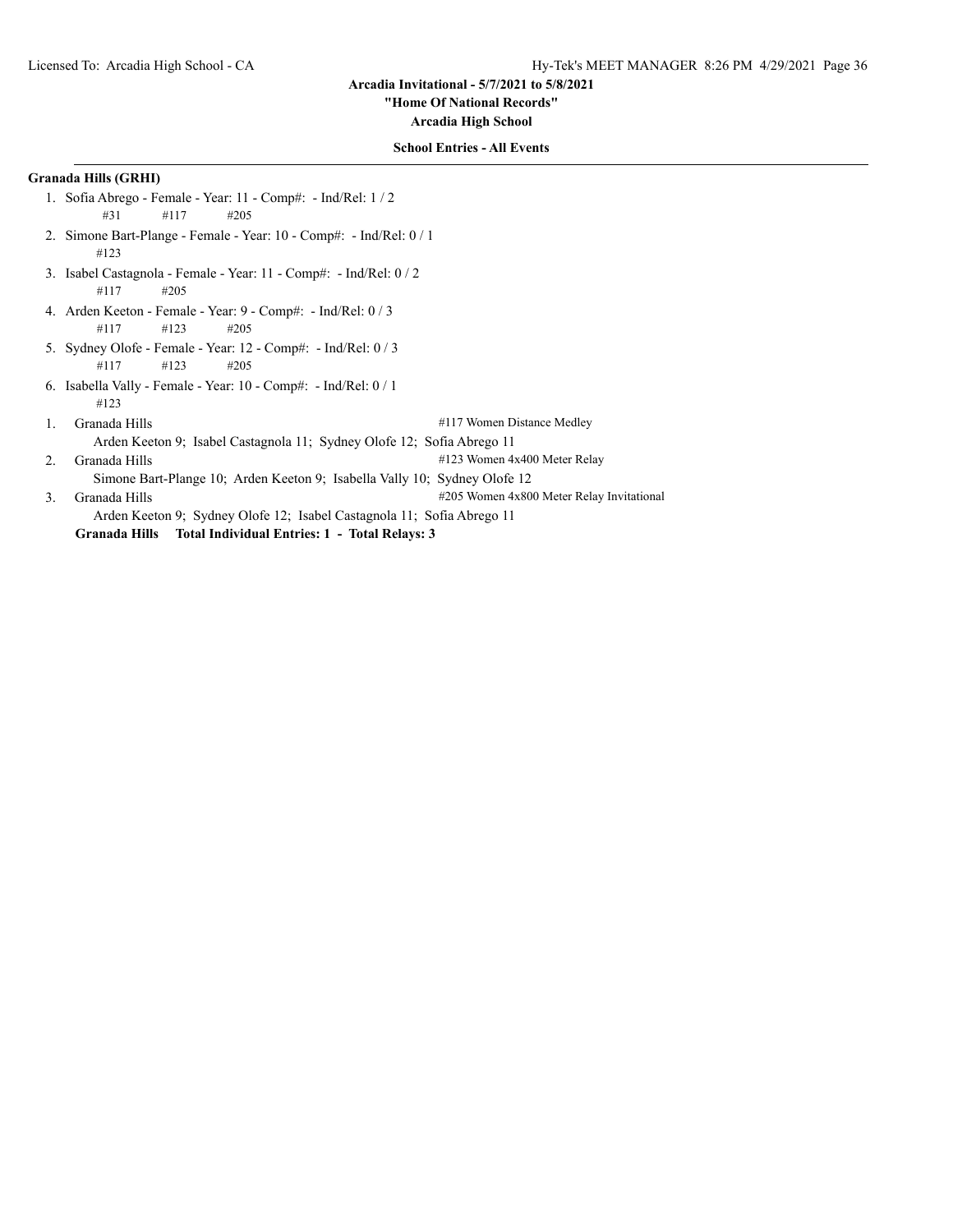**"Home Of National Records"**

**Arcadia High School**

## **School Entries - All Events**

# **Great Oak (GROA)**

- 1. Guylan Belser Male Year: 11 Comp#: Ind/Rel: 0 / 1 #33
- 2. Dallin Bitton Male Year: 10 Comp#: Ind/Rel: 0 / 1 #33
- 3. Sami Bollinger Female Year: 12 Comp#: Ind/Rel: 2 / 0 #45 #125
- 4. Meilani Castillo Female Year: 10 Comp#: Ind/Rel: 1 / 3 #109 #24 #205 #216
- 5. Mark Cortes Male Year: 10 Comp#: Ind/Rel: 1 / 3 #9 #33 #206 #215
- 6. Ramses Cortes Male Year: 10 Comp#: Ind/Rel: 1 / 3 #9 #122 #206 #215
- 7. Aishling Fabian Female Year: 10 Comp#: Ind/Rel: 0 / 2 #24 #216
- 8. Kelli Gaffney Female Year: 10 Comp#: Ind/Rel: 1 / 2 #213 #24 #216
- 9. Nick Gaffney Male Year: 10 Comp#: Ind/Rel: 0 / 1 #215
- 10. Mateo Joseph Male Year: 12 Comp#: Ind/Rel: 1 / 2 #17 #33 #206
- 11. Scott Kiehn Male Year: 12 Comp#: Ind/Rel: 1 / 2 #214 #122 #215
- 12. Kali Kraus Female Year: 10 Comp#: Ind/Rel: 1 / 3 #109 #24 #205 #216
- 13. Grace Malloy Female Year: 11 Comp#: Ind/Rel: 0 / 1 #24
- 14. Hannah Miller Female Year: 10 Comp#: Ind/Rel: 0 / 1 #24
- 15. Austin Montez Male Year: 12 Comp#: Ind/Rel: 1 / 3 #30 #33 #206 #215
- 16. Anthony Nguyen Male Year: 12 Comp#: Ind/Rel: 0 / 1 #215
- 17. Kyle Reden Male Year: 12 Comp#: Ind/Rel: 1 / 3 #110 #33 #206 #215
- 18. Quinn Saville Male Year: 12 Comp#: Ind/Rel: 1 / 2 #110 #206 #215
- 19. Laura Shoaf Female Year: 10 Comp#: Ind/Rel: 0 / 1 #216
- 20. Cameron Smith Male Year: 11 Comp#: Ind/Rel: 1 / 2 #214 #33 #215
- 21. Carson Smith Male Year: 11 Comp#: Ind/Rel: 1 / 2 #214 #33 #215
- 22. JC Stevenson Male Year: 11 Comp#: Ind/Rel: 1 / 0 #37
- 23. Summer Stevenson Female Year: 12 Comp#: Ind/Rel: 2 / 0 #36 #45
- 24. Connor Sueda Male Year: 9 Comp#: Ind/Rel: 0 / 1 #122
- 25. Ameya Teli Female Year: 10 Comp#: Ind/Rel: 0 / 1 #216
- 26. Divine Torza Female Year: 11 Comp#: Ind/Rel: 0 / 1 #205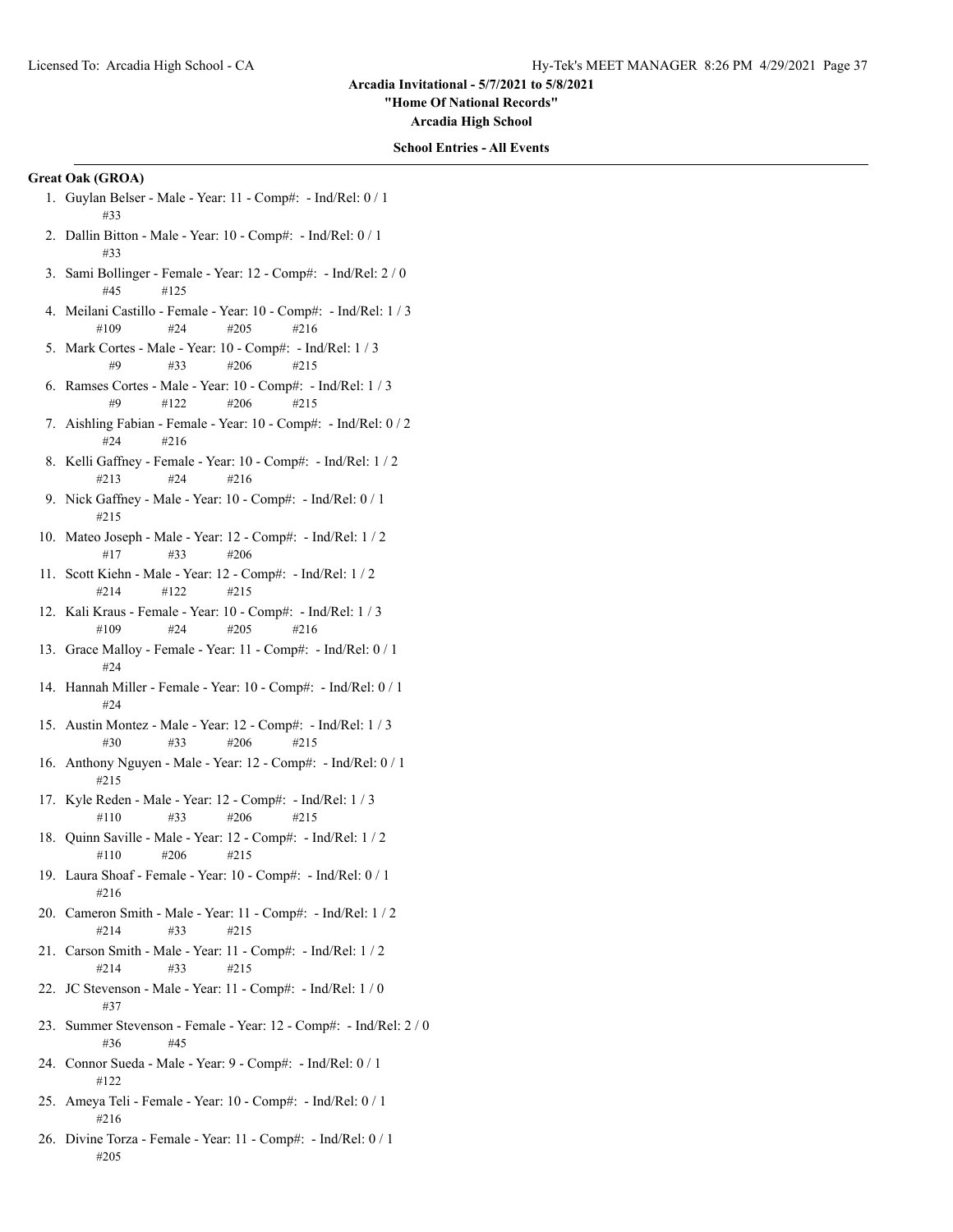**"Home Of National Records"**

**Arcadia High School**

# **School Entries - All Events**

# **Great Oak (GROA)**

|     | 28. Brianna Weidler - Female - Year: 12 - Comp#: - Ind/Rel: 1/3<br>#29<br>#24<br>#205<br>#216<br>29. Mason White - Male - Year: 12 - Comp#: - Ind/Rel: 1 / 3<br>#122<br>#206<br>#110<br>#215<br>30. Brandon Wilk - Male - Year: 11 - Comp#: - Ind/Rel: 0 / 2<br>#206<br>#215<br>31. Jack Wright - Male - Year: 12 - Comp#: - Ind/Rel: $1/0$<br>#43 |  |
|-----|----------------------------------------------------------------------------------------------------------------------------------------------------------------------------------------------------------------------------------------------------------------------------------------------------------------------------------------------------|--|
|     |                                                                                                                                                                                                                                                                                                                                                    |  |
|     |                                                                                                                                                                                                                                                                                                                                                    |  |
|     |                                                                                                                                                                                                                                                                                                                                                    |  |
|     |                                                                                                                                                                                                                                                                                                                                                    |  |
|     | 32. James Wright - Male - Year: 12 - Comp#: - Ind/Rel: 2/0<br>#39<br>#46                                                                                                                                                                                                                                                                           |  |
|     | 33. Ava Zavala - Female - Year: 11 - Comp#: - Ind/Rel: 0 / 1<br>#24                                                                                                                                                                                                                                                                                |  |
| 1.  | #24 Women Distance Medley Invitational<br>Great Oak                                                                                                                                                                                                                                                                                                |  |
|     | Kali Kraus 10; Ava Zavala 11; Meilani Castillo 10; Brianna Weidler 12                                                                                                                                                                                                                                                                              |  |
| 2.  | Great Oak - 'B'<br>#24 Women Distance Medley Invitational                                                                                                                                                                                                                                                                                          |  |
|     | Aishling Fabian 10; Grace Malloy 11; Hannah Miller 10; Kelli Gaffney 10                                                                                                                                                                                                                                                                            |  |
| 3.  | #33 Men Distance Medley Invitational<br>Great Oak                                                                                                                                                                                                                                                                                                  |  |
|     | Mark Cortes 10; Dallin Bitton 10; Mateo Joseph 12; Austin Montez 12                                                                                                                                                                                                                                                                                |  |
| 4.  | #33 Men Distance Medley Invitational<br>Great Oak - 'B'                                                                                                                                                                                                                                                                                            |  |
|     | Carson Smith 11; Guylan Belser 11; Kyle Reden 12; Cameron Smith 11                                                                                                                                                                                                                                                                                 |  |
| 5.  | Great Oak - 'C'<br>#122 Men Distance Medley                                                                                                                                                                                                                                                                                                        |  |
|     | Scott Kiehn 12; Connor Sueda 9; Mason White 12; Ramses Cortes 10                                                                                                                                                                                                                                                                                   |  |
| 6.  | #205 Women 4x800 Meter Relay Invitational<br>Great Oak                                                                                                                                                                                                                                                                                             |  |
|     | Brianna Weidler 12; Meilani Castillo 10; Divine Torza 11; Kali Kraus 10                                                                                                                                                                                                                                                                            |  |
| 7.  | #206 Men 4x800 Meter Relay Invitational<br>Great Oak                                                                                                                                                                                                                                                                                               |  |
|     | Kyle Reden 12; Mason White 12; Austin Montez 12; Mateo Joseph 12                                                                                                                                                                                                                                                                                   |  |
| 8.  | #206 Men 4x800 Meter Relay Invitational<br>Great Oak - 'B'                                                                                                                                                                                                                                                                                         |  |
|     | Quinn Saville 12; Mark Cortes 10; Ramses Cortes 10; Brandon Wilk 11                                                                                                                                                                                                                                                                                |  |
| 9.  | #215 Men 4x1600 Meter Relay Invitational<br>Great Oak                                                                                                                                                                                                                                                                                              |  |
|     | Kyle Reden 12; Mark Cortes 10; Cameron Smith 11; Austin Montez 12                                                                                                                                                                                                                                                                                  |  |
| 10. | #215 Men 4x1600 Meter Relay Invitational<br>Great Oak - 'B'                                                                                                                                                                                                                                                                                        |  |
|     | Ramses Cortes 10; Carson Smith 11; Scott Kiehn 12; Mason White 12                                                                                                                                                                                                                                                                                  |  |
| 11. | #215 Men 4x1600 Meter Relay Invitational<br>Great Oak - 'C'                                                                                                                                                                                                                                                                                        |  |
|     | Nick Gaffney 10; Brandon Wilk 11; Anthony Nguyen 12; Quinn Saville 12                                                                                                                                                                                                                                                                              |  |
| 12. | #216 Women 4x1600 Meter Relay Invitational<br>Great Oak                                                                                                                                                                                                                                                                                            |  |
|     | Aishling Fabian 10; Kelli Gaffney 10; Kali Kraus 10; Brianna Weidler 12                                                                                                                                                                                                                                                                            |  |
| 13. | Great Oak - 'B'<br>#216 Women 4x1600 Meter Relay Invitational                                                                                                                                                                                                                                                                                      |  |
|     | Joelle Upshur 10; Ameya Teli 10; Meilani Castillo 10; Laura Shoaf 10                                                                                                                                                                                                                                                                               |  |
|     | Total Individual Entries: 22 - Total Relays: 13<br><b>Great Oak</b>                                                                                                                                                                                                                                                                                |  |
|     | <b>Grossmont (GROS)</b>                                                                                                                                                                                                                                                                                                                            |  |
|     | 1. Ian Rosen - Male - Year: 10 - Comp#: - Ind/Rel: 1 / 0                                                                                                                                                                                                                                                                                           |  |

#110

**Grossmont Total Individual Entries: 1 - Total Relays: 0**

# **Harker (HARK)**

1. Anna Weirich - Female - Year: 12 - Comp#: - Ind/Rel: 2 / 0 #31 #103

**Harker Total Individual Entries: 2 - Total Relays: 0**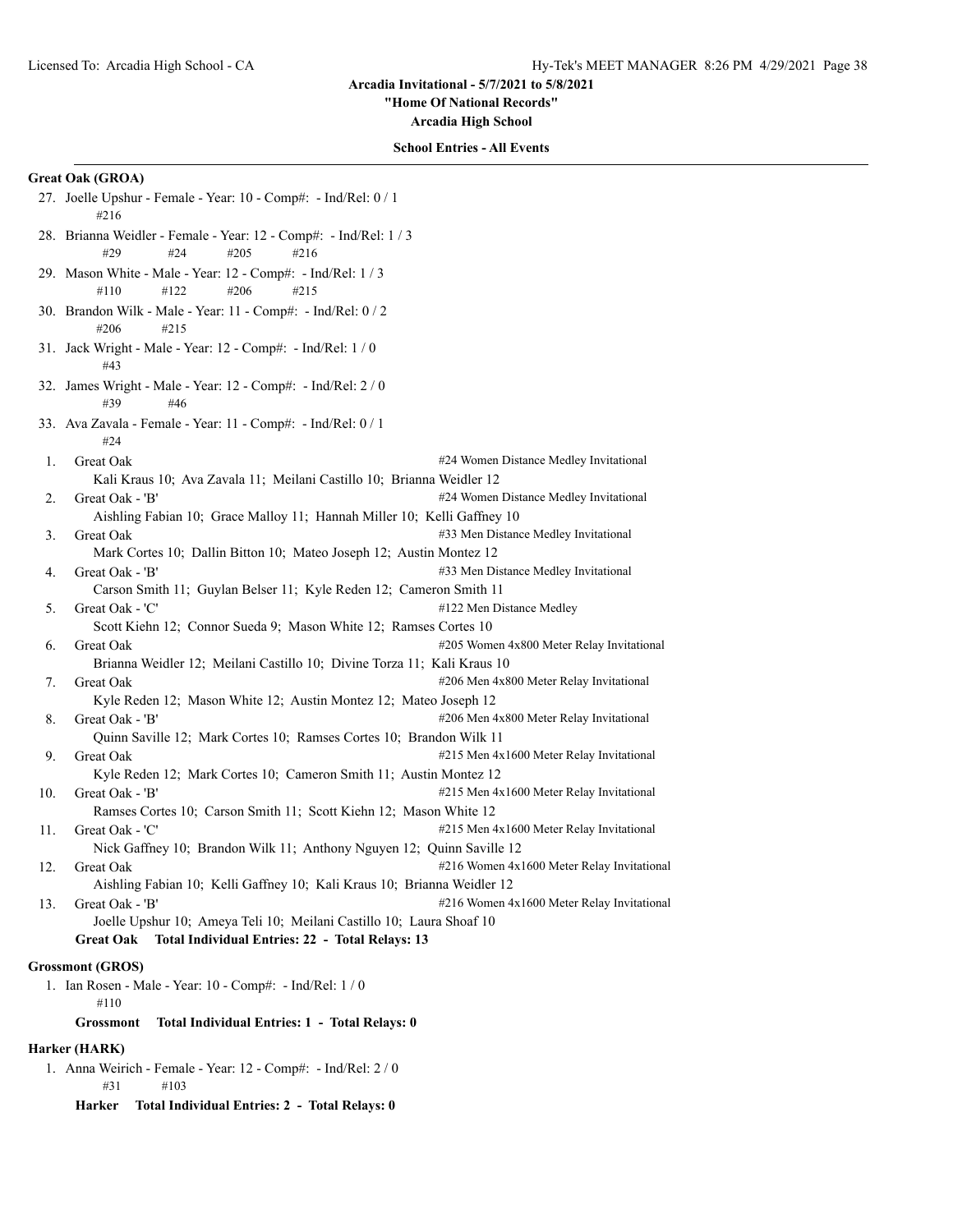**"Home Of National Records"**

**Arcadia High School**

## **School Entries - All Events**

# **Hart (HART)**

- 1. Owen Ahten Male Year: 10 Comp#: Ind/Rel: 1 / 1 #9 #215
- 2. Zachary Chan Male Year: 11 Comp#: Ind/Rel: 0 / 1 #215
- 3. Carson DeSpain Male Year: 11 Comp#: Ind/Rel: 0 / 1 #215
- 4. Paul Mangione Male Year: 10 Comp#: Ind/Rel: 0 / 1 #215
- 5. Jaden Wiley Male Year: 11 Comp#: Ind/Rel: 2 / 0 #104 #214

1. Hart **1.1. Hart 1.2.1.** Hart **1.2.1.2.1.** Hart **H215** Men 4x1600 Meter Relay Invitational

Paul Mangione 10; Zachary Chan 11; Carson DeSpain 11; Owen Ahten 10

**Hart Total Individual Entries: 3 - Total Relays: 1**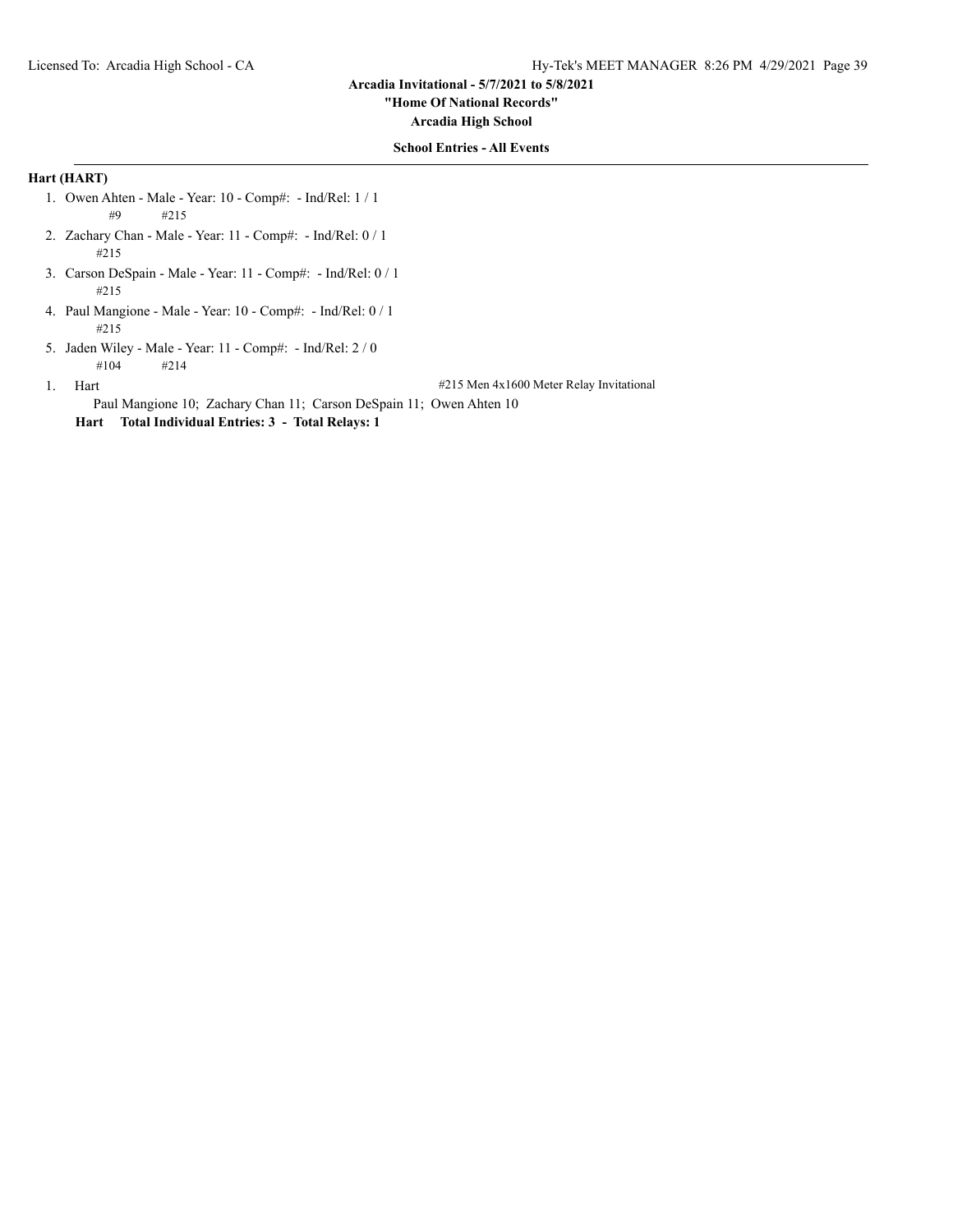**"Home Of National Records"**

**Arcadia High School**

#### **School Entries - All Events**

## **Harvard Westlake (HAWE)**

- 1. Isaac Dienstag Male Year: 12 Comp#: Ind/Rel: 0 / 2 #124 #212
- 2. Benny Flesicher Male Year: 10 Comp#: Ind/Rel: 0 / 2 #102 #204
- 3. Jesse Goldman Male Year: 10 Comp#: Ind/Rel: 1 / 0 #135
- 4. Chase Harleston Male Year: 12 Comp#: Ind/Rel: 2 / 2 #14 #27 #102 #204
- 5. AJ Holmes Male Year: 11 Comp#: Ind/Rel: 0 / 3  $\#102$   $\#204$   $\#212$
- 6. Anna Jennings Female Year: 9 Comp#: Ind/Rel: 3 / 0 #10 #45 #125
- 7. Nick Ladreyt Male Year: 12 Comp#: Ind/Rel: 0 / 1 #124
- 8. Aaron Milburn Male Year: 9 Comp#: Ind/Rel: 0 / 1 #124
- 9. Lauryn Milburn Female Year: 11 Comp#: Ind/Rel: 0 / 3 #1 #202 #209
- 10. Chiara Neirick Female Year: 10 Comp#: Ind/Rel: 0 / 1 #123
- 11. Matthias Nguyen Male Year: 12 Comp#: Ind/Rel: 0 / 2 #204 #212
- 12. Gabby Odoom Female Year: 12 Comp#: Ind/Rel: 0 / 2 #1 #209
- 13. Daniela Quintero Female Year: 11 Comp#: Ind/Rel: 2 / 1 #16 #29 #211
- 14. Natalia Quintero Female Year: 12 Comp#: Ind/Rel: 1 / 0 #109
- 15. Will Ruden-Sella Male Year: 12 Comp#: Ind/Rel: 0 / 2 #124 #212
- 16. Alyssa Thompson Female Year: 10 Comp#: Ind/Rel: 2 / 5 #13 #115 #1 #123 #202 #209 #211
- 17. Gisele Thompson Female Year: 9 Comp#: Ind/Rel: 2 / 5 #107 #115 #1 #123 #202 #209 #211
- 18. Jason Thompson Male Year: 11 Comp#: Ind/Rel: 0 / 1 #102
- 19. Jessica Thompson Female Year: 10 Comp#: Ind/Rel: 1 / 0 #131
- 20. Adrienne Usher Female Year: 11 Comp#: Ind/Rel: 2 / 1 #106 #129 #202
- 21. Chance Walker Female Year: 12 Comp#: Ind/Rel: 0 / 2 #123 #211
- 1. Harvard Westlake #1 Women 4x100 Meter Relay Seeded Alyssa Thompson 10; Gisele Thompson 9; Lauryn Milburn 11; Gabby Odoom 12 2. Harvard Westlake #102 Men 4x100 Meter Relay Benny Flesicher 10; Chase Harleston 12; Jason Thompson 11; AJ Holmes 11 3. Harvard Westlake #123 Women 4x400 Meter Relay Chance Walker 12; Chiara Neirick 10; Gisele Thompson 9; Alyssa Thompson 10 4. Harvard Westlake  $\#124$  Men 4x400 Meter Relay
- Will Ruden-Sella 12; Aaron Milburn 9; Nick Ladreyt 12; Isaac Dienstag 12
- 5. Harvard Westlake  $\text{H202}$  Women 4x200 Meter Relay Invitational Alyssa Thompson 10; Adrienne Usher 11; Lauryn Milburn 11; Gisele Thompson 9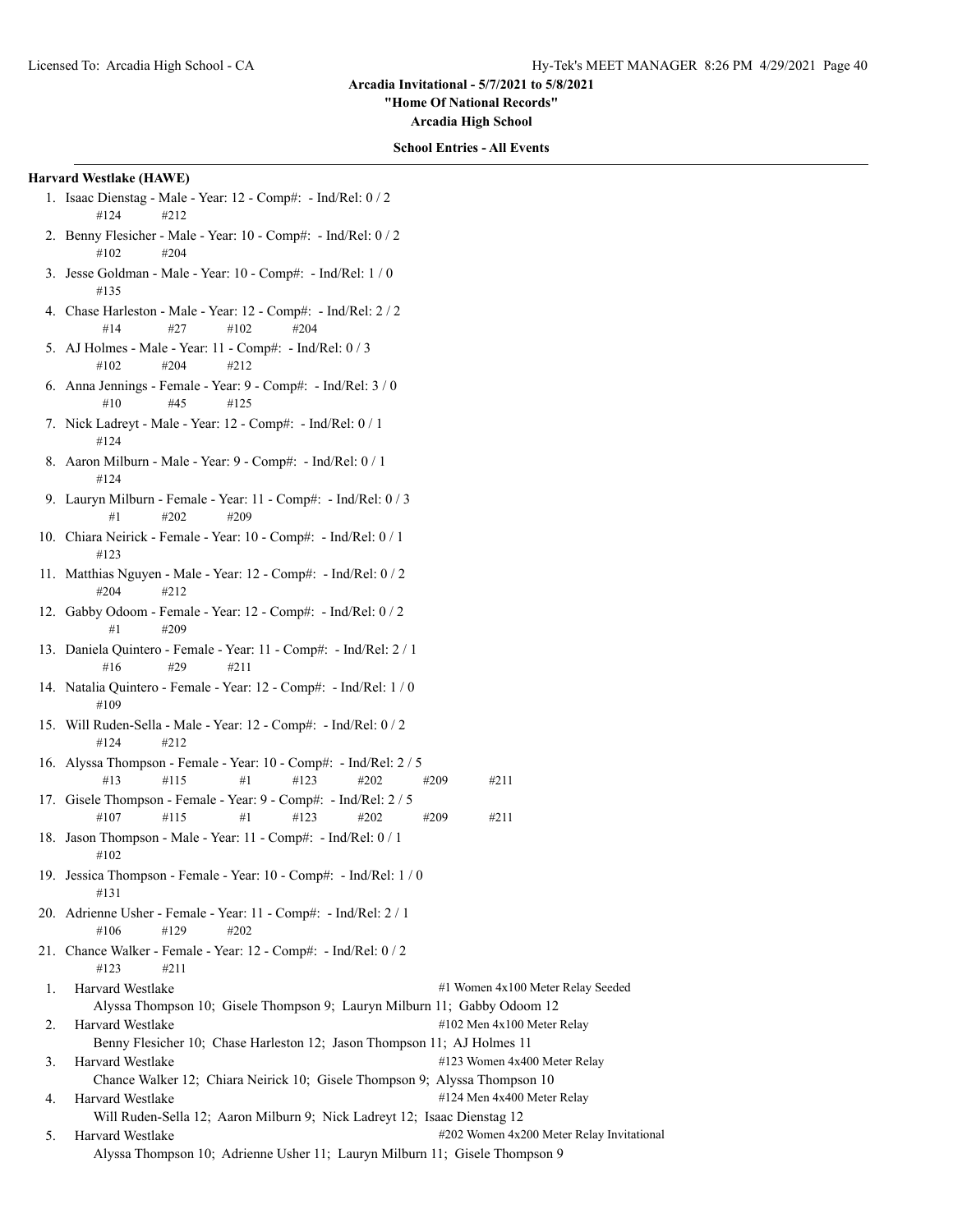**"Home Of National Records"**

**Arcadia High School**

## **School Entries - All Events**

## **Harvard Westlake (HAWE)**

6. Harvard Westlake #204 Men 4x200 Meter Relay Invitational Benny Flesicher 10; Chase Harleston 12; Matthias Nguyen 12; AJ Holmes 11 7. Harvard Westlake #209 Women 800 Sprint Medley Invitational Lauryn Milburn 11; Gabby Odoom 12; Gisele Thompson 9; Alyssa Thompson 10 8. Harvard Westlake #211 Women 1600 Sprint Medley Invitational Alyssa Thompson 10; Gisele Thompson 9; Chance Walker 12; Daniela Quintero 11 9. Harvard Westlake #212 Men 1600 Sprint Medley Invitational Matthias Nguyen 12; AJ Holmes 11; Will Ruden-Sella 12; Isaac Dienstag 12 **Harvard Westlake Total Individual Entries: 16 - Total Relays: 9**

# **Hayward (HAYW)**

1. Joanna Togiai - Female - Year: 12 - Comp#: - Ind/Rel: 2 / 0 #38 #47

## **Hayward Total Individual Entries: 2 - Total Relays: 0**

#### **Healdsburg (HEAL)**

1. Jack Vanden Heuvel - Male - Year: 12 - Comp#: - Ind/Rel: 2 / 0 #17 #104

# **Healdsburg Total Individual Entries: 2 - Total Relays: 0**

#### **Helix (HELI)**

- 1. Laraigh Allen Female Year: 9 Comp#: Ind/Rel: 1 / 0 #107
- 2. Michael Boone Male Year: 12 Comp#: Ind/Rel: 0 / 1 #3
- 3. Jared Jones Male Year: 11 Comp#: Ind/Rel: 0 / 1 #3
- 4. Adren Parker Male Year: 10 Comp#: Ind/Rel: 1 / 0 #21
- 5. Xavier Van Male Year: 11 Comp#: Ind/Rel: 0 / 1 #3
- 6. Christian Washington Male Year: 11 Comp#: Ind/Rel: 0 / 1 #3
- 

1. Helix #3 Men 4x100 Meter Relay Seeded

Jared Jones 11; Christian Washington 11; Xavier Van 11; Michael Boone 12 **Helix Total Individual Entries: 2 - Total Relays: 1**

#### **Highland CE (HIGH)**

- 1. Julie Johnson Female Year: 12 Comp#: Ind/Rel: 1 / 0 #113
- 2. Jacob Yagers Male Year: 12 Comp#: Ind/Rel: 1 / 0 #104

#### **Highland CE Total Individual Entries: 2 - Total Relays: 0**

#### **Hoover SS (HOOV)**

1. Parker Simmons - Male - Year: 10 - Comp#: - Ind/Rel: 1 / 0  $\#Q$ 

#### **Hoover SS Total Individual Entries: 1 - Total Relays: 0**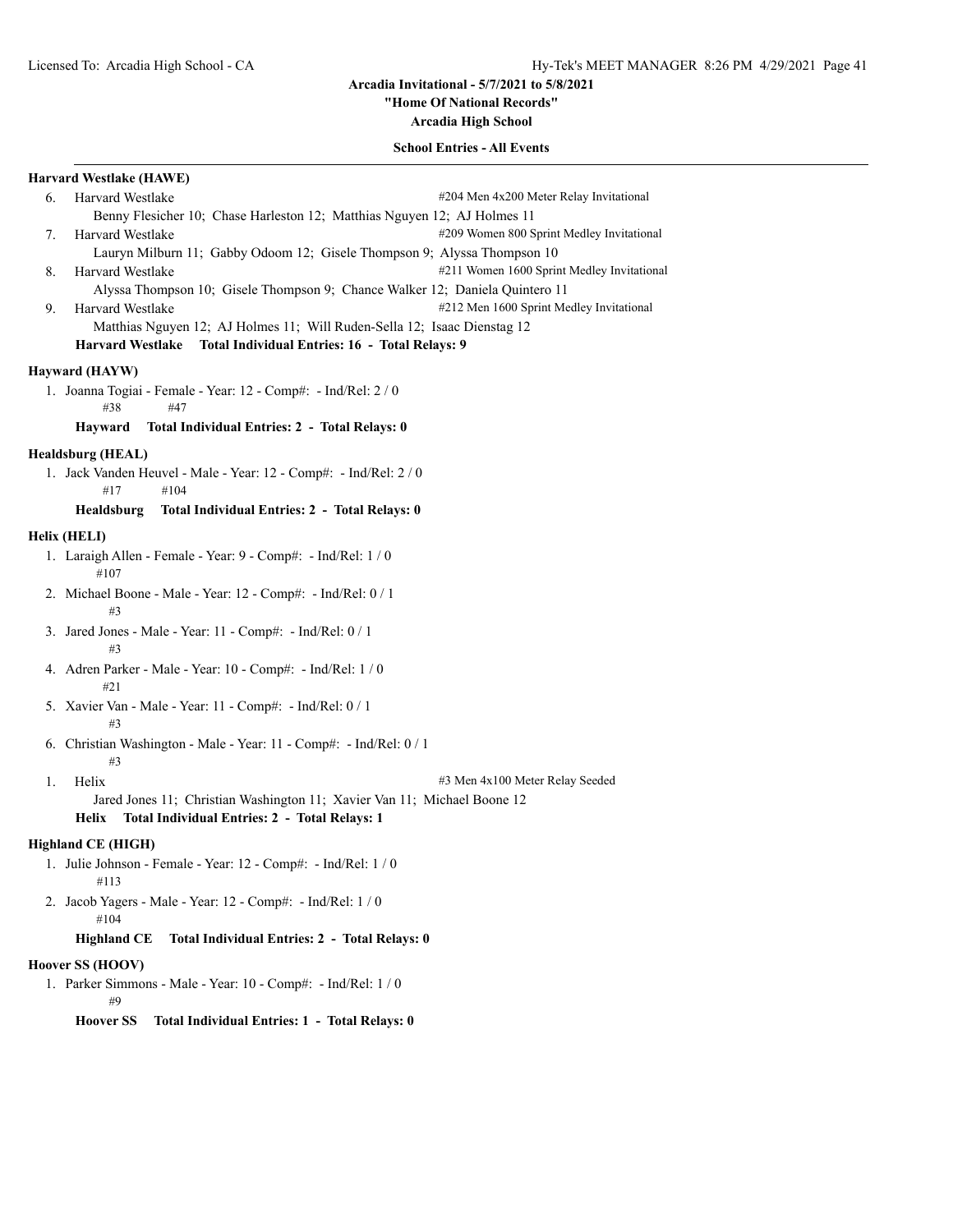**"Home Of National Records"**

**Arcadia High School**

## **School Entries - All Events**

# **Jesuit (JESU)**

- 1. Michael Chambers Male Year: 12 Comp#: Ind/Rel: 1 / 0 #214
- 2. Eitan Goore Male Year: 12 Comp#: Ind/Rel: 1 / 0 #43
- 3. Braden King Male Year: 11 Comp#: Ind/Rel: 1 / 0 #32
- 4. Spencer Pickren Male Year: 12 Comp#: Ind/Rel: 1 / 0 #104
- 5. Jacob Swanson Male Year: 10 Comp#: Ind/Rel: 1 / 0 #9

**Jesuit Total Individual Entries: 5 - Total Relays: 0**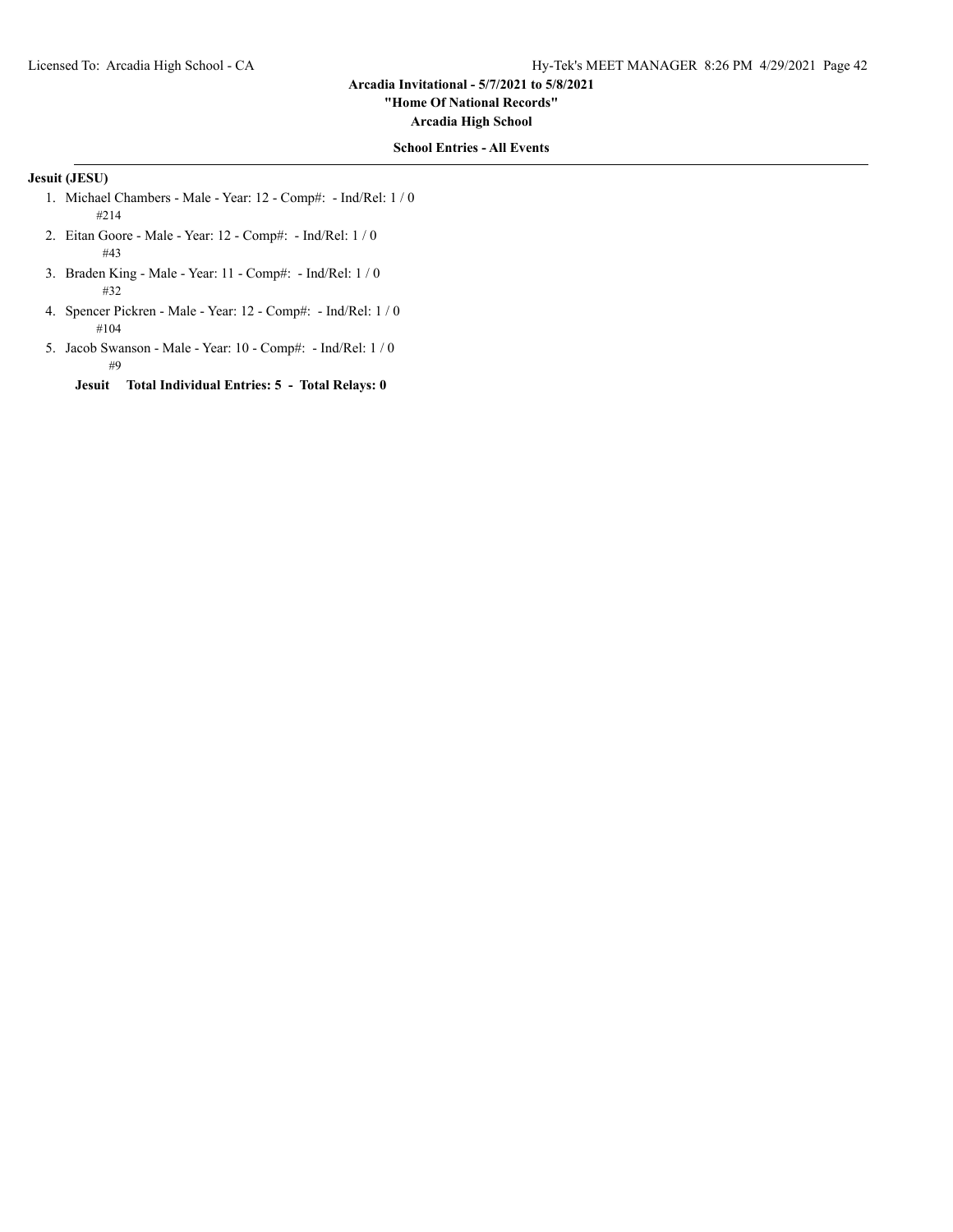**"Home Of National Records"**

**Arcadia High School**

## **School Entries - All Events**

## **Jserra (JSER)**

- 1. Kennie Arriola Male Year: 12 Comp#: Ind/Rel: 2 / 1 #104 #110 #33
- 2. Shane Auci Male Year: 10 Comp#: Ind/Rel: 0 / 1 #33
- 3. Hanna Barmettler Female Year: 10 Comp#: Ind/Rel: 0 / 1 #24
- 4. Delaney Belanger Female Year: 10 Comp#: Ind/Rel: 0 / 1 #117
- 5. Ashlee Gallegos Female Year: 11 Comp#: Ind/Rel: 0 / 2 #24 #205
- 6. Georgia Jeanneret Female Year: 9 Comp#: Ind/Rel: 1 / 2 #16 #24 #205
- 7. Ellie Johnson Female Year: 10 Comp#: Ind/Rel: 0 / 1 #117
- 8. Josh Jornadal Male Year: 10 Comp#: Ind/Rel: 1 / 2 #44 #204 #210
- 9. Cameron Murphy Female Year: 10 Comp#: Ind/Rel: 0 / 1 #117
- 10. Cole Murphy Male Year: 11 Comp#: Ind/Rel: 0 / 2 #204 #210
- 11. Aidan O'Brien Male Year: 12 Comp#: Ind/Rel: 0 / 1 #33
- 12. Brooke O'Brien Female Year: 9 Comp#: Ind/Rel: 0 / 1 #205
- 13. Arnav Pagidyala Male Year: 12 Comp#: Ind/Rel: 0 / 3 #33 #204 #210
- 14. Caitlin Quinn Female Year: 9 Comp#: Ind/Rel: 0 / 1 #117
- 15. Pika Sato Male Year: 11 Comp#: Ind/Rel: 0 / 2 #204 #210
- 16. Anastasia Snodgrass Female Year: 10 Comp#: Ind/Rel: 0 / 2 #24 #205
- 1. Jserra **1. Iserra 2018** 1. Iserra 2018 1. Iserra 2018 1. Islam 2. Islam 2. Islam 2. Islam 2. Islam 2. Islam 2. Islam 2. Islam 2. Islam 2. Islam 2. Islam 2. Islam 2. Islam 2. Islam 2. Islam 2. Islam 2. Islam 2. Islam 2. Anastasia Snodgrass 10; Hanna Barmettler 10; Ashlee Gallegos 11; Georgia Jeanneret 9 2. Jserra **1988** Serra 2008 12 and 2008 133 Men Distance Medley Invitational
- Aidan O'Brien 12; Arnav Pagidyala 12; Shane Auci 10; Kennie Arriola 12 3. Jserra - 'B' #117 Women Distance Medley
- Ellie Johnson 10; Caitlin Quinn 9; Delaney Belanger 10; Cameron Murphy 10
- 4. Jserra **1988** Serra 200 Meter Relay Invitational 204 Men 4x200 Meter Relay Invitational Cole Murphy 11; Pika Sato 11; Josh Jornadal 10; Arnav Pagidyala 12
- 5. Jserra #205 Women 4x800 Meter Relay Invitational Ashlee Gallegos 11; Anastasia Snodgrass 10; Brooke O'Brien 9; Georgia Jeanneret 9
- 6. Jserra #210 Men 800 Sprint Medley Invitational Pika Sato 11; Josh Jornadal 10; Cole Murphy 11; Arnav Pagidyala 12 **Jserra Total Individual Entries: 4 - Total Relays: 6**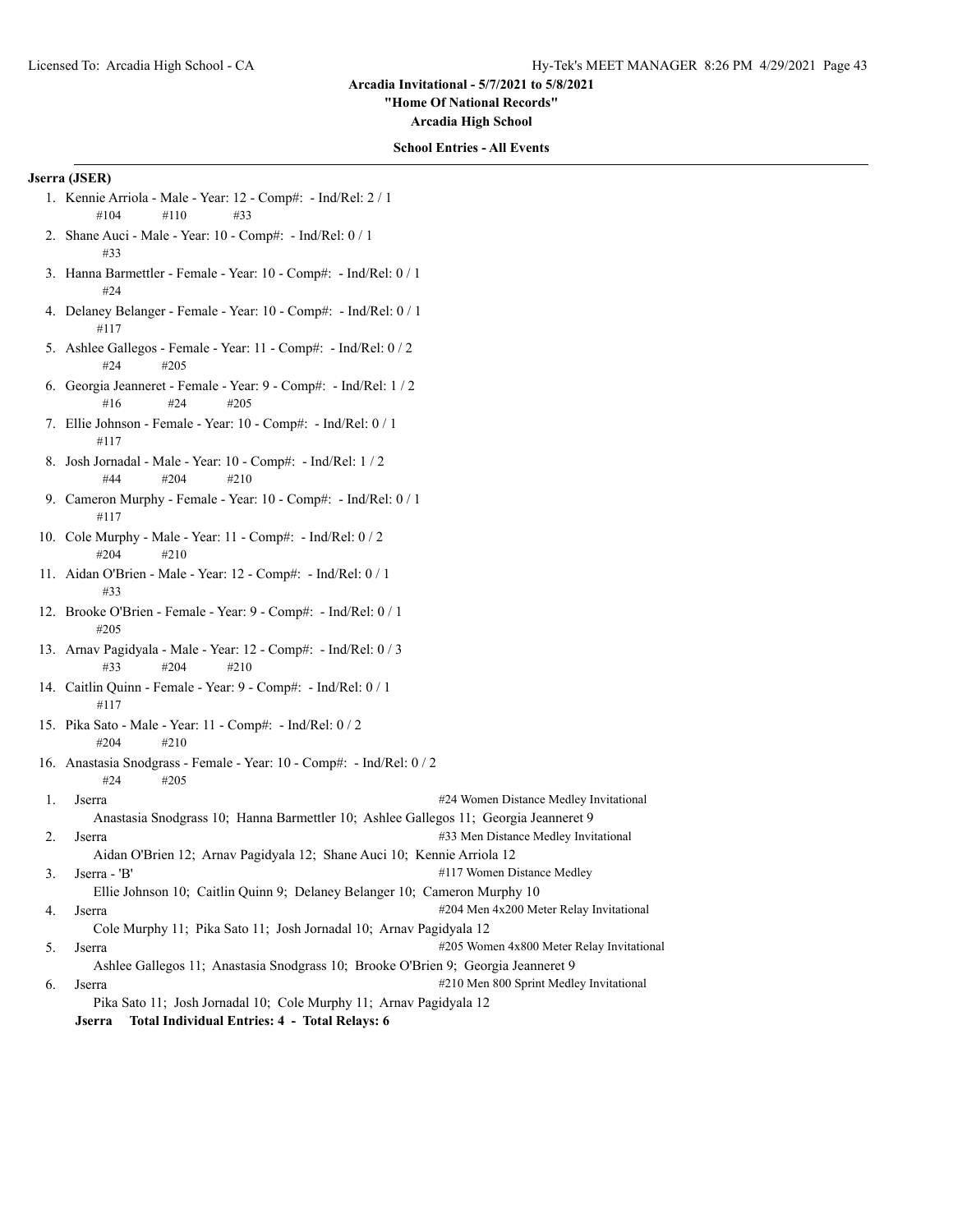**"Home Of National Records"**

**Arcadia High School**

## **School Entries - All Events**

#### **Junipero Serra (SER)**

- 1. Sienna Claiborne Female Year: 10 Comp#: Ind/Rel: 0 / 1 #34
- 2. Will Denning Male Year: 12 Comp#: Ind/Rel: 1 / 0 #37
- 3. Dylan Dozier Female Year: 10 Comp#: Ind/Rel: 0 / 1 #34
- 4. Dakota Fields Male Year: 9 Comp#: Ind/Rel: 0 / 2 #102 #203
- 5. Jaiya Fletcher Female Year: 9 Comp#: Ind/Rel: 0 / 1 #34
- 6. Mia Flowers Female Year: 9 Comp#: Ind/Rel: 0 / 1 #2
- 7. Devin Ford Male Year: 12 Comp#: Ind/Rel: 0 / 2 #102 #203
- 8. Jaylin Franklin Male Year: 11 Comp#: Ind/Rel: 0 / 2 #102 #203
- 9. Nia Godfrey Female Year: 10 Comp#: Ind/Rel: 0 / 1 #34
- 10. Breanna Howard Female Year: 12 Comp#: Ind/Rel: 0 / 1 #2
- 11. Aidan Mendoza Male Year: 12 Comp#: Ind/Rel: 1 / 1 #112 #124
- 12. Brazil Neal Female Year: 10 Comp#: Ind/Rel: 1 / 1 #107 #2
- 13. Liam Pearl Male Year: 12 Comp#: Ind/Rel: 0 / 1 #124
- 14. Rodrick Pleasant Male Year: 10 Comp#: Ind/Rel: 0 / 2 #102 #203
- 15. Cameron Quintero Male Year: 11 Comp#: Ind/Rel: 0 / 1 #124
- 16. Tommy Rogers Male Year: 11 Comp#: Ind/Rel: 0 / 1 #124
- 17. Jordan Washington Female Year: 10 Comp#: Ind/Rel: 0 / 1 #2
- 1. Junipero Serra #2 Women 4x100 Meter Relay Invitational Breanna Howard 12; Mia Flowers 9; Jordan Washington 10; Brazil Neal 10 2. Junipero Serra #34 Women 4x400 Meter Relay Invitational

Dylan Dozier 10; Nia Godfrey 10; Jaiya Fletcher 9; Sienna Claiborne 10

- 3. Junipero Serra #102 Men 4x100 Meter Relay
	- Devin Ford 12; Dakota Fields 9; Jaylin Franklin 11; Rodrick Pleasant 10
- 4. Junipero Serra #124 Men 4x400 Meter Relay

Liam Pearl 12; Tommy Rogers 11; Cameron Quintero 11; Aidan Mendoza 12 5. Junipero Serra #203 Men 4x200 Meter Relay Seeded Devin Ford 12; Dakota Fields 9; Jaylin Franklin 11; Rodrick Pleasant 10

**Junipero Serra Total Individual Entries: 3 - Total Relays: 5**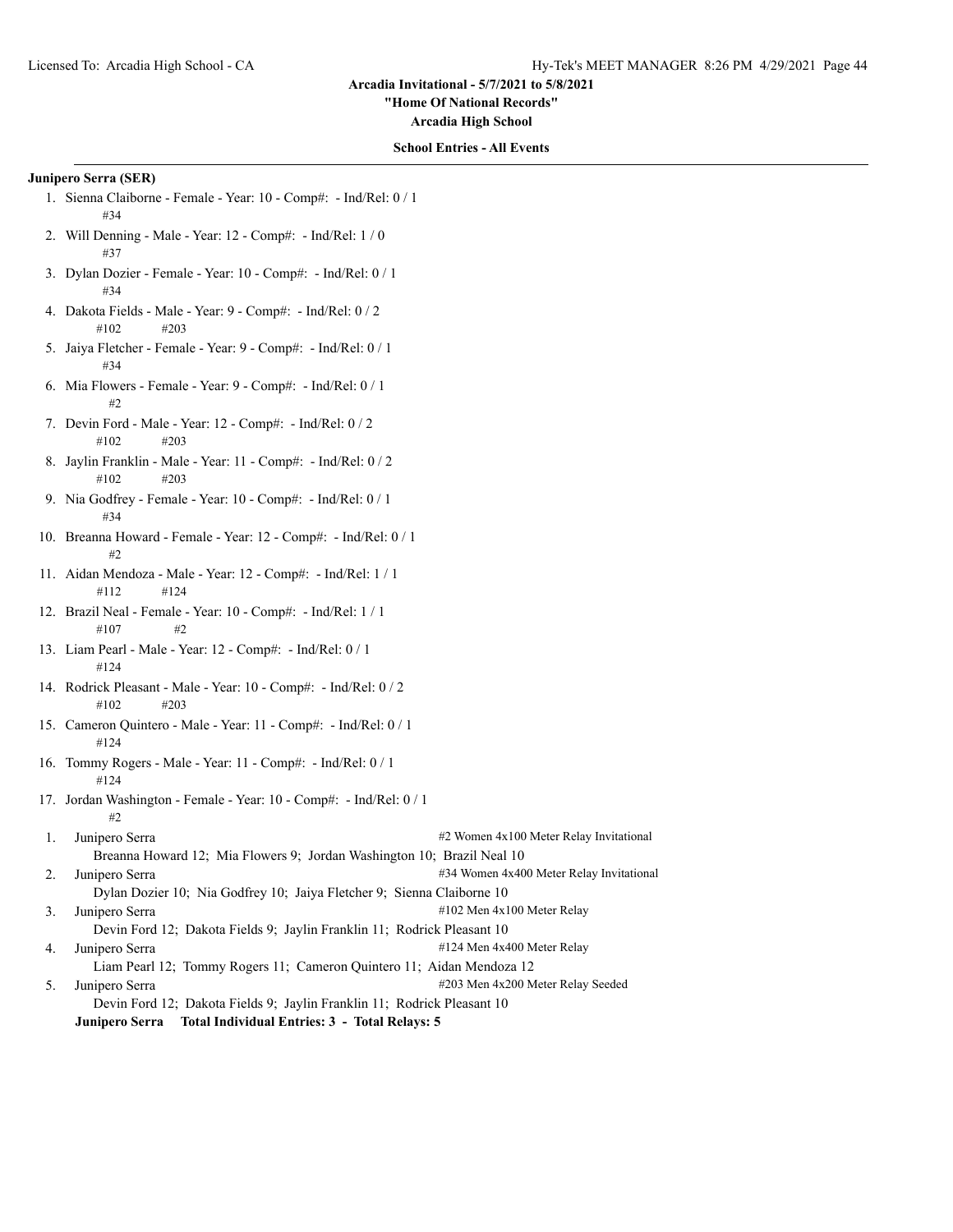## **"Home Of National Records"**

**Arcadia High School**

## **School Entries - All Events**

- **JW North (NRTH)** 1. MacKenize Browne - Female - Year: 10 - Comp#: - Ind/Rel: 1 / 1 #103 #34 2. Makayla Browne - Female - Year: 12 - Comp#: - Ind/Rel: 1 / 1 #16 #34 3. Idara Ibekwe - Female - Year: 12 - Comp#: - Ind/Rel: 1 / 3 #19 #1 #34 #202 4. Leila Kepler - Female - Year: 11 - Comp#: - Ind/Rel: 0 / 2 #1 #202 5. Rhe Nae leach - Female - Year: 12 - Comp#: - Ind/Rel: 0 / 2  $#1$   $#202$ 6. Samuel Medure - Male - Year: 12 - Comp#: - Ind/Rel: 1 / 0 #110 7. Raykiyat Olukoju - Female - Year: 11 - Comp#: - Ind/Rel: 1 / 3 #25 #1 #34 #202 1. JW North  $\#1$  Women 4x100 Meter Relay Seeded Leila Kepler 11; Idara Ibekwe 12; Rhe Nae leach 12; Raykiyat Olukoju 11 2. JW North #34 Women 4x400 Meter Relay Invitational Idara Ibekwe 12; Raykiyat Olukoju 11; Makayla Browne 12; MacKenize Browne 10 3. JW North  $\text{4202}$  Women 4x200 Meter Relay Invitational Idara Ibekwe 12; Leila Kepler 11; Rhe Nae leach 12; Raykiyat Olukoju 11 **JW North Total Individual Entries: 5 - Total Relays: 3 Katella (KATE)** 1. Jonathan Aguilar - Male - Year: 11 - Comp#: - Ind/Rel: 1 / 0 #214 2. Ashlynn Viramontes - Female - Year: 11 - Comp#: - Ind/Rel: 2 / 0 #16 #103 **Katella Total Individual Entries: 3 - Total Relays: 0 Kennedy SJ (KEND)** 1. Jonrich Dela Cruz - Male - Year: 12 - Comp#: - Ind/Rel: 1 / 0 #44 **Kennedy SJ Total Individual Entries: 1 - Total Relays: 0 La Canada (LACA)** 1. Kaitlyn Creighton - Female - Year: 9 - Comp#: - Ind/Rel: 0 / 1 #211 2. Ellaney Matarese - Female - Year: 12 - Comp#: - Ind/Rel: 1 / 1 #16 #24 3. Katelyn Matarese - Female - Year: 9 - Comp#: - Ind/Rel: 0 / 2 #24 #211 4. Arielle McKenzie - Female - Year: 9 - Comp#: - Ind/Rel: 0 / 2 #24 #211 5. Grace Paton - Female - Year: 10 - Comp#: - Ind/Rel: 0 / 1 #211 6. Artis Phillips - Female - Year: 12 - Comp#: - Ind/Rel: 0 / 1 #24 1. La Canada **1. La Canada** #24 Women Distance Medley Invitational Arielle McKenzie 9; Artis Phillips 12; Katelyn Matarese 9; Ellaney Matarese 12 2. La Canada **2. La Canada** 211 Women 1600 Sprint Medley Invitational
	- Grace Paton 10; Kaitlyn Creighton 9; Katelyn Matarese 9; Arielle McKenzie 9 **La Canada Total Individual Entries: 1 - Total Relays: 2**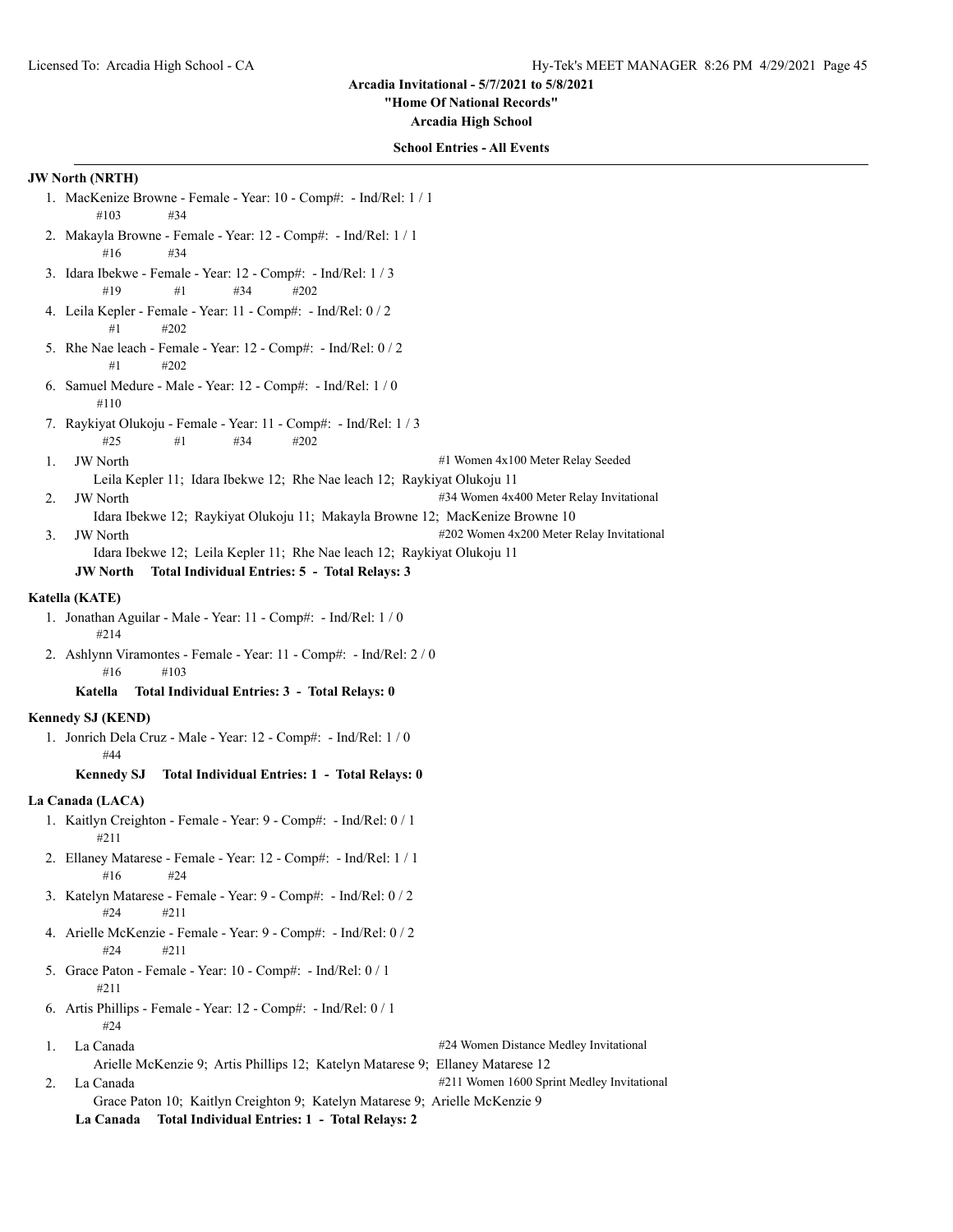**"Home Of National Records"**

**Arcadia High School**

## **School Entries - All Events**

# **La Costa Cnyn (LCCN)**

- 1. Garrett Brown Male Year: 12 Comp#: Ind/Rel: 1 / 0 #43
- 2. Kyra Compton Female Year: 11 Comp#: Ind/Rel: 1 / 0 #213
- 3. Tyler Holl Male Year: 12 Comp#: Ind/Rel: 2 / 1 #11 #23 #102
- 4. Aiden Lippert Male Year: 12 Comp#: Ind/Rel: 1 / 1 #27 #102
- 5. Seven McGrath Male Year: 12 Comp#: Ind/Rel: 0 / 1 #102
- 6. Rebekah Niednagel Female Year: 11 Comp#: Ind/Rel: 1 / 0 #103
- 7. James Theodore Male Year: 10 Comp#: Ind/Rel: 0 / 1 #102
- 1. La Costa Cnyn  $\#102$  Men  $4x100$  Meter Relay James Theodore 10; Aiden Lippert 12; Seven McGrath 12; Tyler Holl 12 **La Costa Cnyn Total Individual Entries: 6 - Total Relays: 1**

#### **La Quinta(LQ) (LAQU)**

1. Raen Reyes - Male - Year: 12 - Comp#: - Ind/Rel: 1 / 0 #214

## **La Quinta(LQ) Total Individual Entries: 1 - Total Relays: 0**

## **Laguna Beach (LABE)**

- 1. Mateo Bianchi Male Year: 12 Comp#: Ind/Rel: 2 / 0 #30 #214
- 2. Melanie Falkowski Female Year: 11 Comp#: Ind/Rel: 0 / 1 #117
- 3. Coco Reed Female Year: 11 Comp#: Ind/Rel: 0 / 1 #117
- 4. Majia Shaw Female Year: 12 Comp#: Ind/Rel: 0 / 1 #117
- 5. Grace Wilson Female Year: 12 Comp#: Ind/Rel: 0 / 1 #117
- 1. Laguna Beach #117 Women Distance Medley Grace Wilson 12; Melanie Falkowski 11; Coco Reed 11; Majia Shaw 12 **Laguna Beach Total Individual Entries: 2 - Total Relays: 1**

## **Lakewood (LAKE)**

- 1. Samaria Usher Female Year: 11 Comp#: Ind/Rel: 1 / 0 #127
- 2. Cherish Washington-Logan Female Year: 12 Comp#: Ind/Rel: 2 / 0 #38 #47

# **Lakewood Total Individual Entries: 3 - Total Relays: 0**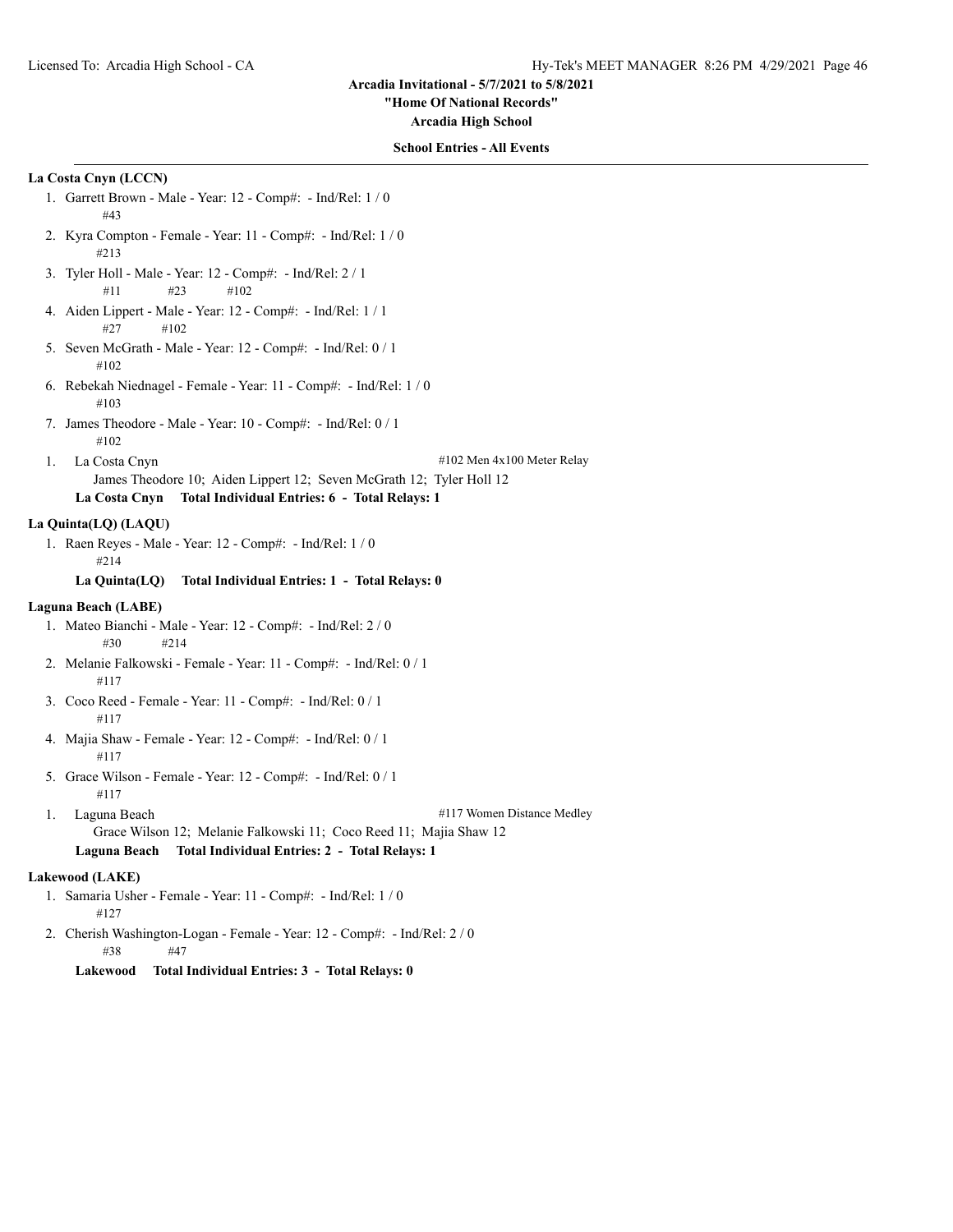**"Home Of National Records"**

**Arcadia High School**

## **School Entries - All Events**

# **Liberty CE (LIBR)**

- 1. Grant Buckey Male Year: 10 Comp#: Ind/Rel: 1 / 0 #39
- 2. Isabella Rigby Female Year: 12 Comp#: Ind/Rel: 2 / 0 #38 #47
- 3. Andrew Trottier Male Year: 11 Comp#: Ind/Rel: 2 / 0 #39 #46
- 4. Rebecca Vanderpoel Female Year: 12 Comp#: Ind/Rel: 3 / 0 #109 #111 #115

## **Liberty CE Total Individual Entries: 8 - Total Relays: 0**

# **Lick-Wilmerding (LIWI)**

- 1. Maya Lacamp Female Year: 12 Comp#: Ind/Rel: 1 / 0 #109
- 2. Alex Mader Male Year: 11 Comp#: Ind/Rel: 1 / 0 #32

# **Lick-Wilmerding Total Individual Entries: 2 - Total Relays: 0**

## **Lincoln (Stoc) (LIST)**

- 1. Y'Vette Harris Female Year: 10 Comp#: Ind/Rel: 1 / 0 #10
- 2. Noah Pagaran Male Year: 11 Comp#: Ind/Rel: 1 / 0 #110
	- **Lincoln (Stoc) Total Individual Entries: 2 Total Relays: 0**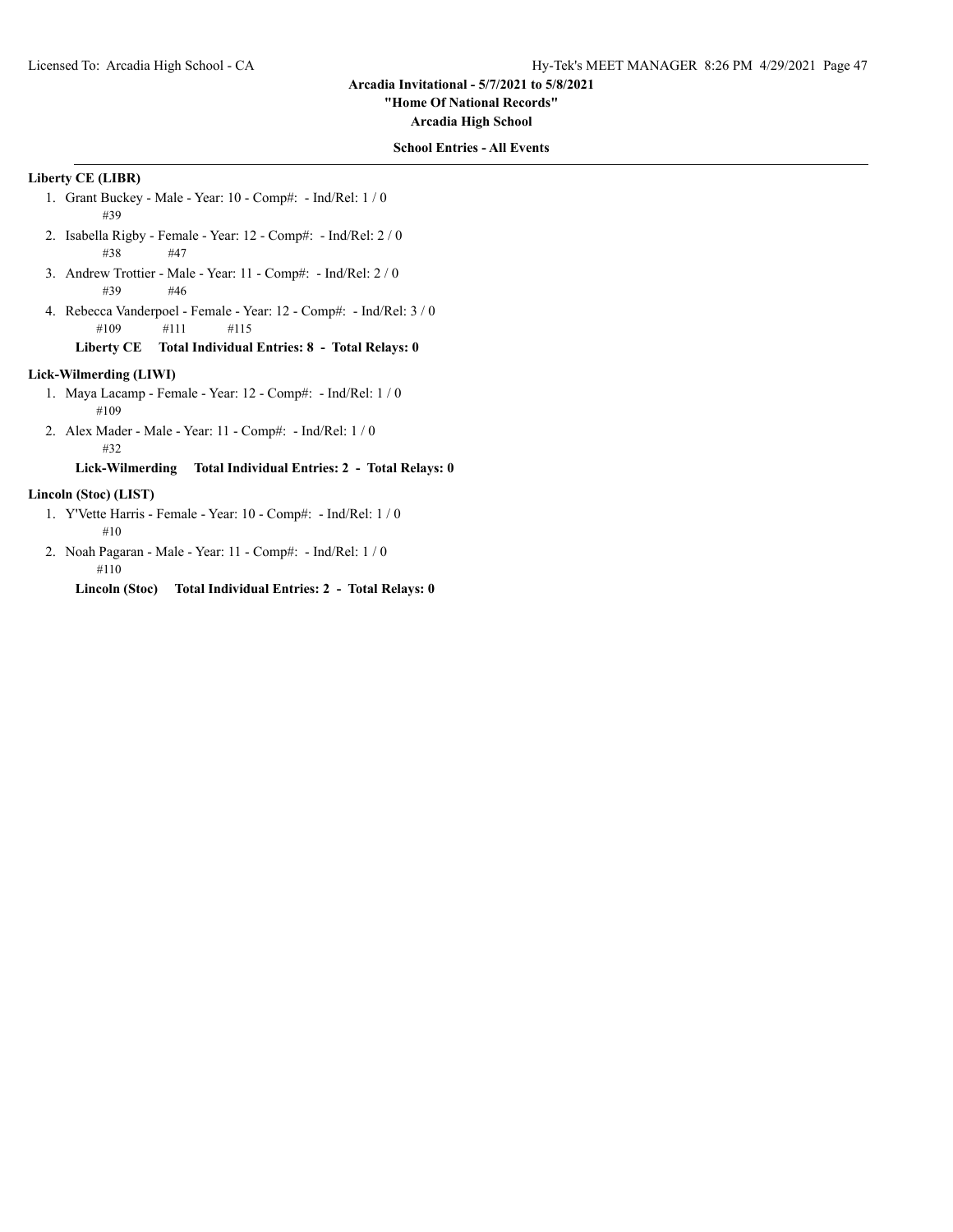**"Home Of National Records"**

**Arcadia High School**

## **School Entries - All Events**

# **Los Alamitos (LOSA)**

- 1. Summer Allen Female Year: 12 Comp#: Ind/Rel: 0 / 2 #1 #201
- 2. David Brok Male Year: 11 Comp#: Ind/Rel: 1 / 0 #43
- 3. Brooklyn Davis Female Year: 11 Comp#: Ind/Rel: 0 / 2 #1 #201
- 4. Nathan Dowdell Male Year: 10 Comp#: Ind/Rel: 0 / 2 #102 #203
- 5. Marco Flores Male Year: 12 Comp#: Ind/Rel: 0 / 2  $\#102$   $\#203$
- 6. Sanaa Guyness Female Year: 10 Comp#: Ind/Rel: 0 / 1 #1
- 7. Maria Halfhill Female Year: 12 Comp#: Ind/Rel: 0 / 2 #24 #205
- 8. Tabitha Hines Female Year: 10 Comp#: Ind/Rel: 0 / 1 #201
- 9. Mackenzie Kirk Female Year: 11 Comp#: Ind/Rel: 1 / 0 #129
- 10. Lincoln Marschall Male Year: 11 Comp#: Ind/Rel: 1 / 2 #114 #102 #203
- 11. Kaitlin McQuillen Female Year: 9 Comp#: Ind/Rel: 0 / 2 #24 #205
- 12. Hallie Muniz Female Year: 9 Comp#: Ind/Rel: 0 / 2 #24 #205
- 13. Carlo Reyes Male Year: 12 Comp#: Ind/Rel: 2 / 2 #108 #116 #102 #203
- 14. Christi Takayesu Female Year: 11 Comp#: Ind/Rel: 0 / 2 #24 #205
- 15. Selah Toler Female Year: 11 Comp#: Ind/Rel: 0 / 1 #201
- 16. Janelle Wilson Female Year: 10 Comp#: Ind/Rel: 0 / 1 #1
- 1. Los Alamitos #1 Women 4x100 Meter Relay Seeded Summer Allen 12; Sanaa Guyness 10; Brooklyn Davis 11; Janelle Wilson 10 2. Los Alamitos **1986** 2012 12:30 to the 424 Women Distance Medley Invitational Kaitlin McQuillen 9; Hallie Muniz 9; Maria Halfhill 12; Christi Takayesu 11
- 3. Los Alamitos  $\qquad$  #102 Men 4x100 Meter Relay Nathan Dowdell 10; Lincoln Marschall 11; Marco Flores 12; Carlo Reyes 12 4. Los Alamitos  $\text{#201}$  Women 4x200 Meter Relay Seeded Brooklyn Davis 11; Selah Toler 11; Tabitha Hines 10; Summer Allen 12
- 5. Los Alamitos #203 Men 4x200 Meter Relay Seeded
- Nathan Dowdell 10; Marco Flores 12; Lincoln Marschall 11; Carlo Reyes 12
- 6. Los Alamitos **1986** Los Alamitos **205 Women 4x800** Meter Relay Invitational Christi Takayesu 11; Maria Halfhill 12; Kaitlin McQuillen 9; Hallie Muniz 9 **Los Alamitos Total Individual Entries: 5 - Total Relays: 6**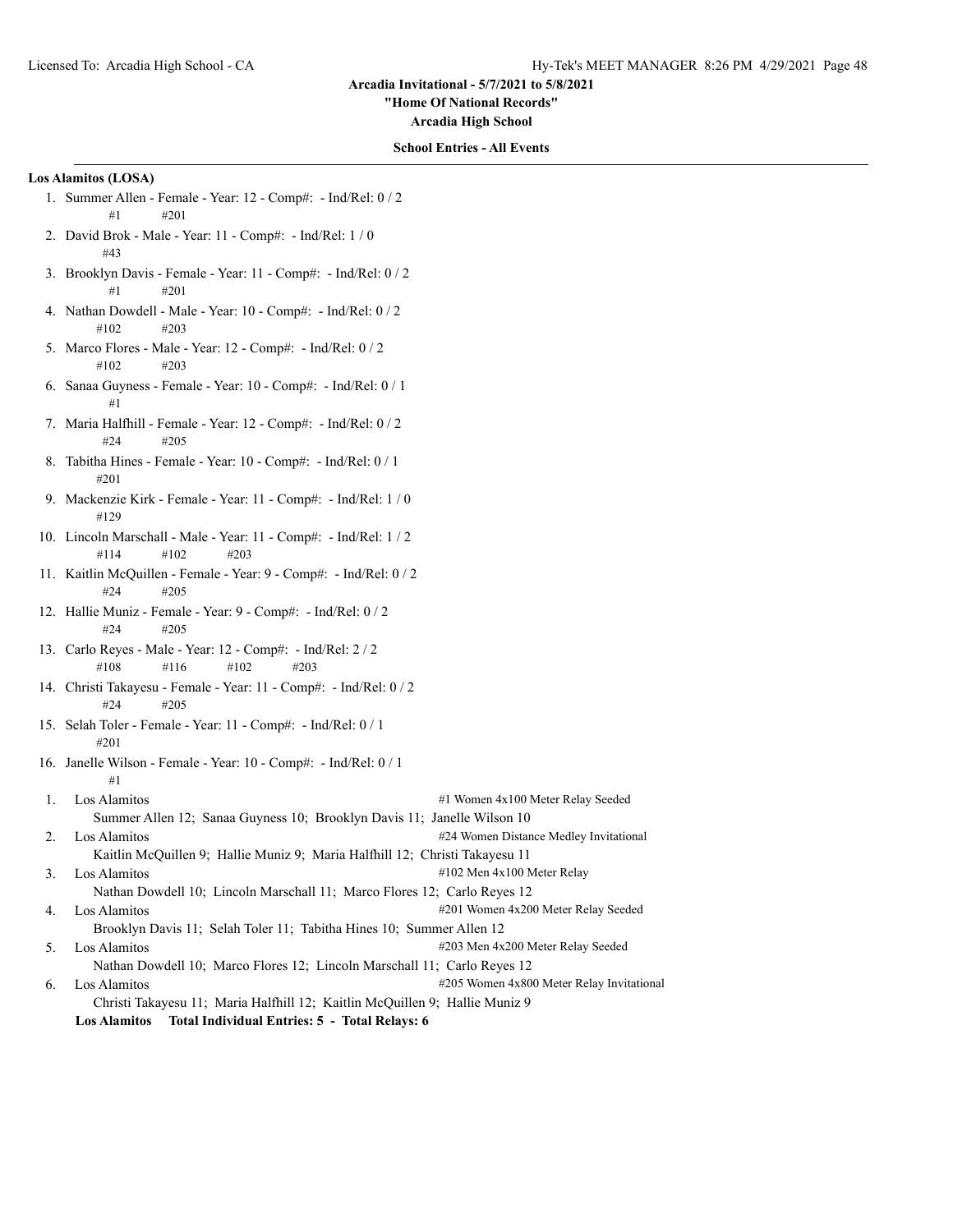**"Home Of National Records"**

**Arcadia High School**

## **School Entries - All Events**

## **Loyola (LOYO)**

- 1. Dylan Bissell Male Year: 11 Comp#: Ind/Rel: 1 / 0 #214
- 2. Arjun Vadgama Male Year: 12 Comp#: Ind/Rel: 1 / 0 #30
- 3. Ceyair Wright Male Year: 12 Comp#: Ind/Rel: 2 / 0 #14 #27

## **Loyola Total Individual Entries: 4 - Total Relays: 0**

## **Lutheran (Orange) (LUOR)**

- 1. Carter Bruning Female Year: 12 Comp#: Ind/Rel: 1 / 0 #129
- 2. Sofia Gibson Female Year: 11 Comp#: Ind/Rel: 0 / 1 #24
- 3. Sophia Gutierrez Female Year: 12 Comp#: Ind/Rel: 0 / 1 #24
- 4. Nicole Meyer Female Year: 12 Comp#: Ind/Rel: 1 / 1 #103 #24
- 5. Amelia Trautman Female Year: 10 Comp#: Ind/Rel: 0 / 1 #24
- 6. Rebel Tuinuknafe Female Year: 11 Comp#: Ind/Rel: 1 / 0 #38
- 1. Lutheran (Orange) **2020** #24 Women Distance Medley Invitational Sophia Gutierrez 12; Amelia Trautman 10; Sofia Gibson 11; Nicole Meyer 12

# **Lutheran (Orange) Total Individual Entries: 3 - Total Relays: 1**

## **Madison (MADI)**

- 1. Nayomi Campos Female Year: 9 Comp#: Ind/Rel: 0 / 1 #101
- 2. Brielle Jimerson Female Year: 9 Comp#: Ind/Rel: 0 / 1 #101
- 3. Amira Shaheed Female Year: 9 Comp#: Ind/Rel: 0 / 1 #101
- 4. Aysha Shaheed Female Year: 12 Comp#: Ind/Rel: 2 / 1 #13  $\#26$  #101
- 

1. Madison #101 Women 4x100 Meter Relay

Nayomi Campos 9; Amira Shaheed 9; Brielle Jimerson 9; Aysha Shaheed 12 **Madison Total Individual Entries: 2 - Total Relays: 1**

## **Maranatha Christian (MACH)**

- 1. Kelly DE Jong Female Year: 9 Comp#: Ind/Rel: 2 / 0 #129 #131
- 2. Julianna Holm Female Year: 12 Comp#: Ind/Rel: 1 / 0 #129

## **Maranatha Christian Total Individual Entries: 3 - Total Relays: 0**

#### **Maria Carrillo (MARC)**

- 1. Alexis Hunt Female Year: 10 Comp#: Ind/Rel: 1 / 0 #40
- 2. Lily Mulligan Female Year: 10 Comp#: Ind/Rel: 1 / 0 #42

**Maria Carrillo Total Individual Entries: 2 - Total Relays: 0**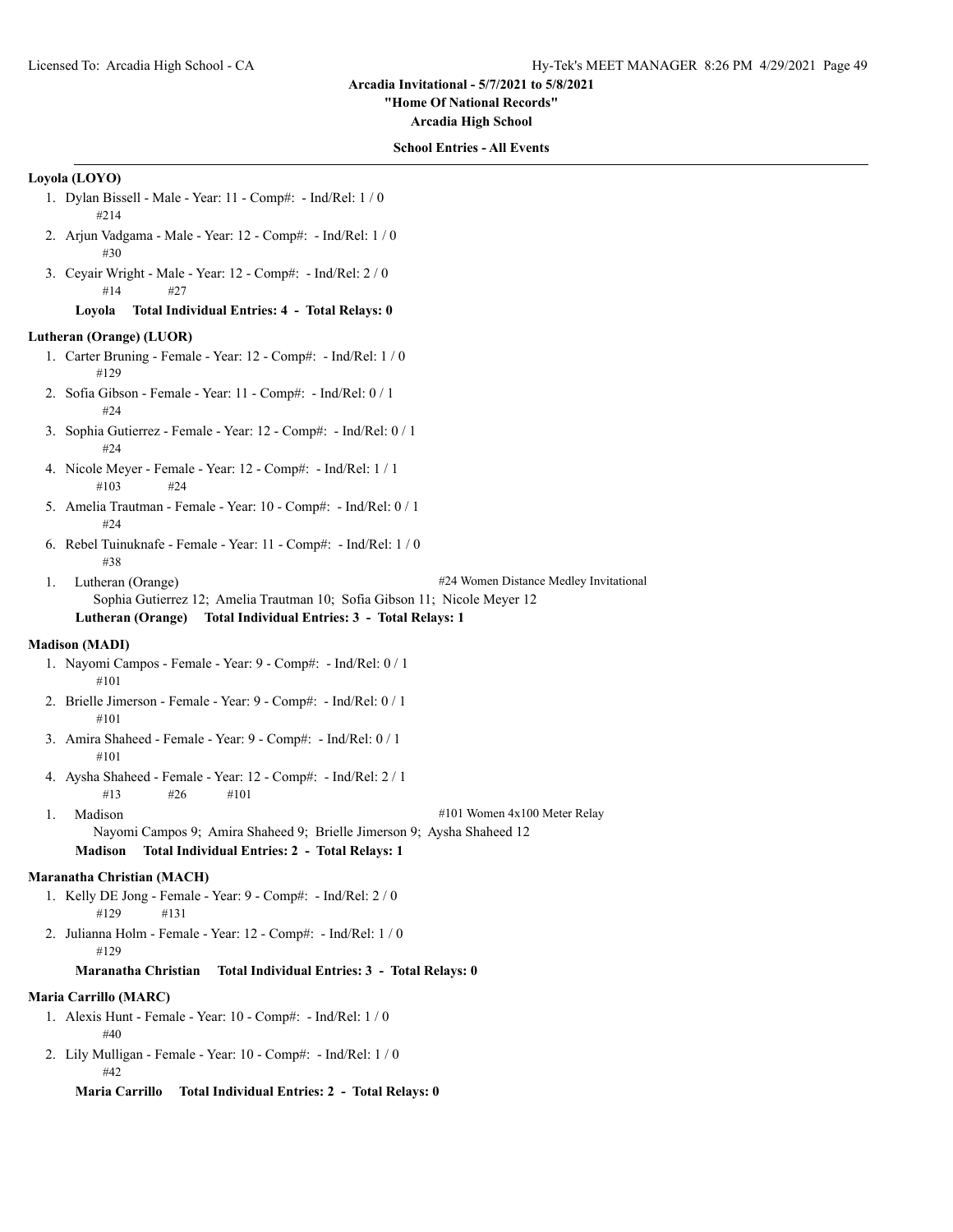## **"Home Of National Records"**

**Arcadia High School**

## **School Entries - All Events**

# **Marin Catholic (MACA)**

- 1. Kaleb Carpenter Male Year: 12 Comp#: Ind/Rel: 1 / 0 #114
- 2. Rosie Griffin Female Year: 12 Comp#: Ind/Rel: 0 / 1 #123
- 3. Maddie Heathwood Female Year: 12 Comp#: Ind/Rel: 0 / 1 #123
- 4. Samantha Wallenstrom Female Year: 12 Comp#: Ind/Rel: 1 / 1 #16 #123
- 5. Turner Wallenstrom Female Year: 12 Comp#: Ind/Rel: 0 / 1 #123
- 1. Marin Catholic #123 Women 4x400 Meter Relay Maddie Heathwood 12; Rosie Griffin 12; Turner Wallenstrom 12; Samantha Wallenstrom 12 **Marin Catholic Total Individual Entries: 2 - Total Relays: 1**

#### **Marina (MARI)**

- 1. Makena Castillo Female Year: 12 Comp#: Ind/Rel: 0 / 2 #24 #205
- 2. Caden Dochnal Male Year: 11 Comp#: Ind/Rel: 0 / 1 #210
- 3. Maddie Fracassa Female Year: 11 Comp#: Ind/Rel: 0 / 2 #24 #205
- 4. Ethan Heslip Male Year: 11 Comp#: Ind/Rel: 0 / 1 #210
- 5. Ayden Lastra Male Year: 12 Comp#: Ind/Rel: 0 / 1 #210
- 6. Mia Lomon Female Year: 9 Comp#: Ind/Rel: 0 / 2 #24 #205
- 7. James Nguyen Male Year: 12 Comp#: Ind/Rel: 0 / 1 #210
- 8. Ty Polk Male Year: 12 Comp#: Ind/Rel: 1 / 0 #43
- 9. Marikay Schwab Female Year: 12 Comp#: Ind/Rel: 1 / 2 #213 #24 #205
- 1. Marina #24 Women Distance Medley Invitational Makena Castillo 12; Mia Lomon 9; Marikay Schwab 12; Maddie Fracassa 11 2. Marina **1205** Momen 4x800 Meter Relay Invitational Makena Castillo 12; Maddie Fracassa 11; Mia Lomon 9; Marikay Schwab 12
- 3. Marina #210 Men 800 Sprint Medley Invitational James Nguyen 12; Ethan Heslip 11; Ayden Lastra 12; Caden Dochnal 11 **Marina Total Individual Entries: 2 - Total Relays: 3**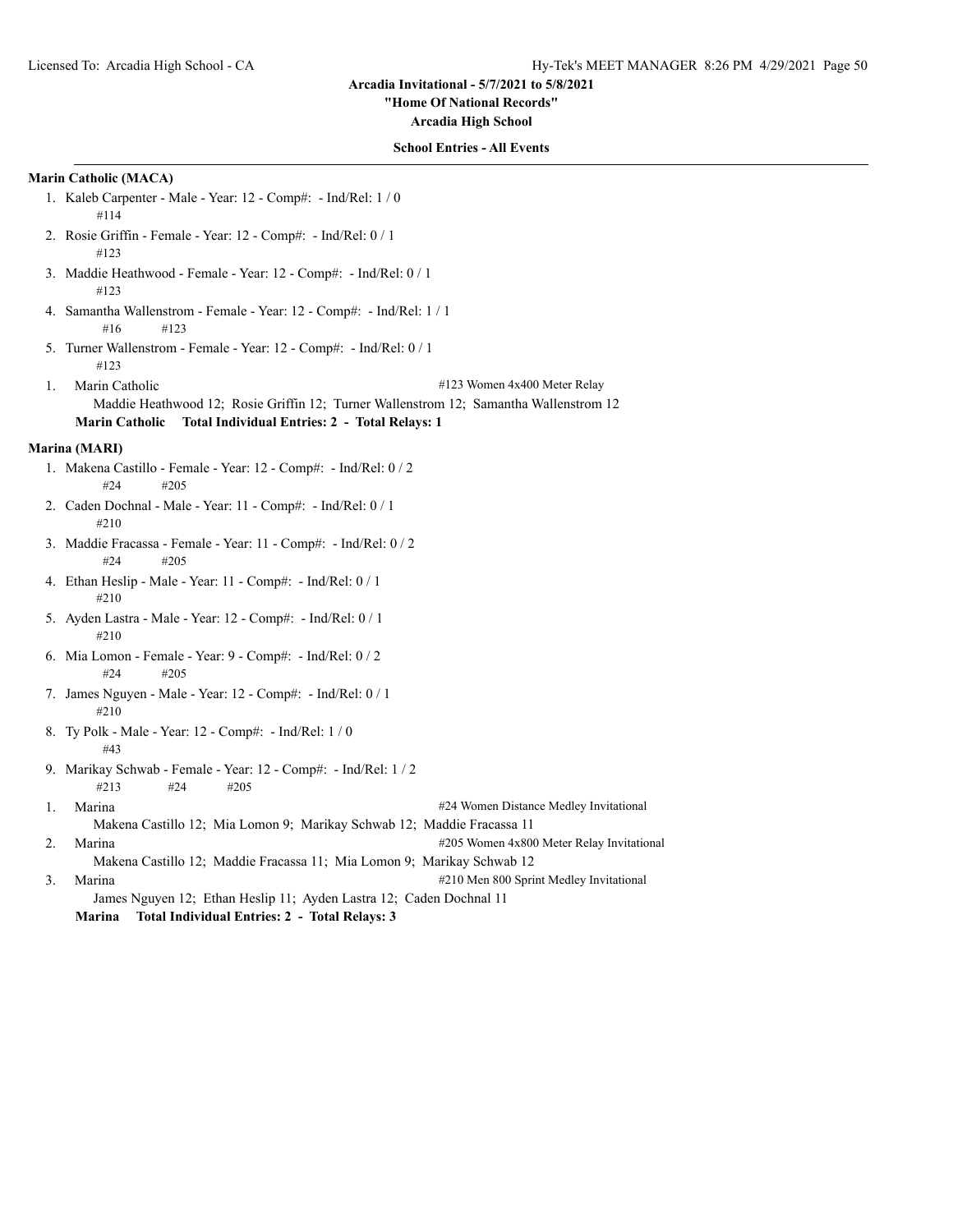**"Home Of National Records"**

**Arcadia High School**

#### **School Entries - All Events**

#### **Martin Luther King (MLK)**

- 1. Jered Beasley Male Year: 12 Comp#: Ind/Rel: 1 / 0 #43
- 2. Brandon Benson Male Year: 12 Comp#: Ind/Rel: 1 / 0 #37
- 3. Gray Mavhera Male Year: 11 Comp#: Ind/Rel: 0 / 1 #215
- 4. Edgar Ortega Male Year: 12 Comp#: Ind/Rel: 1 / 1 #104 #215
- 5. Jack Slavin Male Year: 10 Comp#: Ind/Rel: 0 / 1 #215
- 6. Francisco Zavaleta Male Year: 12 Comp#: Ind/Rel: 1 / 1 #214 #215
- 1. Martin Luther King #215 Men 4x1600 Meter Relay Invitational Francisco Zavaleta 12; Jack Slavin 10; Gray Mavhera 11; Edgar Ortega 12
	- **Martin Luther King Total Individual Entries: 4 Total Relays: 1**

#### **Mater Dei SS (MADE)**

- 1. Mason Bowles Male Year: 11 Comp#: Ind/Rel: 0 / 1 #124
- 2. Quincy Craig Male Year: 11 Comp#: Ind/Rel: 1 / 1 #44 #4
- 3. Kennedy Duralde Female Year: 9 Comp#: Ind/Rel: 1 / 1 #109 #123
- 4. Madison Forbes Female Year: 9 Comp#: Ind/Rel: 1 / 0 #125
- 5. Kylie Hughes Female Year: 9 Comp#: Ind/Rel: 0 / 1 #123
- 6. Domani Jackson Male Year: 11 Comp#: Ind/Rel: 1 / 1 #15 #4
- 7. Logan Lyght Male Year: 10 Comp#: Ind/Rel: 1 / 0 #105
- 8. Martin Nibungco Male Year: 12 Comp#: Ind/Rel: 0 / 1 #124
- 9. David Nisson Male Year: 12 Comp#: Ind/Rel: 0 / 1 #4
- 10. Marie Santos Female Year: 12 Comp#: Ind/Rel: 0 / 1 #123
- 11. Madi Stremick Female Year: 11 Comp#: Ind/Rel: 0 / 1 #123
- 12. Danny Wacker Male Year: 12 Comp#: Ind/Rel: 1 / 1 #110 #124
- 13. CJ Williams Male Year: 11 Comp#: Ind/Rel: 0 / 1 #124
- 14. Marceese Yetts Male Year: 12 Comp#: Ind/Rel: 0 / 1 #4
- 1. Mater Dei SS  $\#4$  Men 4x100 Meter Relay Invitational Quincy Craig 11; David Nisson 12; Marceese Yetts 12; Domani Jackson 11 2. Mater Dei SS #123 Women 4x400 Meter Relay
- Madi Stremick 11; Kennedy Duralde 9; Kylie Hughes 9; Marie Santos 12
- 3. Mater Dei SS #124 Men 4x400 Meter Relay Mason Bowles 11; Martin Nibungco 12; Danny Wacker 12; CJ Williams 11 **Mater Dei SS Total Individual Entries: 6 - Total Relays: 3**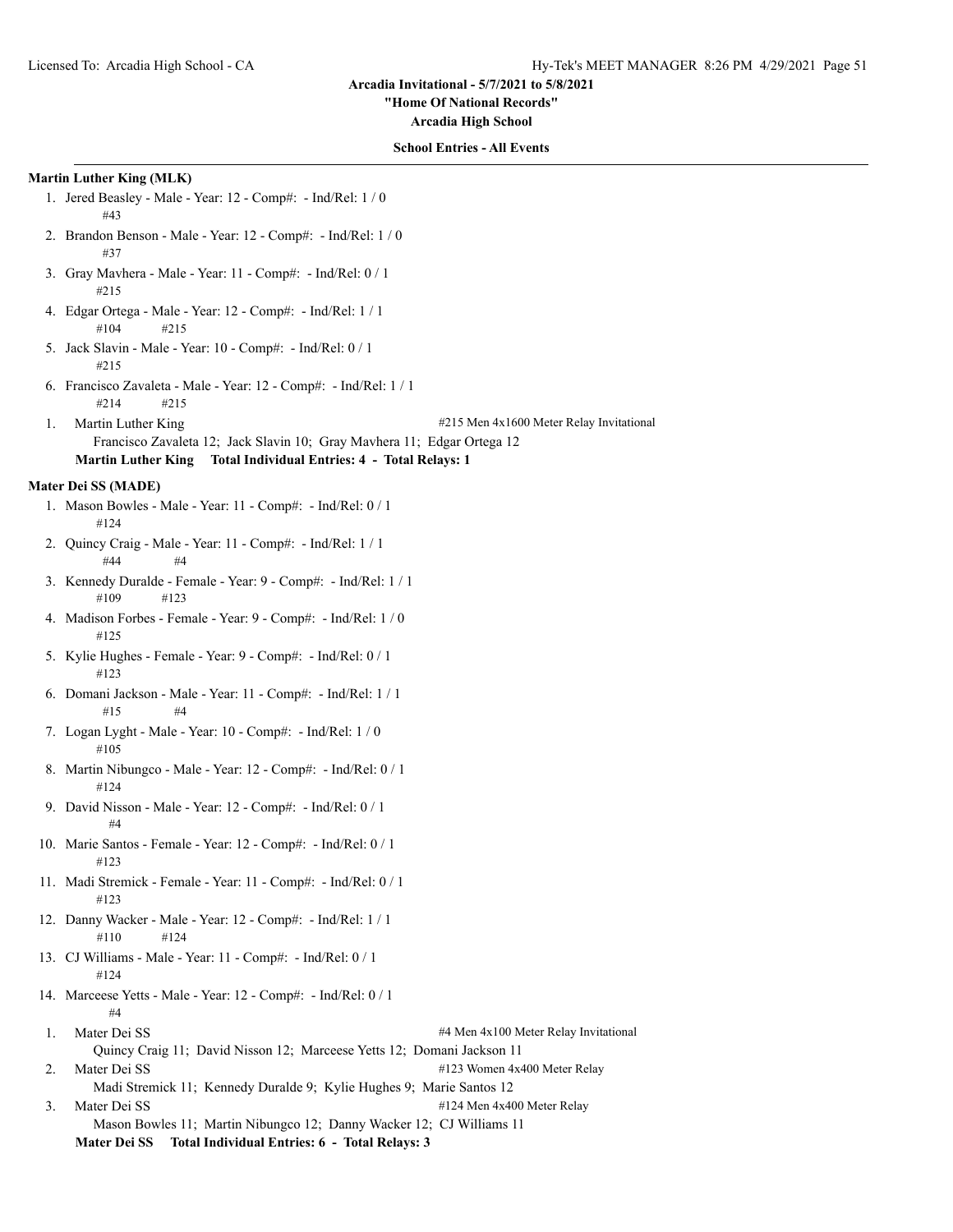**"Home Of National Records"**

**Arcadia High School**

## **School Entries - All Events**

## **Mayfair (MAYF)**

1. Damien Maldonado - Male - Year: 12 - Comp#: - Ind/Rel: 1 / 0 #214 **Mayfair Total Individual Entries: 1 - Total Relays: 0 Mayfield (MYFL)** 1. Audrey Suarez - Female - Year: 12 - Comp#: - Ind/Rel: 1 / 0 #29 **Mayfield Total Individual Entries: 1 - Total Relays: 0 McClatchy (MCHY)** 1. Ellie Damian - Female - Year: 11 - Comp#: - Ind/Rel: 0 / 1 #117 2. Julia Heckey - Female - Year: 12 - Comp#: - Ind/Rel: 1 / 1 #29 #117 3. Olivia Johnson - Female - Year: 10 - Comp#: - Ind/Rel: 0 / 1 #117 4. Anna McNatt - Female - Year: 10 - Comp#: - Ind/Rel: 1 / 0 #31 5. Louisa McNatt - Female - Year: 10 - Comp#: - Ind/Rel: 0 / 1 #117 1. McClatchy #117 Women Distance Medley Julia Heckey 12; Louisa McNatt 10; Olivia Johnson 10; Ellie Damian 11 **McClatchy Total Individual Entries: 2 - Total Relays: 1 Menlo (MENL)** 1. Aiden Deffner - Male - Year: 10 - Comp#: - Ind/Rel: 0 / 2 #206 #215 2. Calvin Katz - Male - Year: 12 - Comp#: - Ind/Rel: 1 / 2 #104 #206 #215 3. Kamran Murray - Male - Year: 12 - Comp#: - Ind/Rel: 1 / 2 #32 #206 #215 4. Justin Pretre - Male - Year: 10 - Comp#: - Ind/Rel: 1 / 2 #9 #206 #215 1. Menlo #206 Men 4x800 Meter Relay Invitational Justin Pretre 10; Kamran Murray 12; Aiden Deffner 10; Calvin Katz 12 2. Menlo #215 Men 4x1600 Meter Relay Invitational Justin Pretre 10; Aiden Deffner 10; Kamran Murray 12; Calvin Katz 12 **Menlo Total Individual Entries: 3 - Total Relays: 2**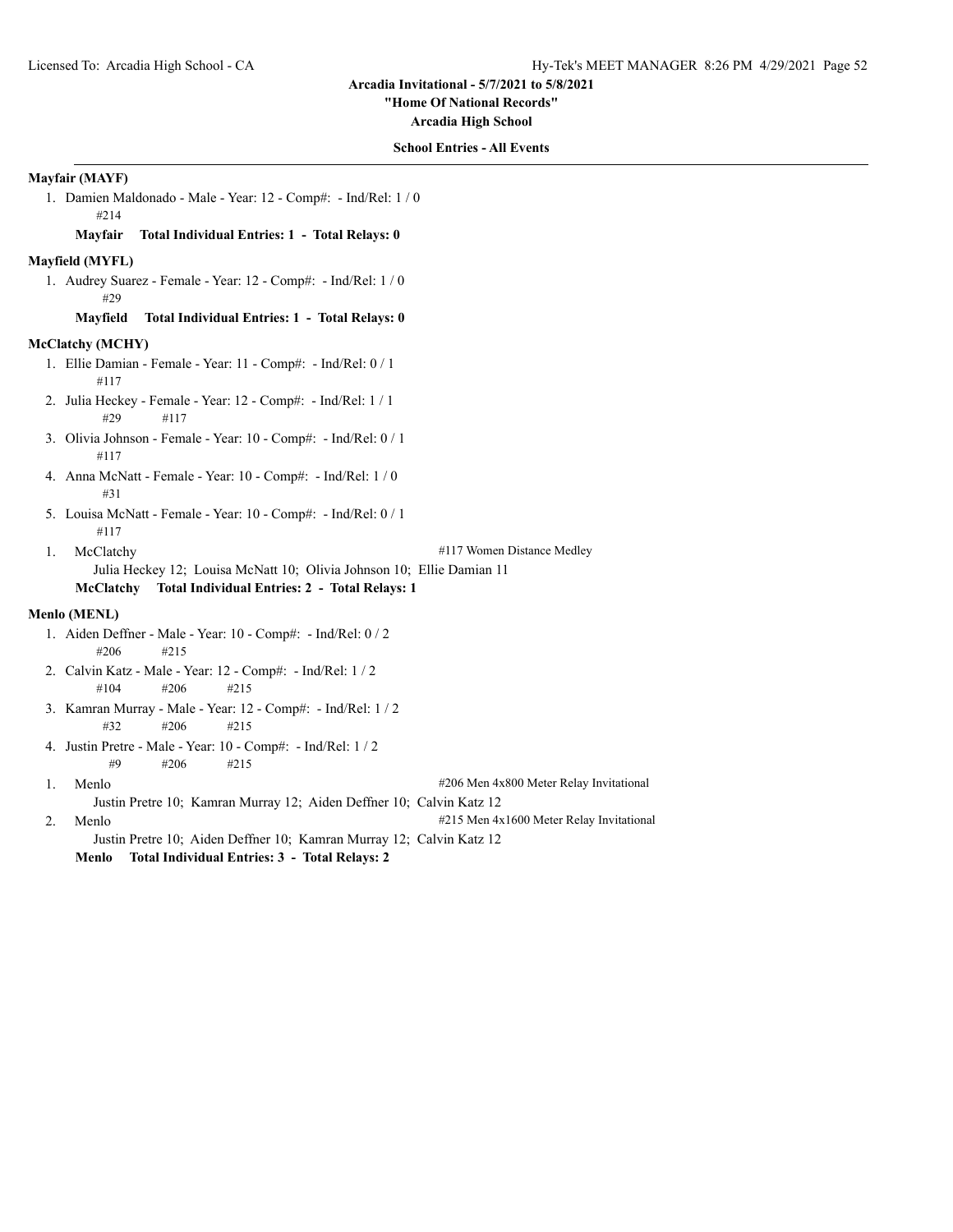#### **"Home Of National Records"**

**Arcadia High School**

## **School Entries - All Events**

# **Mira Costa (MICO)**

- 1. Colin Beale Male Year: 12 Comp#: Ind/Rel: 0 / 2 #33 #215
- 2. Cormac Carew Male Year: 12 Comp#: Ind/Rel: 0 / 2 #33 #215
- 3. Anna Chittenden Female Year: 10 Comp#: Ind/Rel: 0 / 1 #216
- 4. Dalia Frias Female Year: 11 Comp#: Ind/Rel: 2 / 1 #29 #31 #216
- 5. Zachary Hoover Male Year: 12 Comp#: Ind/Rel: 0 / 1 #33
- 6. Heather Jensen Female Year: 10 Comp#: Ind/Rel: 0 / 1 #216
- 7. Aidan Knollenberg Male Year: 12 Comp#: Ind/Rel: 1 / 0 #43
- 8. Max Levin Male Year: 11 Comp#: Ind/Rel: 0 / 2 #33 #215
- 9. Seamus O'Meara Male Year: 11 Comp#: Ind/Rel: 0 / 1 #215
- 10. Ella Parsley Female Year: 11 Comp#: Ind/Rel: 0 / 1 #216
- 1. Mira Costa #33 Men Distance Medley Invitational Cormac Carew 12; Zachary Hoover 12; Max Levin 11; Colin Beale 12
- 2. Mira Costa **1986** Mira Costa **1996** Meter Relay Invitational **4215** Men 4x1600 Meter Relay Invitational
	- Cormac Carew 12; Max Levin 11; Seamus O'Meara 11; Colin Beale 12
- 3. Mira Costa #216 Women 4x1600 Meter Relay Invitational Anna Chittenden 10; Heather Jensen 10; Ella Parsley 11; Dalia Frias 11
	- **Mira Costa Total Individual Entries: 3 Total Relays: 3**

## **Mira Mesa (MIME)**

1. Mallory Asis - Female - Year: 10 - Comp#: - Ind/Rel: 1 / 0 #31

## **Mira Mesa Total Individual Entries: 1 - Total Relays: 0**

## **Miramonte (MIRA)**

- 1. Audrey Allen Female Year: 12 Comp#: Ind/Rel: 1 / 1 #31 #24
- 2. Ania Keenan Female Year: 11 Comp#: Ind/Rel: 0 / 1 #24
- 3. Ava Moran Female Year: 12 Comp#: Ind/Rel: 0 / 1 #24
- 4. Kate Riley Female Year: 11 Comp#: Ind/Rel: 0 / 1  $#24$
- 

1. Miramonte **1.1. Miramonte** 2.1. Miramonte **1.1. Miramonte** 424 Women Distance Medley Invitational

Kate Riley 11; Ava Moran 12; Ania Keenan 11; Audrey Allen 12 **Miramonte Total Individual Entries: 1 - Total Relays: 1**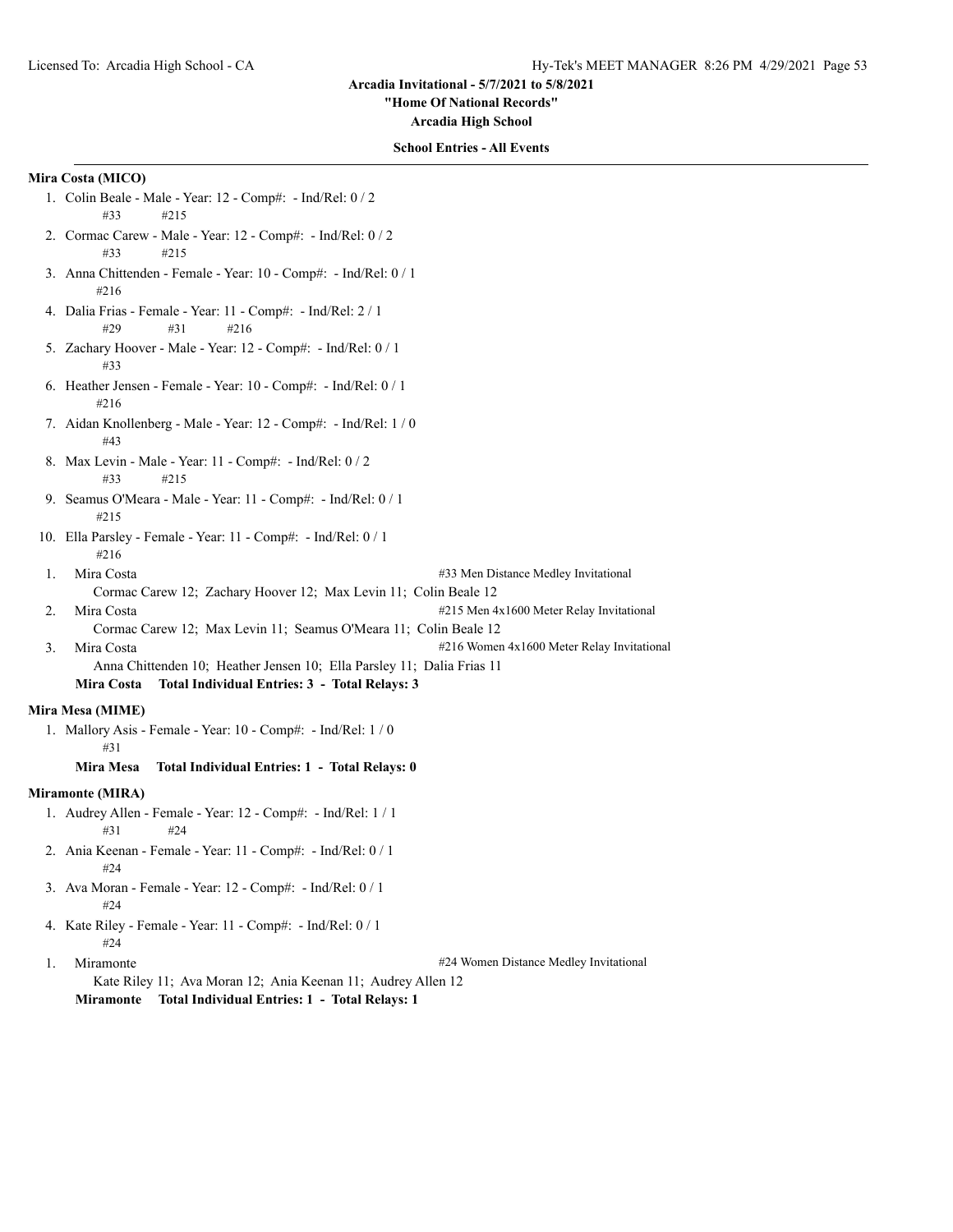# **"Home Of National Records"**

**Arcadia High School**

# **School Entries - All Events**

# **Mission Hills (MIHI)**

|    | гизэгчи тишэ (гиппт)                                                                                                                                                                                            |
|----|-----------------------------------------------------------------------------------------------------------------------------------------------------------------------------------------------------------------|
|    | 1. Journey Alexander - Female - Year: 12 - Comp#: - Ind/Rel: 0 / 1<br>#101                                                                                                                                      |
|    | 2. Juana Fernandez - Female - Year: 11 - Comp#: - Ind/Rel: 0 / 1<br>#101                                                                                                                                        |
|    | 3. Samantha Morreale - Female - Year: 12 - Comp#: - Ind/Rel: 0 / 1<br>#101                                                                                                                                      |
|    | 4. Deja Thomas - Female - Year: 11 - Comp#: - Ind/Rel: 0 / 1<br>#101                                                                                                                                            |
| 1. | <b>Mission Hills</b><br>#101 Women 4x100 Meter Relay<br>Juana Fernandez 11; Deja Thomas 11; Journey Alexander 12; Samantha Morreale 12<br>Total Individual Entries: 0 - Total Relays: 1<br><b>Mission Hills</b> |
|    | Mission Viejo (MIVI)                                                                                                                                                                                            |
|    | 1. Lailah Adams - Female - Year: 12 - Comp#: - Ind/Rel: 0 / 1<br>#123                                                                                                                                           |
|    | 2. Ethan Brown - Male - Year: 11 - Comp#: - Ind/Rel: 0 / 1<br>#122                                                                                                                                              |
|    | 3. Jada Gatlin - Female - Year: 10 - Comp#: - Ind/Rel: 1 / 2<br>#45<br>#123<br>#209                                                                                                                             |
|    | 4. Haley Johnson - Female - Year: 12 - Comp#: - Ind/Rel: 0 / 3<br>#101<br>#123<br>#209                                                                                                                          |
|    | 5. Zackary Lentz - Male - Year: 11 - Comp#: - Ind/Rel: 0 / 1<br>#122                                                                                                                                            |
|    | 6. Anthony Leonard - Male - Year: 12 - Comp#: - Ind/Rel: 0 / 1<br>#122                                                                                                                                          |
|    | 7. Caleb McDaniel - Male - Year: 10 - Comp#: - Ind/Rel: 0 / 1<br>#122                                                                                                                                           |
|    | 8. Sara Pettinger - Female - Year: 12 - Comp#: - Ind/Rel: 2 / 0<br>#38<br>#47                                                                                                                                   |
|    | 9. Lauren Preston - Female - Year: 12 - Comp#: - Ind/Rel: 1 / 0<br>#136                                                                                                                                         |
|    | 10. Emily Psarras - Female - Year: 10 - Comp#: - Ind/Rel: 0 / 2<br>#101<br>#209                                                                                                                                 |
|    | 11. Delia Redman - Female - Year: 12 - Comp#: - Ind/Rel: 0 / 1<br>#101                                                                                                                                          |
|    | 12. Brooke Said - Female - Year: 11 - Comp#: - Ind/Rel: 0 / 3<br>#123<br>#209<br>#101                                                                                                                           |
| 1. | Mission Viejo<br>#101 Women 4x100 Meter Relay                                                                                                                                                                   |
|    | Haley Johnson 12; Brooke Said 11; Delia Redman 12; Emily Psarras 10                                                                                                                                             |
| 2. | #122 Men Distance Medley<br>Mission Viejo<br>Ethan Brown 11; Zackary Lentz 11; Caleb McDaniel 10; Anthony Leonard 12                                                                                            |
| 3. | #123 Women 4x400 Meter Relay<br>Mission Viejo                                                                                                                                                                   |
|    | Jada Gatlin 10; Haley Johnson 12; Lailah Adams 12; Brooke Said 11                                                                                                                                               |
| 4. | #209 Women 800 Sprint Medley Invitational<br>Mission Viejo<br>Emily Psarras 10; Brooke Said 11; Haley Johnson 12; Jada Gatlin 10                                                                                |
|    | <b>Mission Viejo</b><br>Total Individual Entries: 4 - Total Relays: 4                                                                                                                                           |
|    | <b>Mission Vista (MIVS)</b>                                                                                                                                                                                     |
|    | 1. Bella Longo - Female - Year: 12 - Comp#: - Ind/Rel: 2 / 0                                                                                                                                                    |
|    | #29<br>#213                                                                                                                                                                                                     |

**Mission Vista Total Individual Entries: 2 - Total Relays: 0**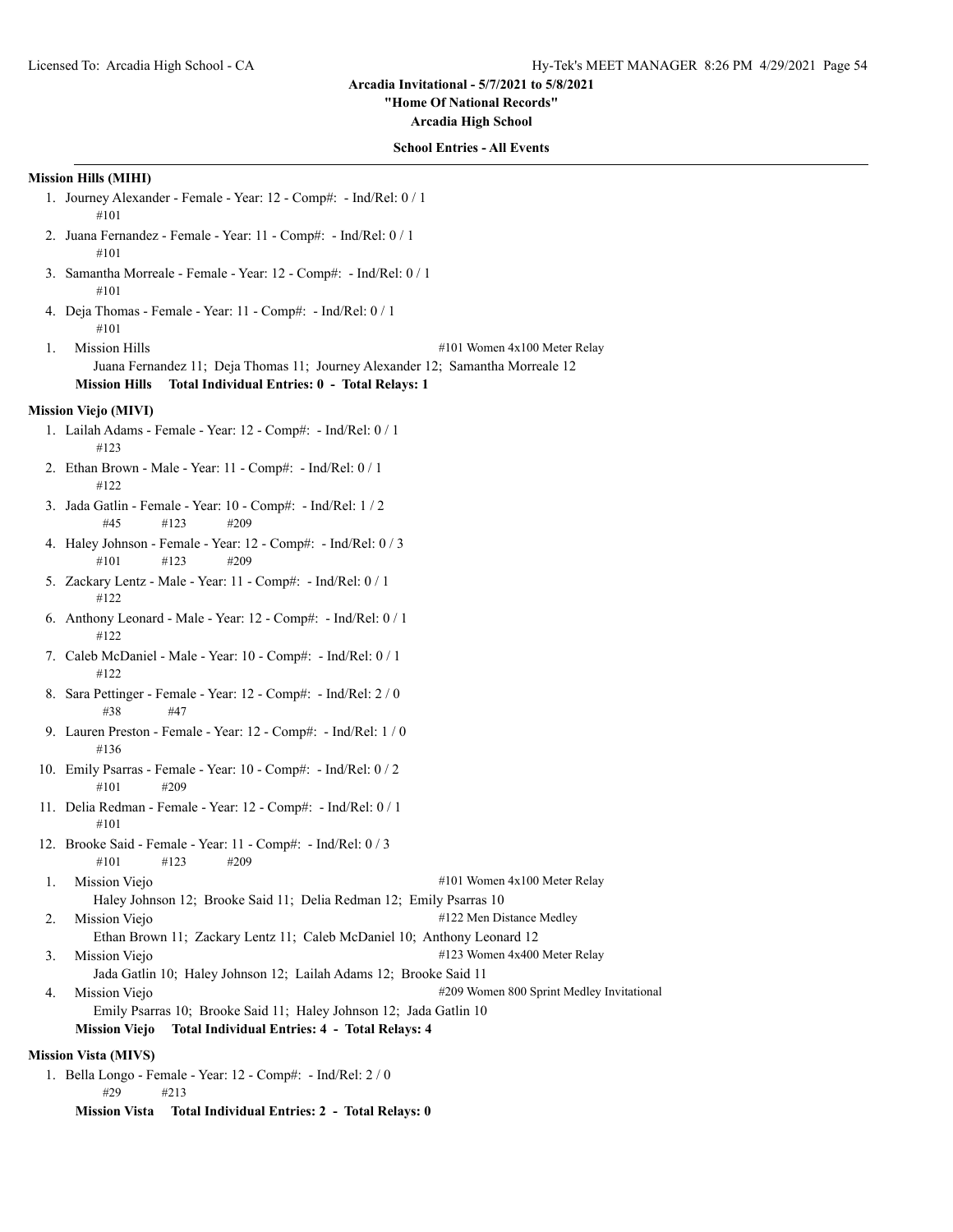**"Home Of National Records"**

**Arcadia High School**

## **School Entries - All Events**

## **Monrovia (MORO)**

- 1. Michael Camacho Male Year: 11 Comp#: Ind/Rel: 0 / 1 #102
- 2. Madaline Conte Female Year: 11 Comp#: Ind/Rel: 2 / 0 #22 #106
- 3. Joshua Morinaga Male Year: 12 Comp#: Ind/Rel: 1 / 1 #112 #102
- 4. mathew Ssummanda Male Year: 12 Comp#: Ind/Rel: 0 / 1 #102
- 5. Kyi Taylor Male Year: 12 Comp#: Ind/Rel: 0 / 1 #102
- 1. Monrovia #102 Men 4x100 Meter Relay Michael Camacho 11; Kyi Taylor 12; Joshua Morinaga 12; mathew Ssummanda 12 **Monrovia Total Individual Entries: 3 - Total Relays: 1**

## **Monte Vista Chr (MVIS)**

- 1. Andrew Bachman Male Year: 12 Comp#: Ind/Rel: 1 / 1 #17 #124
- 2. Justin Lomeli Male Year: 12 Comp#: Ind/Rel: 0 / 1 #124
- 3. Sage Oliver Male Year: 11 Comp#: Ind/Rel: 0 / 1 #124
- 4. James Ponzio Male Year: 10 Comp#: Ind/Rel: 0 / 1 #124
- 

1. Monte Vista Chr  $\#124$  Men 4x400 Meter Relay

Andrew Bachman 12; James Ponzio 10; Sage Oliver 11; Justin Lomeli 12 **Monte Vista Chr Total Individual Entries: 1 - Total Relays: 1**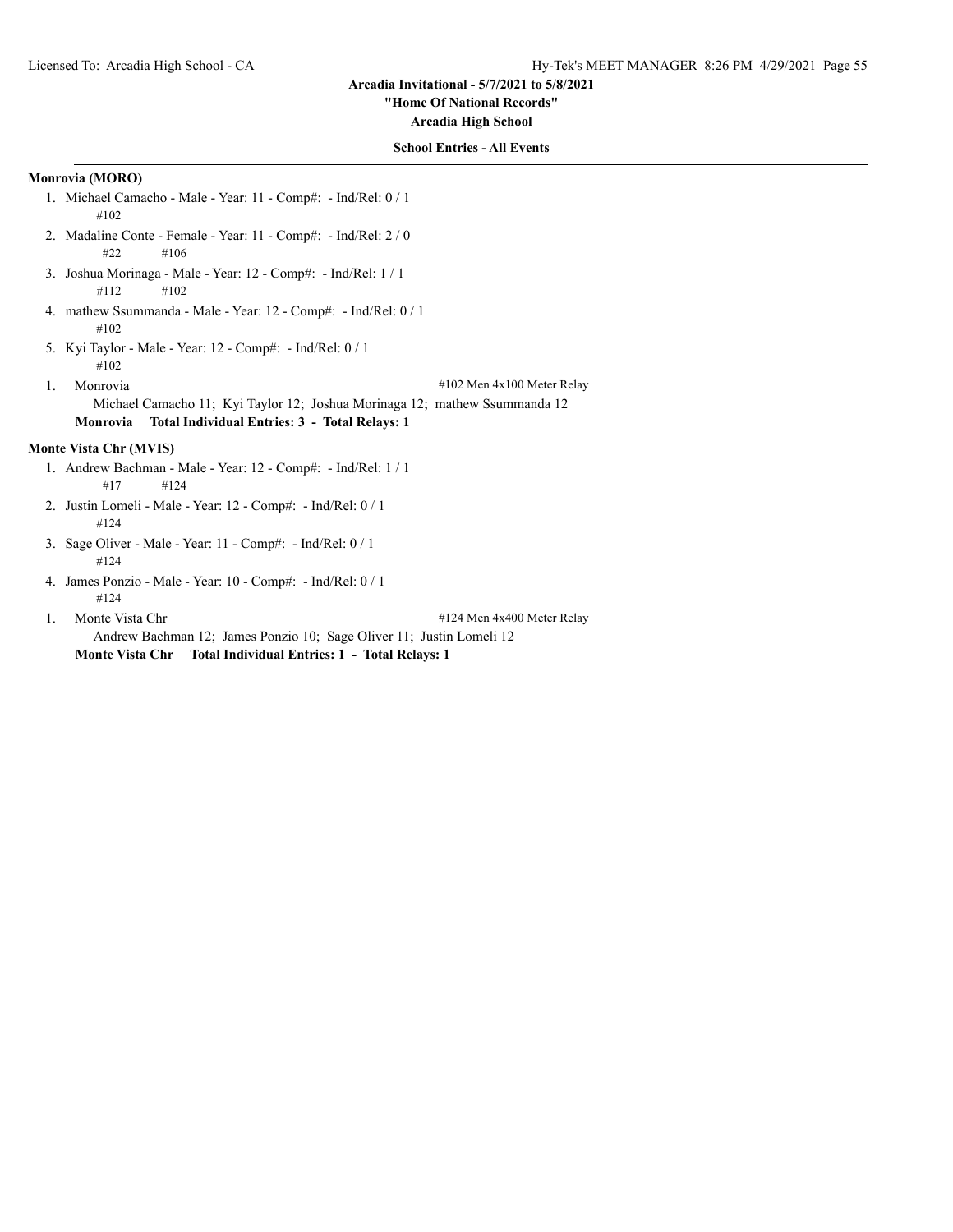**"Home Of National Records"**

**Arcadia High School**

#### **School Entries - All Events**

#### **Monte Vista NC (MOVI)**

- 1. Abby Binder Female Year: 12 Comp#: Ind/Rel: 0 / 1 #216
- 2. Ian Bushell Male Year: 12 Comp#: Ind/Rel: 0 / 1 #215
- 3. Peyton Dolan Female Year: 9 Comp#: Ind/Rel: 0 / 1 #216
- 4. Ella Economos Female Year: 10 Comp#: Ind/Rel: 0 / 1 #123
- 5. Andrew Gaskell Male Year: 12 Comp#: Ind/Rel: 0 / 1 #122
- 6. Madelyn Gilbert Female Year: 11 Comp#: Ind/Rel: 0 / 1 #123
- 7. John Loughery Male Year: 11 Comp#: Ind/Rel: 0 / 2 #122 #215
- 8. Aakersh Mathur Male Year: 12 Comp#: Ind/Rel: 0 / 2 #122 #215
- 9. Abby Moran Female Year: 11 Comp#: Ind/Rel: 0 / 1 #216
- 10. Cate Peters Female Year: 10 Comp#: Ind/Rel: 1 / 2 #111 #24 #123
- 11. Kinsey Pogue Female Year: 11 Comp#: Ind/Rel: 0 / 2 #24 #216
- 12. Mia Rueb Female Year: 9 Comp#: Ind/Rel: 0 / 1 #24
- 13. Jesse Stock Female Year: 10 Comp#: Ind/Rel: 0 / 2 #24 #123
- 14. James Switzer Male Year: 12 Comp#: Ind/Rel: 1 / 2 #214 #122 #215
- 1. Monte Vista NC  $\#24$  Women Distance Medley Invitational Mia Rueb 9; Jesse Stock 10; Cate Peters 10; Kinsey Pogue 11
- 2. Monte Vista NC  $#122$  Men Distance Medley
- Aakersh Mathur 12; Andrew Gaskell 12; John Loughery 11; James Switzer 12 3. Monte Vista NC  $#123$  Women 4x400 Meter Relay
- Madelyn Gilbert 11; Jesse Stock 10; Cate Peters 10; Ella Economos 10
- 4. Monte Vista NC  $\#215$  Men 4x1600 Meter Relay Invitational James Switzer 12; Aakersh Mathur 12; John Loughery 11; Ian Bushell 12
- 5. Monte Vista NC  $\#216$  Women 4x1600 Meter Relay Invitational Kinsey Pogue 11; Abby Binder 12; Peyton Dolan 9; Abby Moran 11 **Monte Vista NC Total Individual Entries: 2 - Total Relays: 5**

## **Monterey Trail HS (MONT)**

- 1. Prophet Brown Male Year: 12 Comp#: Ind/Rel: 1 / 1 #44 #4
- 2. Mizay Davis Male Year: 11 Comp#: Ind/Rel: 0 / 1 #4
- 3. Jamauri Jackson Male Year: 12 Comp#: Ind/Rel: 0 / 1 #4
- 4. Camden Wheeler Male Year: 12 Comp#: Ind/Rel: 2 / 1 #21 #28 #4

1. Monterey Trail HS  $\#4$  Men 4x100 Meter Relay Invitational Jamauri Jackson 12; Camden Wheeler 12; Mizay Davis 11; Prophet Brown 12 **Monterey Trail HS Total Individual Entries: 3 - Total Relays: 1**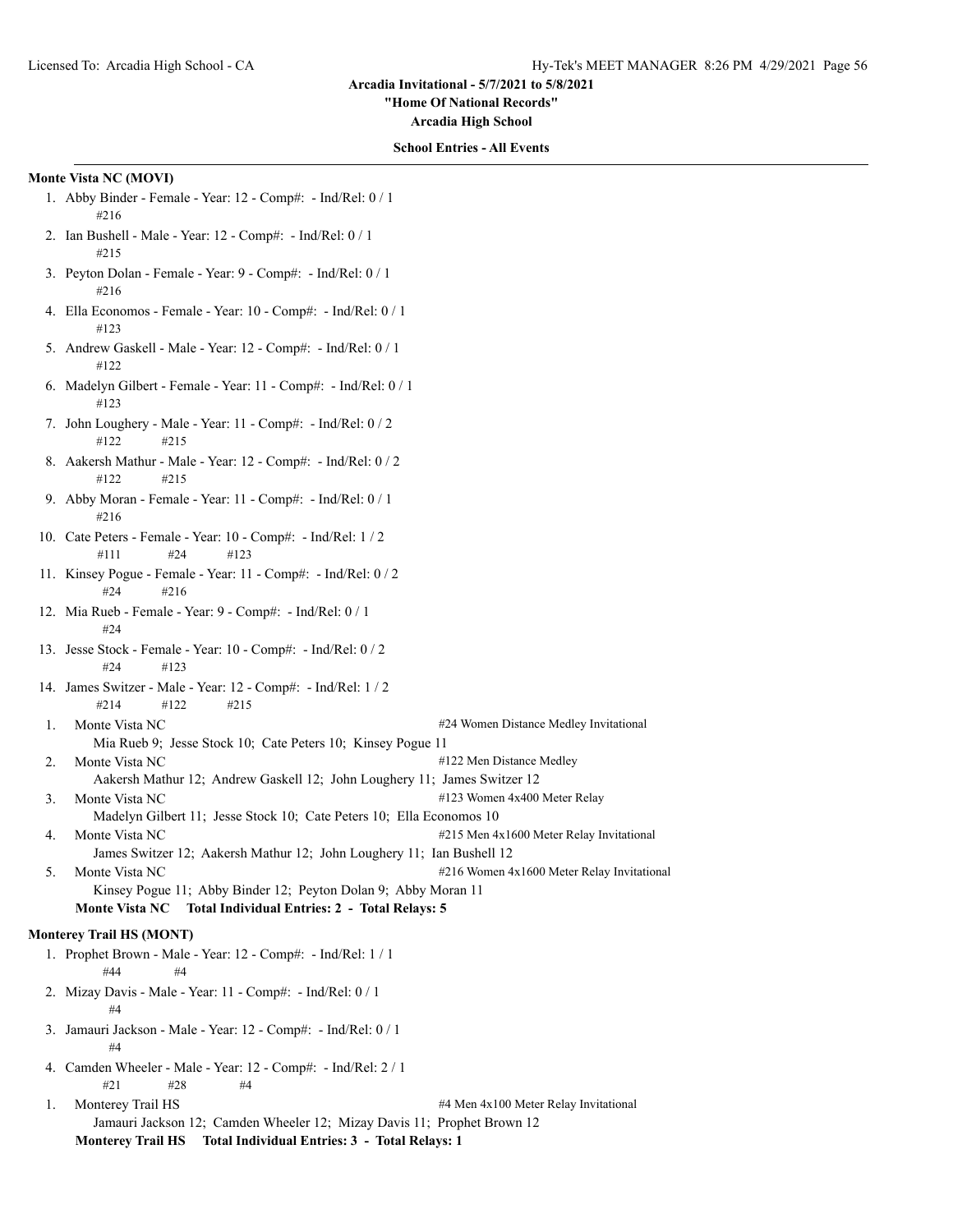**"Home Of National Records"**

**Arcadia High School**

## **School Entries - All Events**

# **Moorpark (MOOR)**

- 1. Ava Ball Female Year: 11 Comp#: Ind/Rel: 1 / 0 #113
- 2. Quynh Gedney Female Year: 12 Comp#: Ind/Rel: 1 / 0 #40
- 3. Mikey Holland Jr. Male Year: 12 Comp#: Ind/Rel: 1 / 0 #112
- 4. Savannah Hutchins Female Year: 9 Comp#: Ind/Rel: 1 / 0 #107
- 5. Ashlan Larson Female Year: 11 Comp#: Ind/Rel: 1 / 0 #40

**Moorpark Total Individual Entries: 5 - Total Relays: 0**

# **Morse (MORS)**

1. Courvosiea Irby - Male - Year: 12 - Comp#: - Ind/Rel: 1 / 0 #46

**Morse Total Individual Entries: 1 - Total Relays: 0**

## **Murrieta Mesa (MUME)**

- 1. Cade Moran Male Year: 11 Comp#: Ind/Rel: 2 / 0 #39 #46
- 2. Stevie Wu Female Year: 12 Comp#: Ind/Rel: 2 / 0 #26 #107

**Murrieta Mesa Total Individual Entries: 4 - Total Relays: 0**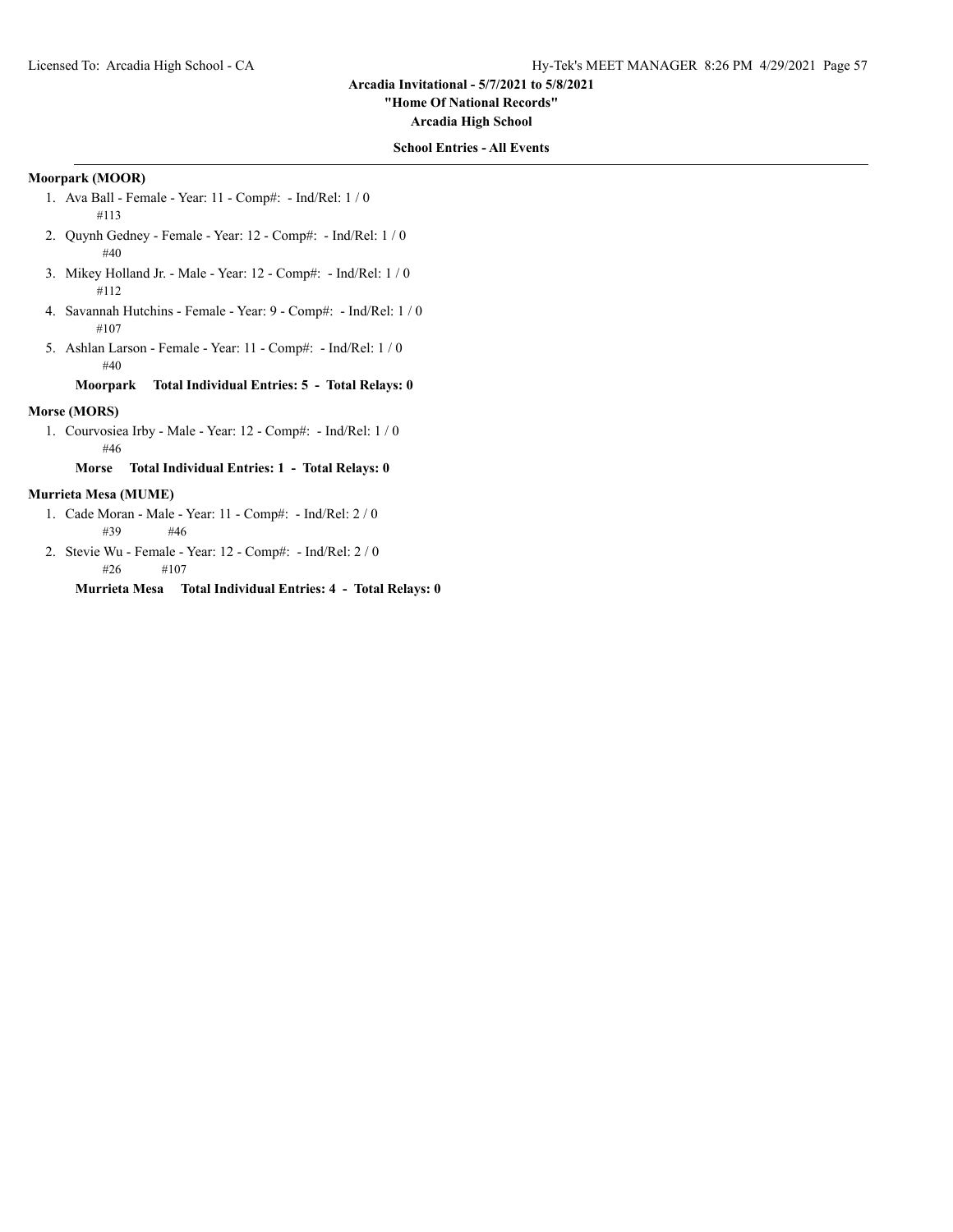**"Home Of National Records"**

**Arcadia High School**

## **School Entries - All Events**

# **Newbury Park (NEPA)**

- 1. Daniel Appleford Male Year: 11 Comp#: Ind/Rel: 1 / 0 #32
- 2. Aaron Cantu Male Year: 10 Comp#: Ind/Rel: 1 / 0 #214
- 3. Dev Doshi Male Year: 9 Comp#: Ind/Rel: 1 / 0 #9
- 4. Nicholas Goldstein Male Year: 12 Comp#: Ind/Rel: 1 / 0 #32
- 5. Ailish Hawkins Female Year: 10 Comp#: Ind/Rel: 1 / 0 #29
- 6. Fiona Hawkins Female Year: 12 Comp#: Ind/Rel: 1 / 0 #103
- 7. Hector Martinez Male Year: 10 Comp#: Ind/Rel: 1 / 0 #214
- 8. Thomas McDonnell Male Year: 12 Comp#: Ind/Rel: 1 / 0 #214
- 9. Christian Middleton Male Year: 12 Comp#: Ind/Rel: 1 / 0 #112
- 10. Morgan Nygren Female Year: 11 Comp#: Ind/Rel: 1 / 0 #103
- 11. Julia Richey Female Year: 12 Comp#: Ind/Rel: 1 / 0 #38
- 12. Aaron Sahlman Male Year: 10 Comp#: Ind/Rel: 1 / 1 #30 #215
- 13. Colin Sahlman Male Year: 11 Comp#: Ind/Rel: 1 / 1 #32 #215
- 14. Leo Young Male Year: 10 Comp#: Ind/Rel: 1 / 1 #32 #215
- 15. Lex Young Male Year: 10 Comp#: Ind/Rel: 1 / 1 #32 #215
- 

1. Newbury Park #215 Men 4x1600 Meter Relay Invitational

Colin Sahlman 11; Aaron Sahlman 10; Leo Young 10; Lex Young 10 **Newbury Park Total Individual Entries: 15 - Total Relays: 1**

## **Newport Harbor (NEHA)**

1. Carson Bauers - Male - Year: 12 - Comp#: - Ind/Rel: 1 / 0 #112

**Newport Harbor Total Individual Entries: 1 - Total Relays: 0**

# **North Torrance (NOTO)**

- 1. Amira Hawkins Female Year: 12 Comp#: Ind/Rel: 1 / 0 #10
	- **North Torrance Total Individual Entries: 1 Total Relays: 0**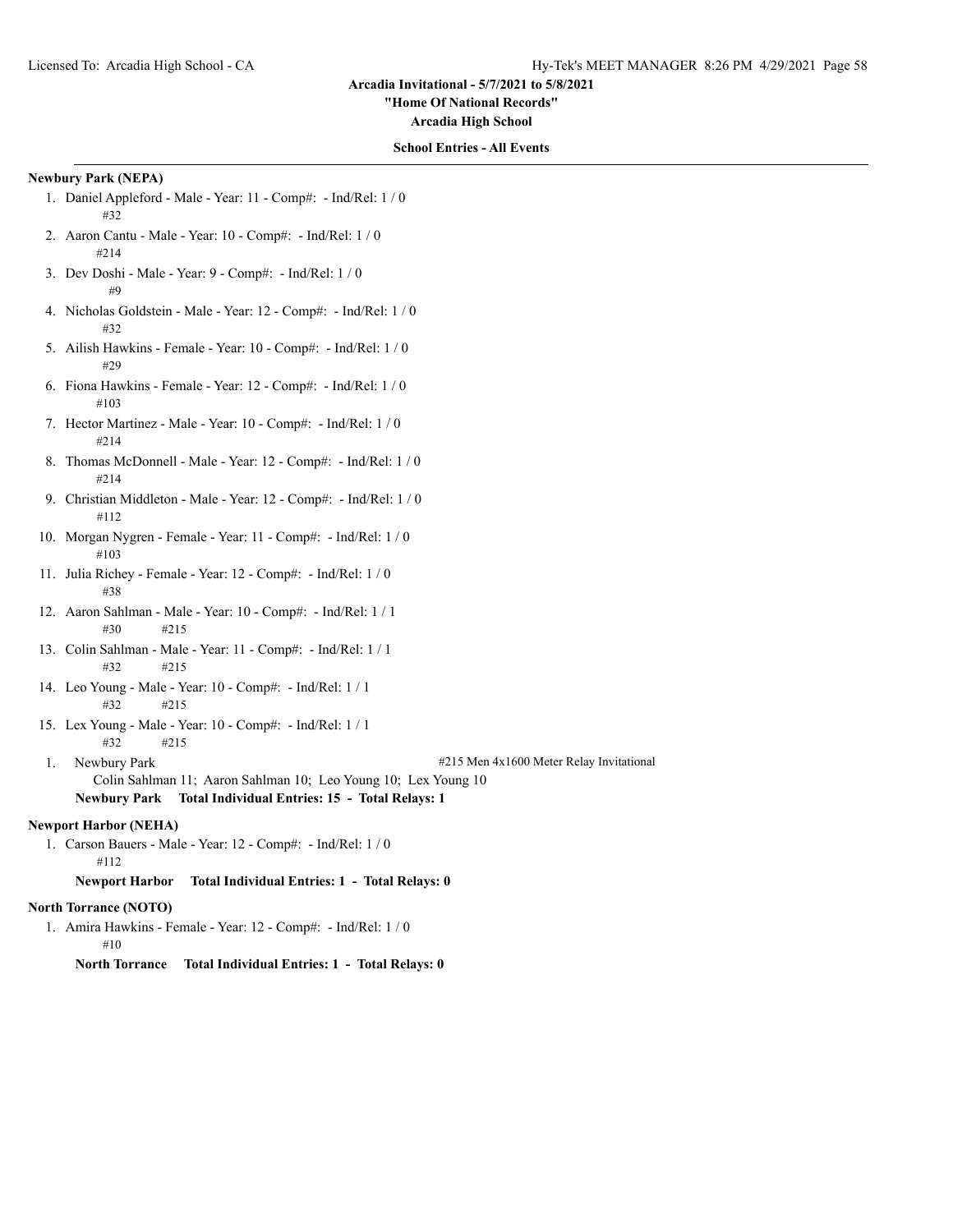**"Home Of National Records"**

**Arcadia High School**

## **School Entries - All Events**

## **Northwood (NRWO)**

- 1. Kalea Brown Female Year: 11 Comp#: Ind/Rel: 0 / 1 #101
- 2. Caden Hornyak Male Year: 12 Comp#: Ind/Rel: 0 / 1 #122
- 3. Reina Kabbara Female Year: 11 Comp#: Ind/Rel: 0 / 2 #101 #117
- 4. Jane Kivo Female Year: 10 Comp#: Ind/Rel: 0 / 1 #205
- 5. Audrey Landis Female Year: 12 Comp#: Ind/Rel: 0 / 1 #205
- 6. Aaron Li Male Year: 12 Comp#: Ind/Rel: 0 / 1 #122
- 7. Madison Mason Female Year: 11 Comp#: Ind/Rel: 0 / 2 #117 #205
- 8. Julia Muniz Female Year: 12 Comp#: Ind/Rel: 0 / 2 #101 #117
- 9. Katelyn Muniz Female Year: 11 Comp#: Ind/Rel: 0 / 1 #101
- 10. Elizabeth Odom Female Year: 9 Comp#: Ind/Rel: 0 / 2 #117 #205
- 11. Ray Zhang Male Year: 12 Comp#: Ind/Rel: 0 / 1 #122

1. Northwood #101 Women 4x100 Meter Relay Kalea Brown 11; Julia Muniz 12; Katelyn Muniz 11; Reina Kabbara 11 2. Northwood #117 Women Distance Medley

Madison Mason 11; Julia Muniz 12; Reina Kabbara 11; Elizabeth Odom 9

3. Northwood #122 Men Distance Medley

Ray Zhang 12; Aaron Li 12; Caden Hornyak 12

4. Northwood **1.2008** Northwood **2.008** Neter Relay Invitational **4205** Women 4x800 Meter Relay Invitational Jane Kivo 10; Madison Mason 11; Audrey Landis 12; Elizabeth Odom 9 **Northwood Total Individual Entries: 0 - Total Relays: 4**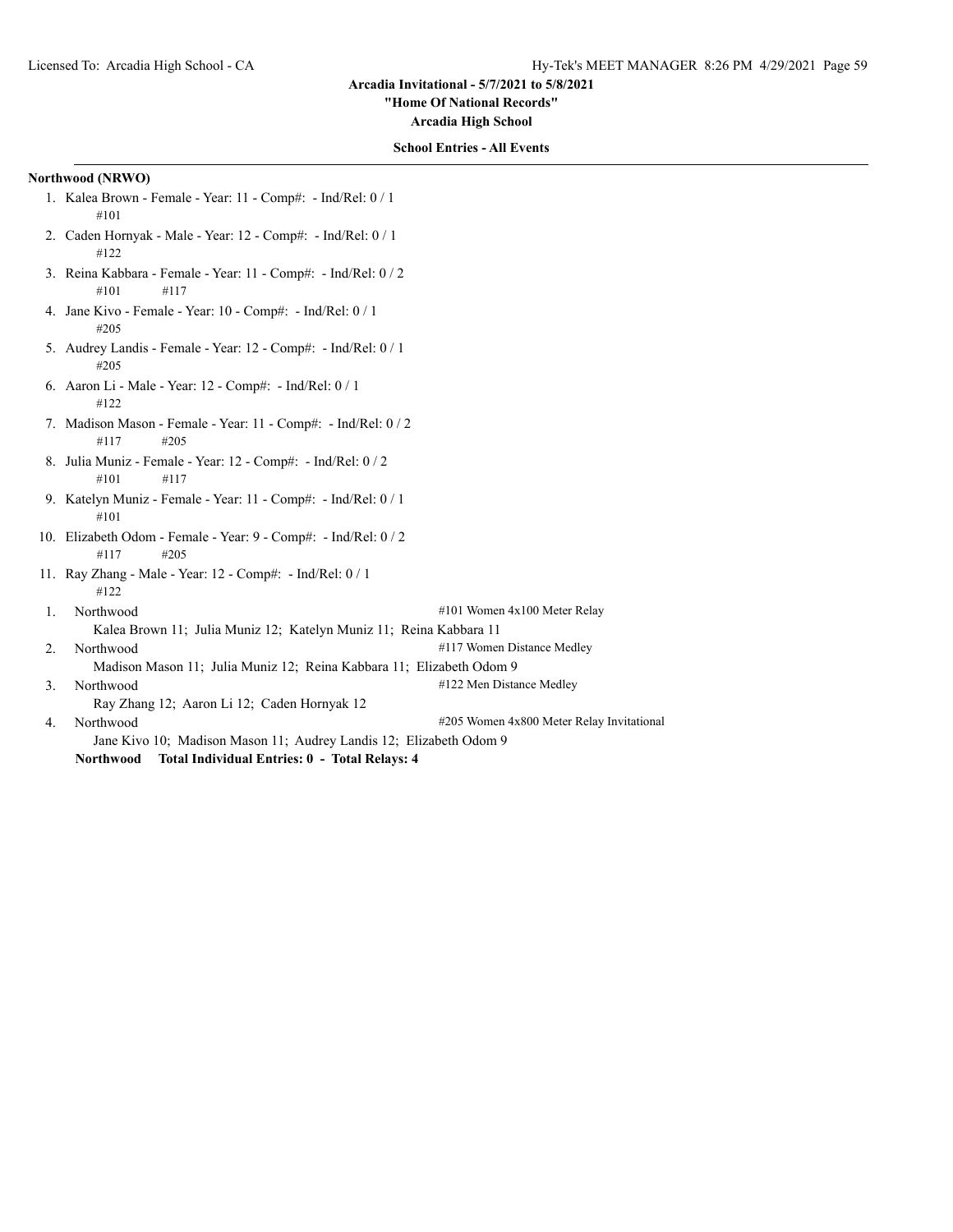**"Home Of National Records"**

**Arcadia High School**

#### **School Entries - All Events**

## **Notre Dame(SO) (NODA)**

- 1. Sulayman Adeoye Male Year: 12 Comp#: Ind/Rel: 1 / 0 #39
- 2. Dior Asemota Female Year: 12 Comp#: Ind/Rel: 1 / 1 #25 #202
- 3. Evelyn Baldwin Female Year: 11 Comp#: Ind/Rel: 0 / 1 #123
- 4. Nia Brown Female Year: 12 Comp#: Ind/Rel: 0 / 1 #209
- 5. Emerson Chasko Female Year: 9 Comp#: Ind/Rel: 0 / 3 #123 #202 #209
- 6. Ryan Clemens Male Year: 12 Comp#: Ind/Rel: 0 / 2 #102 #208
- 7. Madison Dietz Female Year: 12 Comp#: Ind/Rel: 1 / 3 #115 #123 #202 #209
- 8. Brennan Dragomer Male Year: 10 Comp#: Ind/Rel: 0 / 2 #102 #204
- 9. Austin Driscoll Male Year: 12 Comp#: Ind/Rel: 2 / 2 #105 #114 #102 #208
- 10. April Fontenette Female Year: 10 Comp#: Ind/Rel: 2 / 0 #38 #47
- 11. Ava Gandara-McCumber Female Year: 11 Comp#: Ind/Rel: 1 / 3 #111 #123 #202 #209
- 12. Hope Gordon Female Year: 11 Comp#: Ind/Rel: 2 / 0 #38 #47
- 13. Christopher Hayes-Velasco Male Year: 11 Comp#: Ind/Rel: 0 / 2 #204 #208
- 14. Nathaniel James Male Year: 11 Comp#: Ind/Rel: 0 / 1 #204
- 15. Lucas Weaver Male Year: 10 Comp#: Ind/Rel: 1 / 1 #114 #208
- 16. Kyle Wynn Male Year: 12 Comp#: Ind/Rel: 0 / 2 #102 #204
- 1. Notre Dame(SO)  $\#102$  Men 4x100 Meter Relay Brennan Dragomer 10; Kyle Wynn 12; Austin Driscoll 12; Ryan Clemens 12 2. Notre Dame(SO) #123 Women 4x400 Meter Relay
- Evelyn Baldwin 11; Emerson Chasko 9; Madison Dietz 12; Ava Gandara-McCumber 11 3. Notre Dame(SO)  $\#202$  Women 4x200 Meter Relay Invitational
- Ava Gandara-McCumber 11; Dior Asemota 12; Madison Dietz 12; Emerson Chasko 9
- 4. Notre Dame(SO)  $\#204$  Men 4x200 Meter Relay Invitational Brennan Dragomer 10; Kyle Wynn 12; Christopher Hayes-Velasco 11; Nathaniel James 11
- 5. Notre Dame(SO)  $\#208$  Men 4x110 Meter Shuttle Hurdle Invitational
- Austin Driscoll 12; Ryan Clemens 12; Lucas Weaver 10; Christopher Hayes-Velasco 11
- 6. Notre Dame(SO) #209 Women 800 Sprint Medley Invitational Nia Brown 12; Emerson Chasko 9; Madison Dietz 12; Ava Gandara-McCumber 11
	- **Notre Dame(SO) Total Individual Entries: 11 Total Relays: 6**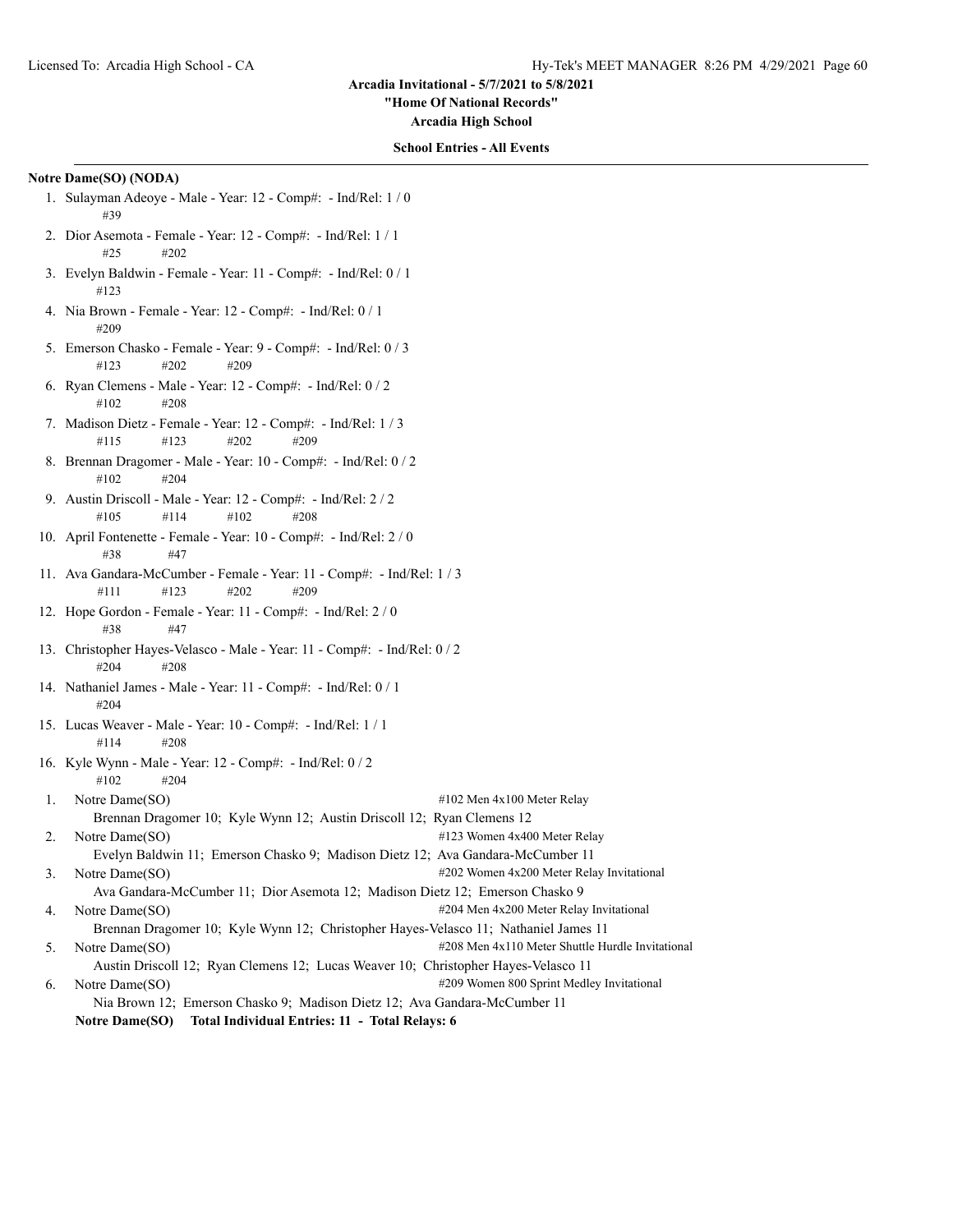# **"Home Of National Records"**

**Arcadia High School**

## **School Entries - All Events**

# **Oak Park (OAPA)**

- 1. Kymara Brodie Female Year: 10 Comp#: Ind/Rel: 0 / 1 #101
- 2. Jesse Davis Female Year: 11 Comp#: Ind/Rel: 0 / 1 #101
- 3. Alexis (Lexie) Dellevigne Female Year: 12 Comp#: Ind/Rel: 0 / 1 #101
- 4. Leanne Harder Female Year: 11 Comp#: Ind/Rel: 0 / 1 #101
- 5. Jaren Hyde Male Year: 11 Comp#: Ind/Rel: 1 / 0 #108
- 6. Madison Parrone Female Year: 11 Comp#: Ind/Rel: 1 / 0 #213
- 

1. Oak Park #101 Women 4x100 Meter Relay

Kymara Brodie 10; Jesse Davis 11; Alexis (Lexie) Dellevigne 12; Leanne Harder 11 **Oak Park Total Individual Entries: 2 - Total Relays: 1**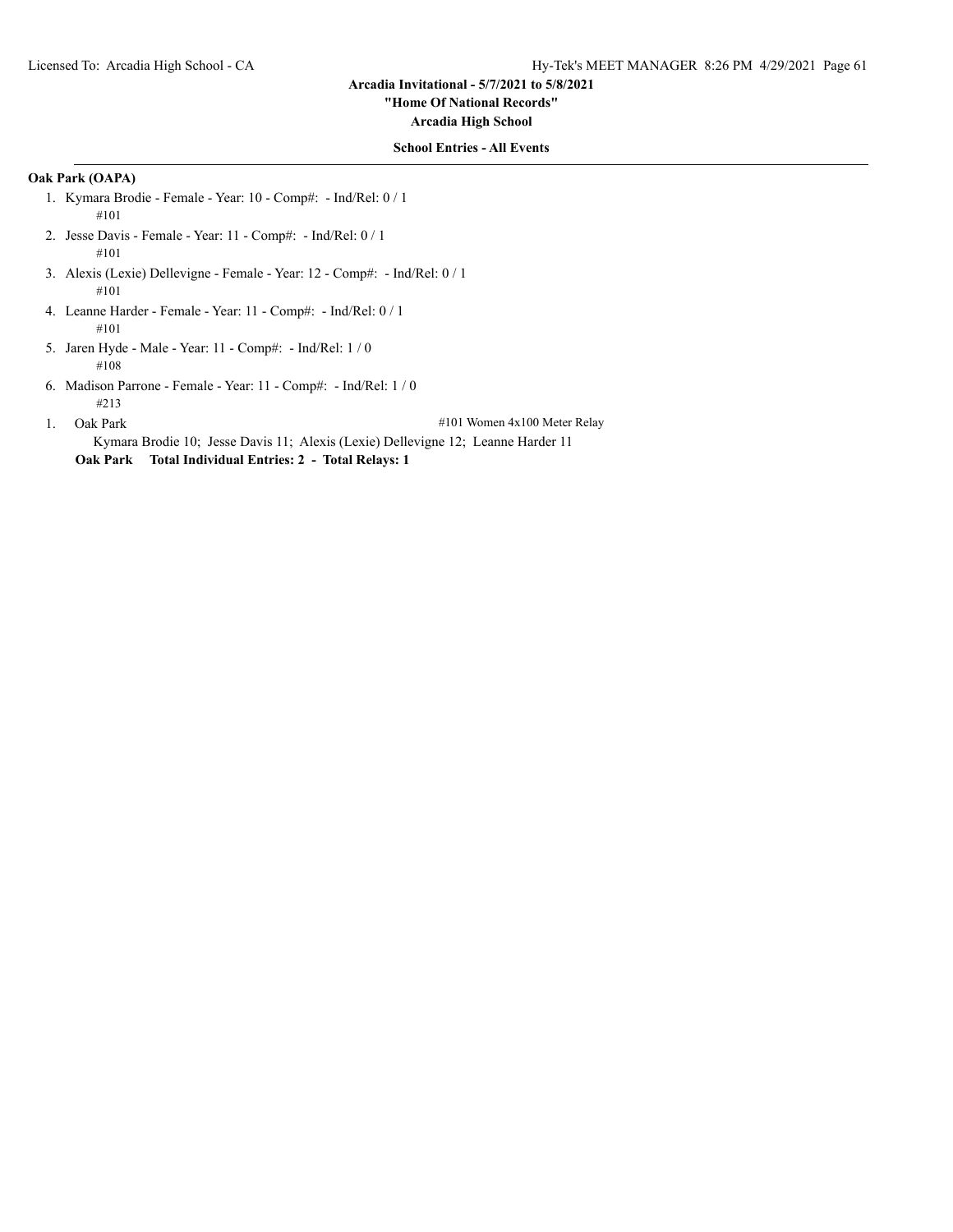**"Home Of National Records"**

**Arcadia High School**

## **School Entries - All Events**

# **Oak Ridge (OARI)**

- 1. Kyle Burns Male Year: 11 Comp#: Ind/Rel: 1 / 0 #43
- 2. Brooke Butler Female Year: 10 Comp#: Ind/Rel: 0 / 1 #216
- 3. Loralye Clements Female Year: 10 Comp#: Ind/Rel: 0 / 1 #216
- 4. Abigail Fletcher Female Year: 12 Comp#: Ind/Rel: 1 / 2 #213 #24 #205
- 5. Drew Gladwell Male Year: 11 Comp#: Ind/Rel: 1 / 0 #110
- 6. Caroline Hansen Female Year: 12 Comp#: Ind/Rel: 1 / 1 #22 #123
- 7. Alyssa Heinlein Female Year: 11 Comp#: Ind/Rel: 1 / 2 #113 #24 #123
- 8. Abigail Hoyberg Female Year: 9 Comp#: Ind/Rel: 0 / 1 #123
- 9. Ava Maier Female Year: 11 Comp#: Ind/Rel: 2 / 2 #29 #213 #24 #205
- 10. Tiana Oliver Female Year: 11 Comp#: Ind/Rel: 0 / 1 #216
- 11. Kastin Ostrode Female Year: 11 Comp#: Ind/Rel: 1 / 3 #109 #24 #123 #205
- 12. Kayla Rutz Female Year: 11 Comp#: Ind/Rel: 0 / 1 #216
- 13. Ali Sahaida Female Year: 11 Comp#: Ind/Rel: 1 / 0 #131
- 14. Luke Stewart Male Year: 11 Comp#: Ind/Rel: 1 / 0 #110
- 15. Quinn Walker Female Year: 10 Comp#: Ind/Rel: 2 / 1 #103 #213 #205

1. Oak Ridge **1.1. Oak Ridge 1.2. In a state of the U.S.** 24 Women Distance Medley Invitational

- Ava Maier 11; Alyssa Heinlein 11; Kastin Ostrode 11; Abigail Fletcher 12
- 2. Oak Ridge  $\frac{4123 \text{ Women } 4x400 \text{ meter} \text{Relay}}{x}$
- Kastin Ostrode 11; Caroline Hansen 12; Abigail Hoyberg 9; Alyssa Heinlein 11 3. Oak Ridge #205 Women 4x800 Meter Relay Invitational Ava Maier 11; Abigail Fletcher 12; Quinn Walker 10; Kastin Ostrode 11
- 4. Oak Ridge **1988** 216 Women 4x1600 Meter Relay Invitational Loralye Clements 10; Brooke Butler 10; Kayla Rutz 11; Tiana Oliver 11
	- **Oak Ridge Total Individual Entries: 12 Total Relays: 4**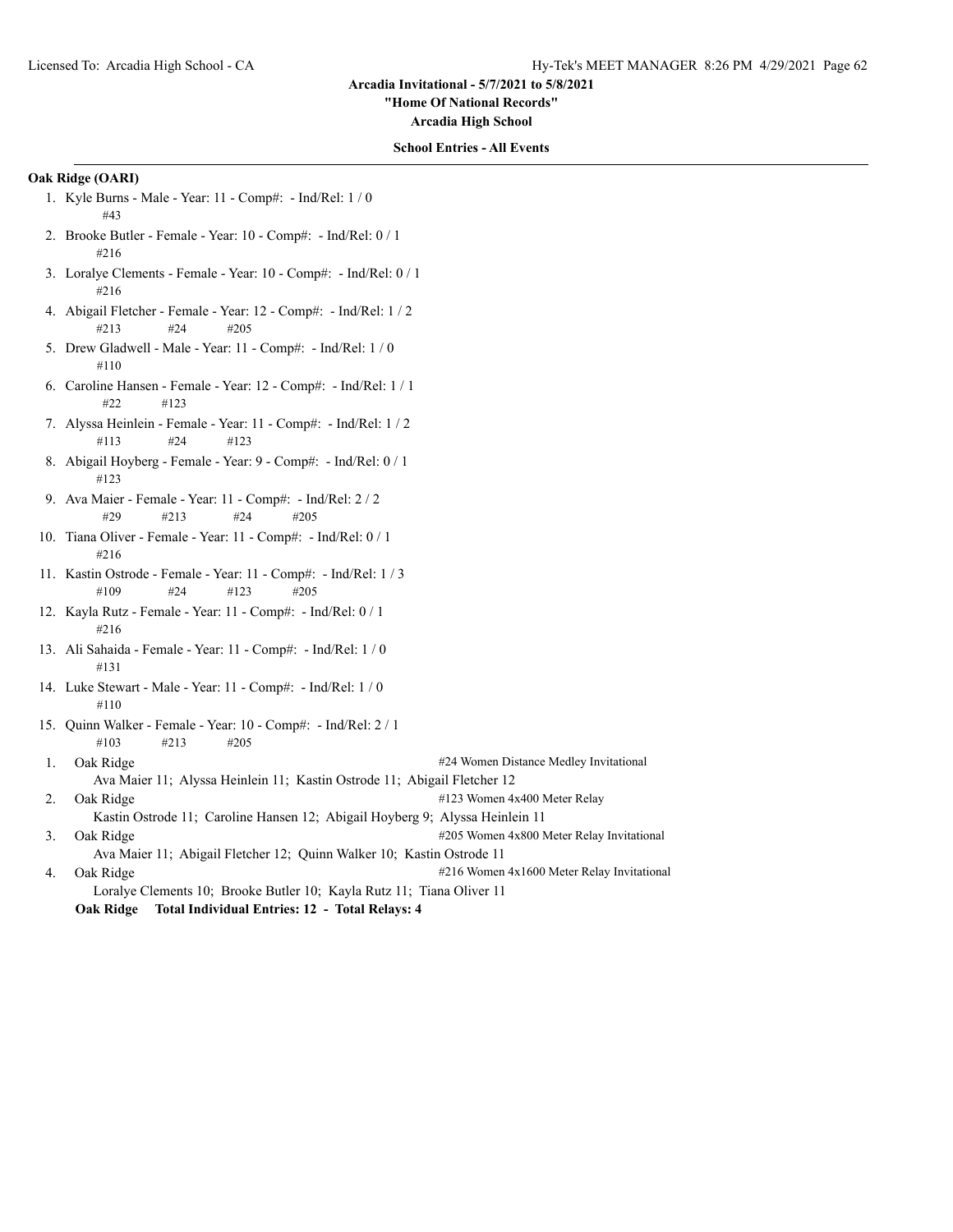**"Home Of National Records"**

**Arcadia High School**

#### **School Entries - All Events**

# **Oaks Christian (OACH)**

- 1. Raeshell Austin Female Year: 12 Comp#: Ind/Rel: 0 / 3 #2 #34 #209
- 2. Aalaiyah Batiste Female Year: 11 Comp#: Ind/Rel: 0 / 1 #201
- 3. Sarah Colebrooke Female Year: 10 Comp#: Ind/Rel: 0 / 1 #216
- 4. Brooklyn Courtnall Female Year: 12 Comp#: Ind/Rel: 2 / 2 #26 #111 #2 #34
- 5. Elise Craft Female Year: 12 Comp#: Ind/Rel: 2 / 0  $#22$   $#106$
- 6. Chase Farrell Male Year: 9 Comp#: Ind/Rel: 0 / 1 #102
- 7. Grace Geyer Female Year: 9 Comp#: Ind/Rel: 0 / 1 #216
- 8. Elijah Gipson Male Year: 11 Comp#: Ind/Rel: 0 / 1 #102
- 9. Payton Godsey Female Year: 9 Comp#: Ind/Rel: 2 / 1 #29 #31 #216
- 10. Zoe Hanson-Bonney Female Year: 11 Comp#: Ind/Rel: 0 / 1 #201
- 11. Laila Harris Female Year: 12 Comp#: Ind/Rel: 0 / 2 #2 #209
- 12. Braelon Holmes Female Year: 10 Comp#: Ind/Rel: 1 / 2 #109 #34 #209
- 13. Jordyn Holmes Female Year: 9 Comp#: Ind/Rel: 0 / 1 #209
- 14. Danielle Irvin Female Year: 10 Comp#: Ind/Rel: 0 / 1 #201
- 15. Tenly Kuhn Female Year: 11 Comp#: Ind/Rel: 1 / 0 #131
- 16. Jalen Lewis Male Year: 10 Comp#: Ind/Rel: 0 / 1 #102
- 17. Gabriel Martin Male Year: 12 Comp#: Ind/Rel: 1 / 0 #44
- 18. Jahzara Richardson Female Year: 12 Comp#: Ind/Rel: 2 / 2 #13 #26 #2 #34
- 19. Gianna Sanchez Female Year: 10 Comp#: Ind/Rel: 0 / 1 #216
- 20. Johnny Thompson Male Year: 10 Comp#: Ind/Rel: 0 / 1 #102
- 21. Sonia Virk Female Year: 12 Comp#: Ind/Rel: 0 / 1 #201
- 1. Oaks Christian #2 Women 4x100 Meter Relay Invitational Brooklyn Courtnall 12; Raeshell Austin 12; Laila Harris 12; Jahzara Richardson 12 2. Oaks Christian #34 Women 4x400 Meter Relay Invitational Braelon Holmes 10; Raeshell Austin 12; Jahzara Richardson 12; Brooklyn Courtnall 12
- 3. Oaks Christian #102 Men 4x100 Meter Relay Chase Farrell 9; Elijah Gipson 11; Jalen Lewis 10; Johnny Thompson 10 4. Oaks Christian #201 Women 4x200 Meter Relay Seeded

Aalaiyah Batiste 11; Zoe Hanson-Bonney 11; Sonia Virk 12; Danielle Irvin 10

5. Oaks Christian **5.** Oaks Christian **200** Women 800 Sprint Medley Invitational Laila Harris 12; Raeshell Austin 12; Jordyn Holmes 9; Braelon Holmes 10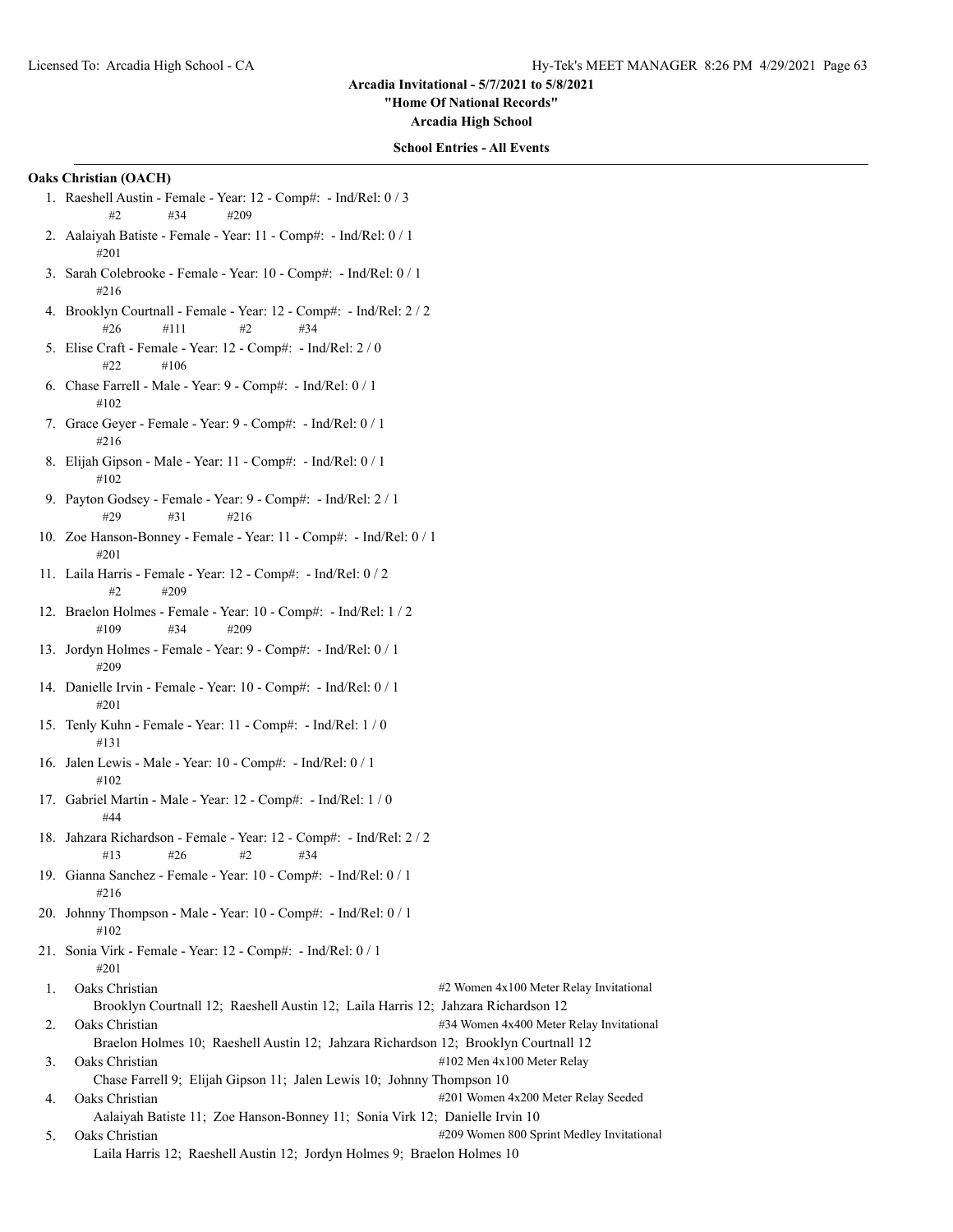**"Home Of National Records"**

**Arcadia High School**

# **School Entries - All Events**

| <b>Oaks Christian (OACH)</b>                                                      |  |  |  |
|-----------------------------------------------------------------------------------|--|--|--|
| Oaks Christian<br>6.<br>#216 Women 4x1600 Meter Relay Invitational                |  |  |  |
| Payton Godsey 9; Grace Geyer 9; Sarah Colebrooke 10; Gianna Sanchez 10            |  |  |  |
| <b>Oaks Christian</b><br>Total Individual Entries: 11 - Total Relays: 6           |  |  |  |
| <b>Ontario Chr. (ONCH)</b>                                                        |  |  |  |
| 1. Christian Burroughs - Male - Year: 11 - Comp#: - Ind/Rel: 2 / 0<br>#39<br>#46  |  |  |  |
| <b>Ontario Chr.</b><br>Total Individual Entries: 2 - Total Relays: 0              |  |  |  |
| <b>Orange Vista (ORVI)</b>                                                        |  |  |  |
| 1. Christopher Banks - Male - Year: 12 - Comp#: - Ind/Rel: 0 / 2<br>#203<br>#102  |  |  |  |
| 2. Rayshawn Banks - Male - Year: 12 - Comp#: - Ind/Rel: 0 / 2<br>#102<br>#203     |  |  |  |
| 3. Lovwyn Don-Willies - Male - Year: 12 - Comp#: - Ind/Rel: 0 / 2<br>#102<br>#203 |  |  |  |
| 4. Corey Long - Male - Year: 12 - Comp#: - Ind/Rel: 0 / 2<br>#102<br>#203         |  |  |  |
| 5. Kailah McKenzie - Female - Year: 10 - Comp#: - Ind/Rel: 1 / 0<br>#106          |  |  |  |
| #102 Men 4x100 Meter Relay<br>1.<br>Orange Vista                                  |  |  |  |
| Rayshawn Banks 12; Christopher Banks 12; Corey Long 12; Lovwyn Don-Willies 12     |  |  |  |
| #203 Men 4x200 Meter Relay Seeded<br>2.<br>Orange Vista                           |  |  |  |
| Rayshawn Banks 12; Christopher Banks 12; Lovwyn Don-Willies 12; Corey Long 12     |  |  |  |
| <b>Orange Vista</b><br>Total Individual Entries: 1 - Total Relays: 2              |  |  |  |
| <b>Otay Ranch (OTRA)</b>                                                          |  |  |  |
| 1. Rogelio Flores - Male - Year: 12 - Comp#: - Ind/Rel: 1 / 0<br>#44              |  |  |  |
| <b>Otav Ranch</b><br>Total Individual Entries: 1 - Total Relays: 0                |  |  |  |
| Oxnard (OXNA)                                                                     |  |  |  |
| 1. Isaiah Marecheau - Male - Year: 12 - Comp#: - Ind/Rel: 2 / 0<br>#15<br>#116    |  |  |  |
| 2. Arissa Thompson - Female - Year: 12 - Comp#: - Ind/Rel: 2 / 0<br>#107<br>#115  |  |  |  |
| Oxnard<br>Total Individual Entries: 4 - Total Relays: 0                           |  |  |  |
| Pacific Grove (PAGR)                                                              |  |  |  |
| 1. Samuel Coutts - Male - Year: 12 - Comp#: - Ind/Rel: 1 / 0<br>#214              |  |  |  |
| <b>Pacific Grove</b><br>Total Individual Entries: 1 - Total Relays: 0             |  |  |  |

# **Pacific Ridge (PCRD)**

1. Ethan Curran - Male - Year: 12 - Comp#: - Ind/Rel: 1 / 0 #108

**Pacific Ridge Total Individual Entries: 1 - Total Relays: 0**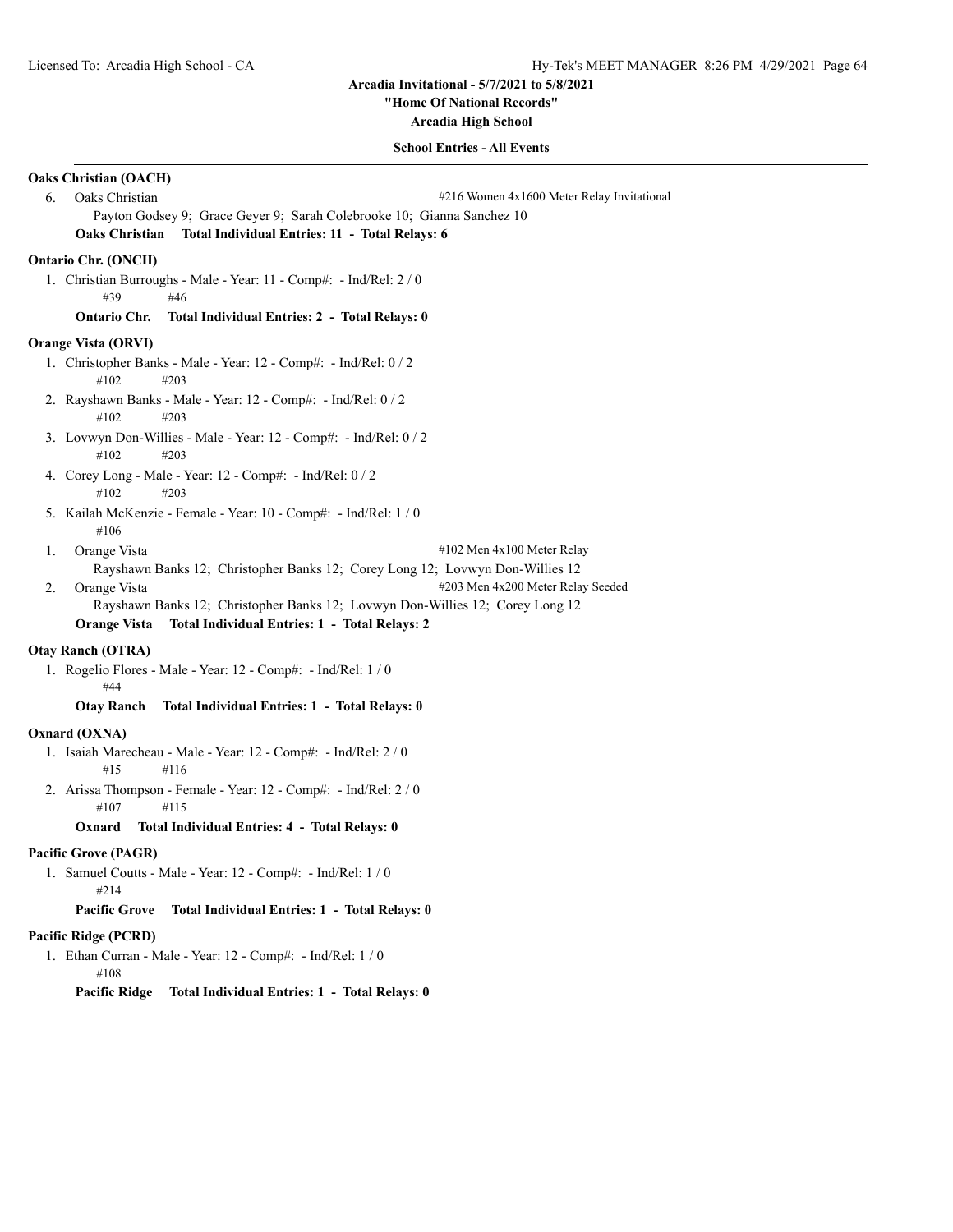#### **"Home Of National Records"**

**Arcadia High School**

## **School Entries - All Events**

## **Palos Verdes (PSVE)**

- 1. Adam Demoner Male Year: 11 Comp#: Ind/Rel: 0 / 1 #122
- 2. Tatiana Grimes Female Year: 12 Comp#: Ind/Rel: 0 / 1 #211
- 3. Claire Hardesty Female Year: 12 Comp#: Ind/Rel: 1 / 2 #109 #205 #211
- 4. Ife Ibraheem Female Year: 12 Comp#: Ind/Rel: 2 / 1 #107 #115 #211
- 5. William Kirk Male Year: 11 Comp#: Ind/Rel: 0 / 1 #122
- 6. Colin Lantz Male Year: 12 Comp#: Ind/Rel: 0 / 1 #122
- 7. Emma Nelson Female Year: 12 Comp#: Ind/Rel: 0 / 1 #205
- 8. Luke Stefanou Male Year: 11 Comp#: Ind/Rel: 0 / 1 #122
- 9. Anna Terrell Female Year: 11 Comp#: Ind/Rel: 1 / 2 #109 #205 #211
- 10. Natalie Wang Female Year: 9 Comp#: Ind/Rel: 0 / 1 #205
- 1. Palos Verdes #122 Men Distance Medley Colin Lantz 12; Adam Demoner 11; William Kirk 11; Luke Stefanou 11
- 2. Palos Verdes #205 Women 4x800 Meter Relay Invitational
	- Claire Hardesty 12; Anna Terrell 11; Emma Nelson 12; Natalie Wang 9
- 3. Palos Verdes #211 Women 1600 Sprint Medley Invitational
	- Ife Ibraheem 12; Tatiana Grimes 12; Anna Terrell 11; Claire Hardesty 12
		- **Palos Verdes Total Individual Entries: 4 Total Relays: 3**

# **Pasadena (PASA)**

- 1. Isaiah Givens Male Year: 11 Comp#: Ind/Rel: 2 / 0 #30 #32
	- **Pasadena Total Individual Entries: 2 Total Relays: 0**

#### **Peninsula (PENI)**

- 1. Aishling Callanan Female Year: 10 Comp#: Ind/Rel: 1 / 0 #103
- 2. Ewan Macfarlane Male Year: 12 Comp#: Ind/Rel: 1 / 0 #214
- 3. Arisa Matsuzaki Female Year: 12 Comp#: Ind/Rel: 3 / 0 #106 #113 #125
- 4. Gabrielle Pack Female Year: 12 Comp#: Ind/Rel: 1 / 0 #42
- 5. Hannah Turkel Female Year: 11 Comp#: Ind/Rel: 1 / 0 #129
- 6. Cole Whitten Male Year: 11 Comp#: Ind/Rel: 1 / 0 #43

**Peninsula Total Individual Entries: 8 - Total Relays: 0**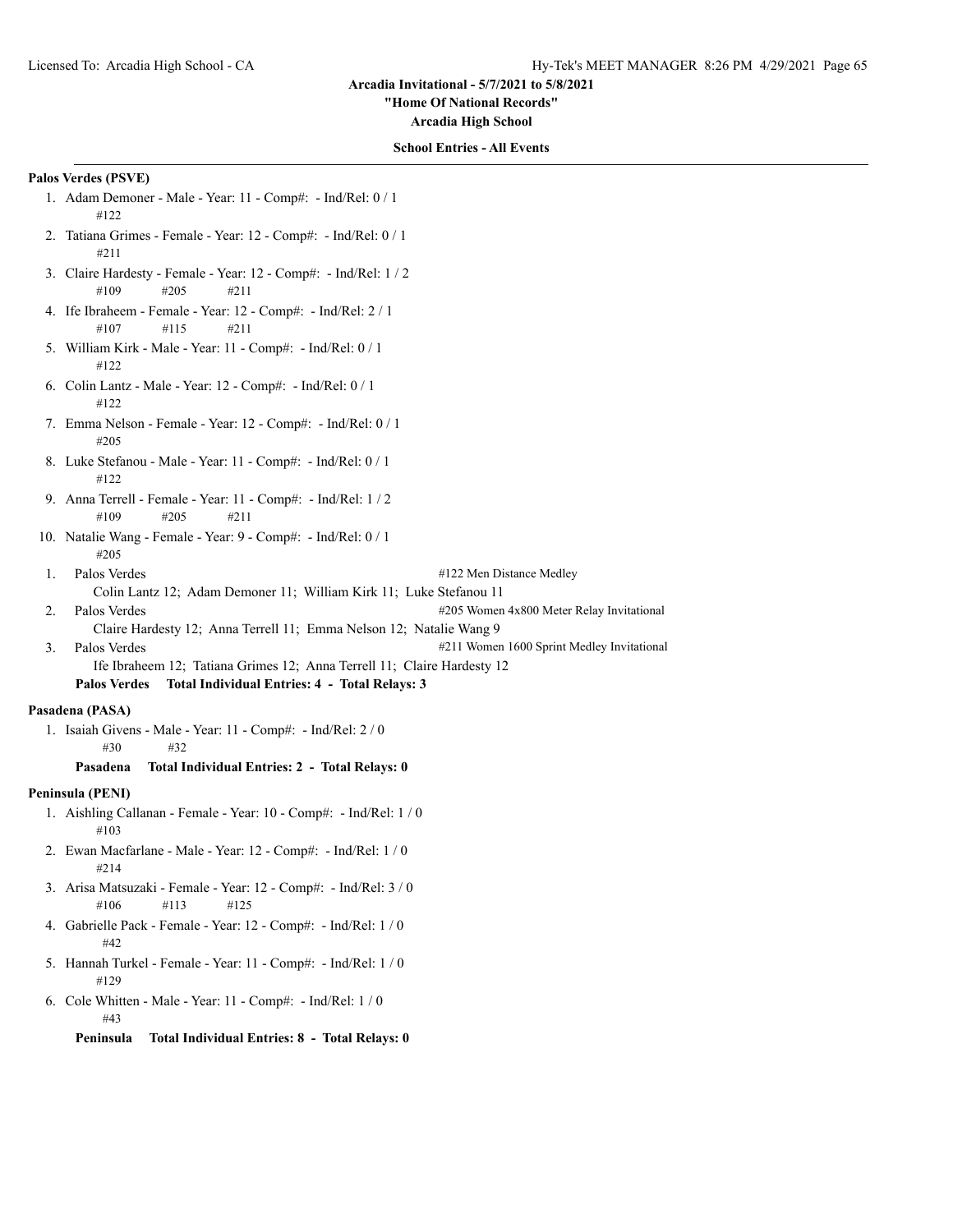#### **"Home Of National Records"**

**Arcadia High School**

## **School Entries - All Events**

#### **Pittsburg (PITT)**

- 1. Milani Bell Female Year: 9 Comp#: Ind/Rel: 0 / 2 #101 #202
- 2. Samiyah Brooks Female Year: 10 Comp#: Ind/Rel: 0 / 2 #101 #202
- 3. Lamont Fortenberry Male Year: 12 Comp#: Ind/Rel: 0 / 1 #210
- 4. Keynan Higgins Male Year: 10 Comp#: Ind/Rel: 0 / 1 #204
- 5. Lauren Lemire Female Year: 10 Comp#: Ind/Rel: 1 / 0 #136
- 6. Julian Lockett Male Year: 12 Comp#: Ind/Rel: 1 / 0 #135
- 7. Ariane Nelson Female Year: 12 Comp#: Ind/Rel: 0 / 2 #101 #202
- 8. Tramayne Shivers Male Year: 10 Comp#: Ind/Rel: 0 / 2 #3 #204
- 9. Aijalon Sims Female Year: 11 Comp#: Ind/Rel: 0 / 2 #101 #202
- 10. Clarence Strong Male Year: 12 Comp#: Ind/Rel: 0 / 3 #3 #204 #210
- 11. Christian Trapps Male Year: 12 Comp#: Ind/Rel: 1 / 3 #15 #3 #204 #210
- 12. Chasion Wesley Male Year: 12 Comp#: Ind/Rel: 0 / 2 #3 #210
- 1. Pittsburg #3 Men 4x100 Meter Relay Seeded Chasion Wesley 12; Christian Trapps 12; Clarence Strong 12; Tramayne Shivers 10
- 2. Pittsburg  $\qquad$   $\qquad$  Pittsburg  $\qquad$   $\qquad$   $\qquad$   $\qquad$   $\qquad$   $\qquad$   $\qquad$   $\qquad$   $\qquad$   $\qquad$   $\qquad$   $\qquad$   $\qquad$   $\qquad$   $\qquad$   $\qquad$   $\qquad$   $\qquad$   $\qquad$   $\qquad$   $\qquad$   $\qquad$   $\qquad$   $\qquad$   $\qquad$   $\qquad$   $\qquad$   $\qquad$   $\qquad$   $\qquad$   $\qquad$ 
	- Samiyah Brooks 10; Milani Bell 9; Aijalon Sims 11; Ariane Nelson 12
- 3. Pittsburg **Example 202** Women 4x200 Meter Relay Invitational Samiyah Brooks 10; Milani Bell 9; Aijalon Sims 11; Ariane Nelson 12 4. Pittsburg **1988** 1204 Men 4x200 Meter Relay Invitational
	- Christian Trapps 12; Keynan Higgins 10; Clarence Strong 12; Tramayne Shivers 10
- 5. Pittsburg **Example 2018** 1210 Men 800 Sprint Medley Invitational Lamont Fortenberry 12; Chasion Wesley 12; Christian Trapps 12; Clarence Strong 12 **Pittsburg Total Individual Entries: 3 - Total Relays: 5**

# **Point Loma (PTLO)**

- 1. Sophia Caldwell Female Year: 12 Comp#: Ind/Rel: 1 / 0 #113
- 2. Sophie Compton Female Year: 11 Comp#: Ind/Rel: 1 / 0 #213
- 3. Manuel Correia Male Year: 10 Comp#: Ind/Rel: 1 / 0 #9
- 4. Mikaela Miles Female Year: 11 Comp#: Ind/Rel: 1 / 0 #45
- 5. Jake Richardson Male Year: 12 Comp#: Ind/Rel: 1 / 0 #214

**Point Loma Total Individual Entries: 5 - Total Relays: 0**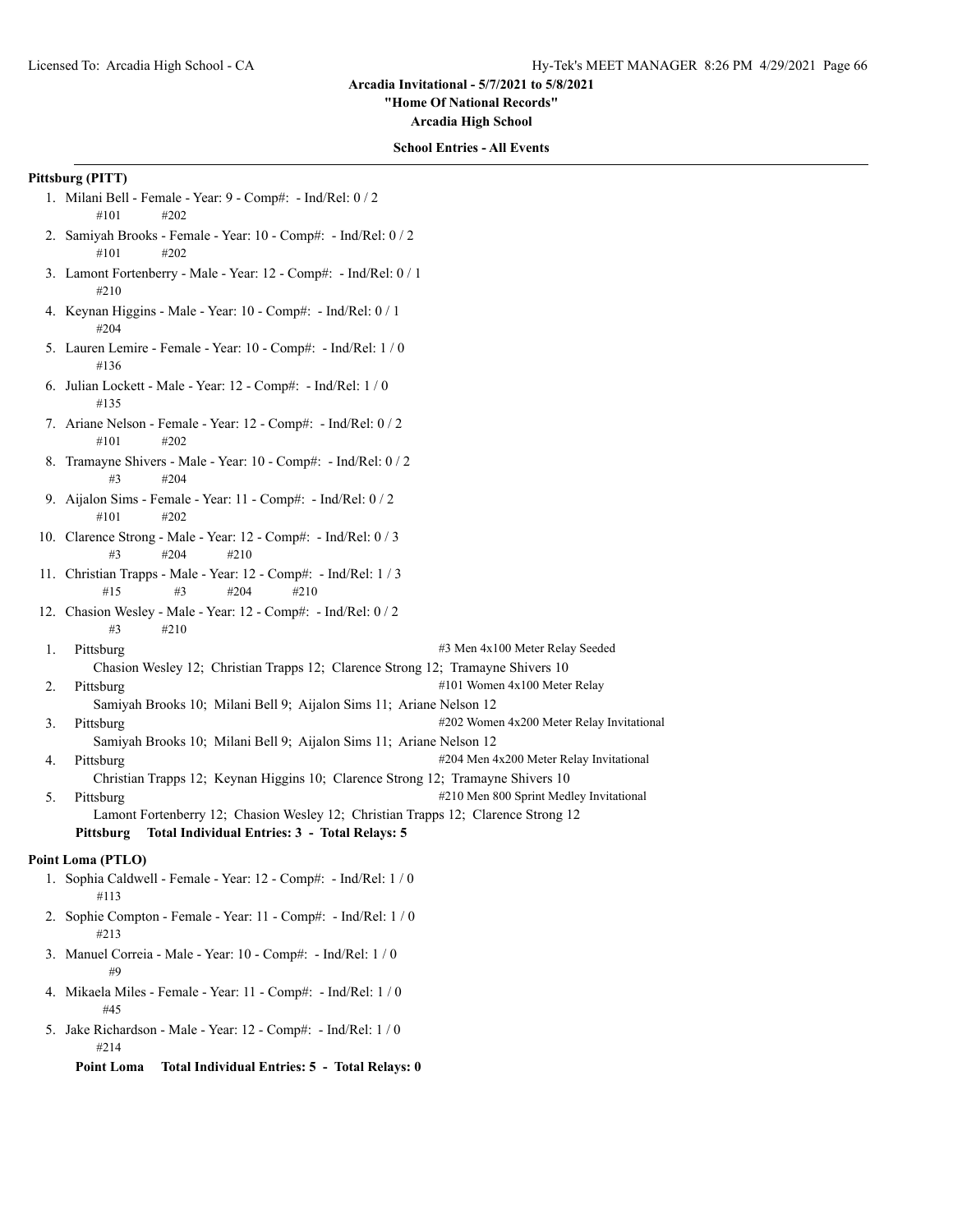**"Home Of National Records"**

**Arcadia High School**

## **School Entries - All Events**

# **Poly (Lb) (POLB)**

- 1. Kennedy Butler Female Year: 11 Comp#: Ind/Rel: 0 / 1 #123
- 2. Keylen Dickens Male Year: 12 Comp#: Ind/Rel: 1 / 1  $\#105$   $\#4$
- 3. Caleb Dunomes Male Year: 12 Comp#: Ind/Rel: 0 / 1 #35
- 4. Javon Hampton Male Year: 10 Comp#: Ind/Rel: 0 / 1 #4
- 5. Malik Harness Male Year: 12 Comp#: Ind/Rel: 0 / 2  $#4 + 35$
- 6. Jecory Harris Male Year: 12 Comp#: Ind/Rel: 1 / 0 #114
- 7. Jalen Johnson Male Year: 12 Comp#: Ind/Rel: 0 / 1 #35
- 8. Taylor Johnson Female Year: 9 Comp#: Ind/Rel: 2 / 2 #107 #115 #2 #202
- 9. Jaelen Knox Male Year: 11 Comp#: Ind/Rel: 1 / 1 #116 #4
- 10. Jade McDonald Female Year: 12 Comp#: Ind/Rel: 3 / 0 #10 #36 #45
- 11. Destiny Okoh Female Year: 12 Comp#: Ind/Rel: 2 / 0 #127 #136
- 12. Miguel Orozco Male Year: 12 Comp#: Ind/Rel: 1 / 0 #44
- 13. Alyssa Perkins Female Year: 11 Comp#: Ind/Rel: 1 / 1 #45 #123
- 14. Kennadi Reed Female Year: 11 Comp#: Ind/Rel: 0 / 2 #2 #202
- 15. Lauren Reed Female Year: 11 Comp#: Ind/Rel: 1 / 1 #36 #2
- 16. River Sampson Female Year: 11 Comp#: Ind/Rel: 0 / 1 #202
- 17. Zharia Taylor Female Year: 11 Comp#: Ind/Rel: 2 / 1 #36 #40 #123
- 18. Donovan Williams Male Year: 12 Comp#: Ind/Rel: 0 / 1 #35
- 19. Anayah Wych Female Year: 11 Comp#: Ind/Rel: 1 / 3 #107 #2 #123 #202
- 1. Poly (Lb) #2 Women 4x100 Meter Relay Invitational Anayah Wych 11; Kennadi Reed 11; Lauren Reed 11; Taylor Johnson 9 2. Poly (Lb) #4 Men 4x100 Meter Relay Invitational
- Javon Hampton 10; Malik Harness 12; Keylen Dickens 12; Jaelen Knox 11 3. Poly (Lb) #35 Men 4x400 Meter Relay Invitational
- Caleb Dunomes 12; Jalen Johnson 12; Donovan Williams 12; Malik Harness 12 4. Poly (Lb)  $\qquad$  #123 Women 4x400 Meter Relay
- Kennedy Butler 11; Alyssa Perkins 11; Anayah Wych 11; Zharia Taylor 11 5. Poly (Lb)  $\#202$  Women 4x200 Meter Relay Invitational
- River Sampson 11; Kennadi Reed 11; Taylor Johnson 9; Anayah Wych 11 **Poly (Lb) Total Individual Entries: 16 - Total Relays: 5**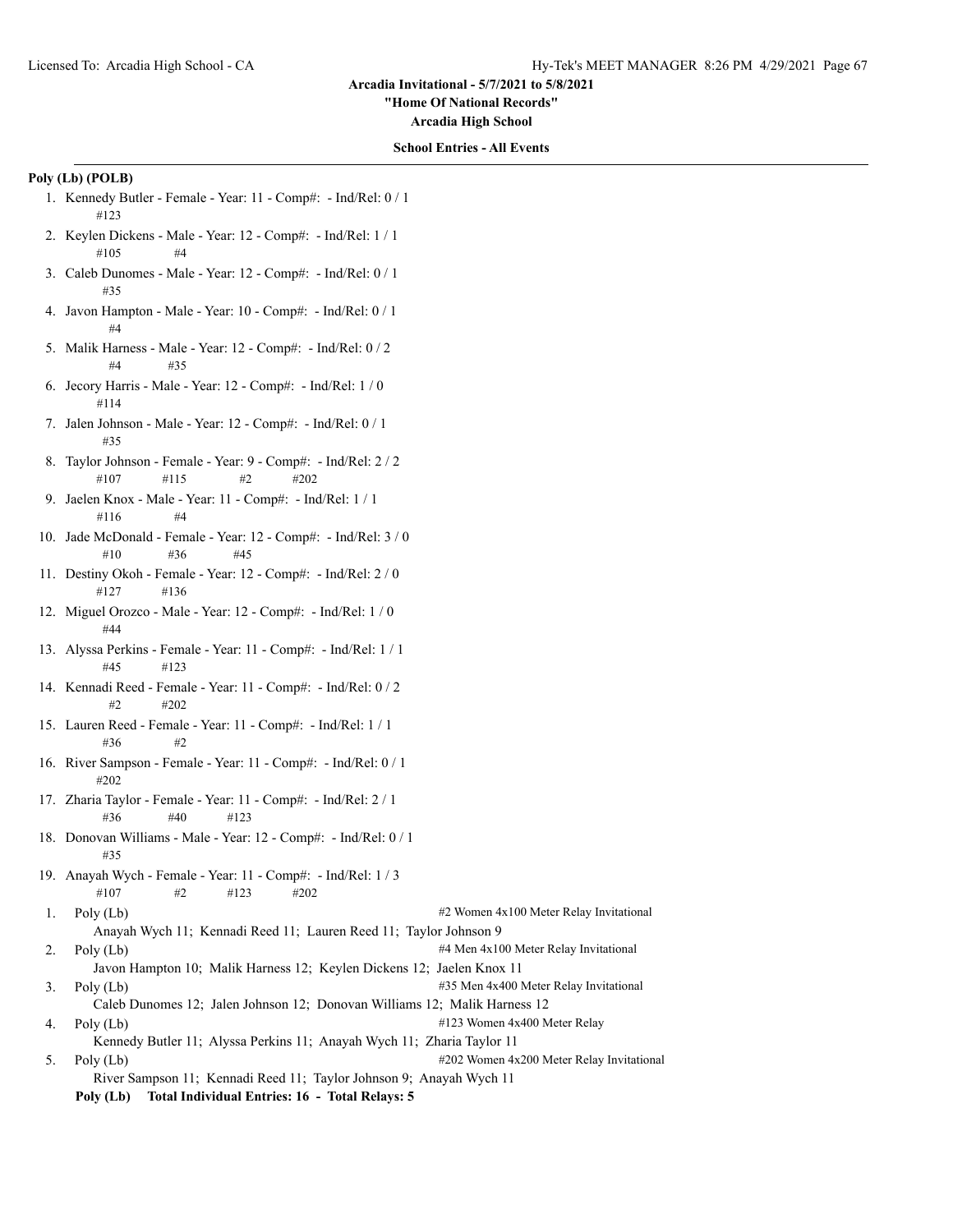**"Home Of National Records"**

**Arcadia High School**

## **School Entries - All Events**

# **Poway (POWA)**

- 1. Alyssa Bean Female Year: 11 Comp#: Ind/Rel: 1 / 2 #115 #24 #123
- 2. Tessa Buswell Female Year: 9 Comp#: Ind/Rel: 1 / 2 #109 #24 #123
- 3. Sophia Chittle Female Year: 11 Comp#: Ind/Rel: 0 / 1 #24
- 4. Avery Hilliard Female Year: 10 Comp#: Ind/Rel: 1 / 0 #42
- 5. Maxwell Jefferson Male Year: 12 Comp#: Ind/Rel: 2 / 0 #105 #114
- 6. Indiana Langford Female Year: 11 Comp#: Ind/Rel: 0 / 1 #123
- 7. Eleanor Raibert Female Year: 10 Comp#: Ind/Rel: 1 / 0 #131
- 8. Mackenzie Rogers Female Year: 11 Comp#: Ind/Rel: 1 / 2 #213 #24 #123
- 9. Evangeline Thomsom Female Year: 10 Comp#: Ind/Rel: 1 / 0 #131
- 10. Camren Willis Male Year: 12 Comp#: Ind/Rel: 1 / 0 #44
- 1. Poway **2018** Poway **2018** Poway **2018** Poway **2018** Poway **21 Distance Medley Invitational** Sophia Chittle 11; Alyssa Bean 11; Tessa Buswell 9; Mackenzie Rogers 11
- 2. Poway  $\frac{4123 \text{ Women } 4x400 \text{meter}$  Relay

Tessa Buswell 9; Indiana Langford 11; Mackenzie Rogers 11; Alyssa Bean 11 **Poway Total Individual Entries: 9 - Total Relays: 2**

#### **Rancho Bernardo (RBER)**

- 1. Ashley Callahan Female Year: 12 Comp#: Ind/Rel: 1 / 0 #42
- 2. Jacey Farmer Female Year: 11 Comp#: Ind/Rel: 1 / 0 #103
- 3. Deven Martin Male Year: 12 Comp#: Ind/Rel: 1 / 0 #39
- 4. Savannah Mbamo Female Year: 12 Comp#: Ind/Rel: 1 / 0 #136
- 5. Charlotte O'Connor Female Year: 11 Comp#: Ind/Rel: 1 / 0 #131
- 6. Melodie Quiroz Female Year: 11 Comp#: Ind/Rel: 1 / 0 #42

**Rancho Bernardo Total Individual Entries: 6 - Total Relays: 0**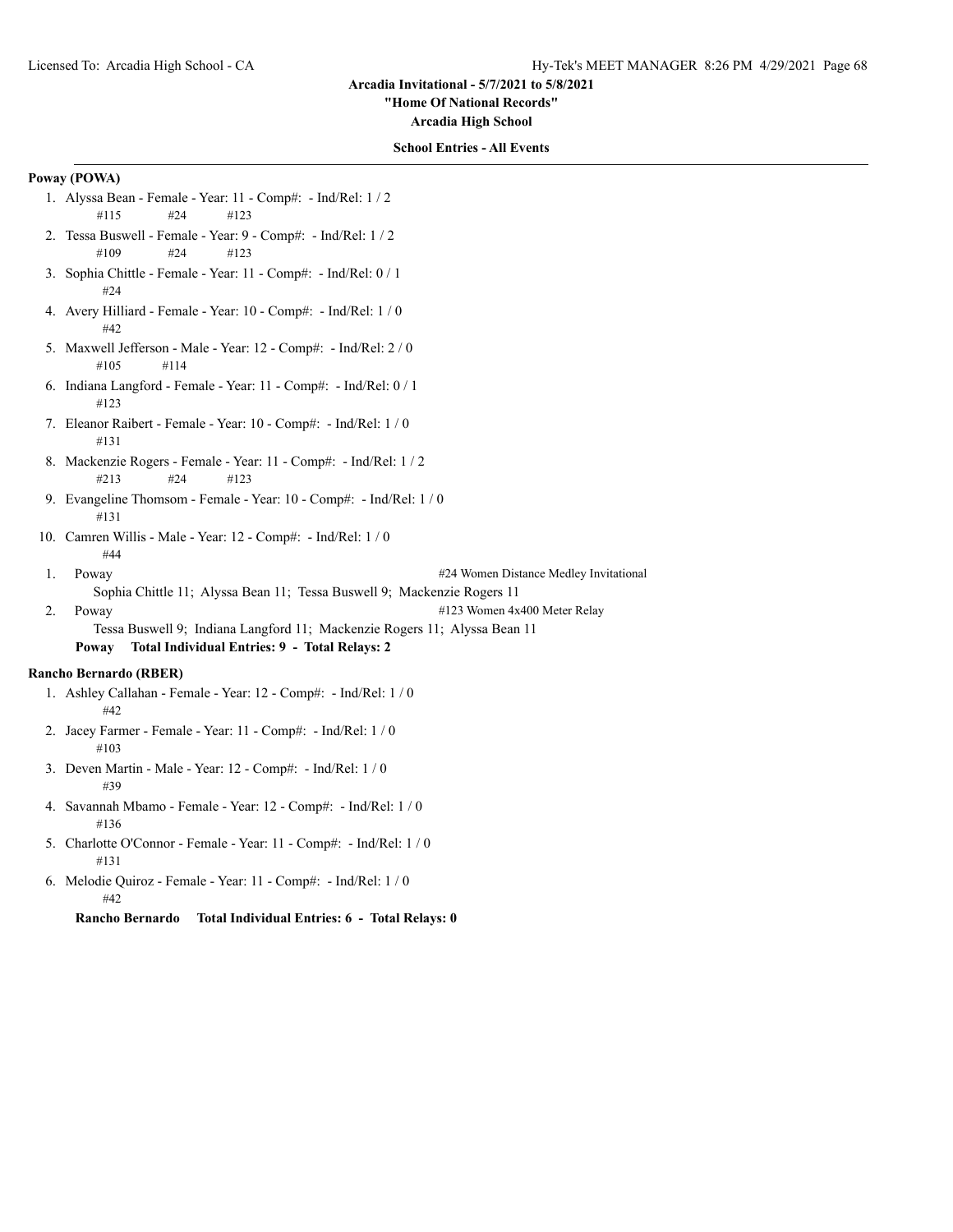**"Home Of National Records"**

**Arcadia High School**

## **School Entries - All Events**

## **Rancho Cucamonga (RACU)**

- 1. Glenn Bell Male Year: 11 Comp#: Ind/Rel: 0 / 1 #122
- 2. Hunter Bond Male Year: 11 Comp#: Ind/Rel: 0 / 1 #204
- 3. Nathan England Male Year: 12 Comp#: Ind/Rel: 1 / 1 #104 #122
- 4. Tristyn Flores Male Year: 12 Comp#: Ind/Rel: 2 / 2 #108 #116 #3 #204
- 5. Matthew Nolan Male Year: 12 Comp#: Ind/Rel: 0 / 1 #122
- 6. Jacob Orta Male Year: 10 Comp#: Ind/Rel: 0 / 1 #122
- 7. Allie Scimia Female Year: 12 Comp#: Ind/Rel: 1 / 0 #213
- 8. Donovan Stewart Male Year: 12 Comp#: Ind/Rel: 2 / 2 #14 #28 #3 #204
- 9. Bryson Williams Male Year: 11 Comp#: Ind/Rel: 1 / 1  $#44$   $#3$
- 10. Jordan Williams Male Year: 12 Comp#: Ind/Rel: 0 / 2 #3 #204
- 1. Rancho Cucamonga **1. 1. 1. Rancho Cucamonga 43 Men 4x100 Meter Relay Seeded** Jordan Williams 12; Tristyn Flores 12; Bryson Williams 11; Donovan Stewart 12 2. Rancho Cucamonga **122 Men** Distance Medley Glenn Bell 11; Nathan England 12; Jacob Orta 10; Matthew Nolan 12 3. Rancho Cucamonga **1988** Men 4x200 Meter Relay Invitational
- Jordan Williams 12; Tristyn Flores 12; Hunter Bond 11; Donovan Stewart 12 **Rancho Cucamonga Total Individual Entries: 7 - Total Relays: 3**

## **Redlands East Val (REEA)**

- 1. Corey Ford Male Year: 11 Comp#: Ind/Rel: 0 / 2 #33 #206
- 2. Matthew Hornung Male Year: 12 Comp#: Ind/Rel: 1 / 2 #104 #33 #206
- 3. Liam Mapes Male Year: 12 Comp#: Ind/Rel: 0 / 2 #33 #206
- 4. Simon Opsahl Male Year: 12 Comp#: Ind/Rel: 1 / 2  $\#30 \qquad \#33 \qquad \#206$
- 1. Redlands East Val #33 Men Distance Medley Invitational Matthew Hornung 12; Corey Ford 11; Liam Mapes 12; Simon Opsahl 12 2. Redlands East Val #206 Men 4x800 Meter Relay Invitational Matthew Hornung 12; Corey Ford 11; Liam Mapes 12; Simon Opsahl 12
	- **Redlands East Val Total Individual Entries: 2 Total Relays: 2**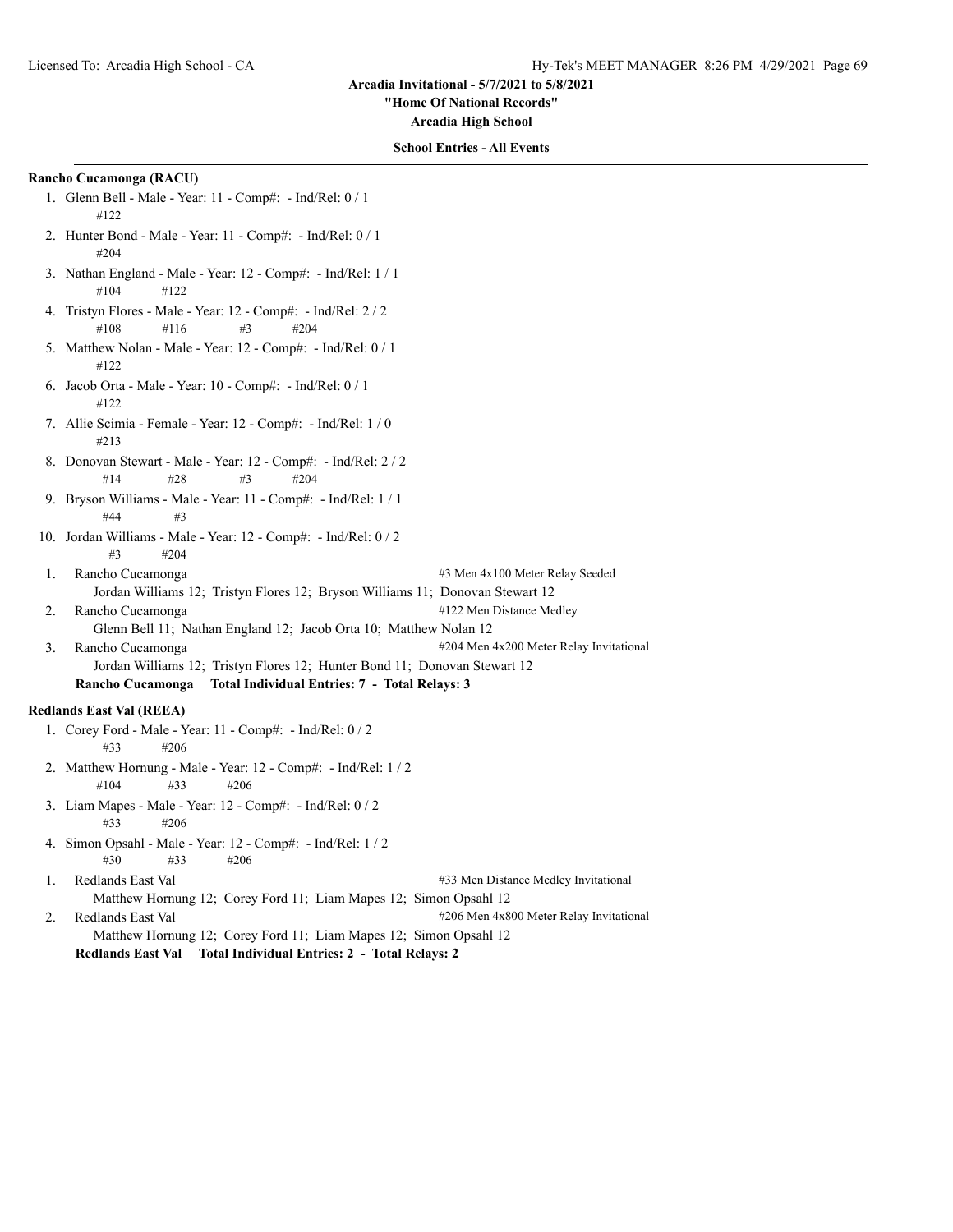**"Home Of National Records"**

**Arcadia High School**

## **School Entries - All Events**

## **Redondo (REDO)**

- 1. Montgomery Allison Female Year: 12 Comp#: Ind/Rel: 1 / 2 #109 #24 #205
- 2. Julia Ausland Female Year: 12 Comp#: Ind/Rel: 0 / 1 #1
- 3. Amber Autry Female Year: 12 Comp#: Ind/Rel: 0 / 1 #1
- 4. Lila Braff Female Year: 12 Comp#: Ind/Rel: 0 / 1 #1
- 5. Christopher Burns Male Year: 12 Comp#: Ind/Rel: 0 / 1 #122
- 6. Julia Butler Female Year: 11 Comp#: Ind/Rel: 0 / 1 #205
- 7. Eve Divinity Female Year: 11 Comp#: Ind/Rel: 1 / 1 #36 #1
- 8. Savannah Duke Female Year: 10 Comp#: Ind/Rel: 0 / 1 #24
- 9. Nathan Gries Male Year: 12 Comp#: Ind/Rel: 0 / 1 #206
- 10. Jacob Hernandez Male Year: 12 Comp#: Ind/Rel: 0 / 2 #122 #206
- 11. Vivian Martinez Female Year: 11 Comp#: Ind/Rel: 0 / 2 #24 #205
- 12. Aaron Thomas Male Year: 10 Comp#: Ind/Rel: 0 / 2 #122 #206
- 13. Victoria Valenzuela Female Year: 11 Comp#: Ind/Rel: 0 / 2 #24 #205
- 14. Ryder Want Male Year: 10 Comp#: Ind/Rel: 0 / 2 #122 #206
- 
- 1. Redondo #1 Women 4x100 Meter Relay Seeded Eve Divinity 11; Lila Braff 12; Julia Ausland 12; Amber Autry 12
- 2. Redondo **2. Automobilism and 24 Women Distance Medley Invitational**
- Victoria Valenzuela 11; Savannah Duke 10; Vivian Martinez 11; Montgomery Allison 12
- 3. Redondo #122 Men Distance Medley
- Ryder Want 10; Christopher Burns 12; Jacob Hernandez 12; Aaron Thomas 10 4. Redondo **1205 Women 4x800 Meter Relay Invitational** Victoria Valenzuela 11; Julia Butler 11; Vivian Martinez 11; Montgomery Allison 12
- 5. Redondo **1206 Men 4x800 Meter Relay Invitational** Ryder Want 10; Nathan Gries 12; Aaron Thomas 10; Jacob Hernandez 12 **Redondo Total Individual Entries: 2 - Total Relays: 5**

# **Ripon (RPON)**

1. Landon West - Male - Year: 12 - Comp#: - Ind/Rel: 1 / 0 #112

**Ripon Total Individual Entries: 1 - Total Relays: 0**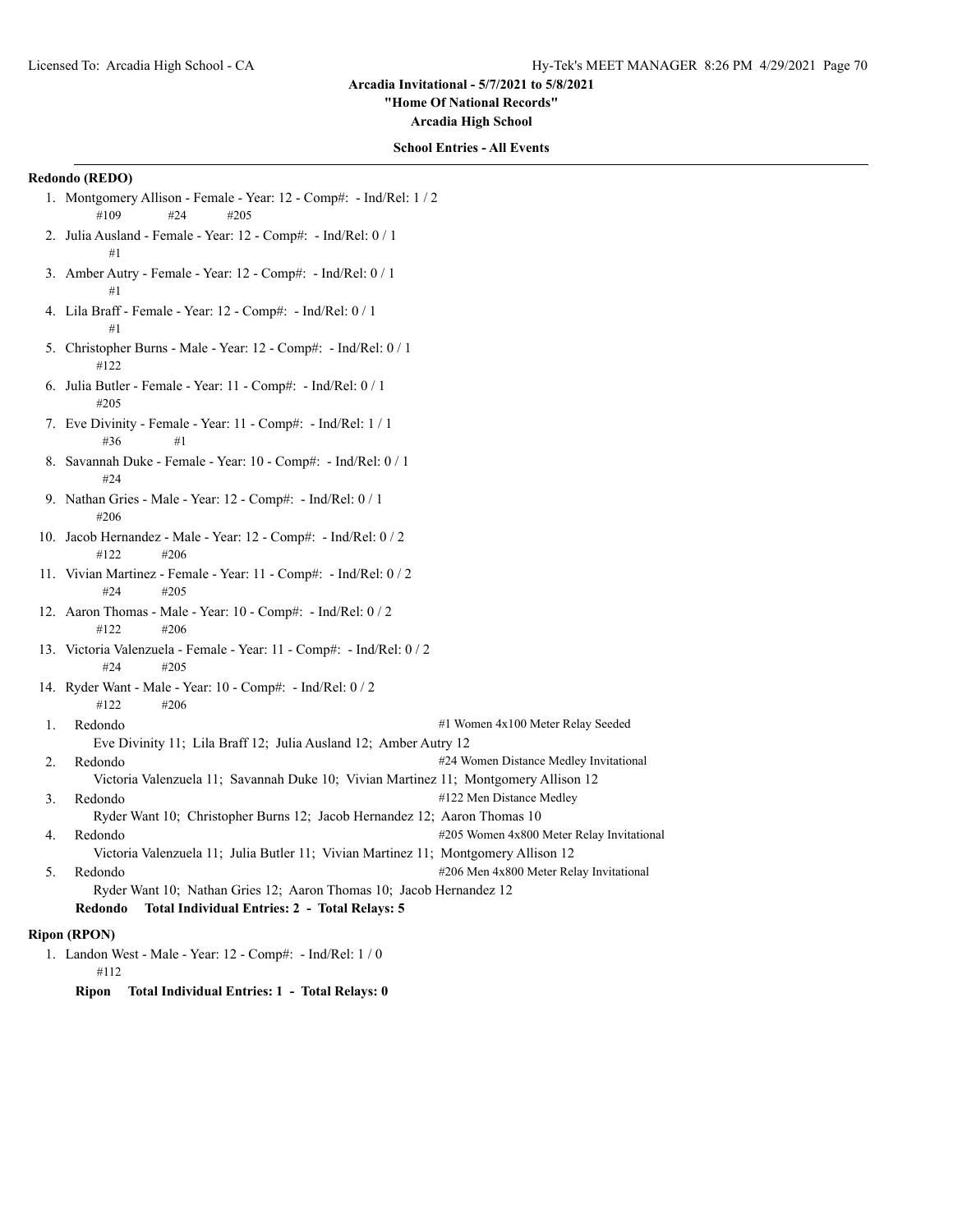**"Home Of National Records"**

**Arcadia High School**

## **School Entries - All Events**

# **Roosevelt (Ss) (ROEL)**

- 1. Joseph Blue Male Year: 12 Comp#: Ind/Rel: 1 / 2 #116 #3 #124
- 2. Jessica Boyd Female Year: 12 Comp#: Ind/Rel: 2 / 2 #107 #113 #2 #34
- 3. Andres Chavez Male Year: 11 Comp#: Ind/Rel: 1 / 0 #104
- 4. Julius Cheek Male Year: 11 Comp#: Ind/Rel: 1 / 0 #114
- 5. Jordyn Crutchfield Female Year: 12 Comp#: Ind/Rel: 1 / 2  $\#111$   $\#2$   $\#34$
- 6. Patrick Effiom Male Year: 12 Comp#: Ind/Rel: 1 / 1 #112 #124
- 7. Cierra Ellis Female Year: 11 Comp#: Ind/Rel: 1 / 1 #115 #34
- 8. Jaylend Howard Male Year: 12 Comp#: Ind/Rel: 1 / 0 #116
- 9. Naomi Johnson Female Year: 11 Comp#: Ind/Rel: 3 / 2 #13 #19 #25 #2 #34
- 10. Dakota Minor Female Year: 11 Comp#: Ind/Rel: 1 / 1 #115 #2
- 11. Darrian Minor Male Year: 12 Comp#: Ind/Rel: 0 / 1 #3
- 12. Hunter O'Brian Male Year: 12 Comp#: Ind/Rel: 1 / 0 #43
- 13. Karyssa Owens Female Year: 11 Comp#: Ind/Rel: 1 / 0 #47
- 14. Sophia Perez Female Year: 12 Comp#: Ind/Rel: 1 / 0 #42
- 15. Elijah Salone Male Year: 12 Comp#: Ind/Rel: 0 / 1 #124
- 16. Aiden Stalnecker Male Year: 11 Comp#: Ind/Rel: 1 / 1  $\#108$   $\#3$
- 17. Johnathan Thomas Male Year: 12 Comp#: Ind/Rel: 0 / 2 #3 #124
- 1. Roosevelt (Ss)  $\#2$  Women 4x100 Meter Relay Invitational Jessica Boyd 12; Naomi Johnson 11; Jordyn Crutchfield 12; Dakota Minor 11 2. Roosevelt (Ss)  $\qquad$  #3 Men 4x100 Meter Relay Seeded
- Darrian Minor 12; Johnathan Thomas 12; Joseph Blue 12; Aiden Stalnecker 11
- 3. Roosevelt (Ss)  $\qquad$  #34 Women 4x400 Meter Relay Invitational
	- Jordyn Crutchfield 12; Jessica Boyd 12; Cierra Ellis 11; Naomi Johnson 11
- 4. Roosevelt (Ss)  $\#124$  Men 4x400 Meter Relay
	- Joseph Blue 12; Patrick Effiom 12; Elijah Salone 12; Johnathan Thomas 12

**Roosevelt (Ss) Total Individual Entries: 17 - Total Relays: 4**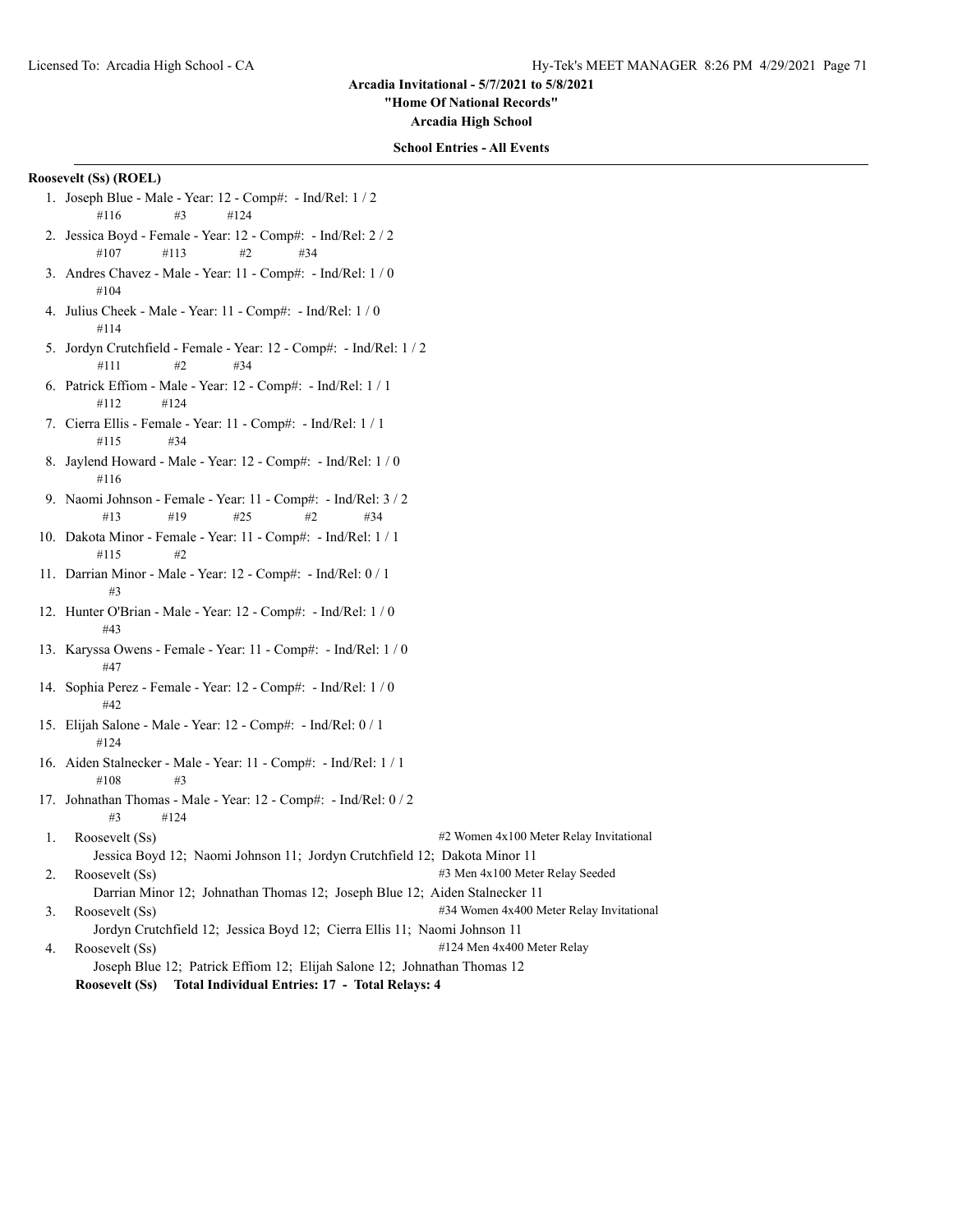#### **"Home Of National Records"**

**Arcadia High School**

## **School Entries - All Events**

# **Royal (ROYL)**

- 1. Roberto Alvarez Male Year: 11 Comp#: Ind/Rel: 0 / 1 #215
- 2. Jonah Bazarkanian Male Year: 10 Comp#: Ind/Rel: 1 / 0 #9
- 3. Jonah Bazerkanian Male Year: 10 Comp#: Ind/Rel: 0 / 1 #215
- 4. Angus Fitzgerald Male Year: 12 Comp#: Ind/Rel: 1 / 1 #30 #215
- 5. Matthew Russell Male Year: 12 Comp#: Ind/Rel: 1 / 1 #17 #215
- 
- 1. Royal **1.** Royal **1.** Royal **1.** Royal **1.** Royal **1.** Royal **1.** Royal **1.** Royal **1.** Royal **1.** Royal **1.** Royal **1.** Royal **1.** Royal **1.** Royal **1.** Royal **1.** Royal **1.** Royal **1.** Royal **1.** Royal **1.** Royal **1.** 
	- Roberto Alvarez 11; Jonah Bazerkanian 10; Matthew Russell 12; Angus Fitzgerald 12
	- **Royal Total Individual Entries: 3 Total Relays: 1**

## **Sacred Hrt Prep (SHPR)**

- 1. Luci Lambert Female Year: 12 Comp#: Ind/Rel: 2 / 2 #16 #103 #205 #216
- 2. Janie Morganroth Female Year: 11 Comp#: Ind/Rel: 0 / 2 #205 #216
- 3. Lucy Paynter Female Year: 11 Comp#: Ind/Rel: 0 / 2 #205 #216
- 4. Julia Soderbery Female Year: 10 Comp#: Ind/Rel: 0 / 2 #205 #216
- 1. Sacred Hrt Prep #205 Women 4x800 Meter Relay Invitational Luci Lambert 12; Janie Morganroth 11; Lucy Paynter 11; Julia Soderbery 10
- 2. Sacred Hrt Prep #216 Women 4x1600 Meter Relay Invitational Luci Lambert 12; Janie Morganroth 11; Lucy Paynter 11; Julia Soderbery 10
	- **Sacred Hrt Prep Total Individual Entries: 2 Total Relays: 2**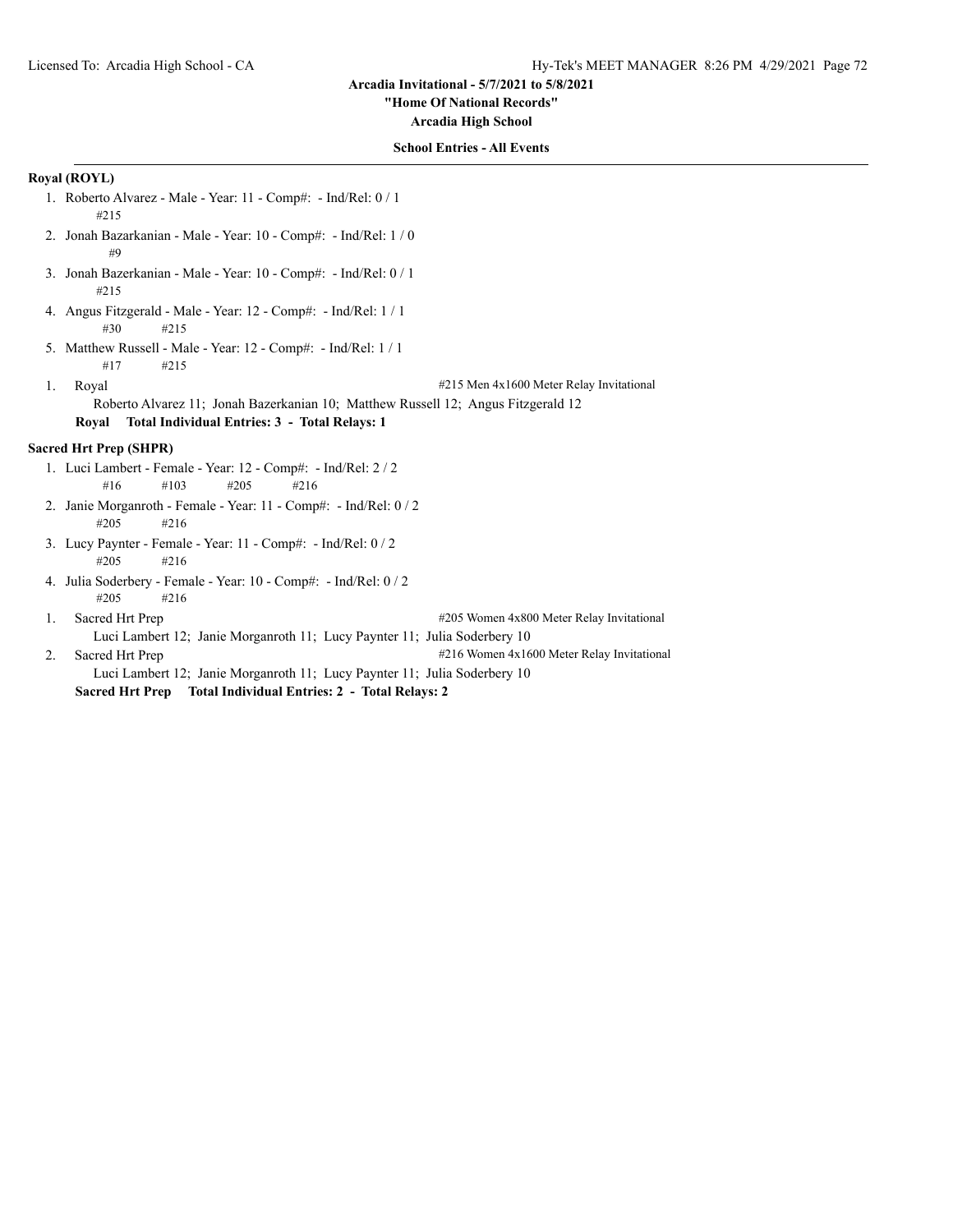**"Home Of National Records"**

**Arcadia High School**

#### **School Entries - All Events**

# **Sage Creek (SACK)**

- 1. Bryce Gilmore Male Year: 11 Comp#: Ind/Rel: 1 / 1 #32 #124
- 2. Maya Grudman Female Year: 12 Comp#: Ind/Rel: 1 / 0 #42
- 3. Elizabeth Hatton Female Year: 11 Comp#: Ind/Rel: 1 / 1 #115 #34
- 4. Malia Leupold Female Year: 10 Comp#: Ind/Rel: 1 / 1 #109 #34
- 5. Brian Maweu-Smalls Male Year: 10 Comp#: Ind/Rel: 0 / 1 #124
- 6. Jacqueline Rausa Female Year: 12 Comp#: Ind/Rel: 0 / 1 #34
- 7. Malik Samul Male Year: 11 Comp#: Ind/Rel: 0 / 1 #124
- 8. Cameron Schmitt Male Year: 12 Comp#: Ind/Rel: 0 / 1 #124
- 9. Stormy Wallace Female Year: 11 Comp#: Ind/Rel: 1 / 0 #31
- 10. Alahna Woodburn Female Year: 12 Comp#: Ind/Rel: 0 / 1 #34
- 1. Sage Creek #34 Women 4x400 Meter Relay Invitational Jacqueline Rausa 12; Elizabeth Hatton 11; Alahna Woodburn 12; Malia Leupold 10 2. Sage Creek #124 Men 4x400 Meter Relay Malik Samul 11; Cameron Schmitt 12; Brian Maweu-Smalls 10; Bryce Gilmore 11

**Sage Creek Total Individual Entries: 5 - Total Relays: 2**

# **San Clemente (SCLE)**

- 1. Cameron Green Female Year: 12 Comp#: Ind/Rel: 0 / 1 #117
- 2. Caroline Hawkes Female Year: 11 Comp#: Ind/Rel: 2 / 1 #19 #115 #117
- 3. Maddie Poole Female Year: 12 Comp#: Ind/Rel: 0 / 1 #117
- 4. Kelsie Yamano Female Year: 12 Comp#: Ind/Rel: 0 / 1 #117
- 1. San Clemente #117 Women Distance Medley Cameron Green 12; Caroline Hawkes 11; Maddie Poole 12; Kelsie Yamano 12

# **San Clemente Total Individual Entries: 2 - Total Relays: 1**

# **San Diego (SAND)**

- 1. Charlize James Female Year: 11 Comp#: Ind/Rel: 2 / 0 #10 #22
- 2. Kaylah McNairy Female Year: 12 Comp#: Ind/Rel: 2 / 0 #38 #136
- 3. Jordyn Wyatt Female Year: 12 Comp#: Ind/Rel: 2 / 0 #127 #136

#### **San Diego Total Individual Entries: 6 - Total Relays: 0**

# **San Dieguito Acad (SADA)**

- 1. Cassandra Cinzori Female Year: 10 Comp#: Ind/Rel: 1 / 0 #131
- 2. Quincy Hansen Female Year: 11 Comp#: Ind/Rel: 1 / 0 #131
	- **San Dieguito Acad Total Individual Entries: 2 Total Relays: 0**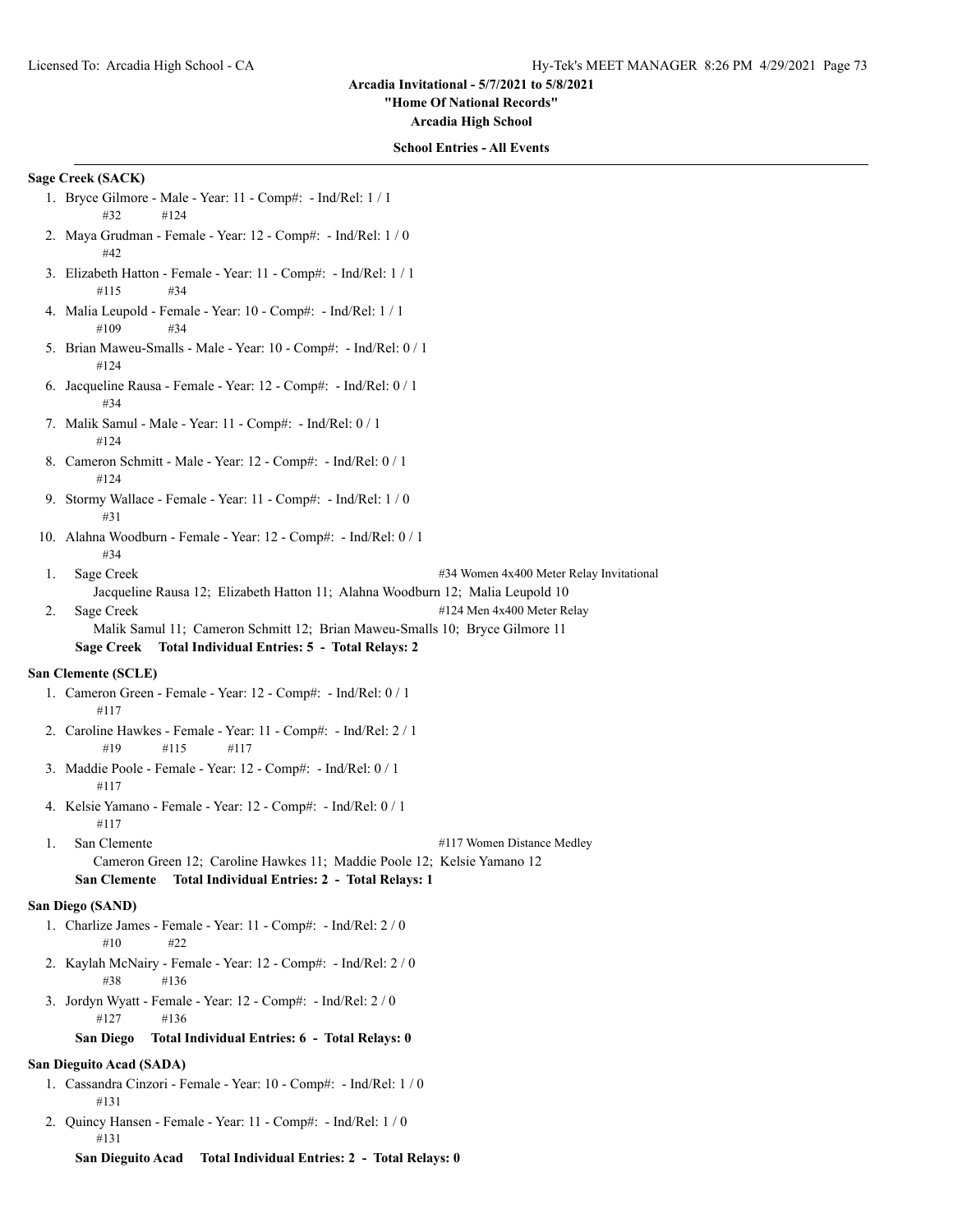**"Home Of National Records"**

**Arcadia High School**

### **School Entries - All Events**

# **San Francisco Unv (SFUN)**

1. Sean Huckleberry - Male - Year: 11 - Comp#: - Ind/Rel: 1 / 0 #37

#### **San Francisco Unv Total Individual Entries: 1 - Total Relays: 0**

#### **San Juan Hills (SJHL)**

- 1. Owen Chon Male Year: 11 Comp#: Ind/Rel: 0 / 1 #102
- 2. Trevor Garrison Male Year: 11 Comp#: Ind/Rel: 0 / 1 #102
- 3. Josh Kato Male Year: 12 Comp#: Ind/Rel: 1 / 0 #43
- 4. Adam Salen Male Year: 12 Comp#: Ind/Rel: 0 / 1 #102
- 5. Austin Williams Male Year: 10 Comp#: Ind/Rel: 0 / 1 #102
- 

1. San Juan Hills #102 Men 4x100 Meter Relay

# Owen Chon 11; Trevor Garrison 11; Adam Salen 12; Austin Williams 10 **San Juan Hills Total Individual Entries: 1 - Total Relays: 1**

# **San Lorenzo Valley (SALV)**

- 1. Nathan Beverly Male Year: 11 Comp#: Ind/Rel: 0 / 1 #124
- 2. Alex Castro-Neri Male Year: 12 Comp#: Ind/Rel: 1 / 1 #116 #124
- 3. Casey Crouch Male Year: 12 Comp#: Ind/Rel: 1 / 1 #110 #124
- 4. Joe Rosenquist Male Year: 12 Comp#: Ind/Rel: 0 / 1 #124
- 5. Kaitlin Seigle Female Year: 10 Comp#: Ind/Rel: 1 / 0 #109

1. San Lorenzo Valley #124 Men 4x400 Meter Relay Alex Castro-Neri 12; Casey Crouch 12; Nathan Beverly 11; Joe Rosenquist 12 **San Lorenzo Valley Total Individual Entries: 3 - Total Relays: 1**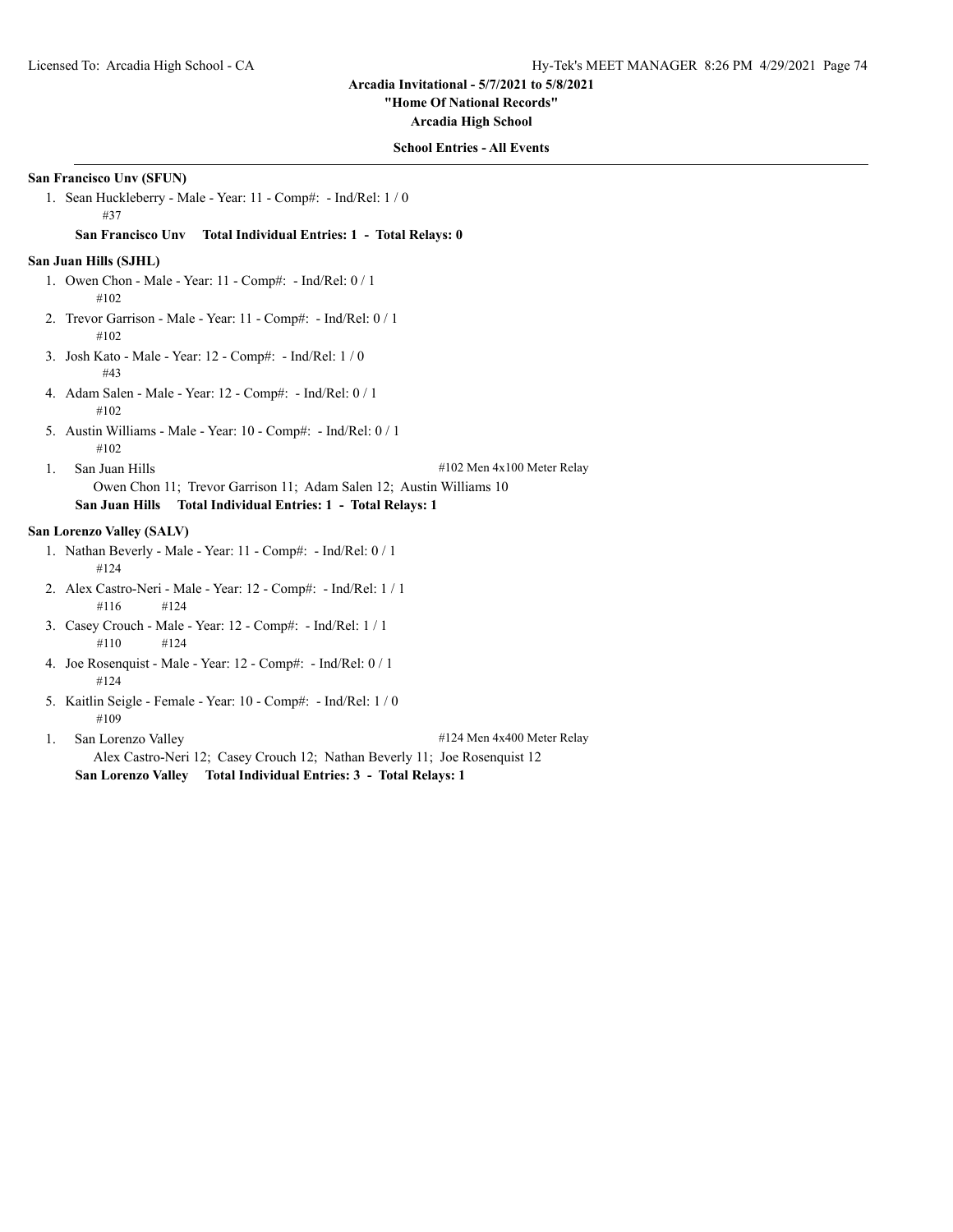**"Home Of National Records"**

**Arcadia High School**

## **School Entries - All Events**

# **San Marcos SD (SMAR)**

- 1. Carlos Alvarez Male Year: 11 Comp#: Ind/Rel: 0 / 1 #33
- 2. Jacob Cunningham Male Year: 12 Comp#: Ind/Rel: 0 / 1 #124
- 3. Trinity Dixon Female Year: 11 Comp#: Ind/Rel: 0 / 1 #123
- 4. Thomas Dolby Male Year: 12 Comp#: Ind/Rel: 0 / 1 #124
- 5. Quinn Harder Male Year: 11 Comp#: Ind/Rel: 0 / 2 #33 #124
- 6. Emma Jelmeland Female Year: 11 Comp#: Ind/Rel: 0 / 1 #123
- 7. Kian Maher Male Year: 11 Comp#: Ind/Rel: 0 / 1 #33
- 8. Ashley Purcell Female Year: 9 Comp#: Ind/Rel: 0 / 1 #123
- 9. Levi Taylor Male Year: 11 Comp#: Ind/Rel: 3 / 2 #104 #110 #214 #33 #124
- 10. Megan Werts Female Year: 10 Comp#: Ind/Rel: 0 / 1 #123
- 1. San Marcos SD  $\qquad$  #33 Men Distance Medley Invitational Carlos Alvarez 11; Kian Maher 11; Quinn Harder 11; Levi Taylor 11 2. San Marcos SD  $\#123$  Women 4x400 Meter Relay
- Emma Jelmeland 11; Megan Werts 10; Ashley Purcell 9; Trinity Dixon 11
- 3. San Marcos SD  $\frac{4124 \text{ Men } 4x400 \text{ Meter} \text{Relay}}{}$ 
	- Thomas Dolby 12; Jacob Cunningham 12; Quinn Harder 11; Levi Taylor 11 **San Marcos SD Total Individual Entries: 3 - Total Relays: 3**

# **San Pasqual (SAPA)**

1. Elise Miller - Female - Year: 12 - Comp#: - Ind/Rel: 2 / 0 #36 #45

#### **San Pasqual Total Individual Entries: 2 - Total Relays: 0**

# **San Ramon Valley (SARV)**

1. Sofia Tavella - Female - Year: 11 - Comp#: - Ind/Rel: 1 / 0 #213

**San Ramon Valley Total Individual Entries: 1 - Total Relays: 0**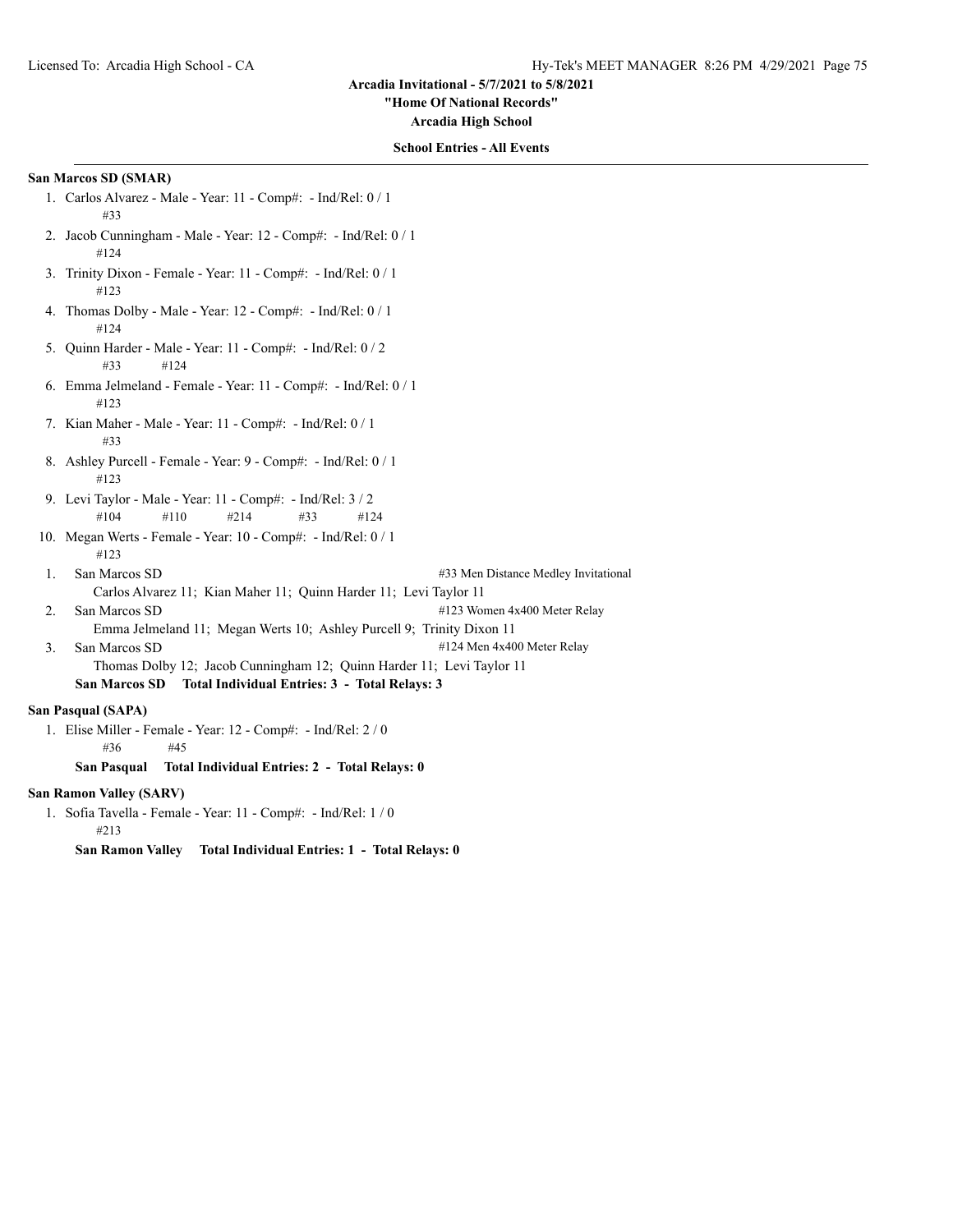**"Home Of National Records"**

**Arcadia High School**

## **School Entries - All Events**

# **Sanger (SANG)**

- 1. Benjamin Awad Male Year: 12 Comp#: Ind/Rel: 0 / 1 #215
- 2. Sienna Bianchi Female Year: 11 Comp#: Ind/Rel: 1 / 3 #109 #24 #205 #216
- 3. Kaley Cardenas Female Year: 12 Comp#: Ind/Rel: 1 / 3 #109 #24 #205 #216
- 4. Edward Castillo Male Year: 10 Comp#: Ind/Rel: 0 / 1 #33
- 5. Rebeca Coronado Female Year: 12 Comp#: Ind/Rel: 1 / 3 #109 #24 #205 #216
- 6. Daniel Galvez Male Year: 9 Comp#: Ind/Rel: 1 / 2 #9 #33 #215
- 7. Leah Mendibles Female Year: 10 Comp#: Ind/Rel: 0 / 3 #24 #205 #216
- 8. Jayden Olea Male Year: 12 Comp#: Ind/Rel: 1 / 2 #214 #33 #215
- 9. Emanuel Salas Male Year: 11 Comp#: Ind/Rel: 2 / 2 #17 #32 #33 #215
- 10. McKaley Yost Female Year: 12 Comp#: Ind/Rel: 1 / 0 #106
- 1. Sanger #24 Women Distance Medley Invitational Sienna Bianchi 11; Leah Mendibles 10; Kaley Cardenas 12; Rebeca Coronado 12 2. Sanger **12. Sanger 12. Sanger 12. Sanger** #33 Men Distance Medley Invitational Daniel Galvez 9; Edward Castillo 10; Emanuel Salas 11; Jayden Olea 12
- 3. Sanger #205 Women 4x800 Meter Relay Invitational Kaley Cardenas 12; Leah Mendibles 10; Sienna Bianchi 11; Rebeca Coronado 12 4. Sanger #215 Men 4x1600 Meter Relay Invitational
	- Jayden Olea 12; Daniel Galvez 9; Benjamin Awad 12; Emanuel Salas 11
- 5. Sanger #216 Women 4x1600 Meter Relay Invitational Sienna Bianchi 11; Kaley Cardenas 12; Leah Mendibles 10; Rebeca Coronado 12 **Sanger Total Individual Entries: 8 - Total Relays: 5**

#### **Santa Fe Chr (SANF)**

- 1. Alex Bobowski Male Year: 11 Comp#: Ind/Rel: 1 / 0 #214
- 2. Ryan Todd Male Year: 12 Comp#: Ind/Rel: 1 / 0 #214
- 3. Mark Trammell Male Year: 11 Comp#: Ind/Rel: 1 / 0 #214

**Santa Fe Chr Total Individual Entries: 3 - Total Relays: 0**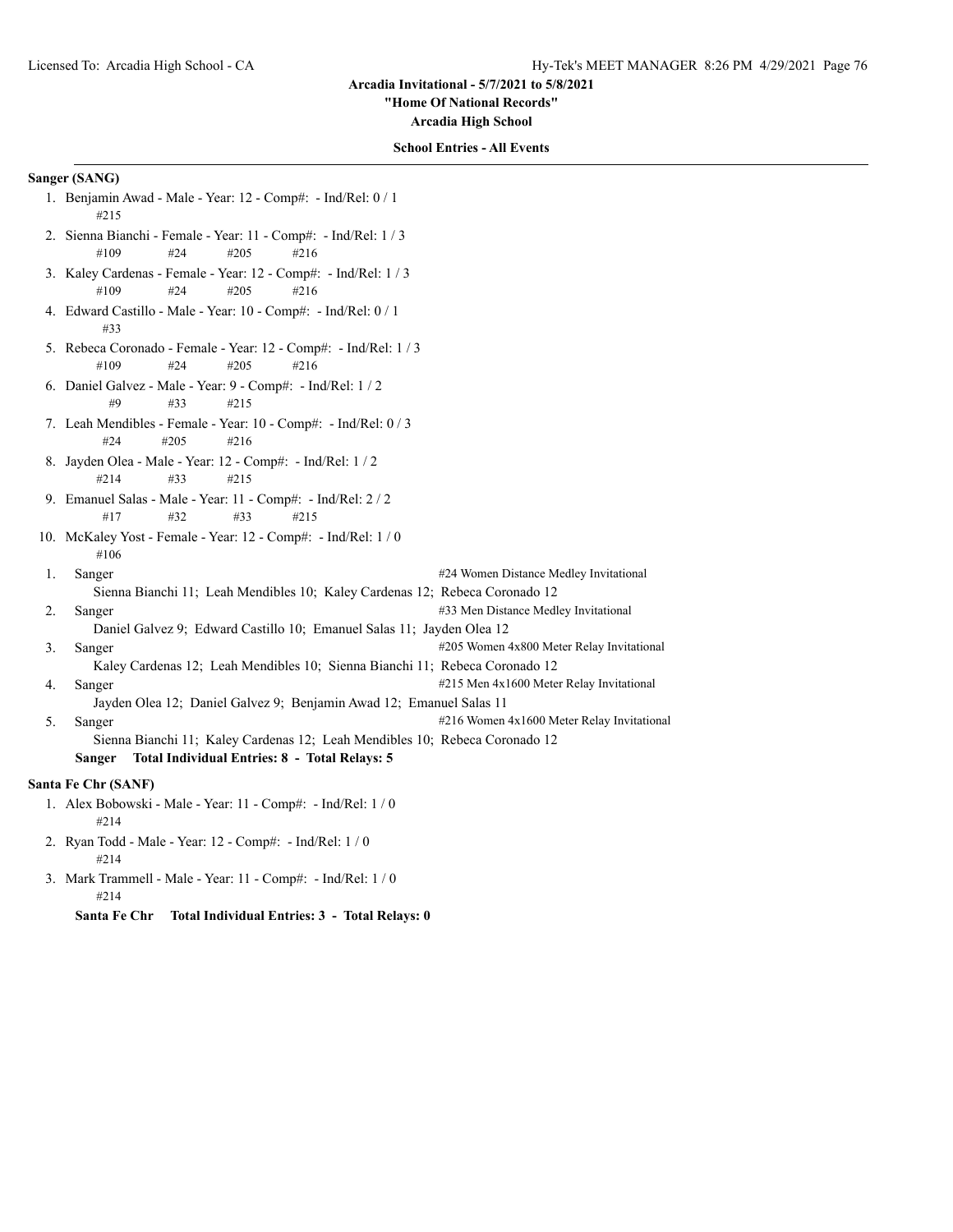**"Home Of National Records"**

**Arcadia High School**

### **School Entries - All Events**

## **Santa Margarita (STMA)**

- 1. Nathalie Barnes Female Year: 12 Comp#: Ind/Rel: 1 / 0 #131
- 2. McKenna Bradley Female Year: 12 Comp#: Ind/Rel: 1 / 2 #16 #117 #123
- 3. Faith George Female Year: 9 Comp#: Ind/Rel: 0 / 2 #117 #123
- 4. Shayne Hall Female Year: 10 Comp#: Ind/Rel: 0 / 2 #117 #123
- 5. Mason Koch Male Year: 11 Comp#: Ind/Rel: 0 / 1 #124
- 6. Lydia Major Female Year: 10 Comp#: Ind/Rel: 0 / 1 #123
- 7. Roman Mendoza Male Year: 10 Comp#: Ind/Rel: 0 / 1 #124
- 8. Jake Quinlan Male Year: 12 Comp#: Ind/Rel: 1 / 0 #41
- 9. Kendall Saeger Female Year: 12 Comp#: Ind/Rel: 2 / 1 #103 #109 #117
- 10. Tyler Whitman Male Year: 12 Comp#: Ind/Rel: 0 / 1 #124
- 1. Santa Margarita **1. Santa Margarita 1. Santa Margarita 1. Santa Margarita 1. Santa Margarita 1. Santa Margarita 1. Santa Margarita 1. Santa Margarita 1. Santa Margarita 1. Santa Margarita 1. Santa Marg** McKenna Bradley 12; Shayne Hall 10; Faith George 9; Kendall Saeger 12 2. Santa Margarita #123 Women 4x400 Meter Relay
	- Lydia Major 10; Faith George 9; Shayne Hall 10; McKenna Bradley 12
- 3. Santa Margarita #124 Men 4x400 Meter Relay
	- Mason Koch 11; Roman Mendoza 10; Tyler Whitman 12
	- **Santa Margarita Total Individual Entries: 5 Total Relays: 3**

# **Santiago (Cor) (SNTG)**

- 1. Brock Adams Male Year: 12 Comp#: Ind/Rel: 0 / 2 #33 #206
- 2. Dylan DeLoyola Male Year: 10 Comp#: Ind/Rel: 0 / 2 #33 #206
- 3. Evan Hild Male Year: 11 Comp#: Ind/Rel: 0 / 2 #33 #206
- 4. Tyler Kaan Male Year: 11 Comp#: Ind/Rel: 0 / 1 #206
- 5. Thomas Scrofano Male Year: 11 Comp#: Ind/Rel: 0 / 1 #33

1. Santiago (Cor) #33 Men Distance Medley Invitational Brock Adams 12; Thomas Scrofano 11; Dylan DeLoyola 10; Evan Hild 11

2. Santiago (Cor) #206 Men 4x800 Meter Relay Invitational Tyler Kaan 11; Evan Hild 11; Dylan DeLoyola 10; Brock Adams 12 **Santiago (Cor) Total Individual Entries: 0 - Total Relays: 2**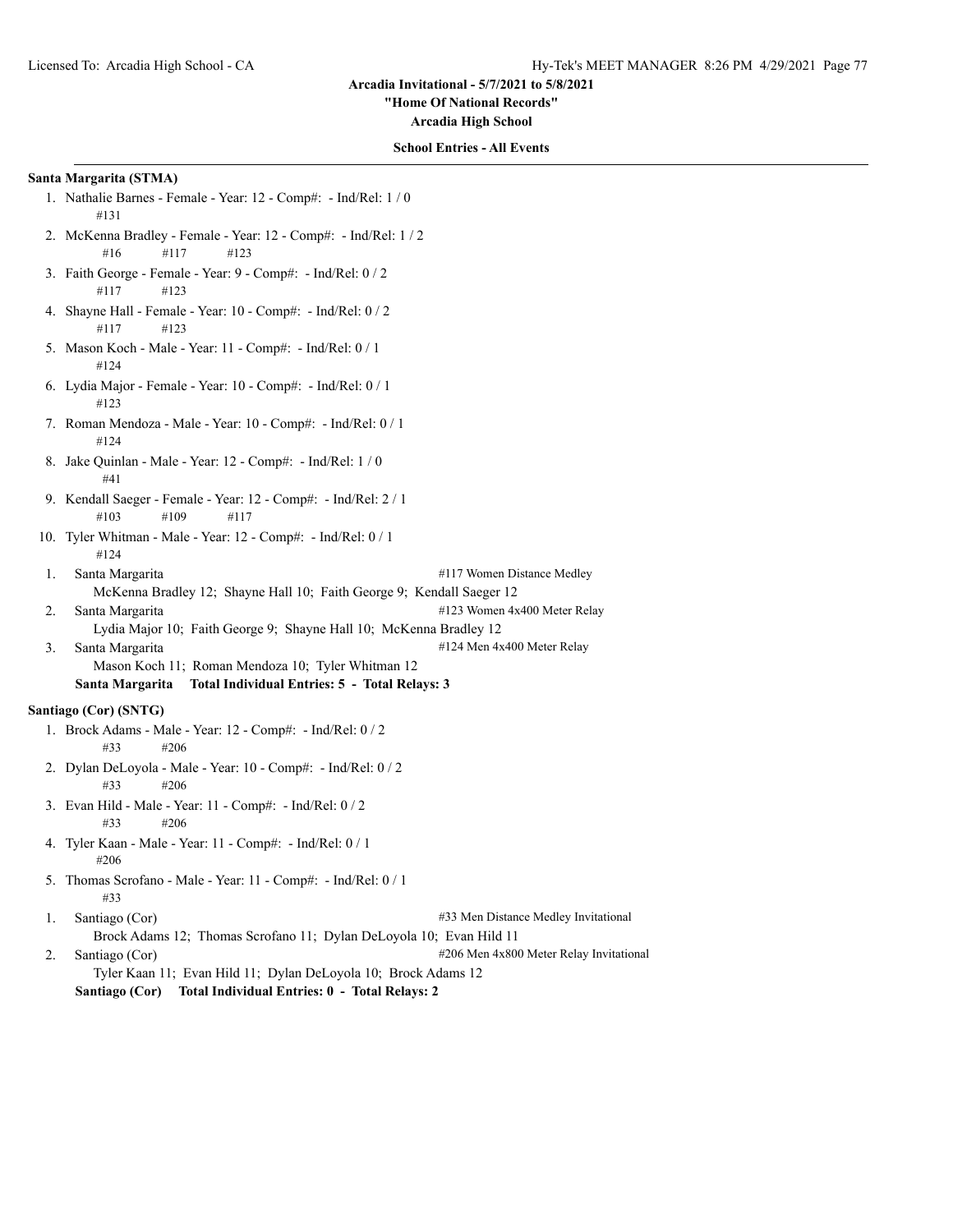**"Home Of National Records"**

**Arcadia High School**

#### **School Entries - All Events**

#### **Saugus (SAUG)**

- 1. Celeste Aguilar Female Year: 12 Comp#: Ind/Rel: 2 / 0 #47 #127
- 2. Isaiah Alvarez Male Year: 12 Comp#: Ind/Rel: 0 / 1 #210
- 3. Brooklyn Bendrat Female Year: 11 Comp#: Ind/Rel: 0 / 2 #24 #216
- 4. Brianna Campbell Female Year: 9 Comp#: Ind/Rel: 0 / 1 #216
- 5. Caleb Cruz Male Year: 10 Comp#: Ind/Rel: 0 / 2 #35 #210
- 6. Brandon Cruz Jr. Male Year: 12 Comp#: Ind/Rel: 1 / 2 #21 #35 #210
- 7. Isabella Duarte Female Year: 11 Comp#: Ind/Rel: 1 / 2 #103 #24 #216
- 8. Hannah Fredericks Female Year: 12 Comp#: Ind/Rel: 2 / 0 #29 #31
- 9. Madison Gesin Female Year: 9 Comp#: Ind/Rel: 0 / 1 #24
- 10. Ronnie Jones Female Year: 12 Comp#: Ind/Rel: 0 / 1 #24
- 11. Brandon Orrick Male Year: 11 Comp#: Ind/Rel: 0 / 1 #35
- 12. John Riley Male Year: 12 Comp#: Ind/Rel: 1 / 0 #105
- 13. Zachariah Turner Male Year: 12 Comp#: Ind/Rel: 1 / 2 #112 #35 #210
- 14. Miranda Velasco Female Year: 11 Comp#: Ind/Rel: 0 / 1 #216
- 1. Saugus **1. Saugus 1. Saugus 1. Saugus 1. Saugus 1. Saugus 1. Saugus 1. Saugus 1. Saugus 1. Saugus 1. Saugus 1. Saugus 1. Saugus 1. Saugus 1. Saugus 1. Saugus 1. Saugus 1. Saugus 1. Saugus 1. Saugus 1. Saugus 1. Saugus 1**
- Ronnie Jones 12; Brooklyn Bendrat 11; Isabella Duarte 11; Madison Gesin 9 2. Saugus **2.** Saugus **2.** Saugus **2.** Saugus **2.** Saugus **2.**  $\frac{1}{2}$  **12.**  $\frac{1}{2}$  **2.**  $\frac{1}{2}$  **2.**  $\frac{1}{2}$  **12.**  $\frac{1}{2}$  **12.**  $\frac{1}{2}$  **12.**  $\frac{1}{2}$  **12.**  $\frac{1}{2}$  **12.**  $\frac{1}{2}$  **12.**  $\frac{1}{2}$  **12.**
- Caleb Cruz 10; Zachariah Turner 12; Brandon Orrick 11; Brandon Cruz Jr. 12 3. Saugus #210 Men 800 Sprint Medley Invitational Isaiah Alvarez 12; Caleb Cruz 10; Brandon Cruz Jr. 12; Zachariah Turner 12
- 4. Saugus **216 Women 4x1600 Meter Relay Invitational** Isabella Duarte 11; Brianna Campbell 9; Brooklyn Bendrat 11; Miranda Velasco 11 **Saugus Total Individual Entries: 8 - Total Relays: 4**

#### **Scotts Valley (SCVA)**

- 1. Amber Boothby Female Year: 10 Comp#: Ind/Rel: 1 / 0 #103
- 2. Ashlyn Boothby Female Year: 9 Comp#: Ind/Rel: 1 / 0 #103
- 3. Austin George Male Year: 11 Comp#: Ind/Rel: 1 / 0 #17
- 4. Jeremy Kain Male Year: 11 Comp#: Ind/Rel: 1 / 0 #30

# **Scotts Valley Total Individual Entries: 4 - Total Relays: 0**

# **Selma (SELM)**

- 1. Malachi Carrasco Male Year: 9 Comp#: Ind/Rel: 1 / 0 #41
	- **Selma Total Individual Entries: 1 Total Relays: 0**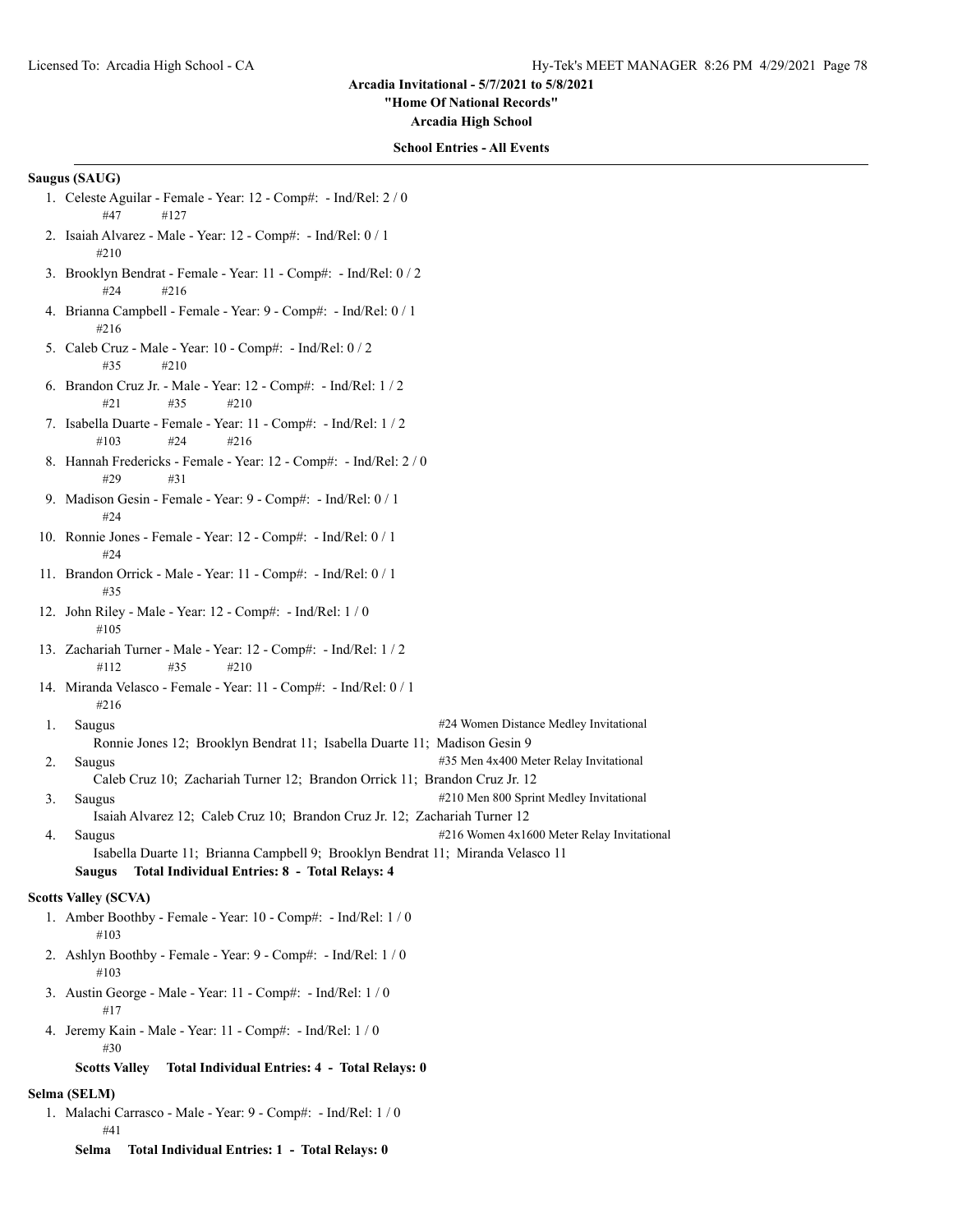**"Home Of National Records"**

**Arcadia High School**

## **School Entries - All Events**

# **Serrano (SERN)**

1. Tiani Goeson - Female - Year: 11 - Comp#: - Ind/Rel: 1 / 0 #31

### **Serrano Total Individual Entries: 1 - Total Relays: 0**

### **Servite (SERV)**

- 1. Noah Avinger Male Year: 12 Comp#: Ind/Rel: 0 / 1 #35
- 2. Brad Riehl Male Year: 12 Comp#: Ind/Rel: 2 / 2 #105 #114 #4 #35
- 3. Elijah Sandoval Male Year: 12 Comp#: Ind/Rel: 2 / 2 #105 #114 #4 #35
- 4. Alex Skalmoski Male Year: 10 Comp#: Ind/Rel: 0 / 1 #4
- 5. Jared Steins Male Year: 11 Comp#: Ind/Rel: 1 / 0 #214
- 6. Max Thomas Male Year: 11 Comp#: Ind/Rel: 2 / 2 #15 #28 #4 #35
- 1. Servite #4 Men 4x100 Meter Relay Invitational

Brad Riehl 12; Alex Skalmoski 10; Elijah Sandoval 12; Max Thomas 11

- 2. Servite **12. Servite** 2. Servite **2. Servite** 2. Servite **2. Servite 2. Servite 2. Servite** 2. Servite 2. Servite 2. Servite 2. Servite 2. Servite 2. Servite 2. Servite 2. Servite 2. Servite 2. Servite 2. Servite 2. Ser Noah Avinger 12; Brad Riehl 12; Elijah Sandoval 12; Max Thomas 11
	- **Servite Total Individual Entries: 7 Total Relays: 2**

### **Shafter (SHAF)**

1. Nicholas Godbehere - Male - Year: 11 - Comp#: - Ind/Rel: 1 / 0 #46

# **Shafter Total Individual Entries: 1 - Total Relays: 0**

#### **Silver Creek (SCRK)**

1. Charlie Dang - Male - Year: 12 - Comp#: - Ind/Rel: 1 / 0 #39

**Silver Creek Total Individual Entries: 1 - Total Relays: 0**

### **Silverado (SILV)**

- 1. Reginald Day Male Year: 12 Comp#: Ind/Rel: 0 / 1 #212
- 2. DaShawn Haskin Male Year: 12 Comp#: Ind/Rel: 1 / 1 #112 #212
- 3. Justyn Jameson Male Year: 11 Comp#: Ind/Rel: 0 / 1 #212
- 4. Ja'Patrick Smith Male Year: 11 Comp#: Ind/Rel: 0 / 1 #212

1. Silverado #212 Men 1600 Sprint Medley Invitational Justyn Jameson 11; DaShawn Haskin 12; Reginald Day 12; Ja'Patrick Smith 11

**Silverado Total Individual Entries: 1 - Total Relays: 1**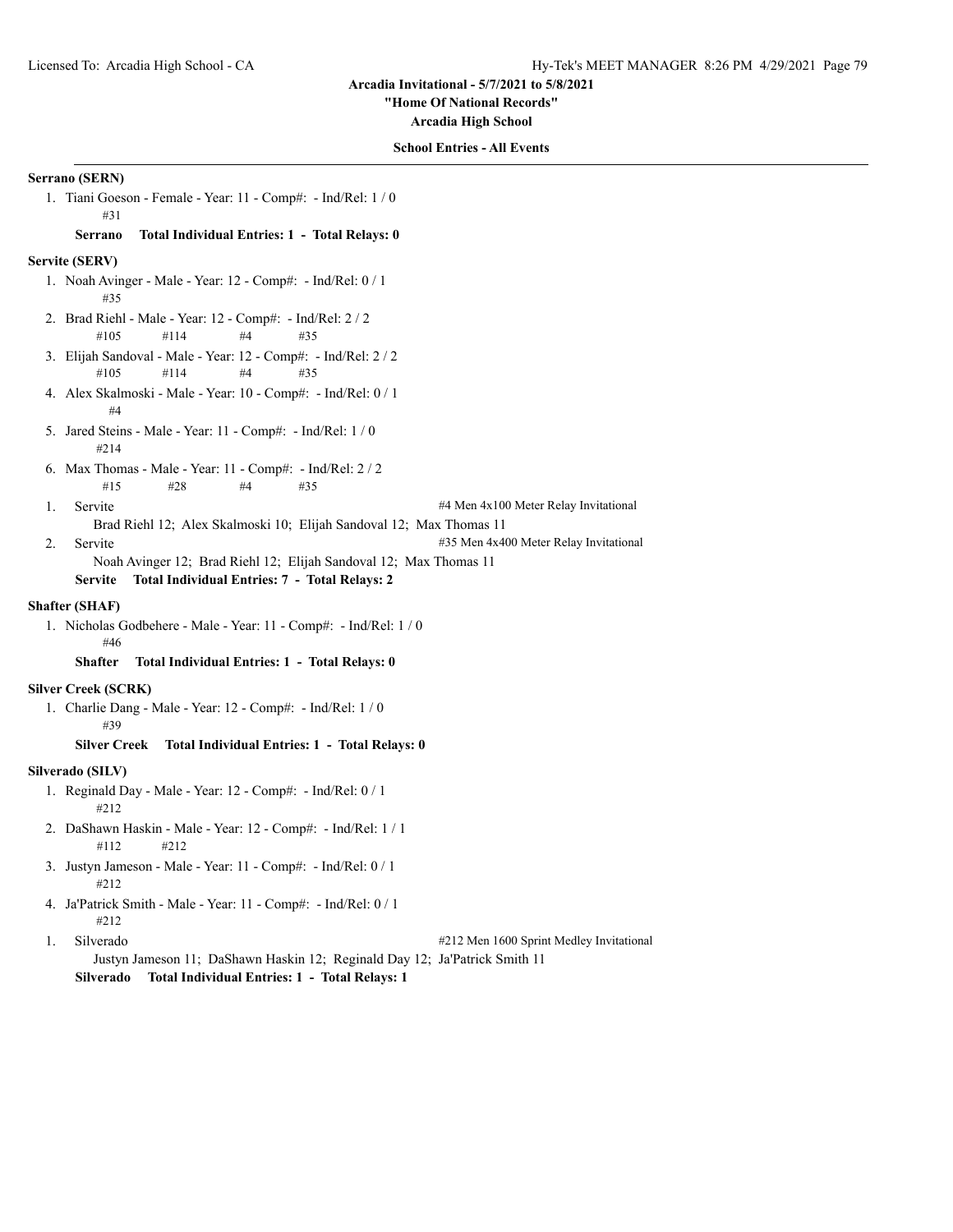**"Home Of National Records"**

**Arcadia High School**

### **School Entries - All Events**

# **Simi Valley (SIVA)**

- 1. Julia Kiesler Female Year: 10 Comp#: Ind/Rel: 1 / 0 #213
- 2. Joey Nations Male Year: 11 Comp#: Ind/Rel: 1 / 0 #41
- 3. Lynette Ruiz Female Year: 12 Comp#: Ind/Rel: 1 / 0 #213
- 4. Jill Walker Female Year: 12 Comp#: Ind/Rel: 1 / 0 #31

# **Simi Valley Total Individual Entries: 4 - Total Relays: 0**

### **Skyline (SKYL)**

- 1. Jonathan Simmons Male Year: 12 Comp#: Ind/Rel: 2 / 0 #21 #110
- 2. De'Saya Smith Female Year: 12 Comp#: Ind/Rel: 1 / 0 #113

**Skyline Total Individual Entries: 3 - Total Relays: 0**

# **Sonora SS (SONR)**

1. Mia Bergman - Female - Year: 12 - Comp#: - Ind/Rel: 1 / 0 #31

**Sonora SS Total Individual Entries: 1 - Total Relays: 0**

# **Soquel (SOQU)**

1. Emma McCain - Female - Year: 12 - Comp#: - Ind/Rel: 1 / 0 #213

**Soquel Total Individual Entries: 1 - Total Relays: 0**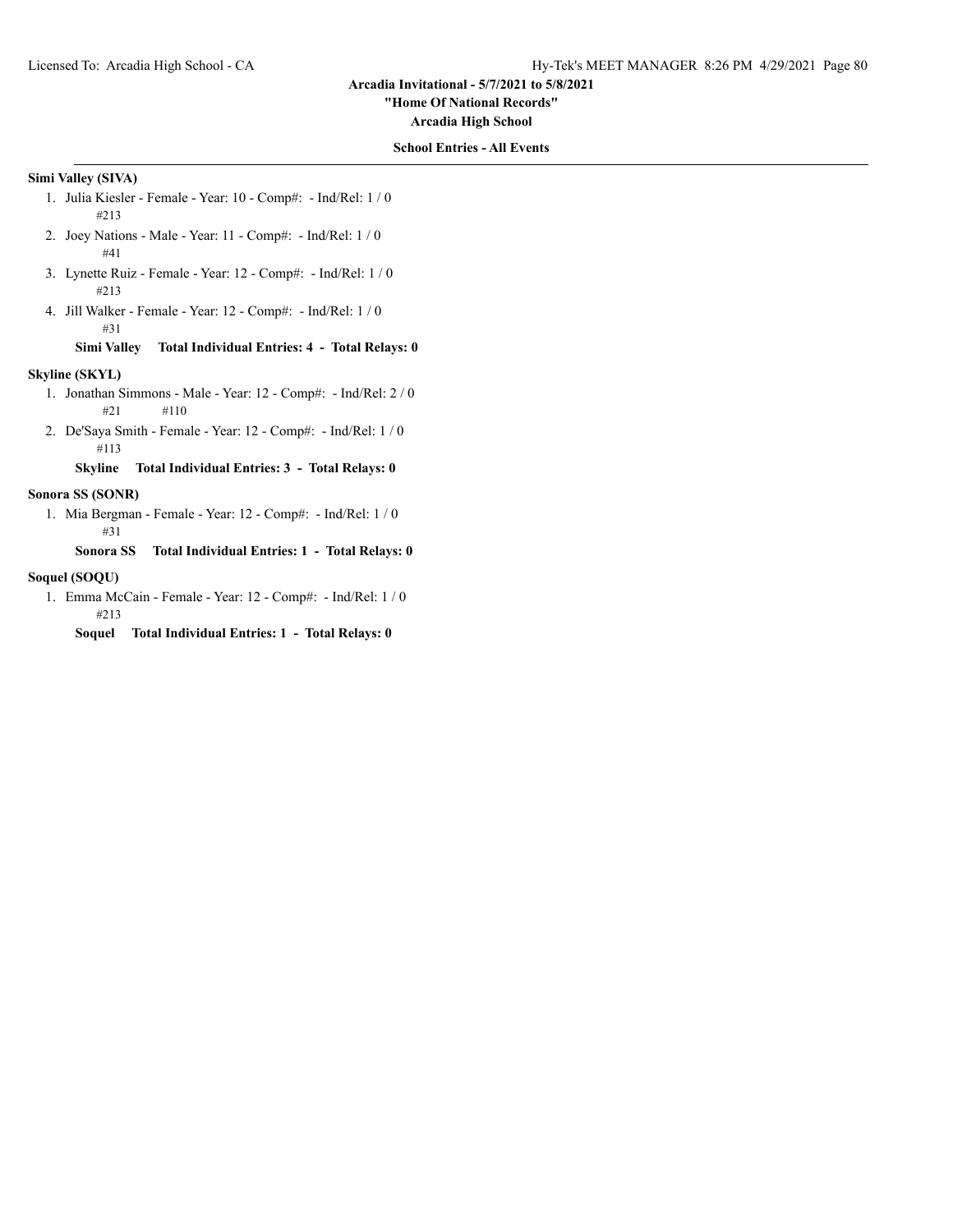**"Home Of National Records"**

**Arcadia High School**

#### **School Entries - All Events**

#### **South Pasadena (SOPA)**

- 1. Liam De Villa Male Year: 11 Comp#: Ind/Rel: 0 / 2 #122 #206
- 2. Skye Harris Female Year: 11 Comp#: Ind/Rel: 0 / 2 #101 #209
- 3. Nik Iwankiw Male Year: 11 Comp#: Ind/Rel: 1 / 0 #135
- 4. Kainoa Jones Male Year: 10 Comp#: Ind/Rel: 0 / 1 #203
- 5. Lyla Keller Female Year: 9 Comp#: Ind/Rel: 0 / 2  $\#101$   $\#209$
- 6. Patrick Latting Male Year: 12 Comp#: Ind/Rel: 1 / 4 #110 #35 #122 #206 #210
- 7. Ella Leeson Female Year: 12 Comp#: Ind/Rel: 0 / 2 #101 #209
- 8. Lionelle Linqueco Jr Male Year: 9 Comp#: Ind/Rel: 0 / 1 #210
- 9. Ferrel Mansano Male Year: 12 Comp#: Ind/Rel: 2 / 2 #108 #112 #35 #203
- 10. Terrel Mansano Male Year: 12 Comp#: Ind/Rel: 0 / 2 #35 #203
- 11. Lindsay Michels Female Year: 12 Comp#: Ind/Rel: 1 / 1 #31 #24
- 12. Sydney Morrow Female Year: 11 Comp#: Ind/Rel: 1 / 1 #103 #24
- 13. Andrew Parkinson Male Year: 12 Comp#: Ind/Rel: 2 / 3 #104 #110 #35 #122 #206
- 14. Annalea Pearson Female Year: 10 Comp#: Ind/Rel: 0 / 3 #24 #101 #209
- 15. Kerrigan Riley Female Year: 11 Comp#: Ind/Rel: 0 / 1 #24
- 16. Dillon Stafford Male Year: 10 Comp#: Ind/Rel: 0 / 2 #203 #210
- 17. Jonathan Stride Male Year: 12 Comp#: Ind/Rel: 0 / 1 #210
- 18. Terrance Sweetman Male Year: 12 Comp#: Ind/Rel: 1 / 0 #37
- 19. Andrew Villapudua Male Year: 12 Comp#: Ind/Rel: 1 / 2 #214 #122 #206
- 1. South Pasadena **1.1.** South Pasadena **1.1.** South Pasadena **1.1.** South Pasadena **1.1.** South Pasadena 1.1. South Pasadena 1.1. South Pasadena 1.1. South Pasadena 1.1. South Pasadena 1.1. South Pasadena 1.1.  $\#24$  Wome Sydney Morrow 11; Annalea Pearson 10; Kerrigan Riley 11; Lindsay Michels 12 2. South Pasadena **1200 and 2000 and 2000 and 2000 and 435 Men** 4x400 Meter Relay Invitational Ferrel Mansano 12; Patrick Latting 12; Andrew Parkinson 12; Terrel Mansano 12 3. South Pasadena **Allows**  $\frac{4101 \text{ Women} 4x100 \text{meter}$  Relay Ella Leeson 12; Skye Harris 11; Annalea Pearson 10; Lyla Keller 9
- 4. South Pasadena #122 Men Distance Medley
- Liam De Villa 11; Andrew Parkinson 12; Patrick Latting 12; Andrew Villapudua 12 5. South Pasadena #203 Men 4x200 Meter Relay Seeded
- Ferrel Mansano 12; Terrel Mansano 12; Dillon Stafford 10; Kainoa Jones 10 6. South Pasadena #206 Men 4x800 Meter Relay Invitational Patrick Latting 12; Andrew Parkinson 12; Liam De Villa 11; Andrew Villapudua 12
- 7. South Pasadena #209 Women 800 Sprint Medley Invitational Ella Leeson 12; Skye Harris 11; Lyla Keller 9; Annalea Pearson 10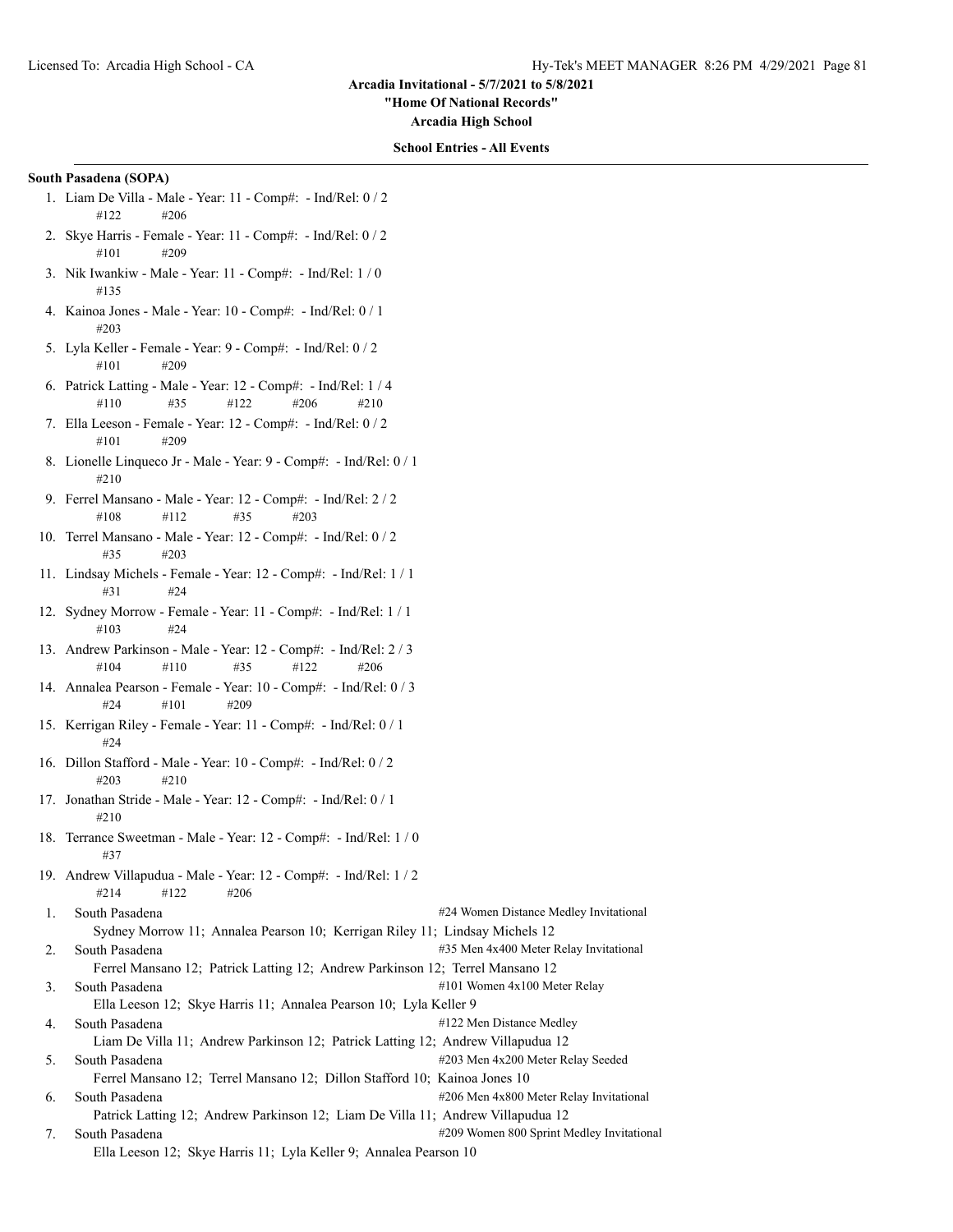**"Home Of National Records"**

**Arcadia High School**

#### **School Entries - All Events**

# **South Pasadena (SOPA)** 8. South Pasadena **8. South Pasadena** #210 Men 800 Sprint Medley Invitational Dillon Stafford 10; Jonathan Stride 12; Lionelle Linqueco Jr 9; Patrick Latting 12 **South Pasadena Total Individual Entries: 10 - Total Relays: 8 South Torrance (SOTO)** 1. Kayla Tassara - Female - Year: 11 - Comp#: - Ind/Rel: 1 / 0 #131 **South Torrance Total Individual Entries: 1 - Total Relays: 0 St. Anthony (STAN)** 1. Asjah Atkinson - Female - Year: 12 - Comp#: - Ind/Rel: 2 / 1 #10 #36 #101 2. Amari Hunt - Female - Year: 11 - Comp#: - Ind/Rel: 0 / 1 #101 3. London Lee - Female - Year: 12 - Comp#: - Ind/Rel: 1 / 1 #45 #101 4. Simone Terry - Female - Year: 11 - Comp#: - Ind/Rel: 0 / 1 #101 1. St. Anthony #101 Women 4x100 Meter Relay Asjah Atkinson 12; Amari Hunt 11; London Lee 12; Simone Terry 11 **St. Anthony Total Individual Entries: 3 - Total Relays: 1 St. Bernard SS (STBE)** 1. Lauryn Williams - Female - Year: 9 - Comp#: - Ind/Rel: 1 / 0 #127 **St. Bernard SS Total Individual Entries: 1 - Total Relays: 0 St. Francis Scp-Ccs (STFR)** 1. Julian Vargas - Male - Year: 11 - Comp#: - Ind/Rel: 1 / 0 #214 **St. Francis Scp-Ccs Total Individual Entries: 1 - Total Relays: 0 St. Francis SJ (SFRA)** 1. Molly Chambers - Female - Year: 12 - Comp#: - Ind/Rel: 1 / 0 #131 2. Tatiana Cornejo - Female - Year: 11 - Comp#: - Ind/Rel: 1 / 2 #109 #205 #216 3. Grace Dunham - Female - Year: 9 - Comp#: - Ind/Rel: 0 / 1 #205 4. Hanna Hekkanen - Female - Year: 12 - Comp#: - Ind/Rel: 0 / 2 #205 #216 5. Reyna Johnson - Female - Year: 12 - Comp#: - Ind/Rel: 2 / 0 #10 #36 6. Claire Silva - Female - Year: 11 - Comp#: - Ind/Rel: 0 / 1 #216 7. Kelsey Sutch - Female - Year: 9 - Comp#: - Ind/Rel: 0 / 1 #205 8. Kayla Towne - Female - Year: 9 - Comp#: - Ind/Rel: 0 / 1 #216 1. St. Francis SJ #205 Women 4x800 Meter Relay Invitational Hanna Hekkanen 12; Kelsey Sutch 9; Grace Dunham 9; Tatiana Cornejo 11 2. St. Francis SJ  $\text{#216}$  Women 4x1600 Meter Relay Invitational Hanna Hekkanen 12; Tatiana Cornejo 11; Claire Silva 11; Kayla Towne 9 **St. Francis SJ Total Individual Entries: 4 - Total Relays: 2**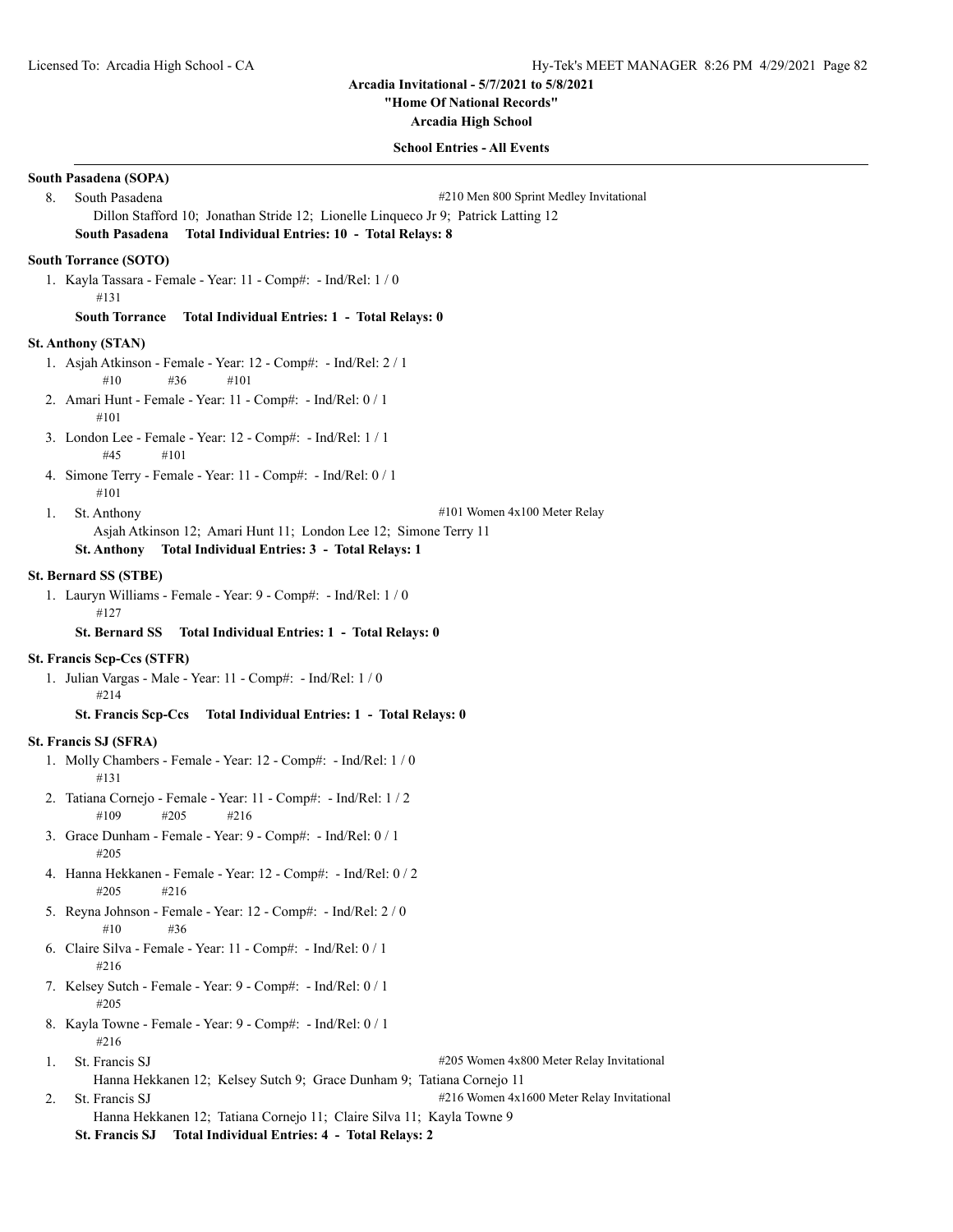**"Home Of National Records"**

**Arcadia High School**

### **School Entries - All Events**

# **St. Francis SS (STFC)**

- 1. Leland Lieberg Male Year: 11 Comp#: Ind/Rel: 2 / 0 #37 #41
- 2. Milo Orona Male Year: 11 Comp#: Ind/Rel: 1 / 0 #105
- 3. Dario Rock Male Year: 11 Comp#: Ind/Rel: 1 / 0 #11

# **St. Francis SS Total Individual Entries: 4 - Total Relays: 0**

#### **St. Helena (STHE)**

1. Harper McClain - Female - Year: 12 - Comp#: - Ind/Rel: 1 / 0 #31

# **St. Helena Total Individual Entries: 1 - Total Relays: 0**

# **St. Ignatius (STIG)**

- 1. Logan Lehnert Male Year: 11 Comp#: Ind/Rel: 1 / 0 #43
- 2. Megan Ronan Female Year: 12 Comp#: Ind/Rel: 1 / 0 #36
- 3. Edgar Silva Male Year: 12 Comp#: Ind/Rel: 1 / 0 #44

# **St. Ignatius Total Individual Entries: 3 - Total Relays: 0**

#### **St. John Bosco (STJB)**

- 1. Jabari Bates Male Year: 11 Comp#: Ind/Rel: 0 / 1  $\pm 4$
- 2. Jaceon Doss Male Year: 11 Comp#: Ind/Rel: 0 / 1 #4
- 3. Rashon Luke Male Year: 11 Comp#: Ind/Rel: 1 / 1 #15 #4
- 4. JT McCoy Male Year: 12 Comp#: Ind/Rel: 1 / 0 #32
- 5. Camryn O'Bannon Male Year: 11 Comp#: Ind/Rel: 2 / 0 #37 #44
- 6. Khalil Williams Male Year: 11 Comp#: Ind/Rel: 0 / 1 #4
- 

1. St. John Bosco #4 Men 4x100 Meter Relay Invitational

Khalil Williams 11; Jabari Bates 11; Jaceon Doss 11; Rashon Luke 11 **St. John Bosco Total Individual Entries: 4 - Total Relays: 1**

#### **St. Margaret's (STMG)**

- 1. Jackson Adelman Male Year: 12 Comp#: Ind/Rel: 1 / 0 #104
- 2. Jane Celeste Taylor Female Year: 11 Comp#: Ind/Rel: 1 / 0 #131

**St. Margaret's Total Individual Entries: 2 - Total Relays: 0**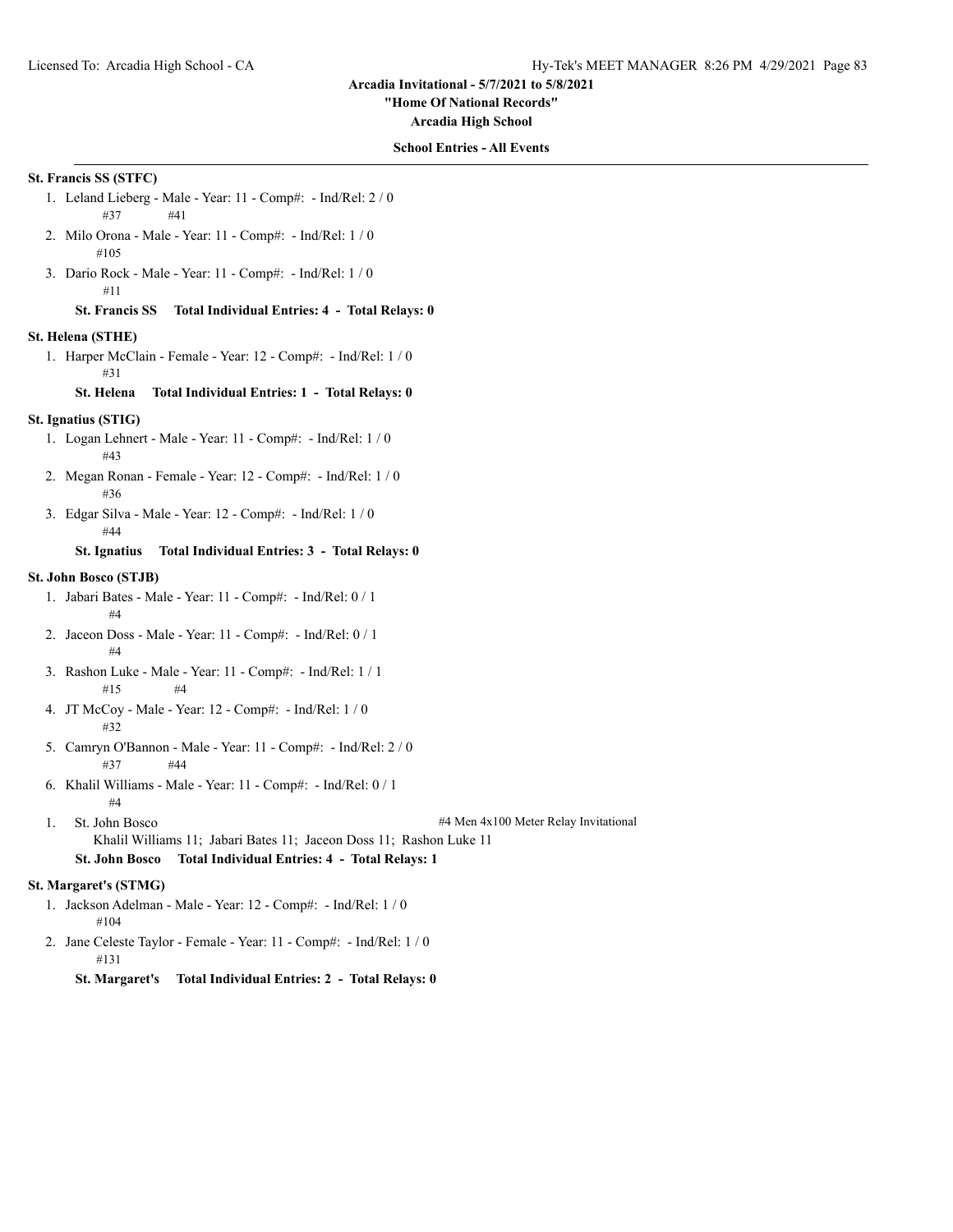**"Home Of National Records"**

**Arcadia High School**

#### **School Entries - All Events**

### **St. Mary's (Sj) (SMRY)**

- 1. Kendall Clay Female Year: 9 Comp#: Ind/Rel: 0 / 1 #1
- 2. Cameron Fields Female Year: 11 Comp#: Ind/Rel: 0 / 2 #1 #209
- 3. Kori Fields Female Year: 10 Comp#: Ind/Rel: 1 / 2 #106 #1 #209
- 4. Irven Hill Male Year: 10 Comp#: Ind/Rel: 0 / 1 #102
- 5. Charles Jones Jr Male Year: 12 Comp#: Ind/Rel: 0 / 1 #102
- 6. Jordan Lee Female Year: 9 Comp#: Ind/Rel: 1 / 0 #103
- 7. Jadyn Marshall Male Year: 11 Comp#: Ind/Rel: 2 / 1 #11 #23 #102
- 8. Nick Murray Male Year: 12 Comp#: Ind/Rel: 0 / 1 #102
- 9. Gabrielle Nahigian Female Year: 10 Comp#: Ind/Rel: 0 / 1 #209
- 10. Ryen Scott Female Year: 11 Comp#: Ind/Rel: 0 / 2 #1 #209
- 11. Daniel Winter Male Year: 11 Comp#: Ind/Rel: 1 / 0 #32
- 1. St. Mary's (Sj)  $\#1$  Women 4x100 Meter Relay Seeded
- Kendall Clay 9; Cameron Fields 11; Ryen Scott 11; Kori Fields 10
- 2. St. Mary's  $(S_i)$  #102 Men 4x100 Meter Relay
	- Charles Jones Jr 12; Jadyn Marshall 11; Irven Hill 10; Nick Murray 12
- 3. St. Mary's (Sj)  $\qquad$  #209 Women 800 Sprint Medley Invitational
	- Gabrielle Nahigian 10; Kori Fields 10; Ryen Scott 11; Cameron Fields 11 **St. Mary's (Sj) Total Individual Entries: 5 - Total Relays: 3**

### **St. Mary's Academy (STMC)**

- 1. Maigan Adams Female Year: 12 Comp#: Ind/Rel: 0 / 1 #101
- 2. Jayla Dingle Female Year: 9 Comp#: Ind/Rel: 0 / 1 #101
- 3. Vinae Edwards Female Year: 12 Comp#: Ind/Rel: 0 / 1 #101
- 4. Dae'Ja Henry Female Year: 11 Comp#: Ind/Rel: 0 / 1 #101

1. St. Mary's Academy  $\#101$  Women  $4x100$  Meter Relay Maigan Adams 12; Jayla Dingle 9; Dae'Ja Henry 11; Vinae Edwards 12

# **St. Mary's Academy Total Individual Entries: 0 - Total Relays: 1**

# **St. Mary's NC (STMY)**

- 1. Julia Alexander Female Year: 11 Comp#: Ind/Rel: 2 / 0 #36 #45
- 2. Di'Niko Bates Male Year: 12 Comp#: Ind/Rel: 2 / 0 #11 #23
- 3. Kai'Lib Copes Male Year: 12 Comp#: Ind/Rel: 2 / 0 #21 #23
- 4. Simone Rogers Female Year: 12 Comp#: Ind/Rel: 1 / 0 #129
	- **St. Mary's NC Total Individual Entries: 7 Total Relays: 0**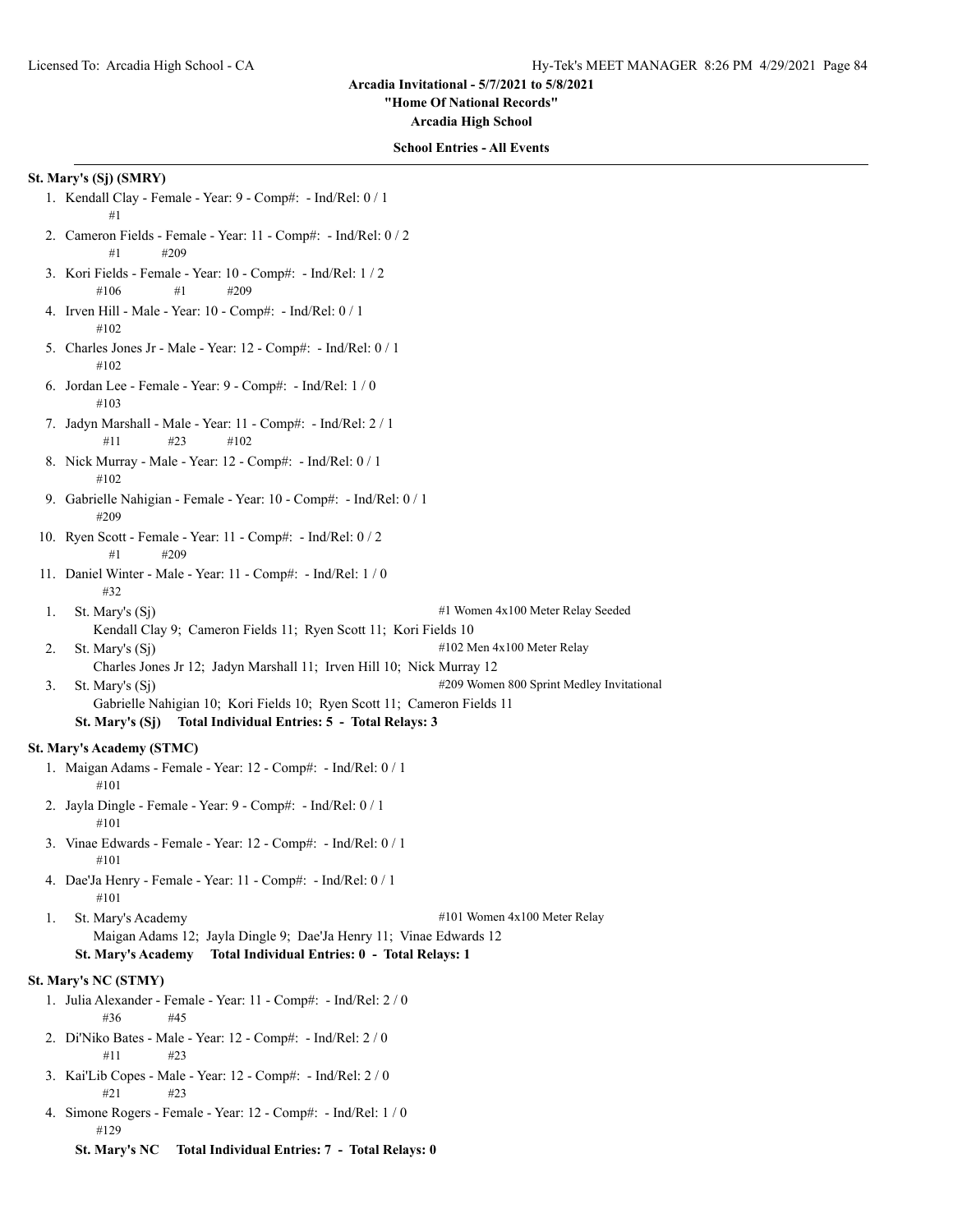**"Home Of National Records"**

**Arcadia High School**

### **School Entries - All Events**

# **Taft CE (TFCC)**

1. Ilan Katz - Male - Year: 12 - Comp#: - Ind/Rel: 1 / 0 #135

#### **Taft CE Total Individual Entries: 1 - Total Relays: 0**

### **Tamalpais (TAMA)**

- 1. Caden Carney Male Year: 11 Comp#: Ind/Rel: 1 / 0 #104
- 2. Alana Concannon Female Year: 11 Comp#: Ind/Rel: 0 / 1 #117
- 3. Emma Dunmire Female Year: 11 Comp#: Ind/Rel: 0 / 1 #117
- 4. Will Holden-Wingate Male Year: 12 Comp#: Ind/Rel: 1 / 0 #37
- 5. Ethan Lin Male Year: 11 Comp#: Ind/Rel: 0 / 1 #122
- 6. Hector Lyko Male Year: 11 Comp#: Ind/Rel: 0 / 1 #122
- 7. Brianna McInnis Female Year: 11 Comp#: Ind/Rel: 0 / 1 #117
- 8. Tomoki Scharber Male Year: 12 Comp#: Ind/Rel: 1 / 1 #104 #122
- 9. Thomas Sternfels Male Year: 11 Comp#: Ind/Rel: 0 / 1 #122
- 10. Yasha Zink Female Year: 11 Comp#: Ind/Rel: 0 / 1 #117
- 1. Tamalpais **1. Tamalpais**  $#117$  Women Distance Medley Emma Dunmire 11; Yasha Zink 11; Alana Concannon 11; Brianna McInnis 11
- 2. Tamalpais  $#122$  Men Distance Medley Thomas Sternfels 11; Hector Lyko 11; Ethan Lin 11; Tomoki Scharber 12 **Tamalpais Total Individual Entries: 3 - Total Relays: 2**

# **Temecula Valley (TEVA)**

- 1. Ahnyx Bush Female Year: 12 Comp#: Ind/Rel: 2 / 0 #45 #125
- 2. Alejandro Kalmar Male Year: 12 Comp#: Ind/Rel: 1 / 0 #110

**Temecula Valley Total Individual Entries: 3 - Total Relays: 0**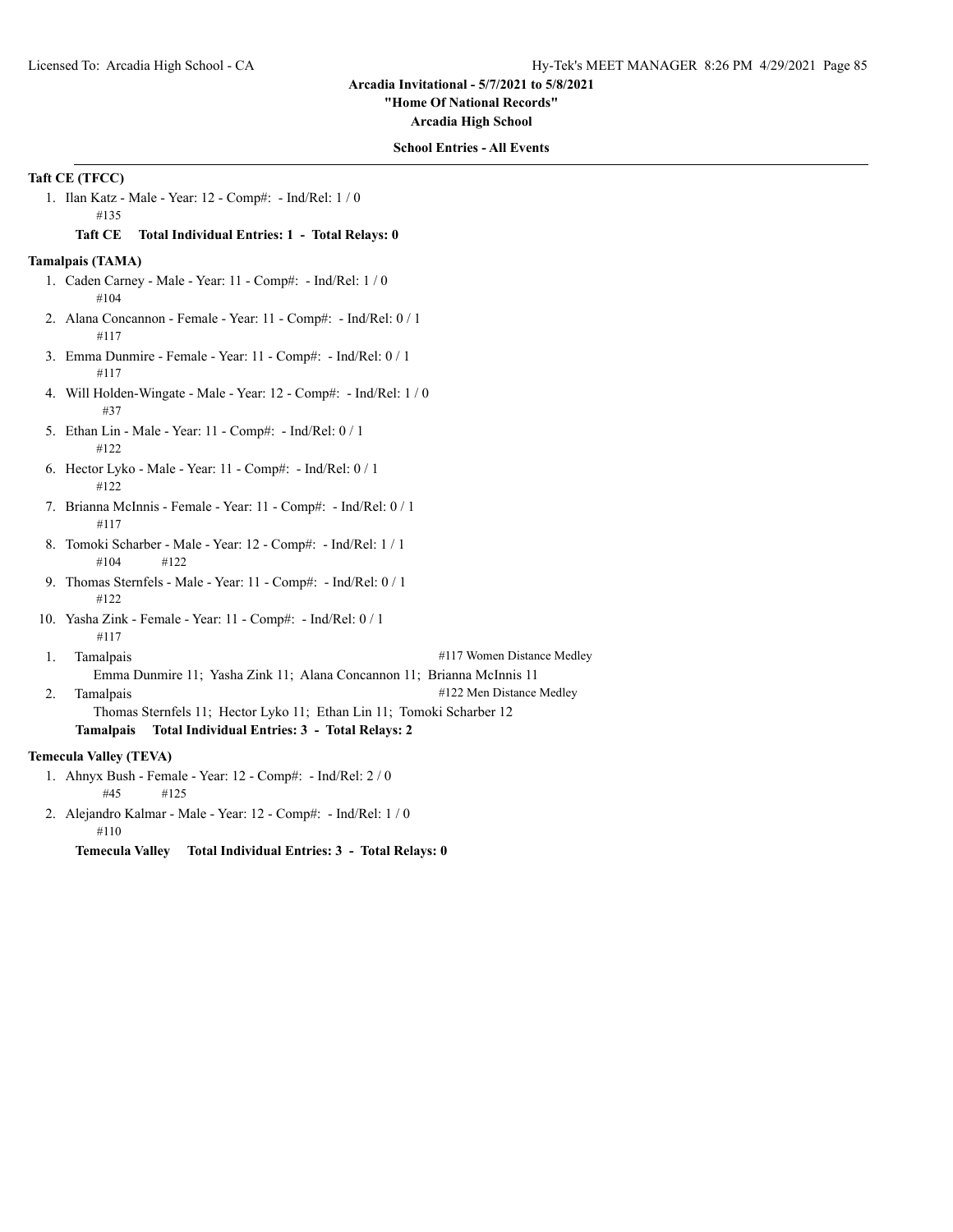**"Home Of National Records"**

**Arcadia High School**

### **School Entries - All Events**

# **Tesoro (TESO)**

- 1. Chris Allen Male Year: 12 Comp#: Ind/Rel: 0 / 1 #3
- 2. Grahm Breiter Male Year: 12 Comp#: Ind/Rel: 0 / 2 #33 #206
- 3. Dominic Gates Male Year: 11 Comp#: Ind/Rel: 1 / 1 #108 #3
- 4. Casey Goetschel Male Year: 10 Comp#: Ind/Rel: 0 / 1 #122
- 5. Sydney Gontang Female Year: 11 Comp#: Ind/Rel: 1 / 0 #136
- 6. Cory Hatchel Male Year: 12 Comp#: Ind/Rel: 1 / 2 #110 #33 #206
- 7. Dylan Idleman Male Year: 12 Comp#: Ind/Rel: 0 / 1 #122
- 8. Cody Jump Male Year: 11 Comp#: Ind/Rel: 0 / 1 #3
- 9. Joesph Kerr Male Year: 11 Comp#: Ind/Rel: 0 / 1 #122
- 10. Dylan Manning Male Year: 12 Comp#: Ind/Rel: 1 / 2 #17 #33 #206
- 11. Ryder Morgan Male Year: 11 Comp#: Ind/Rel: 0 / 2 #122 #206
- 12. Tyler Nevala Male Year: 12 Comp#: Ind/Rel: 0 / 2 #3 #33
- 

1. Tesoro #3 Men 4x100 Meter Relay Seeded

- Chris Allen 12; Cody Jump 11; Dominic Gates 11; Tyler Nevala 12
- 2. Tesoro #33 Men Distance Medley Invitational
	- Dylan Manning 12; Grahm Breiter 12; Tyler Nevala 12; Cory Hatchel 12
- 3. Tesoro 'B'  $\#122$  Men Distance Medley
- Casey Goetschel 10; Ryder Morgan 11; Joesph Kerr 11; Dylan Idleman 12 4. Tesoro **1206 Men 4x800 Meter Relay Invitational**
- 

Grahm Breiter 12; Ryder Morgan 11; Cory Hatchel 12; Dylan Manning 12 **Tesoro Total Individual Entries: 4 - Total Relays: 4**

# **Thacher (THAC)**

1. Ellis DelVecchio - Male - Year: 11 - Comp#: - Ind/Rel: 1 / 0 #110

## **Thacher Total Individual Entries: 1 - Total Relays: 0**

# **The Bishop's (TBIS)**

1. Madeline Cramer - Female - Year: 11 - Comp#: - Ind/Rel: 1 / 0 #111

**The Bishop's Total Individual Entries: 1 - Total Relays: 0**

#### **The Kings Acad (TKAC)**

1. Joanna Yu - Female - Year: 12 - Comp#: - Ind/Rel: 1 / 0  $#42$ 

**The Kings Acad Total Individual Entries: 1 - Total Relays: 0**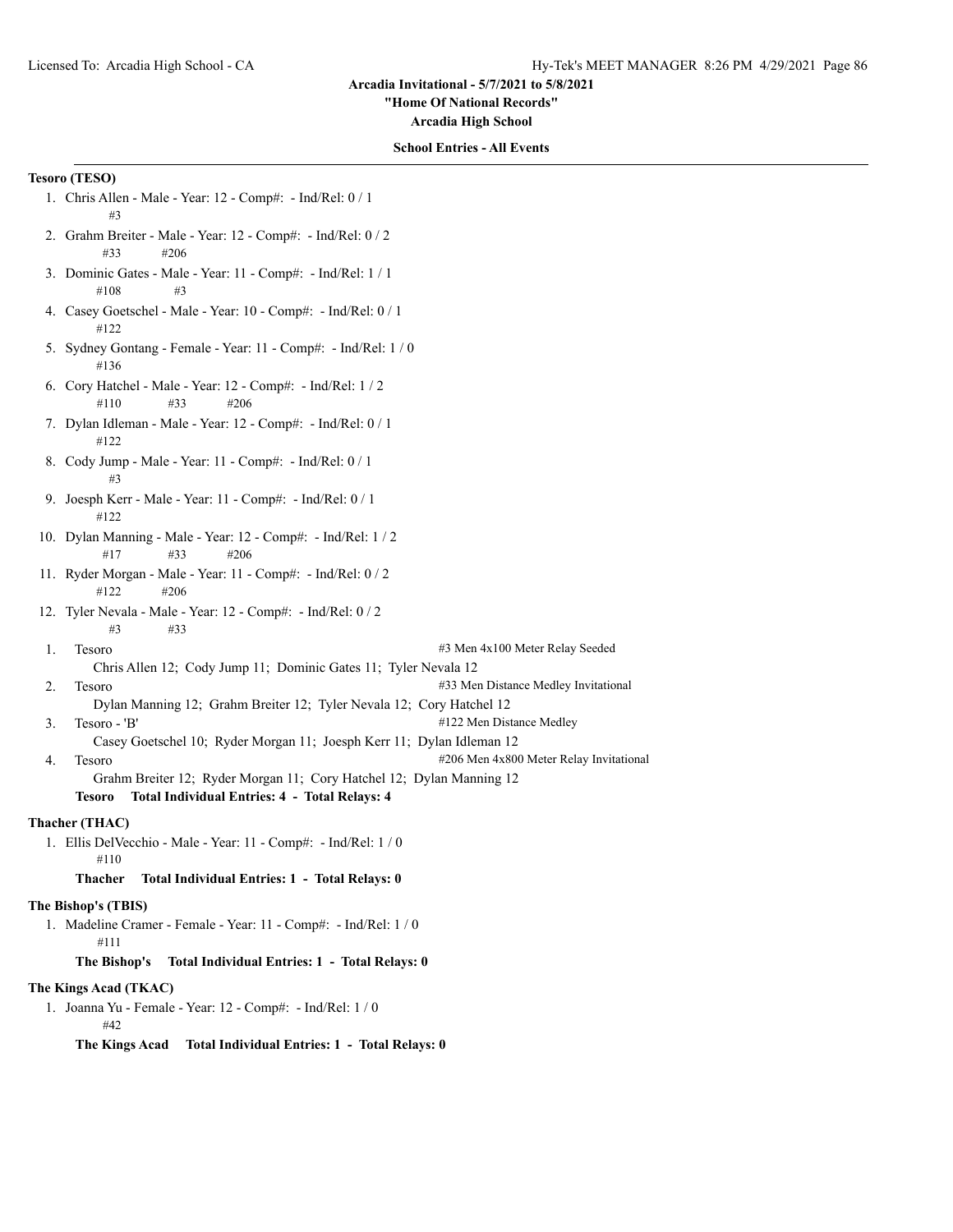**"Home Of National Records"**

**Arcadia High School**

# **School Entries - All Events**

# **Thousand Oaks (THOA)**

- 1. Michael Cooper Male Year: 12 Comp#: Ind/Rel: 2 / 1 #104 #214 #215
- 2. Katie Edwards Female Year: 11 Comp#: Ind/Rel: 0 / 2 #101 #201
- 3. Nathan Garderes Male Year: 12 Comp#: Ind/Rel: 1 / 1 #104 #215
- 4. Atticus Hall Male Year: 11 Comp#: Ind/Rel: 2 / 1 #104 #110 #215
- 5. Gabby Htway Female Year: 12 Comp#: Ind/Rel: 0 / 2 #101 #201
- 6. Liam Papavasiliou Male Year: 9 Comp#: Ind/Rel: 0 / 1 #215
- 7. Colin Quinn Male Year: 12 Comp#: Ind/Rel: 0 / 2 #4 #204
- 8. Shelby Richmond Female Year: 11 Comp#: Ind/Rel: 2 / 2 #13 #19 #101 #201
- 9. Danny Sarisky Male Year: 12 Comp#: Ind/Rel: 2 / 2 #15 #28 #4 #204
- 10. James Stuver Male Year: 12 Comp#: Ind/Rel: 0 / 2 #4 #204
- 11. Ryan Tischhuaser Male Year: 12 Comp#: Ind/Rel: 1 / 2 #114 #4 #204
- 12. Rachel Valencia Female Year: 11 Comp#: Ind/Rel: 2 / 2 #107 #115 #101 #201
- 1. Thousand Oaks #4 Men 4x100 Meter Relay Invitational Danny Sarisky 12; James Stuver 12; Colin Quinn 12; Ryan Tischhuaser 12 2. Thousand Oaks #101 Women 4x100 Meter Relay Rachel Valencia 11; Katie Edwards 11; Gabby Htway 12; Shelby Richmond 11 3. Thousand Oaks #201 Women 4x200 Meter Relay Seeded Shelby Richmond 11; Rachel Valencia 11; Gabby Htway 12; Katie Edwards 11
- 4. Thousand Oaks  $\#204$  Men 4x200 Meter Relay Invitational Danny Sarisky 12; James Stuver 12; Colin Quinn 12; Ryan Tischhuaser 12
- 5. Thousand Oaks #215 Men 4x1600 Meter Relay Invitational Michael Cooper 12; Atticus Hall 11; Nathan Garderes 12; Liam Papavasiliou 9 **Thousand Oaks Total Individual Entries: 12 - Total Relays: 5**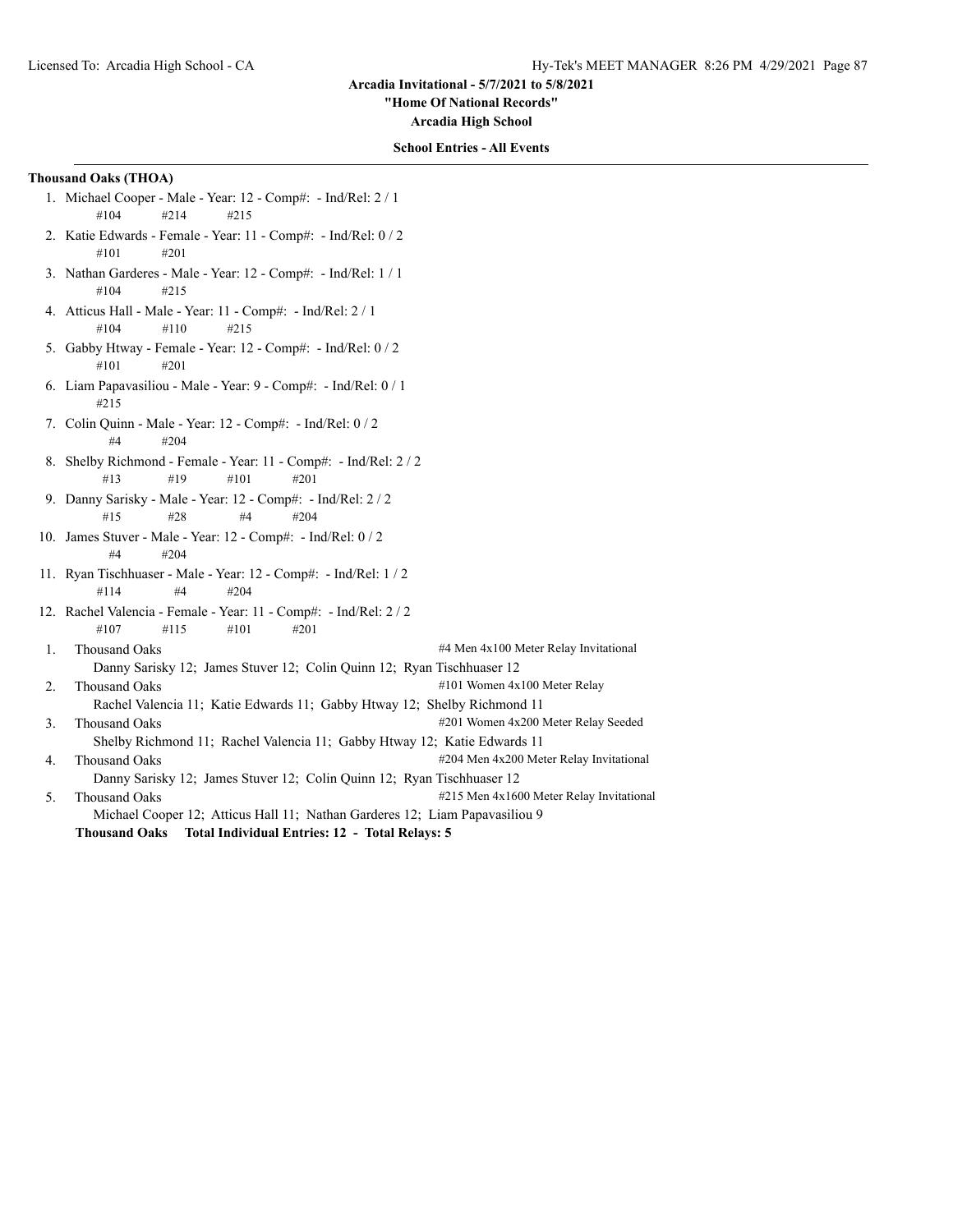**"Home Of National Records"**

**Arcadia High School**

### **School Entries - All Events**

# **Torrey Pines (TOPI)**

- 1. Sebastian Barclay Male Year: 12 Comp#: Ind/Rel: 1 / 3 #17 #122 #206 #212
- 2. Kiana Bourgeois Female Year: 11 Comp#: Ind/Rel: 0 / 2 #205 #216
- 3. Nathan Christmore Male Year: 10 Comp#: Ind/Rel: 0 / 2 #122 #206
- 4. Marissa Gaut Female Year: 10 Comp#: Ind/Rel: 0 / 3 #24 #205 #216
- 5. Rohan Gutlapalli Male Year: 11 Comp#: Ind/Rel: 0 / 1 #206
- 6. Ryan Kan Male Year: 12 Comp#: Ind/Rel: 0 / 2 #122 #212
- 7. Cormac O'Brien Male Year: 12 Comp#: Ind/Rel: 0 / 2 #122 #206
- 8. Andrew Onozuka Male Year: 12 Comp#: Ind/Rel: 0 / 1 #212
- 9. Cameron Rohde Male Year: 9 Comp#: Ind/Rel: 0 / 1 #212
- 10. Anni Salz Female Year: 11 Comp#: Ind/Rel: 2 / 2 #31 #103 #24 #216
- 11. Tanna Schornstein Female Year: 9 Comp#: Ind/Rel: 0 / 1 #24
- 12. Scarlett Taylor Female Year: 9 Comp#: Ind/Rel: 0 / 3 #24 #205 #216
- 13. Natalie Wang Female Year: 9 Comp#: Ind/Rel: 0 / 1 #205

1. Torrey Pines **Accord 2012** 21 and 24 Women Distance Medley Invitational Scarlett Taylor 9; Tanna Schornstein 9; Marissa Gaut 10; Anni Salz 11 2. Torrey Pines #122 Men Distance Medley

- Sebastian Barclay 12; Cormac O'Brien 12; Nathan Christmore 10; Ryan Kan 12 3. Torrey Pines **1205** Women 4x800 Meter Relay Invitational
- Scarlett Taylor 9; Natalie Wang 9; Kiana Bourgeois 11; Marissa Gaut 10
- 4. Torrey Pines **ACCO** CONSECTED 206 Men 4x800 Meter Relay Invitational
- Sebastian Barclay 12; Cormac O'Brien 12; Nathan Christmore 10; Rohan Gutlapalli 11 5. Torrey Pines **1998** Torrey Pines **1998** Torrey Pines **1998** Torres **#212** Men 1600 Sprint Medley Invitational Andrew Onozuka 12; Ryan Kan 12; Cameron Rohde 9; Sebastian Barclay 12
- 6. Torrey Pines **1988** Torres #216 Women 4x1600 Meter Relay Invitational Scarlett Taylor 9; Marissa Gaut 10; Kiana Bourgeois 11; Anni Salz 11 **Torrey Pines Total Individual Entries: 3 - Total Relays: 6**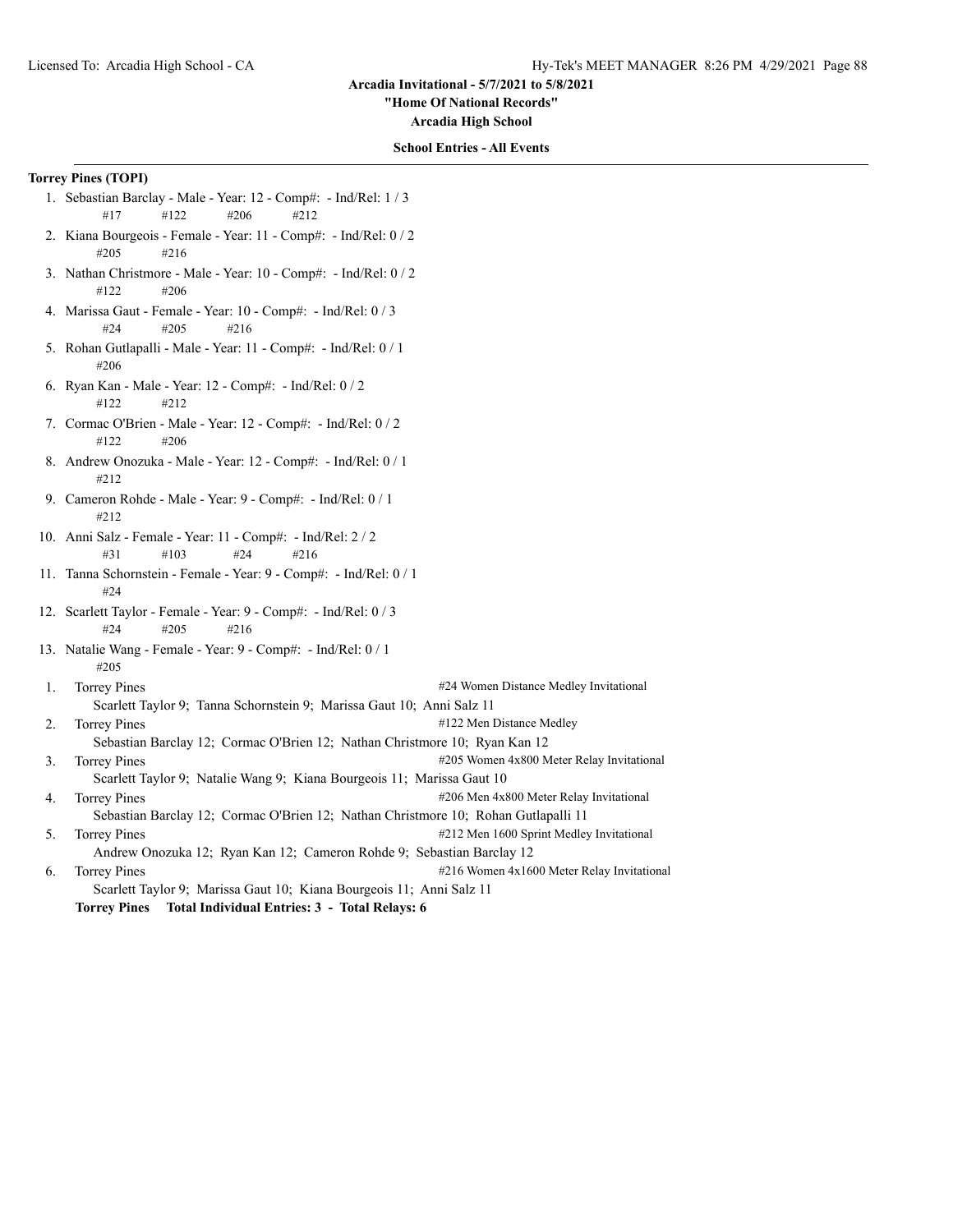**"Home Of National Records"**

**Arcadia High School**

### **School Entries - All Events**

# **Trabuco Hills (TRHI)**

- 1. Danica Brinkman Female Year: 10 Comp#: Ind/Rel: 0 / 1 #117
- 2. Brandon Chau Male Year: 12 Comp#: Ind/Rel: 1 / 0 #105
- 3. Cooper Decillo Male Year: 10 Comp#: Ind/Rel: 0 / 2 #3 #35
- 4. Jack Holland Male Year: 12 Comp#: Ind/Rel: 0 / 1 #3
- 5. Carson Kaminski Male Year: 12 Comp#: Ind/Rel: 1 / 2 #23 #3 #35
- 6. Abby Klinge Female Year: 12 Comp#: Ind/Rel: 2 / 0 #47 #127
- 7. Landen Lee Male Year: 12 Comp#: Ind/Rel: 2 / 0 #104 #214
- 8. Joey Longo IV Male Year: 12 Comp#: Ind/Rel: 0 / 1 #35
- 9. Jackson McCusker Male Year: 9 Comp#: Ind/Rel: 0 / 1 #35
- 10. Valentina Medina Female Year: 12 Comp#: Ind/Rel: 0 / 1 #117
- 11. Melissa Pinter Female Year: 12 Comp#: Ind/Rel: 0 / 1 #117
- 12. Colin Somoza Male Year: 11 Comp#: Ind/Rel: 0 / 1 #3
- 13. Isabelle Teh Female Year: 12 Comp#: Ind/Rel: 1 / 0 #131
- 14. Lulu Utterback Female Year: 12 Comp#: Ind/Rel: 0 / 1 #117
- 1. Trabuco Hills #3 Men 4x100 Meter Relay Seeded Jack Holland 12; Colin Somoza 11; Cooper Decillo 10; Carson Kaminski 12
- 2. Trabuco Hills **2. Trabuco Hills**  $\#35$  Men 4x400 Meter Relay Invitational
- Jackson McCusker 9; Joey Longo IV 12; Cooper Decillo 10; Carson Kaminski 12 3. Trabuco Hills **1986** 2012 12:30 12:30 12:30 12:30 12:30 12:30 12:30 12:30 12:30 12:30 12:30 12:30 12:30 12:30 12:30 12:30 12:30 12:30 12:30 12:30 12:30 12:30 12:30 12:30 12:30 12:30 12:30 12:30 12:30 12:30 12:30 12:30 1
	- Danica Brinkman 10; Lulu Utterback 12; Valentina Medina 12; Melissa Pinter 12 **Trabuco Hills Total Individual Entries: 7 - Total Relays: 3**

#### **Tustin (TUST)**

- 1. Michael Blinstrub Male Year: 12 Comp#: Ind/Rel: 1 / 0 #112
	- **Tustin Total Individual Entries: 1 Total Relays: 0**

#### **University (UNVS)**

- 1. Skye Harris Female Year: 12 Comp#: Ind/Rel: 1 / 0 #107
- 2. Collette Lowengrub Female Year: 12 Comp#: Ind/Rel: 1 / 0 #213

**University Total Individual Entries: 2 - Total Relays: 0**

# **University City (UNCI)**

1. Katriina Wright - Female - Year: 12 - Comp#: - Ind/Rel: 1 / 0 #19

**University City Total Individual Entries: 1 - Total Relays: 0**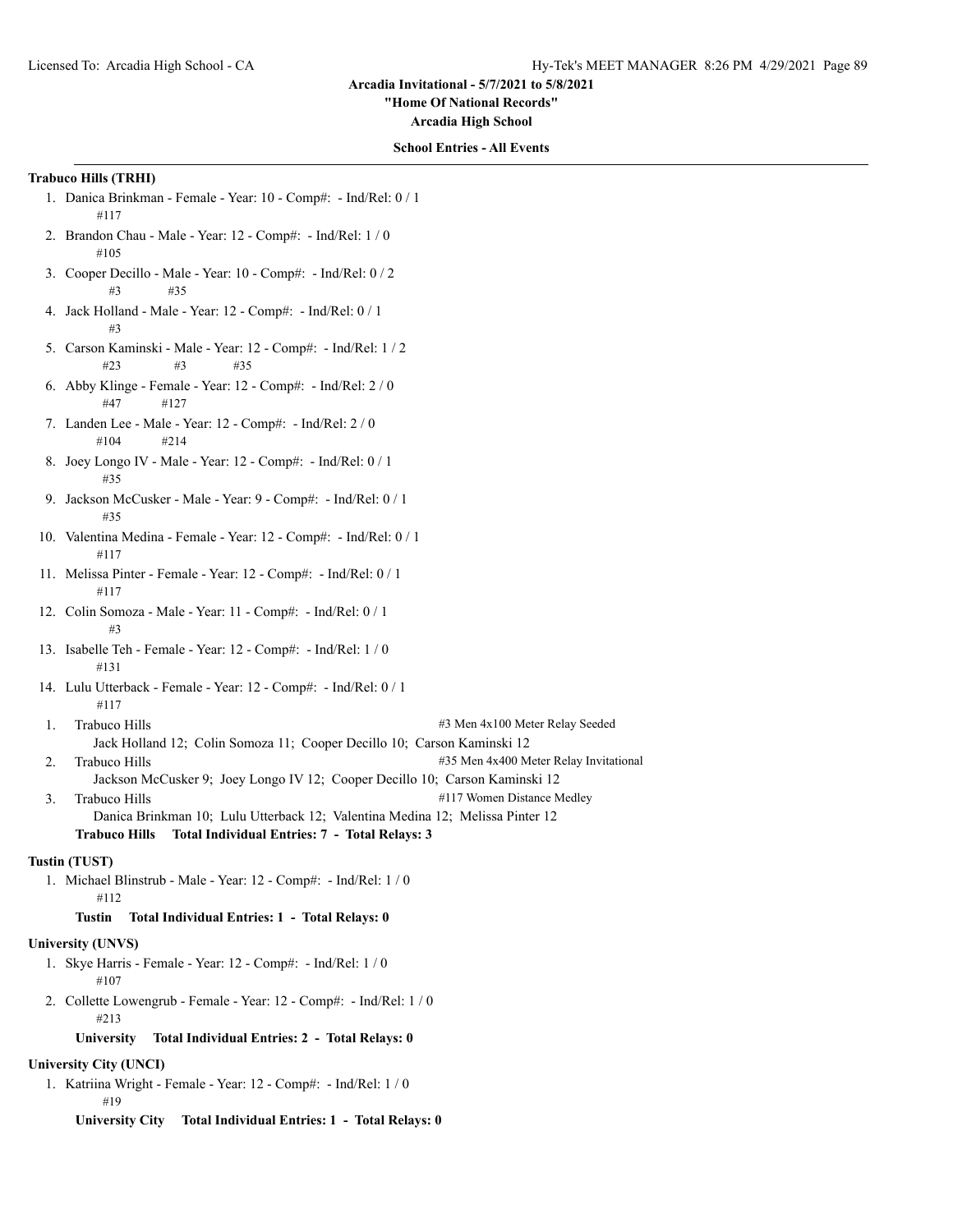**"Home Of National Records"**

**Arcadia High School**

#### **School Entries - All Events**

# **Upland (UPLN)**

- 1. Ajah Anderson Female Year: 12 Comp#: Ind/Rel: 3 / 1 #10 #22 #40 #207
- 2. Jailen Burrell Male Year: 12 Comp#: Ind/Rel: 2 / 0 #44 #116
- 3. Christopher Coats Male Year: 11 Comp#: Ind/Rel: 2 / 2 #21 #116 #4 #35
- 4. Delaney Crawford Male Year: 11 Comp#: Ind/Rel: 1 / 3 #23 #4 #35 #208
- 5. London Davis Female Year: 9 Comp#: Ind/Rel: 2 / 1 #106 #113 #207
- 6. Davis Davis-Lyric Male Year: 10 Comp#: Ind/Rel: 2 / 2 #105 #114 #35 #208
- 7. Jordyn Grady Female Year: 12 Comp#: Ind/Rel: 2 / 2 #10 #113 #1 #207
- 8. Kai Graves-Blanks Male Year: 10 Comp#: Ind/Rel: 1 / 3 #11 #4 #35 #208
- 9. Caelyn Harris Female Year: 11 Comp#: Ind/Rel: 1 / 2 #36 #1 #207
- 10. Dequan January Male Year: 11 Comp#: Ind/Rel: 1 / 2 #105 #4 #208
- 11. Cieanna Norman-Thomas Female Year: 12 Comp#: Ind/Rel: 2 / 1 #22 #111 #1
- 12. Simone Smith Female Year: 10 Comp#: Ind/Rel: 1 / 1 #45 #1
- 1. Upland  $\#1$  Women 4x100 Meter Relay Seeded Jordyn Grady 12; Caelyn Harris 11; Cieanna Norman-Thomas 12; Simone Smith 10
- 2. Upland  $\#4$  Men 4x100 Meter Relay Invitational
	- Dequan January 11; Kai Graves-Blanks 10; Christopher Coats 11; Delaney Crawford 11
- 3. Upland #35 Men 4x400 Meter Relay Invitational Kai Graves-Blanks 10; Christopher Coats 11; Davis Davis-Lyric 10; Delaney Crawford 11
- 4. Upland #207 Women 4x100 Meter Shuttle Hurdle Invitational
	- Jordyn Grady 12; Ajah Anderson 12; London Davis 9; Caelyn Harris 11
- 5. Upland  $\text{4208}$  Men 4x110 Meter Shuttle Hurdle Invitational Kai Graves-Blanks 10; Davis Davis-Lyric 10; Dequan January 11; Delaney Crawford 11 **Upland Total Individual Entries: 20 - Total Relays: 5**

#### **Valencia-V (VALE)**

- 1. Sydney Makar Female Year: 12 Comp#: Ind/Rel: 1 / 0 #29
- 2. Angelina Teymouri Female Year: 9 Comp#: Ind/Rel: 1 / 0 #109
	- **Valencia-V Total Individual Entries: 2 Total Relays: 0**

### **Viewpoint (VIPT)**

1. JiaLian Mackey - Female - Year: 10 - Comp#: - Ind/Rel: 1 / 0 #213

**Viewpoint Total Individual Entries: 1 - Total Relays: 0**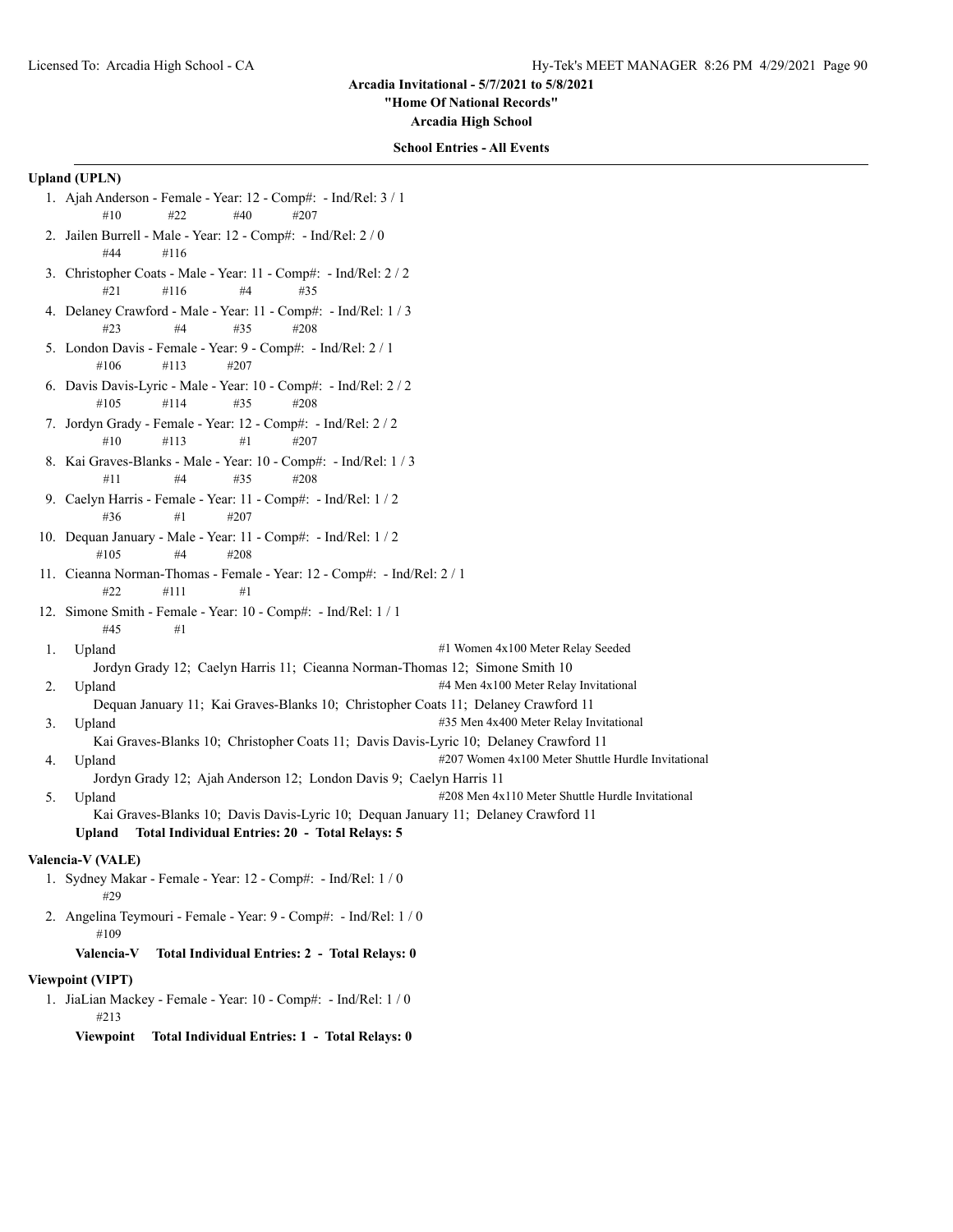# **"Home Of National Records"**

**Arcadia High School**

## **School Entries - All Events**

# **Villa Park (VIPA)**

- 1. Taylor Cartwright Female Year: 11 Comp#: Ind/Rel: 0 / 1 #201
- 2. Paige Harrisberger Female Year: 11 Comp#: Ind/Rel: 0 / 1 #201
- 3. Riley Norris Female Year: 11 Comp#: Ind/Rel: 1 / 0 #109
- 4. Pyper Slattery Female Year: 12 Comp#: Ind/Rel: 0 / 1 #201
- 5. Briana Valencia Female Year: 12 Comp#: Ind/Rel: 0 / 1 #201
- 

1. Villa Park #201 Women 4x200 Meter Relay Seeded

Taylor Cartwright 11; Paige Harrisberger 11; Pyper Slattery 12; Briana Valencia 12 **Villa Park Total Individual Entries: 1 - Total Relays: 1**

### **Vista (VIST)**

- 1. Arran Fahey Male Year: 12 Comp#: Ind/Rel: 1 / 0 #43
- 2. Luis Martinez Male Year: 11 Comp#: Ind/Rel: 1 / 0 #135
- 3. Summer Sergeant Female Year: 12 Comp#: Ind/Rel: 2 / 0 #26 #107
- 4. Tychicus Stanislas Male Year: 12 Comp#: Ind/Rel: 1 / 0 #41
	- **Vista Total Individual Entries: 5 Total Relays: 0**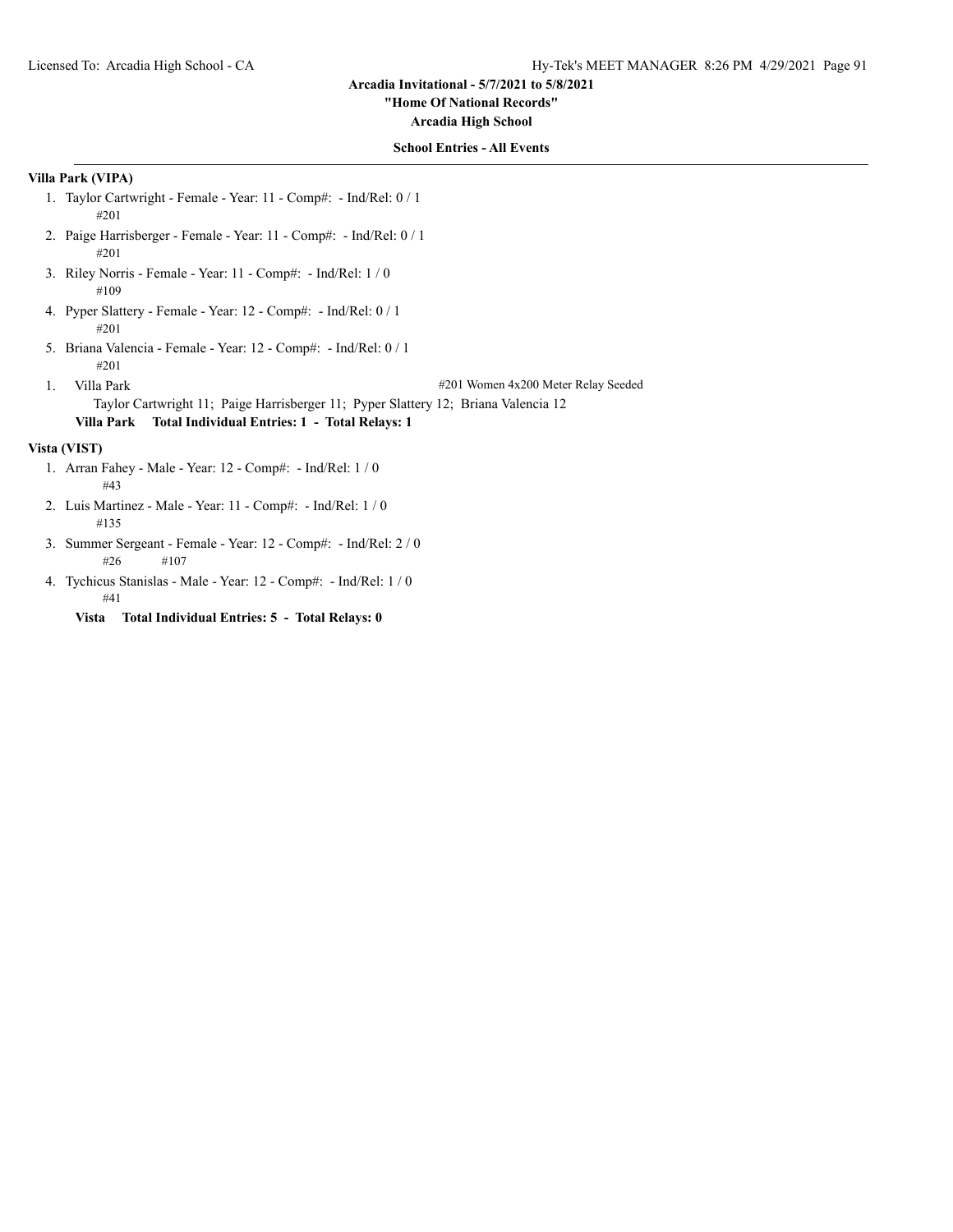**"Home Of National Records"**

**Arcadia High School**

#### **School Entries - All Events**

### **Vista Murrieta (VIMU)**

- 1. Alyassa Alumbres Female Year: 9 Comp#: Ind/Rel: 1 / 1 #125 #101
- 2. Emily Bourque Female Year: 12 Comp#: Ind/Rel: 0 / 1 #205
- 3. Devyn Candaele Female Year: 11 Comp#: Ind/Rel: 1 / 2 #109 #117 #205
- 4. Carlita Coleman Female Year: 12 Comp#: Ind/Rel: 2 / 0 #38 #136
- 5. Lance Denhalter Male Year: 11 Comp#: Ind/Rel: 1 / 2 #214 #33 #215
- 6. Aspen Fears Female Year: 9 Comp#: Ind/Rel: 1 / 0 #42
- 7. Nick Hernandez Male Year: 11 Comp#: Ind/Rel: 0 / 1 #215
- 8. Darius Hill Male Year: 12 Comp#: Ind/Rel: 3 / 0 #37 #41 #44
- 9. Fiona Holloway Female Year: 9 Comp#: Ind/Rel: 0 / 2 #117 #205
- 10. Gabe Jasperson Male Year: 12 Comp#: Ind/Rel: 2 / 2 #104 #110 #33 #215
- 11. Tarron Johnson Male Year: 10 Comp#: Ind/Rel: 0 / 1 #33
- 12. Destiny Mattingly Female Year: 12 Comp#: Ind/Rel: 0 / 1 #101
- 13. Kennedy McKee Female Year: 11 Comp#: Ind/Rel: 1 / 0 #38
- 14. Analeiah Mendoza Female Year: 10 Comp#: Ind/Rel: 0 / 2 #117 #205
- 15. Noah Murasmith Male Year: 12 Comp#: Ind/Rel: 2 / 2 #104 #214 #33 #215
- 16. Hailey Nuechterlein Female Year: 12 Comp#: Ind/Rel: 0 / 1 #101
- 17. Kaila Robinson Female Year: 9 Comp#: Ind/Rel: 0 / 1 #101
- 18. Isabella Smith Female Year: 11 Comp#: Ind/Rel: 0 / 1 #117
- 19. Jaydn Thompson Female Year: 12 Comp#: Ind/Rel: 1 / 0 #45
- 20. Emily Westfall Female Year: 12 Comp#: Ind/Rel: 1 / 0 #131
- 1. Vista Murrieta #33 Men Distance Medley Invitational Lance Denhalter 11; Tarron Johnson 10; Gabe Jasperson 12; Noah Murasmith 12 2. Vista Murrieta **101 Women 4x100 Meter Relay** Alyassa Alumbres 9; Kaila Robinson 9; Destiny Mattingly 12; Hailey Nuechterlein 12 3. Vista Murrieta #117 Women Distance Medley Devyn Candaele 11; Fiona Holloway 9; Analeiah Mendoza 10; Isabella Smith 11 4. Vista Murrieta **Alta Australia et alta anticipale anticipal** #205 Women 4x800 Meter Relay Invitational Analeiah Mendoza 10; Fiona Holloway 9; Emily Bourque 12; Devyn Candaele 11 5. Vista Murrieta #215 Men 4x1600 Meter Relay Invitational Noah Murasmith 12; Lance Denhalter 11; Nick Hernandez 11; Gabe Jasperson 12
	- **Vista Murrieta Total Individual Entries: 16 Total Relays: 5**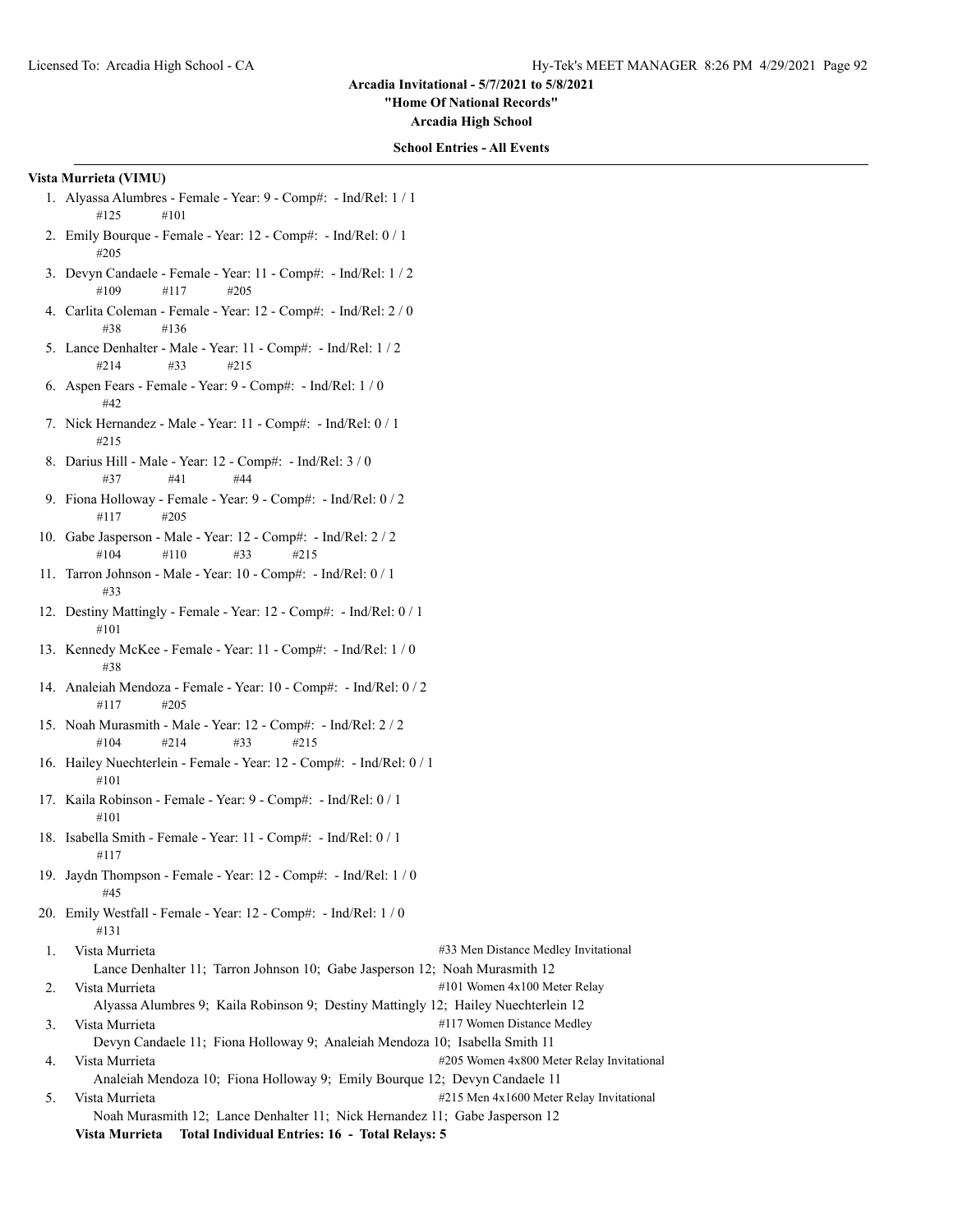**"Home Of National Records"**

**Arcadia High School**

### **School Entries - All Events**

## **Watsonville (WATS)**

1. Layla Ruiz - Female - Year: 12 - Comp#: - Ind/Rel: 1 / 0 #213

## **Watsonville Total Individual Entries: 1 - Total Relays: 0**

#### **West Bakersfield (WSTB)**

1. Deon Brown - Male - Year: 12 - Comp#: - Ind/Rel: 1 / 0 #37

#### **West Bakersfield Total Individual Entries: 1 - Total Relays: 0**

### **West Ranch (WERN)**

- 1. Felix Breitbach Male Year: 12 Comp#: Ind/Rel: 1 / 1 #110 #124
- 2. Owen Fairbanks Male Year: 12 Comp#: Ind/Rel: 0 / 1 #124
- 3. Alexis Fernandez Female Year: 11 Comp#: Ind/Rel: 1 / 0 #213
- 4. Dylan Gatua Male Year: 12 Comp#: Ind/Rel: 1 / 0 #214
- 5. Chris Goode Male Year: 11 Comp#: Ind/Rel: 0 / 1 #124
- 6. Martin Mahaluf Male Year: 12 Comp#: Ind/Rel: 0 / 1 #124
- 1. West Ranch #124 Men 4x400 Meter Relay
	- Martin Mahaluf 12; Owen Fairbanks 12; Felix Breitbach 12; Chris Goode 11

# **West Ranch Total Individual Entries: 3 - Total Relays: 1**

#### **West Torrance (WETO)**

- 1. Jaylen Allen Male Year: 12 Comp#: Ind/Rel: 0 / 1 #33
- 2. Matt Frey Male Year: 11 Comp#: Ind/Rel: 0 / 1 #215
- 3. Conor Gibson Male Year: 11 Comp#: Ind/Rel: 0 / 2 #33 #215
- 4. Megan Gonzalez Female Year: 12 Comp#: Ind/Rel: 1 / 0 #103
- 5. Hayden Green Male Year: 11 Comp#: Ind/Rel: 0 / 1 #215
- 6. Naoki Kasai Male Year: 12 Comp#: Ind/Rel: 0 / 1 #33
- 7. Josh Murray Male Year: 12 Comp#: Ind/Rel: 1 / 2 #30 #33 #215
- 

1. West Torrance #33 Men Distance Medley Invitational

- Conor Gibson 11; Jaylen Allen 12; Naoki Kasai 12; Josh Murray 12
- 2. West Torrance  $\#215$  Men  $4x1600$  Meter Relay Invitational

Hayden Green 11; Matt Frey 11; Conor Gibson 11; Josh Murray 12

#### **West Torrance Total Individual Entries: 2 - Total Relays: 2**

# **West Valley NO (WEVA)**

1. Kiana Emerson - Female - Year: 12 - Comp#: - Ind/Rel: 1 / 0 #47

**West Valley NO Total Individual Entries: 1 - Total Relays: 0**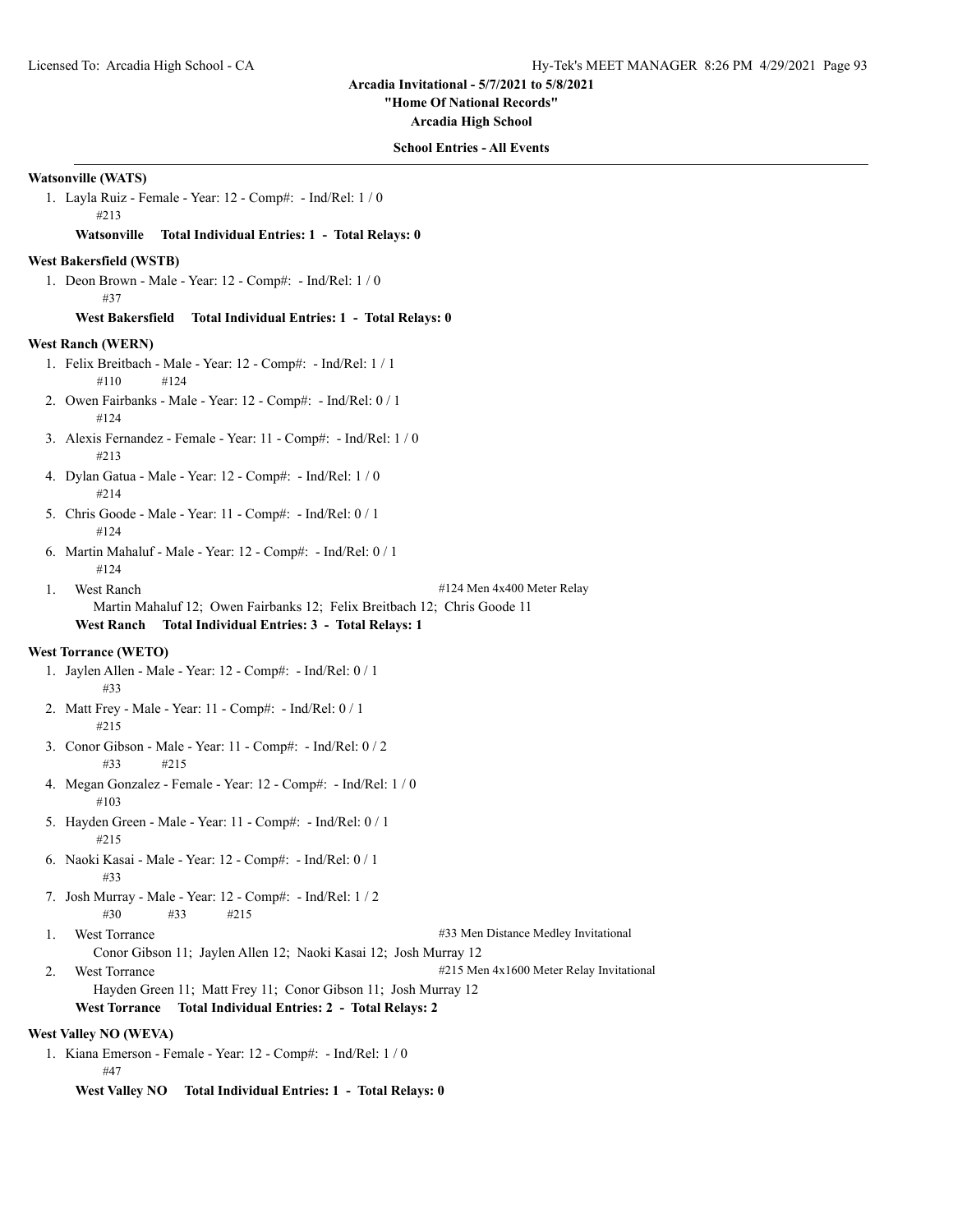**"Home Of National Records"**

**Arcadia High School**

### **School Entries - All Events**

# **Westlake (WELA)**

- 1. Sophie Atkins Female Year: 10 Comp#: Ind/Rel: 0 / 1 #216
- 2. KC Barber Male Year: 10 Comp#: Ind/Rel: 1 / 1 #9 #215
- 3. Adam Burroughs Male Year: 12 Comp#: Ind/Rel: 0 / 1 #215
- 4. Sydney Covington Female Year: 11 Comp#: Ind/Rel: 0 / 1 #216
- 5. Ben Hefner Male Year: 11 Comp#: Ind/Rel: 0 / 1 #215
- 6. Taylor Johnson Male Year: 11 Comp#: Ind/Rel: 1 / 0 #112
- 7. Owen Kobett Male Year: 12 Comp#: Ind/Rel: 1 / 1 #214 #215
- 8. Adam Laycock Male Year: 10 Comp#: Ind/Rel: 2 / 0 #39 #135
- 9. Ruby Sirota-Foster Female Year: 12 Comp#: Ind/Rel: 1 / 1 #109 #216
- 10. Paige Sommers Female Year: 12 Comp#: Ind/Rel: 1 / 0 #42
- 11. Kalista Traversa Female Year: 10 Comp#: Ind/Rel: 0 / 1 #216
- 1. Westlake #215 Men 4x1600 Meter Relay Invitational
	- Owen Kobett 12; Ben Hefner 11; KC Barber 10; Adam Burroughs 12
- 2. Westlake #216 Women 4x1600 Meter Relay Invitational Sydney Covington 11; Ruby Sirota-Foster 12; Kalista Traversa 10; Sophie Atkins 10
	- **Westlake Total Individual Entries: 7 Total Relays: 2**

# **Westview (WEVI)**

- 1. Nick Brown Male Year: 12 Comp#: Ind/Rel: 1 / 2 #110 #122 #206
- 2. Drew Cottingham Male Year: 12 Comp#: Ind/Rel: 0 / 2 #122 #206
- 3. Brett Matthews Male Year: 11 Comp#: Ind/Rel: 0 / 2 #122 #206
- 4. Omar Perez Male Year: 12 Comp#: Ind/Rel: 0 / 2  $\#122$   $\#206$
- 5. Cheyenne Roberts Female Year: 11 Comp#: Ind/Rel: 1 / 0 #40

1. Westview #122 Men Distance Medley Drew Cottingham 12; Omar Perez 12; Brett Matthews 11; Nick Brown 12 2. Westview  $\#206$  Men 4x800 Meter Relay Invitational Nick Brown 12; Drew Cottingham 12; Omar Perez 12; Brett Matthews 11

**Westview Total Individual Entries: 2 - Total Relays: 2**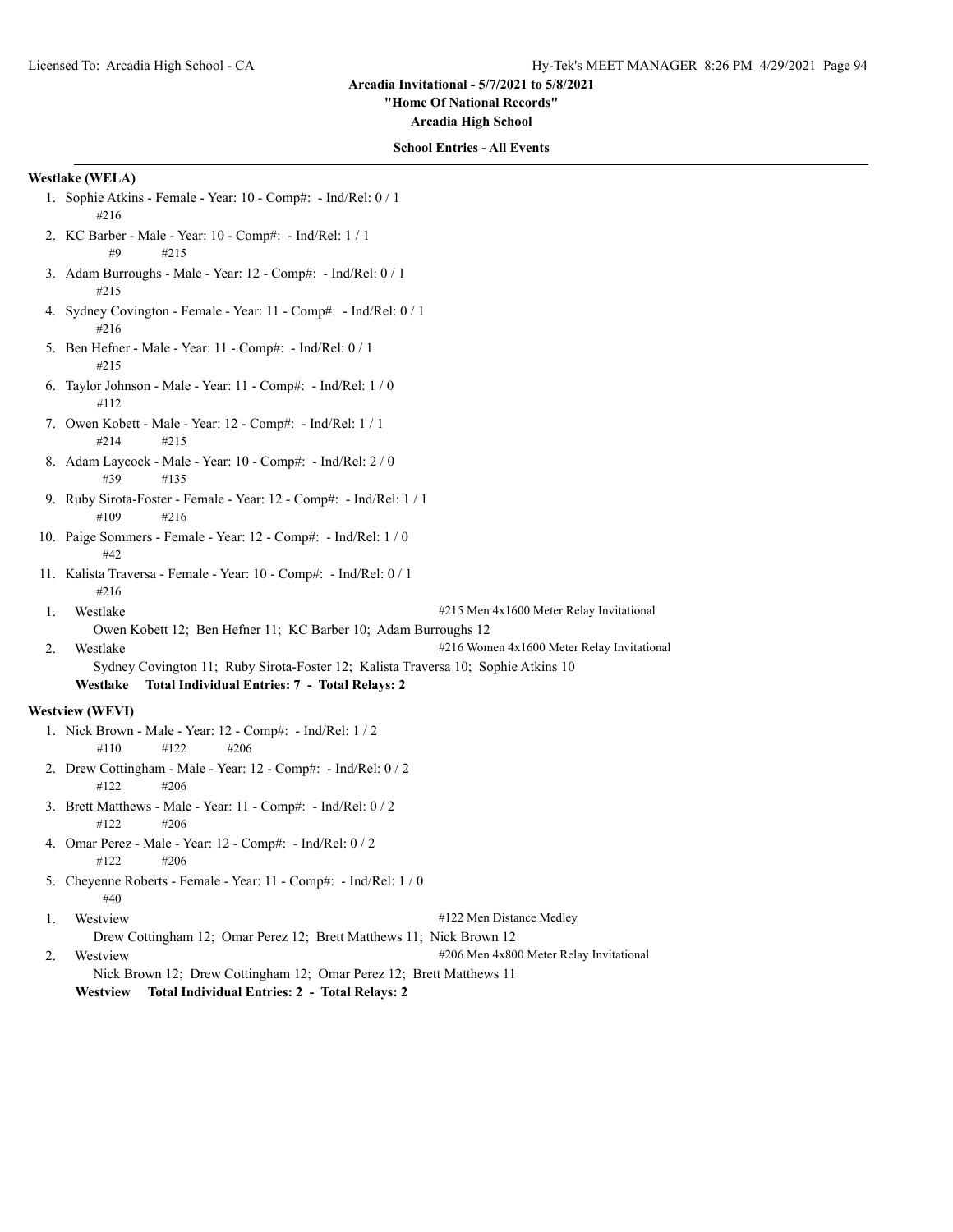**"Home Of National Records"**

**Arcadia High School**

# **School Entries - All Events**

# **Whitney SJ (WHNY)**

- 1. Emily Beasley Female Year: 11 Comp#: Ind/Rel: 0 / 2 #101 #209
- 2. Christopher Buck Male Year: 12 Comp#: Ind/Rel: 2 / 0 #39 #46
- 3. Sirr Butler Male Year: 12 Comp#: Ind/Rel: 1 / 0 #37
- 4. Ashanti Elie Female Year: 10 Comp#: Ind/Rel: 0 / 2 #101 #209
- 5. Abigail Gardner Female Year: 11 Comp#: Ind/Rel: 0 / 2 #101 #209
- 6. Sydney Johnson Female Year: 12 Comp#: Ind/Rel: 3 / 1 #36 #40 #106 #101
- 7. Isabella Leach Female Year: 9 Comp#: Ind/Rel: 0 / 1 #209
- 1. Whitney SJ #101 Women 4x100 Meter Relay

Ashanti Elie 10; Abigail Gardner 11; Emily Beasley 11; Sydney Johnson 12

2. Whitney SJ #209 Women 800 Sprint Medley Invitational

Ashanti Elie 10; Abigail Gardner 11; Emily Beasley 11; Isabella Leach 9

**Whitney SJ Total Individual Entries: 6 - Total Relays: 2**

# **Wildwood (WILW)**

- 1. Dani Barrett Female Year: 12 Comp#: Ind/Rel: 1 / 0 #213
	- **Wildwood Total Individual Entries: 1 Total Relays: 0**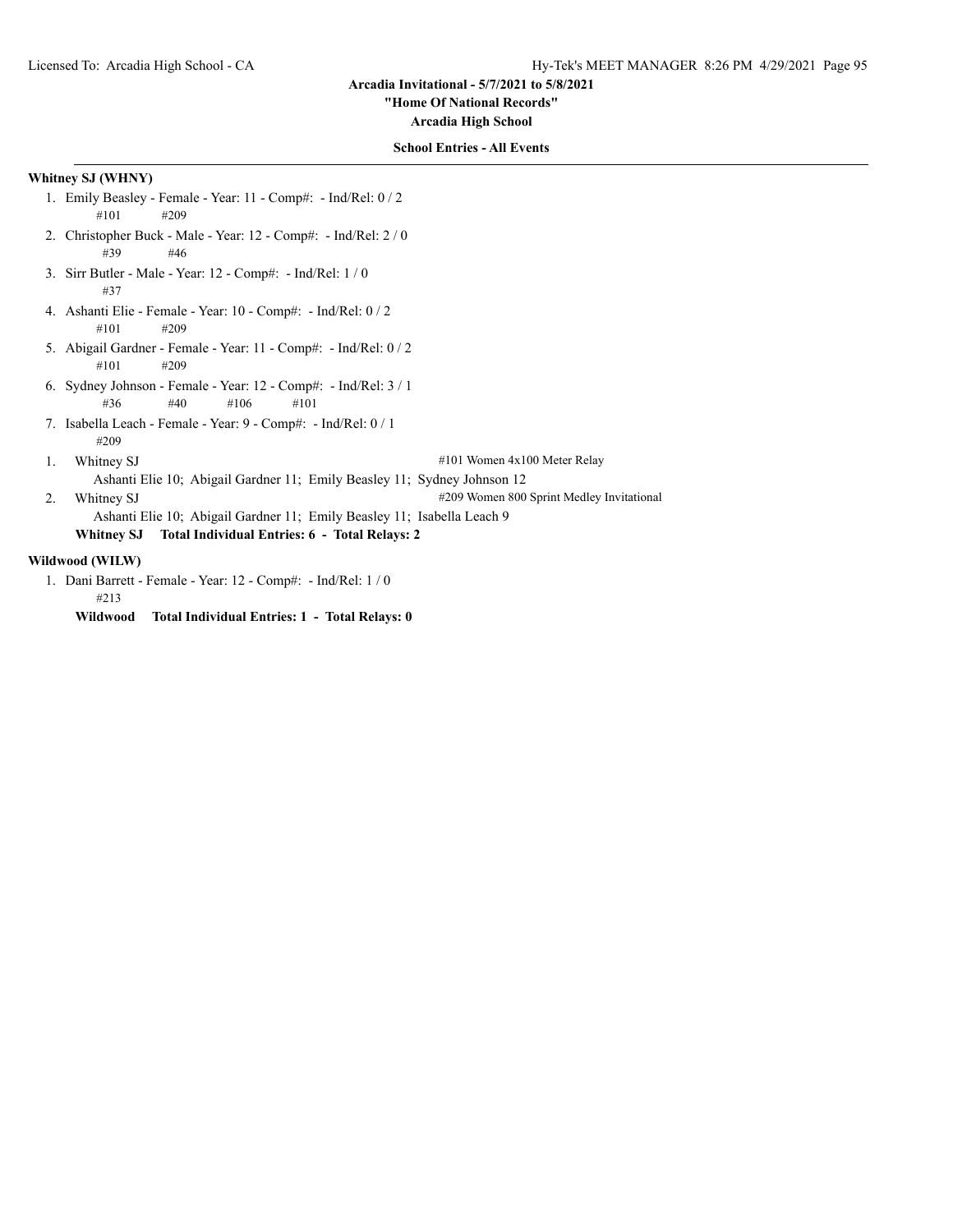**"Home Of National Records"**

**Arcadia High School**

### **School Entries - All Events**

# **Wilson/LB (WILB)**

- 1. Micheal Brunner Male Year: 12 Comp#: Ind/Rel: 0 / 3 #204 #210 #212
- 2. Maya Bryson Female Year: 12 Comp#: Ind/Rel: 0 / 1 #209
- 3. Terrence Clay Male Year: 12 Comp#: Ind/Rel: 0 / 2 #204 #210
- 4. Nicol $\tilde{A}^3$  Colchico Male Year: 11 Comp#: Ind/Rel: 1/2 #17 #206 #212
- 5. Leroy Crook Male Year: 11 Comp#: Ind/Rel: 0 / 4 #35 #204 #206 #212
- 6. Saadite Green Male Year: 11 Comp#: Ind/Rel: 0 / 2 #204 #210
- 7. Sadia Green Female Year: 10 Comp#: Ind/Rel: 1 / 3 #19 #2 #34 #202
- 8. Phillip Jefferson Male Year: 12 Comp#: Ind/Rel: 1 / 3 #17 #35 #206 #212
- 9. Isaac Lewis Male Year: 10 Comp#: Ind/Rel: 0 / 2 #35 #206
- 10. Aujane Luckey Female Year: 10 Comp#: Ind/Rel: 1 / 2 #26 #2 #34
- 11. Tarynn Maroney Female Year: 9 Comp#: Ind/Rel: 0 / 2 #2 #202
- 12. Marcell Mitchell- Francis Male Year: 10 Comp#: Ind/Rel: 0 / 2 #35 #210
- 13. Trinity Moseby Female Year: 11 Comp#: Ind/Rel: 0 / 4 #2 #34 #202 #209
- 14. Tyler Nettles Female Year: 12 Comp#: Ind/Rel: 0 / 1 #209
- 15. Xcaret Tirado Female Year: 9 Comp#: Ind/Rel: 0 / 3 #34 #202 #209

1. Wilson/LB #2 Women 4x100 Meter Relay Invitational Trinity Moseby 11; Aujane Luckey 10; Tarynn Maroney 9; Sadia Green 10 2. Wilson/LB #34 Women 4x400 Meter Relay Invitational Sadia Green 10; Aujane Luckey 10; Xcaret Tirado 9; Trinity Moseby 11 3. Wilson/LB #35 Men 4x400 Meter Relay Invitational Isaac Lewis 10; Leroy Crook 11; Phillip Jefferson 12; Marcell Mitchell- Francis 10 4. Wilson/LB #202 Women 4x200 Meter Relay Invitational

Trinity Moseby 11; Tarynn Maroney 9; Sadia Green 10; Xcaret Tirado 9

5. Wilson/LB #204 Men 4x200 Meter Relay Invitational Micheal Brunner 12; Saadite Green 11; Leroy Crook 11; Terrence Clay 12

- 6. Wilson/LB #206 Men 4x800 Meter Relay Invitational
- Leroy Crook 11; Isaac Lewis 10; Nicol $\tilde{A}^3$  Colchico 11; Phillip Jefferson 12 7. Wilson/LB #209 Women 800 Sprint Medley Invitational
- Tyler Nettles 12; Xcaret Tirado 9; Maya Bryson 12; Trinity Moseby 11 8. Wilson/LB #210 Men 800 Sprint Medley Invitational
- Micheal Brunner 12; Saadite Green 11; Terrence Clay 12; Marcell Mitchell- Francis 10 9. Wilson/LB  $\#212$  Men 1600 Sprint Medley Invitational Micheal Brunner 12; Leroy Crook 11; Phillip Jefferson 12; Nicol $\tilde{A}^3$  Colchico 11

```
Wilson/LB Total Individual Entries: 4 - Total Relays: 9
```